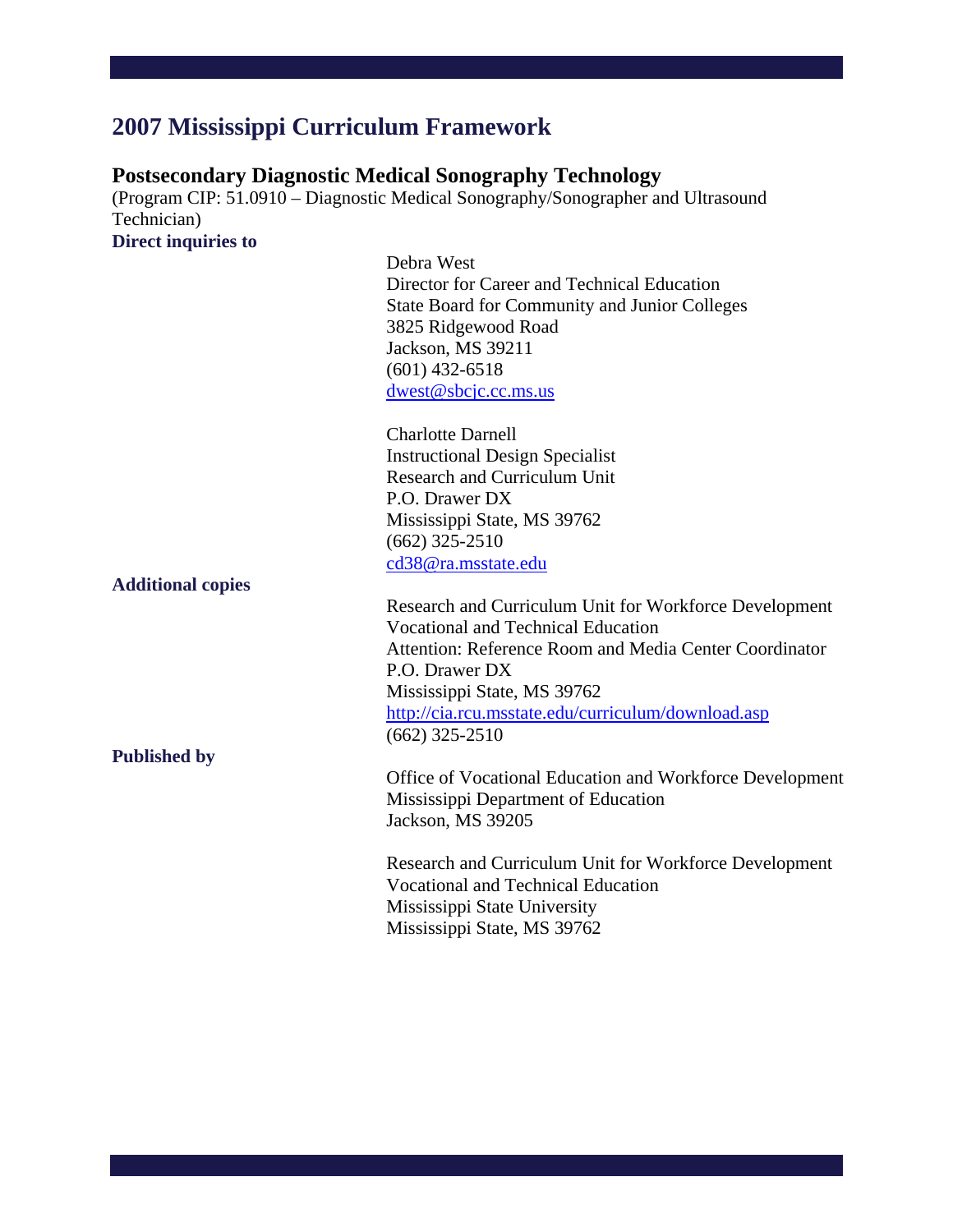The Mississippi Department of Education, Office of Vocational Education and Workforce Development does not discriminate on the basis of race, color, religion, national origin, sex, age, or disability in the provision of educational programs and services or employment opportunities and benefits. The following office has been designated to handle inquiries and complaints regarding the non-discrimination policies of the Mississippi Department of Education: Director, Office of Human Resources, Mississippi Department of Education, 359 North West Street, Suite 359, Jackson, Mississippi 39201, (601) 359-3511.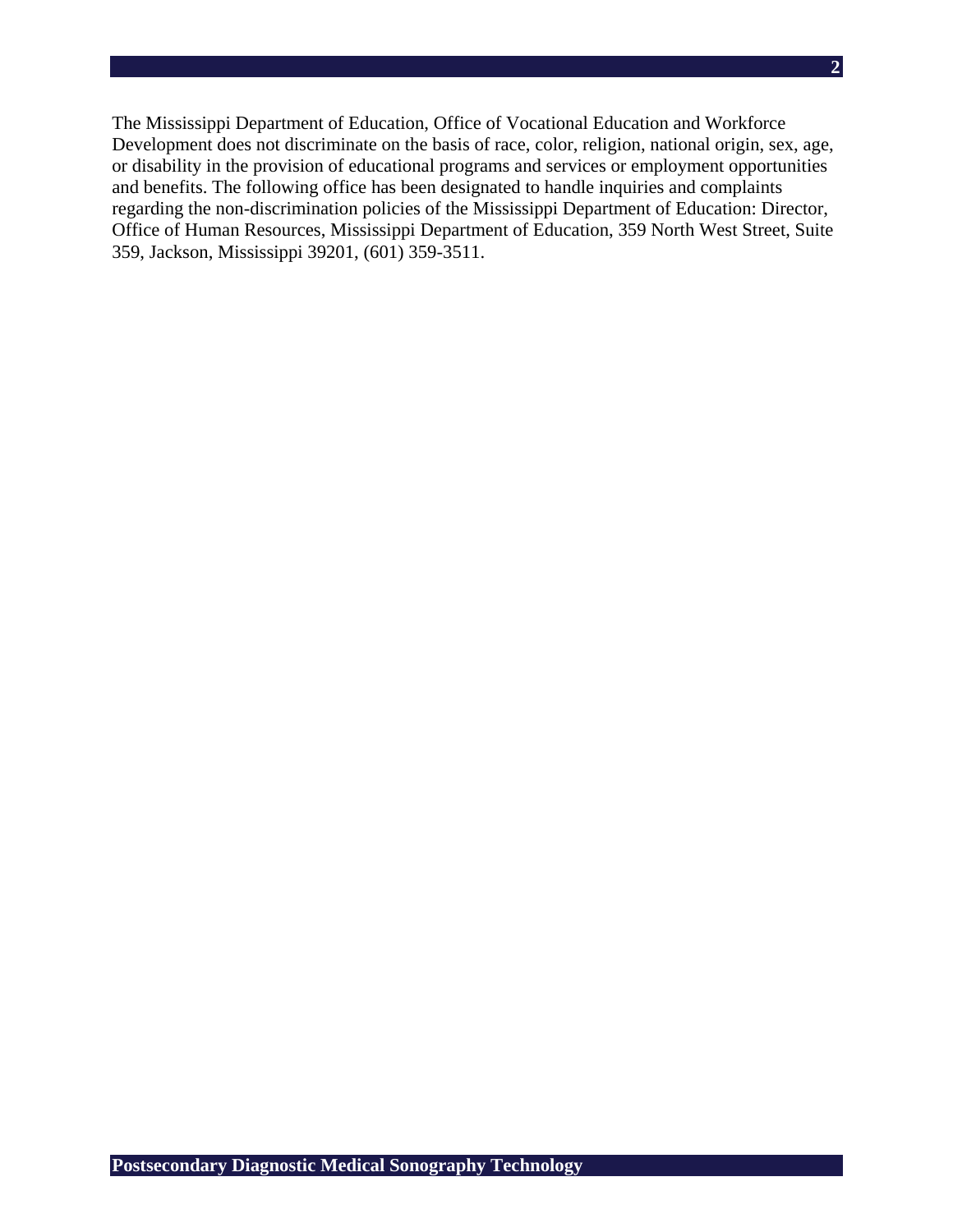# **Acknowledgments**

| <b>Writing Team</b>                                    | Crystal Larimore, RT(R), RDMS, RVS, Hinds Community<br>College, Jackson, MS<br>Nita Megginson, $RT(R)(M)$ , RDMS, Itawamba Community<br>College, Tupelo, MS<br>Tracy B. Weekley, RT(R), RDMS, RVT, RDCS, Jones<br>County Junior College, Ellisville, MS |
|--------------------------------------------------------|---------------------------------------------------------------------------------------------------------------------------------------------------------------------------------------------------------------------------------------------------------|
| <b>RCU Staff</b>                                       | Charlotte Darnell – Instructional Design Specialist                                                                                                                                                                                                     |
| <b>Professional Curriculum</b><br><b>Advisory Team</b> | Hinds Community College Diagnostic Medical Sonography<br><b>Advisory Committee</b><br>Itawamba Community College Diagnostic Medical<br>Sonography Advisory Committee<br>Jones County Junior College Diagnostic Medical<br>Sonography Advisory Committee |

Standards in this document are based on information from the following organizations:

| <b>CAAHEP Standards and</b><br><b>Guidelines for the Accreditation</b><br>of Educational Programs in<br><b>Diagnostic Medical Sonography</b> | Reprinted with permission from the Commission on<br><b>Accreditation of Allied Health Education Programs</b><br>(CAAHEP), 1996.                                                                                                                                                                                                                              |
|----------------------------------------------------------------------------------------------------------------------------------------------|--------------------------------------------------------------------------------------------------------------------------------------------------------------------------------------------------------------------------------------------------------------------------------------------------------------------------------------------------------------|
| <b>Related Academic Standards</b>                                                                                                            | CTB/McGraw-Hill LLC. (1994). Tests of adult basic<br>education, Forms 7 and 8. Monterey, CA: Author.<br>Reproduced with permission of CTB/McGraw-Hill LLC.<br>TABE is a registered trademark of The McGraw-Hill<br>Companies, Inc. Copyright © 1994 by CTB/McGraw-<br>Hill LLC. Reproduction of this material is permitted for<br>educational purposes only. |
| 21 <sup>st</sup> Century Skills                                                                                                              | Reproduced with permission of the Partnership for $21st$<br>Century Skills. Further information may be found at<br>www.21stcenturyskills.org                                                                                                                                                                                                                 |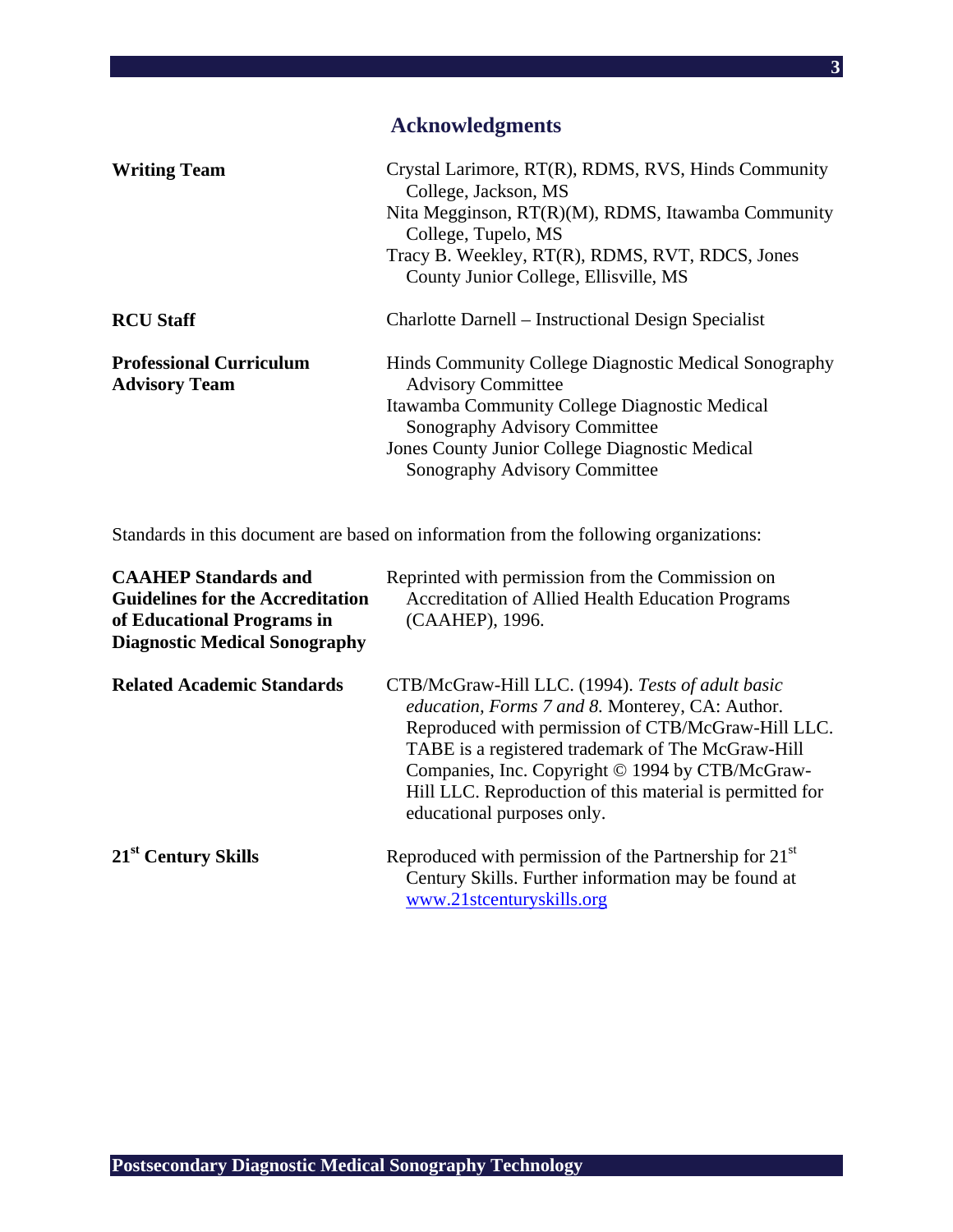### **Preface**

#### **Postsecondary Diagnostic Medical Sonography Technology Research Synopsis**

Articles, books, Web sites, and other materials listed at the end of each course were considered during the revision process. The *Journal of Diagnostic Medical Sonography* was especially useful in providing insight into trends and issues in the field. These references are suggested for use by instructors and students during the study of the topics outlined.

Industry advisory team members from colleges throughout the state were asked to give input related to changes to be made to the curriculum framework. Specific comments related to soft skills needed in this program included communication, teamwork, eagerness, perseverance, analytical capability, emotional stability, physical fitness of operator, dedication, appropriate dress, initiative/work ethic, compassion, and flexibility. Occupation-specific skills stated included scanning ability/technical ability, working with computerized equipment, infection control, performing patient assessment and direct patient care, and acquiring and analyzing data. Safety practices emphasized included following OSHA guidelines, using protective gear, and adhering to standard precautions.

Instructors from colleges throughout the state were also asked to give input on changes to be made to the curriculum framework. Since this is a relatively new curriculum, the Advisory Committee members and the instructors indicated that no significant changes to the content of the curriculum were needed.

#### **Curriculum**

The following national standards were referenced in each course of the curriculum:

- CTB/McGraw-Hill LLC *Tests of Adult Basic Education, Forms 7 and 8* Academic Standards
- *21st Century Skills*
- *CAAHEP Standards and Guidelines for the Accreditation of Educational Programs in Diagnostic Medical Sonography*

Industry and instructor comments, along with current research, were considered by the curriculum revision team during the revision process; changes were made as needed and appropriate. Many of the skills and topics noted in the research were already included in the curriculum framework. Specific changes made to the curriculum at the February 22, 2006, curriculum revision meeting included:

- Competencies and objectives were reviewed to ensure accuracy and appropriateness.
- In the course description, the words "to apply" were added to the criteria that a student must meet in order to sit for the American Registry of Diagnostic Medical Sonographers.
- Discussion of the principles of 3D/4D imaging was added to the course Ultrasound Physics and Instrumentation I.
- The competency in which students describe images, storage, and display methods used in diagnostic medical ultrasound was moved from the course Ultrasound Physics and Instrumentation I to Ultrasound Physics and Instrumentation II.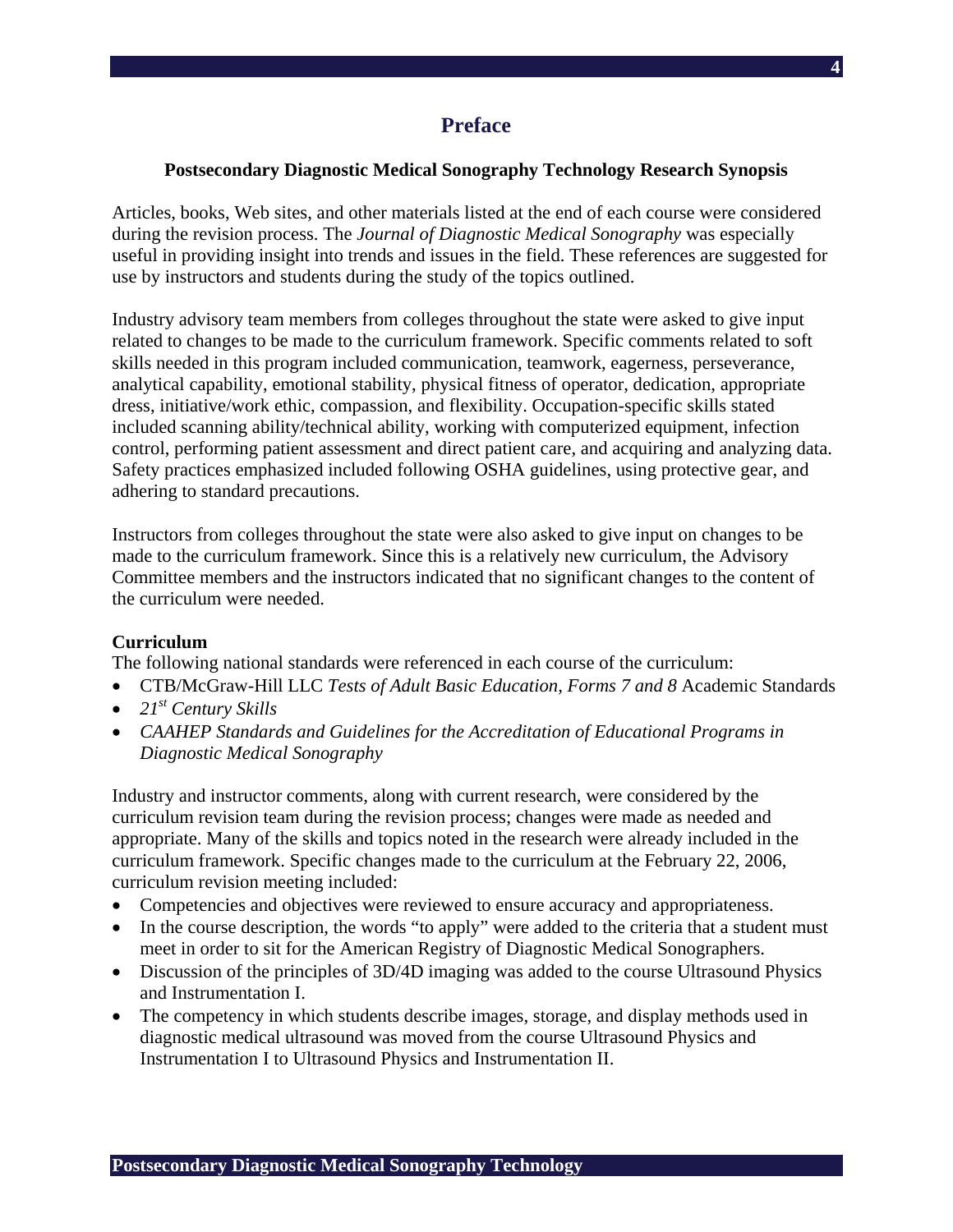- The competency in which students describe sonographic appearance of the vascular system in cross-sectional longitudinal and transverse planes was deleted from the course Sectional Anatomy.
- In the course Sonography Seminar, the term "routine" in the competency "Discuss routine" sonographic procedures" was changed to the term "general."
- The Recommended Tools and Equipment list was updated.

#### **Assessment**

Students will be assessed using the *American Registry of Diagnostic Medical Sonographers*.

### **Professional Learning**

It is suggested that instructors participate in professional learning related to the following concepts:

- Training for prevention of musculoskeletal injuries (msi) specific to sonographers For PD, to include AV and online tutorial reference to the following web sites: http://www.mayoclinic.com/health/ultrasound/PR00053; http://www.radiologyinfo.org/en/info.cfm?pg=vascularus&bhcp=1; http://www.radiologyinfo.org/en/info.cfm?pg=abdomus-pdi
- Blackboard<sup>®</sup> training To learn more about Blackboard<sup>®</sup> training, please go to https://cia.rcu.msstate.edu/OnlinePD/.
- Differentiated instruction To learn more about differentiated instruction, please go to http://www.paec.org/teacher2teacher/additional\_subjects.html and click on Differentiated Instruction. Work through this online course and review the additional resources.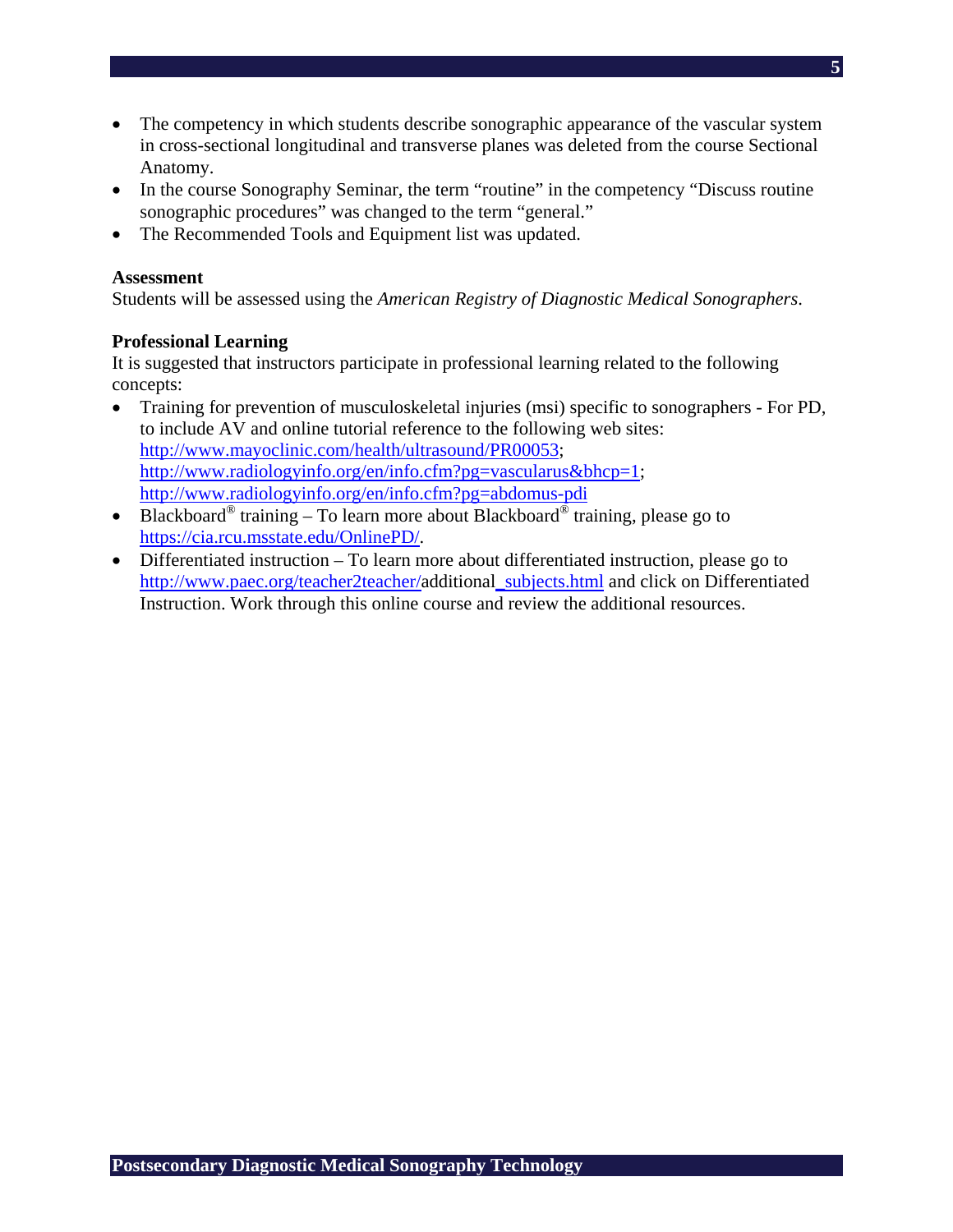### **Foreword**

As the world economy continues to evolve, businesses and industries must adopt new practices and processes in order to survive. Quality and cost control, work teams and participatory management, and an infusion of technology are transforming the way people work and do business. Employees are now expected to read, write, and communicate effectively; think creatively, solve problems, and make decisions; and interact with each other and the technologies in the workplace. Vocational-technical programs must also adopt these practices in order to provide graduates who can enter and advance in the changing work world.

The curriculum framework in this document reflects these changes in the workplace and a number of other factors that impact on local vocational-technical programs. Federal and state legislation calls for articulation between high school and community college programs, integration of academic and vocational skills, and the development of sequential courses of study that provide students with the optimum educational path for achieving successful employment. National skills standards, developed by industry groups and sponsored by the U.S. Department of Education and Labor, provide vocational educators with the expectations of employers across the United States. All of these factors are reflected in the framework found in this document.

Referenced throughout the courses of the curriculum are the  $21<sup>st</sup>$  Century Skills, which were developed by the Partnership for  $21<sup>st</sup>$  Century Skills, a group of business and education organizations concerned about the gap between the knowledge and skills learned in school and those needed in communities and the workplace. A portion of the  $21<sup>st</sup>$  Century Skills addresses learning skills needed in the  $21<sup>st</sup>$  century, including information and communication skills, thinking and problem-solving skills, and interpersonal and self-directional skills. The need for these types of skills have been recognized for some time and the  $21<sup>st</sup>$  Century Skills are adapted in part from the 1991 report from the U.S. Secretary of Labor's Commission on Achieving Necessary Skills (SCANS). Another important aspect of learning and working in the  $21<sup>st</sup>$  century involves technology skills, and the International Society for Technology in Education, developers of the National Educational Technology Standards (NETS), were strategic partners in the Partnership for  $21<sup>st</sup>$  Century Skills.

Each postsecondary program of instruction consists of a program description and a suggested sequence of courses which focus on the development of occupational competencies. Each vocational-technical course in this sequence has been written using a common format which includes the following components:

- Course Name A common name that will be used by all community/junior colleges in reporting students.
- Course Abbreviation A common abbreviation that will be used by all community/junior colleges in reporting students.
- Classification Courses may be classified as:
	- o Vocational-technical core A required vocational-technical course for all students.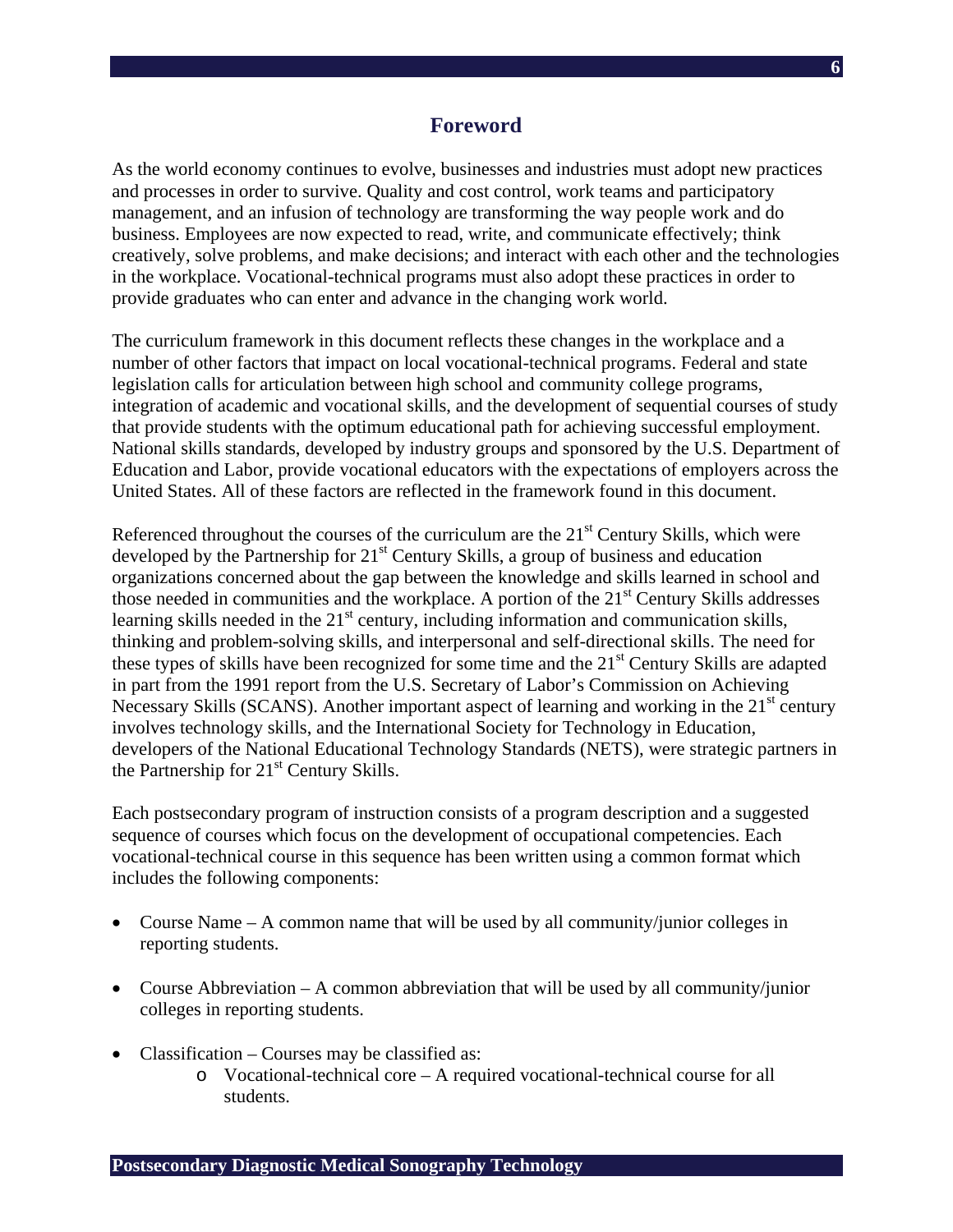- $\circ$  Area of concentration (AOC) core A course required in an area of concentration of a cluster of programs.
- o Vocational-technical elective An elective vocational-technical course.
- o Related academic course An academic course which provides academic skills and knowledge directly related to the program area.
- o Academic core An academic course which is required as part of the requirements for an Associate degree.
- Description  $-A$  short narrative which includes the major purpose(s) of the course and the recommended number of hours of lecture and laboratory activities to be conducted each week during a regular semester.
- Prerequisites A listing of any courses that must be taken prior to or on enrollment in the course.
- Corequisites A listing of courses that may be taken while enrolled in the course.
- Competencies and Suggested Objectives A listing of the competencies (major concepts and performances) and of the suggested student objectives that will enable students to demonstrate mastery of these competencies.

The following guidelines were used in developing the program(s) in this document and should be considered in compiling and revising course syllabi and daily lesson plans at the local level:

- The content of the courses in this document reflects approximately 75 percent of the time allocated to each course. The remaining 25 percent of each course should be developed at the local district level and may reflect:
	- o Additional competencies and objectives within the course related to topics not found in the State framework, including activities related to specific needs of industries in the community college district.
	- o Activities which develop a higher level of mastery on the existing competencies and suggested objectives.
	- o Activities and instruction related to new technologies and concepts that were not prevalent at the time the current framework was developed/revised.
	- o Activities which implement components of the Mississippi Tech Prep initiative, including integration of academic and vocational-technical skills and coursework, school-to-work transition activities, and articulation of secondary and postsecondary vocational-technical programs.
	- o Individualized learning activities, including worksite learning activities, to better prepare individuals in the courses for their chosen occupational area.
- Sequencing of the course within a program is left to the discretion of the local district. Naturally, foundation courses related to topics such as safety, tool and equipment usage, and other fundamental skills should be taught first. Other courses related to specific skill areas and related academics, however, may be sequenced to take advantage of seasonal and climatic conditions, resources located outside of the school, and other factors.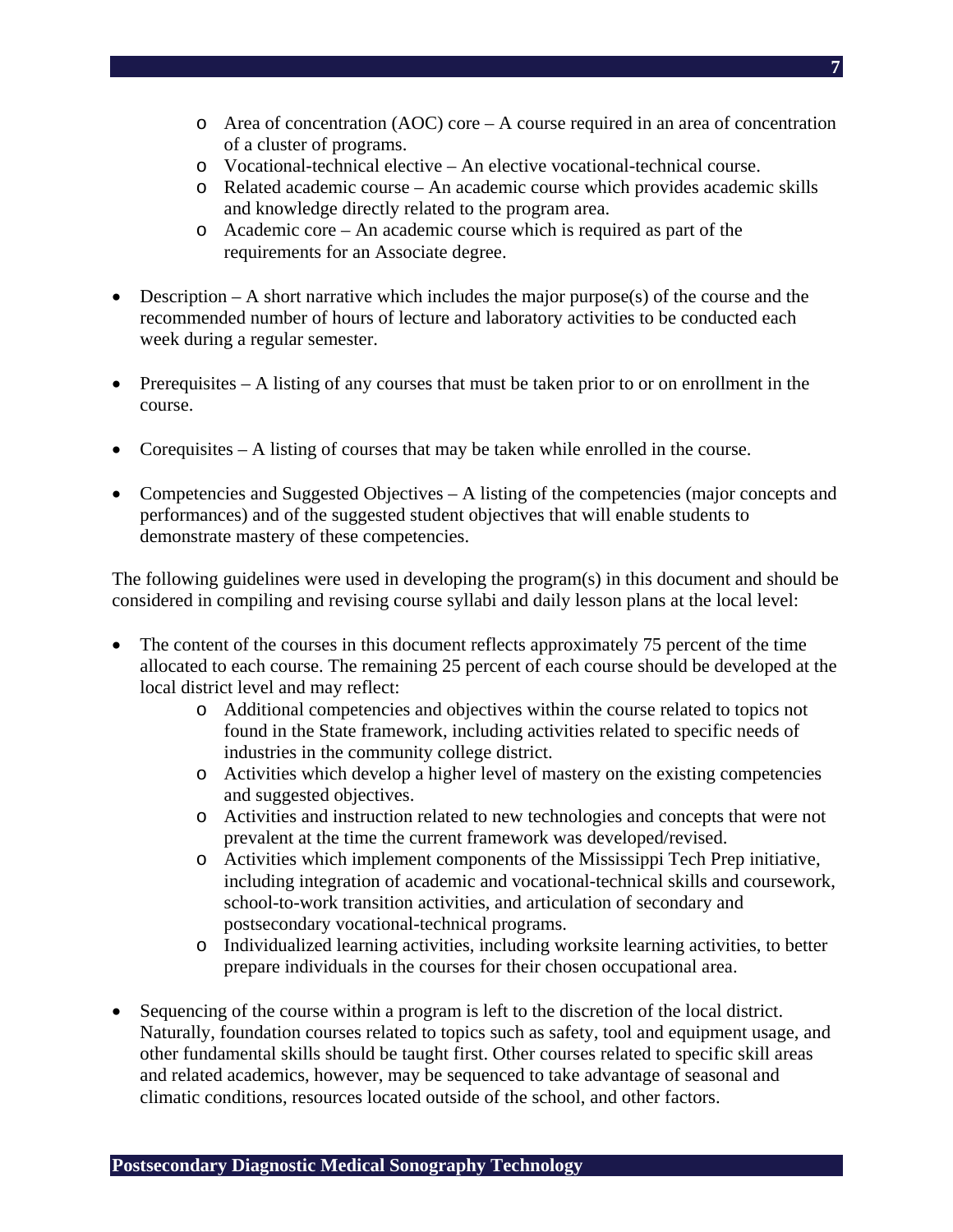- Programs that offer an Associate of Applied Science degree must include a minimum 15 semester credit hour academic core. Specific courses to be taken within this core are to be determined by the local district. Minimum academic core courses are as follows:
	- o 3 semester credit hours Math/Science Elective
	-
	-
	-
	-
- 
- o 3 semester credit hours Written Communications Elective
- o 3 semester credit hours Oral Communications Elective
- o 3 semester credit hours Humanities/Fine Arts Elective
- o 3 semester credit hours Social/Behavioral Science Elective

It is recommended that courses in the academic core be spaced out over the entire length of the program, so that students complete some academic and vocational-technical courses each semester. Each community/junior college has the discretion to select the actual courses that are required to meet this academic core requirement.

- In instances where secondary programs are directly related to community and junior college programs, competencies and suggested objectives from the high school programs are listed as Baseline Competencies. These competencies and objectives reflect skills and knowledge that are directly related to the community and junior college vocational-technical program. In adopting the curriculum framework, each community and junior college is asked to give assurances that:
	- o Students who can demonstrate mastery of the Baseline Competencies do not receive duplicate instruction, and
	- o Students who cannot demonstrate mastery of this content will be given the opportunity to do so.
- The roles of the Baseline Competencies are to:
	- o Assist community/junior college personnel in developing articulation agreements with high schools, and
	- o Ensure that all community and junior college courses provide a higher level of instruction than their secondary counterparts.
- The Baseline Competencies may be taught as special "Introduction" courses for 3-6 semester hours of institutional credit which will not count toward Associate degree requirements. Community and junior colleges may choose to integrate the Baseline Competencies into ongoing courses in lieu of offering the "Introduction" courses or may offer the competencies through special projects or individualized instruction methods.
- Technical elective courses have been included to allow community colleges and students to customize programs to meet the needs of industries and employers in their area.

In order to provide flexibility within the districts, individual courses within a framework may be customized by:

- Adding new competencies and suggested objectives.
- Revising or extending the suggested objectives for individual competencies.
- Integrating baseline competencies from associated high school programs.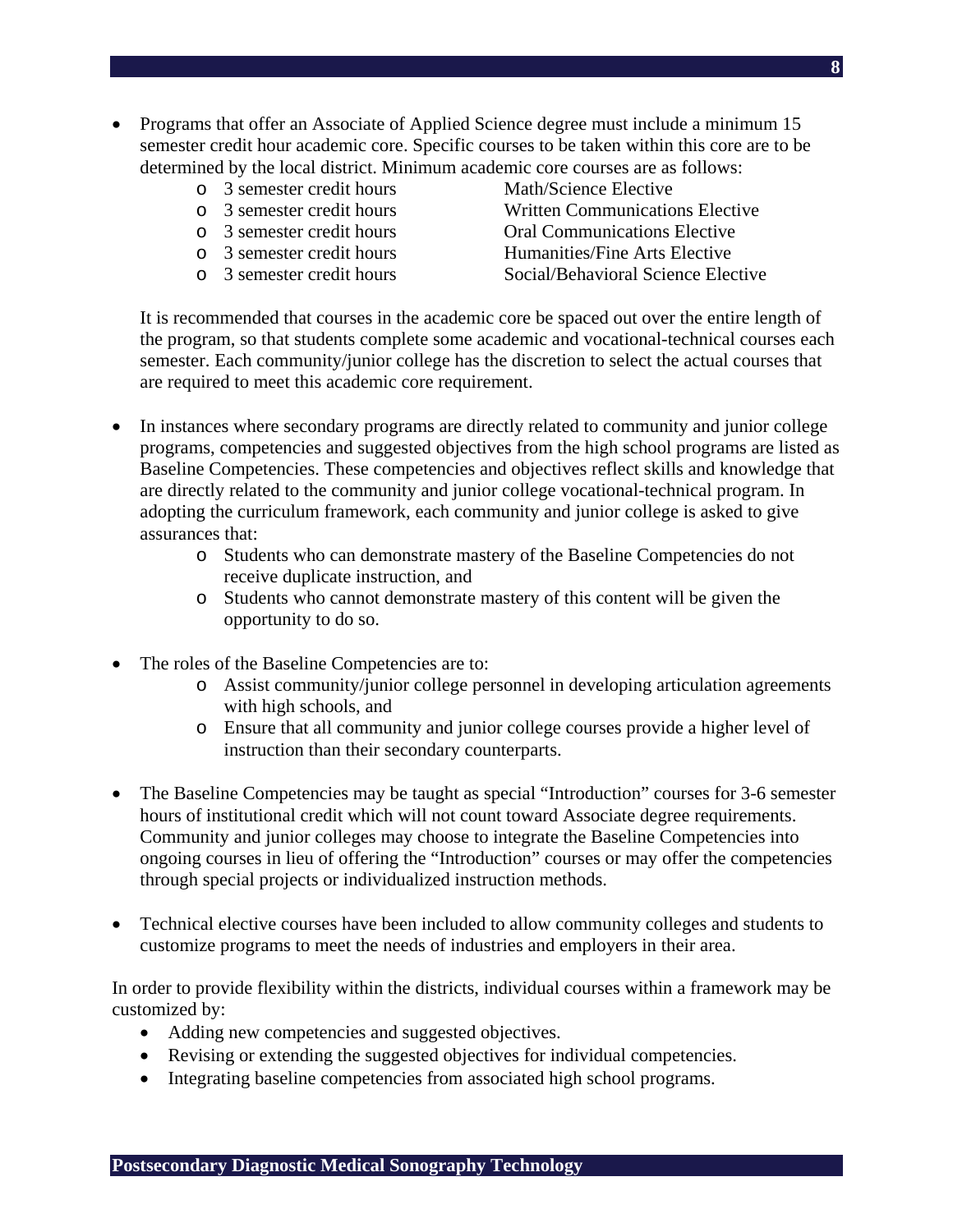• Adjusting the semester credit hours of a course to be up 1 hour or down 1 hour (after informing the State Board for Community and Junior Colleges [SBCJC] of the change).

In addition, the curriculum framework as a whole may be customized by:

- Resequencing courses within the suggested course sequence.
- Developing and adding a new course which meets specific needs of industries and other clients in the community or junior college district (with SBCJC approval).
- Utilizing the technical elective options in many of the curricula to customize programs.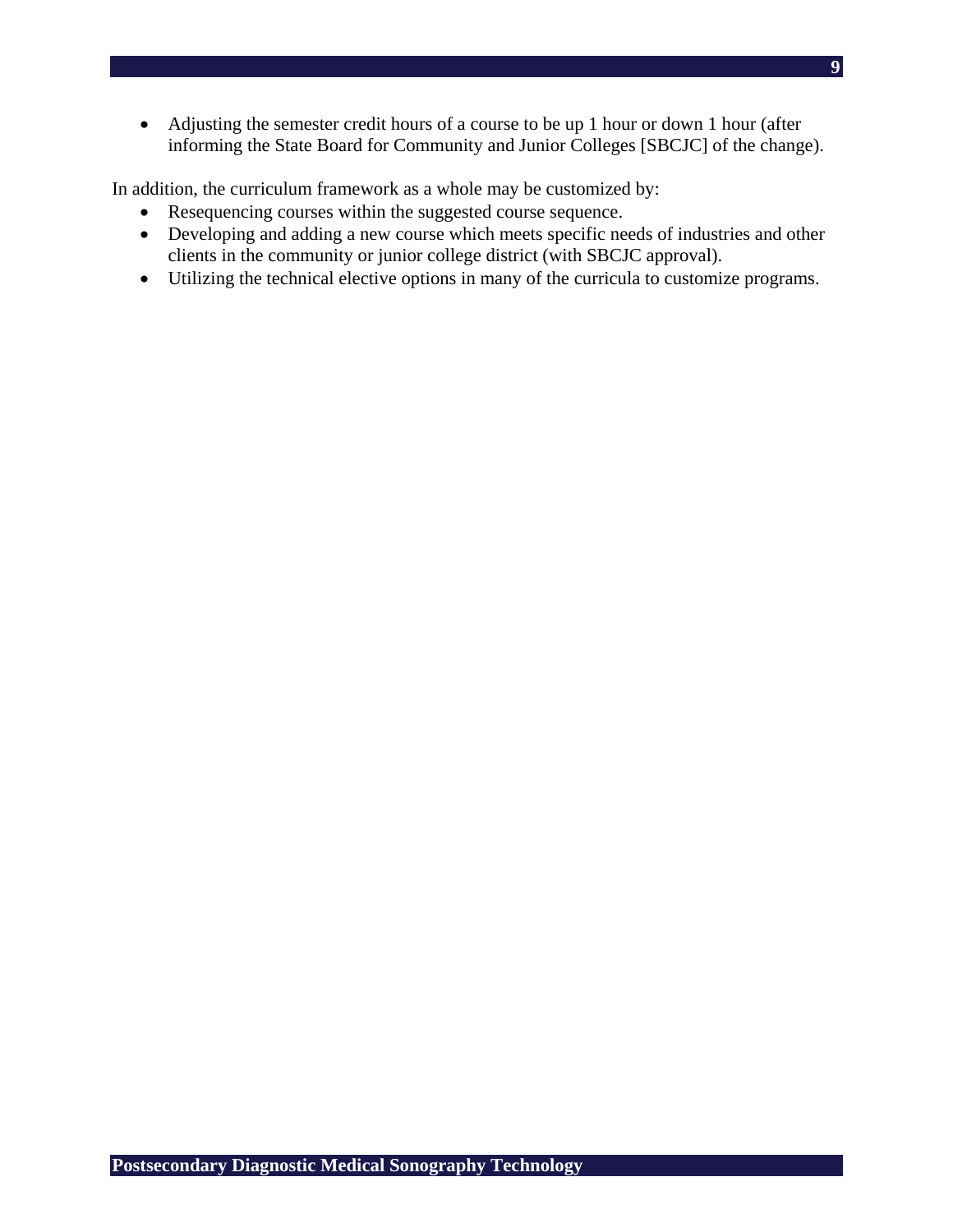# **Table of Contents**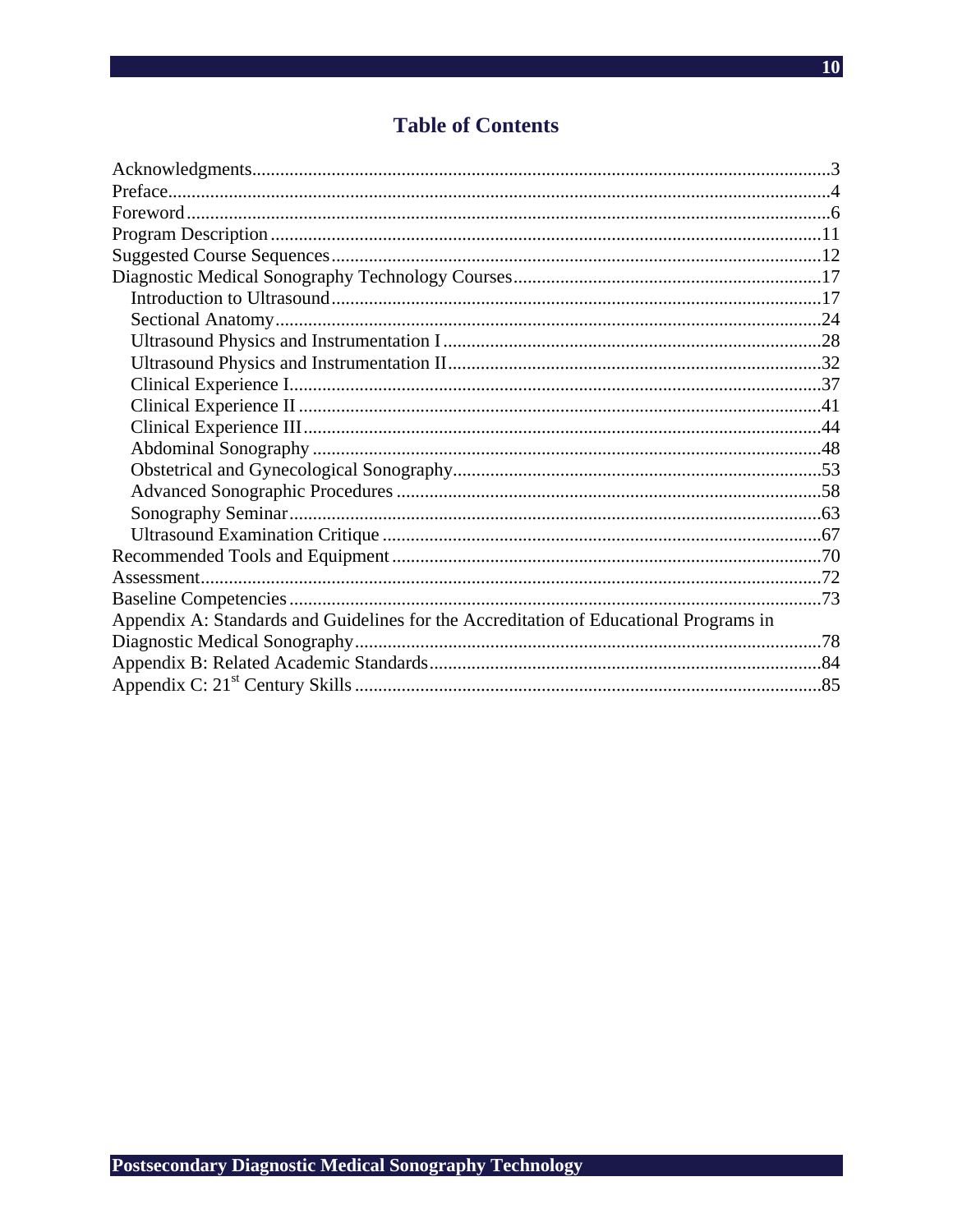# **Program Description**

Diagnostic Medical Sonography uses high frequency sound waves to produce images of organs, masses, fluid collections, and vascular structures within the human body. Sonography is userdependent, requiring competent and highly skilled professionals to be a part of the integral health care system. Sonographers have extensive, direct patient contact, providing care to a variety of people from healthy to critically ill. The sonographer is responsible for obtaining pertinent patient history, performing the sonographic examination, providing for the needs and comfort of the patient during examination, and recording anatomy and pathology or other data for interpretation by the supervising physician to aid in diagnosis. Sonography is commonly used in the field of obstetrics and gynecology for purposes ranging from confirming and/or dating pregnancies to diagnosing disease processes of the female reproductive system. Sonographers must have knowledge of normal structure and functional anatomy of the human body and use independent judgment in recognizing the need to perform procedures according to sonographic findings.

Upon completion of the two-year program of study, the student will be awarded the Associate of Applied Science degree.

Until a Diagnostic Medical Sonography program reaches accreditation approval from CAAHEP, the students must meet the following criteria in order to apply to sit for the American Registry of Diagnostic Medical Sonographers:

- Be a graduate from a two-year allied health program that is patient care related which includes but is not limited to Diagnostic Medical Sonography, Radiologic Technology, Respiratory Therapy, Registered Nurse, Occupational Therapy, and Physical Therapy; and have 12 months of full-time clinical ultrasound/vascular experience; or
- Hold a Bachelor's degree and have 12 months of full-time clinical ultrasound/vascular experience.

Graduates from a CAAHEP accredited Diagnostic Medical Sonography Program may apply to take the ARDMS without further experience.

Industry standards referenced are from the *CAAHEP Standards and Guidelines for the Accreditation of Educational Programs in Diagnostic Medical Sonography* (1996).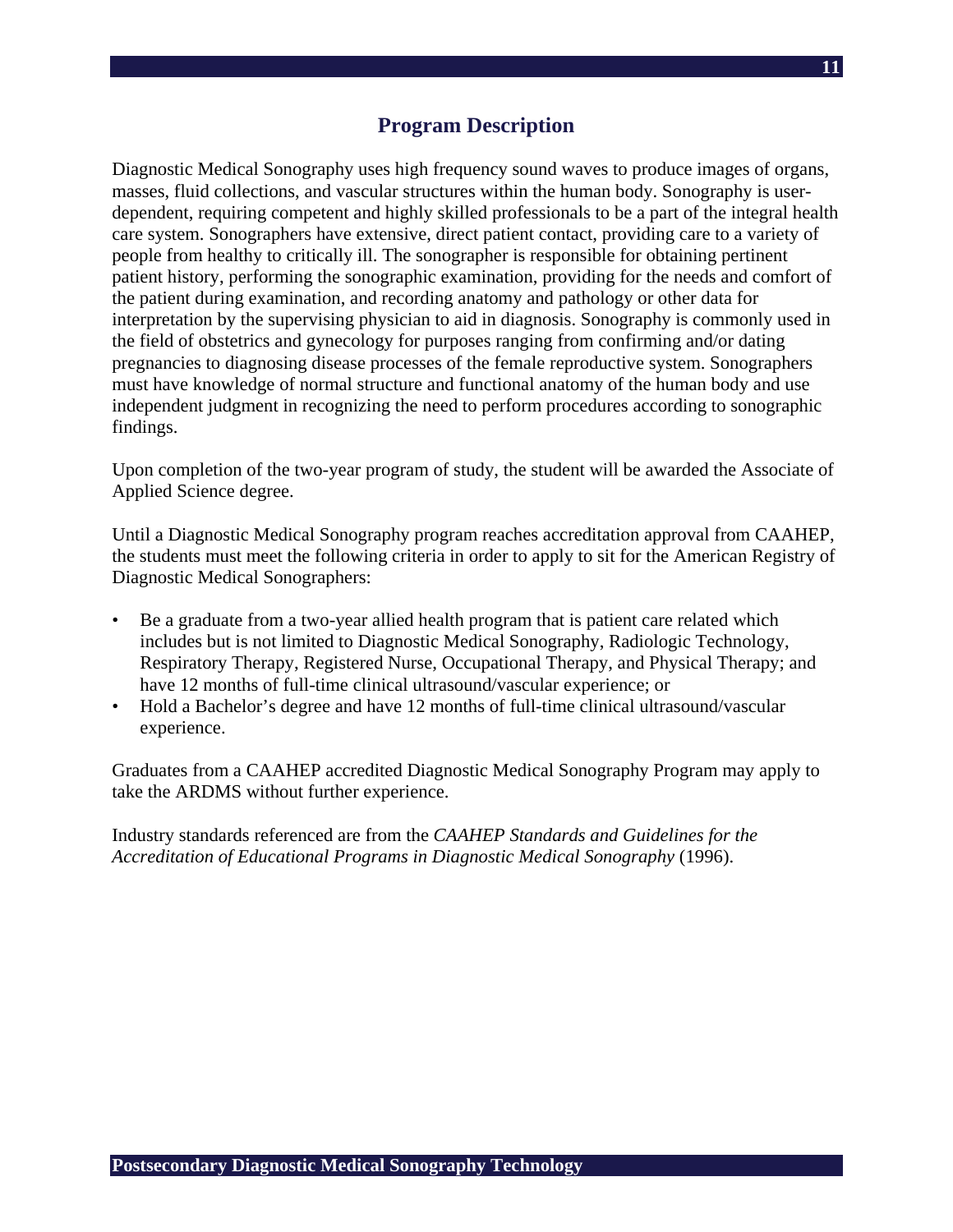# **Suggested Course Sequences**\* **Diagnostic Medical Sonography Technology**

#### **Associate Degree**

Baseline Competencies for Diagnostic Medical Sonography Technology\*\*

#### FIRST YEAR

- 4 sch Anatomy and Physiology I (with lab) (BIO 1514)
- 3 sch Math/Science Elective
- 3 sch Written Communications Elective
- 3 sch Oral Communications Elective (SPT 1113)
- 3 sch Introduction to Computer Concepts (CSC 1113)
- 4 sch Anatomy and Physiology II (with lab) (BIO 1524)
- 4 sch Survey of Physics I (PHY 1214)
- 3 sch Fine Arts/Humanities Elective
- 3 sch Social/Behavioral Science Elective
- 3 sch Medical Terminology in Allied Health (TAH 1113)\*\*\*

 $\overline{\phantom{a}}$ 17 sch

#### $\overline{\phantom{a}}$ 16 sch

#### SECOND YEAR

- 4 sch Introduction to Ultrasound (DMS 1114)
- 3 sch Sectional Anatomy (DMS 1213)
- 3 sch Ultrasound Physics and Instrumentation I (DMS 1313)
- 4 sch Clinical Experience I (DMS 1414)  $\overline{\phantom{a}}$

 $14$  sch

- 3 sch Abdominal Sonography (DMS 1513)
- 3 sch Obstetrics and Gynecology (DMS 1523)
- 3 sch Advanced Sonographic Procedures (DMS 1533)
- 6 sch Clinical Experience II (DMS 1426)
- 3 sch Ultrasound Physics and Instrumentation II (DMS 1323)

 $\overline{\phantom{a}}$ 18 sch

#### SUMMER SEMESTER

- 6 sch Clinical Experience III (DMS 1436)
- 3 sch Sonography Seminar (DMS 1613)
- 3 sch Ultrasound Examination Critique (DMS 1623)

 $\overline{\phantom{a}}$ 12 sch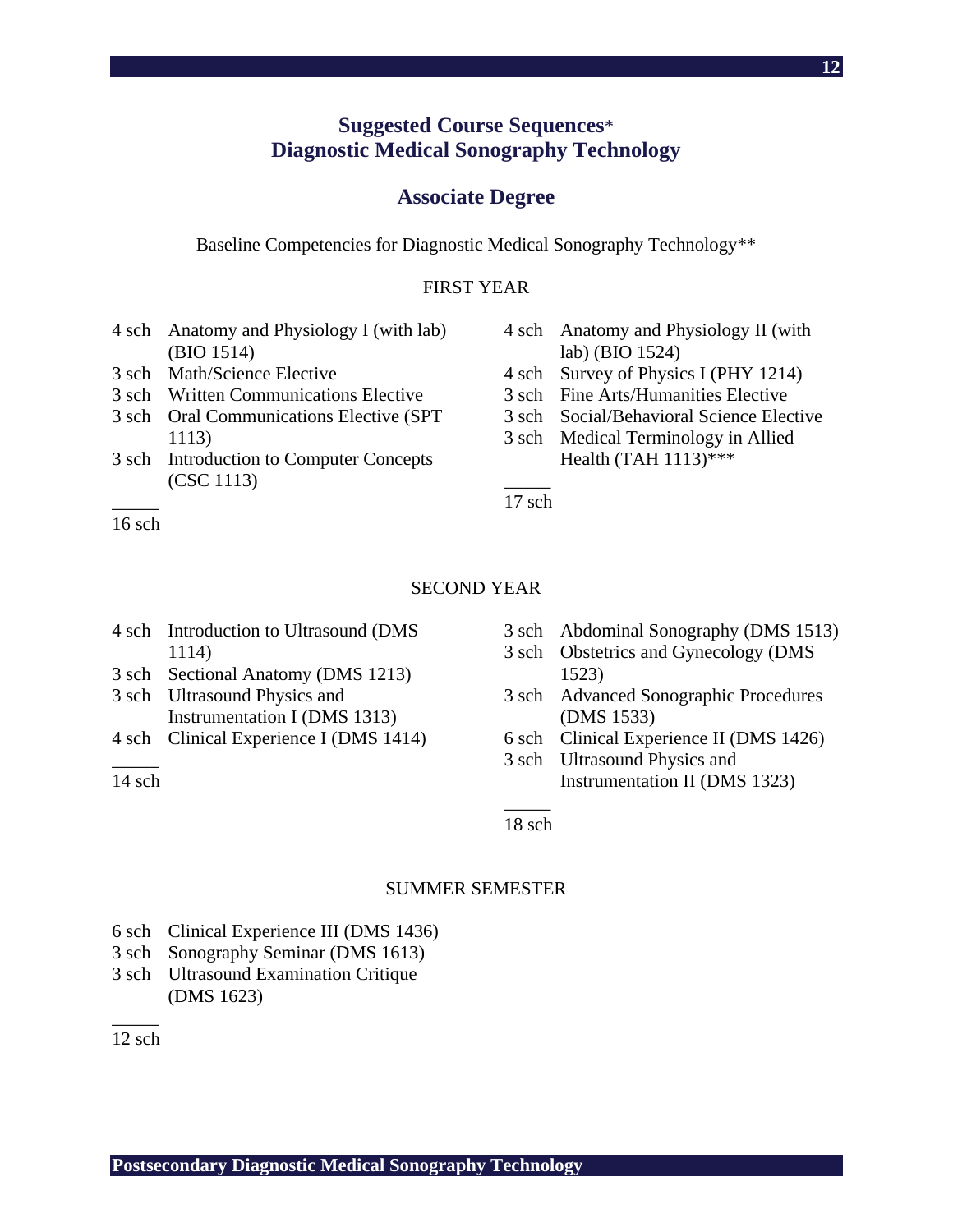Applicants without a two-year allied health patient care related degree must take basic patient care and medical-legal ethics courses.

- \* Students who lack entry level skills in math, English, science, etc. will be provided related studies.
- \*\* Baseline competencies are taken from the high school Allied Health program. Students who can document mastery of these competencies should not receive duplicate instruction. Students who cannot demonstrate mastery will be required to do so.
- \*\*\* May be waived for completers of postsecondary allied health programs.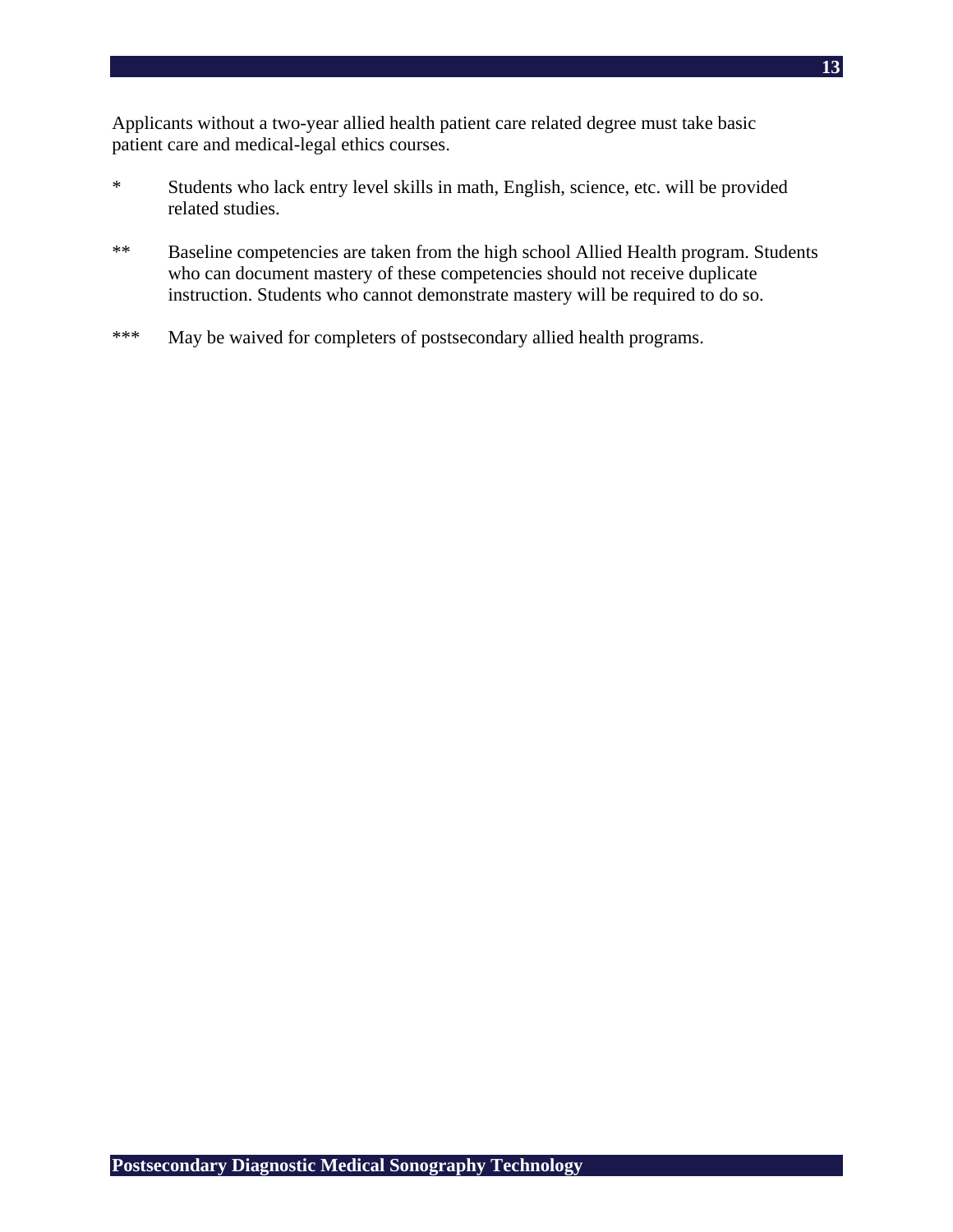# **Alternate Course Sequence**\* **Diagnostic Medical Sonography Technology**

#### **Associate Degree**

Baseline Competencies for Diagnostic Medical Sonography Technology\*\*

Prerequisites: 4 sch Anatomy and Physiology I (with lab) (BIO 1514) 4 sch Anatomy and Physiology II (with lab) (BIO 1524)

#### FIRST YEAR

- 4 sch Survey of Physics I (PHY 1214)
- 3 sch Math/Science Elective
- 3 sch Written Communications Elective
- 4 sch Introduction to Ultrasound (DMS 1114)
- 3 sch Ultrasound Physics and Instrumentation I (DMS 1313) 3 sch Fine Arts/Humanities Elective 3 sch Social/Behavioral Science Elective 3 sch Medical Terminology in Allied Health (TAH 1113)

 $\overline{\phantom{a}}$ 12 sch

#### SECOND YEAR

- 3 sch Oral Communications Elective
- 3 sch Introduction to Computer Concepts (CSC 1113)
- 3 sch Sectional Anatomy (DMS 1213)
- 4 sch Clinical Experience I (DMS 1414)

 $\overline{\phantom{a}}$  $13$  sch

 $\overline{\phantom{a}}$ 14 sch

- 3 sch Abdominal Sonography (DMS 1513)
- 3 sch Obstetrics and Gynecology (DMS 1523)
- 3 sch Advanced Sonographic Procedures (DMS 1533)
- 6 sch Clinical Experience II (DMS 1426)
- 3 sch Ultrasound Physics and Instrumentation II (DMS 1323)

 $\overline{\phantom{a}}$ 18 sch

#### SUMMER SEMESTER

- 6 sch Clinical Experience III (DMS 1436)
- 3 sch Sonography Seminar (DMS 1613)
- 3 sch Ultrasound Examination Critique (DMS 1623)

 $\overline{\phantom{a}}$  $12$  sch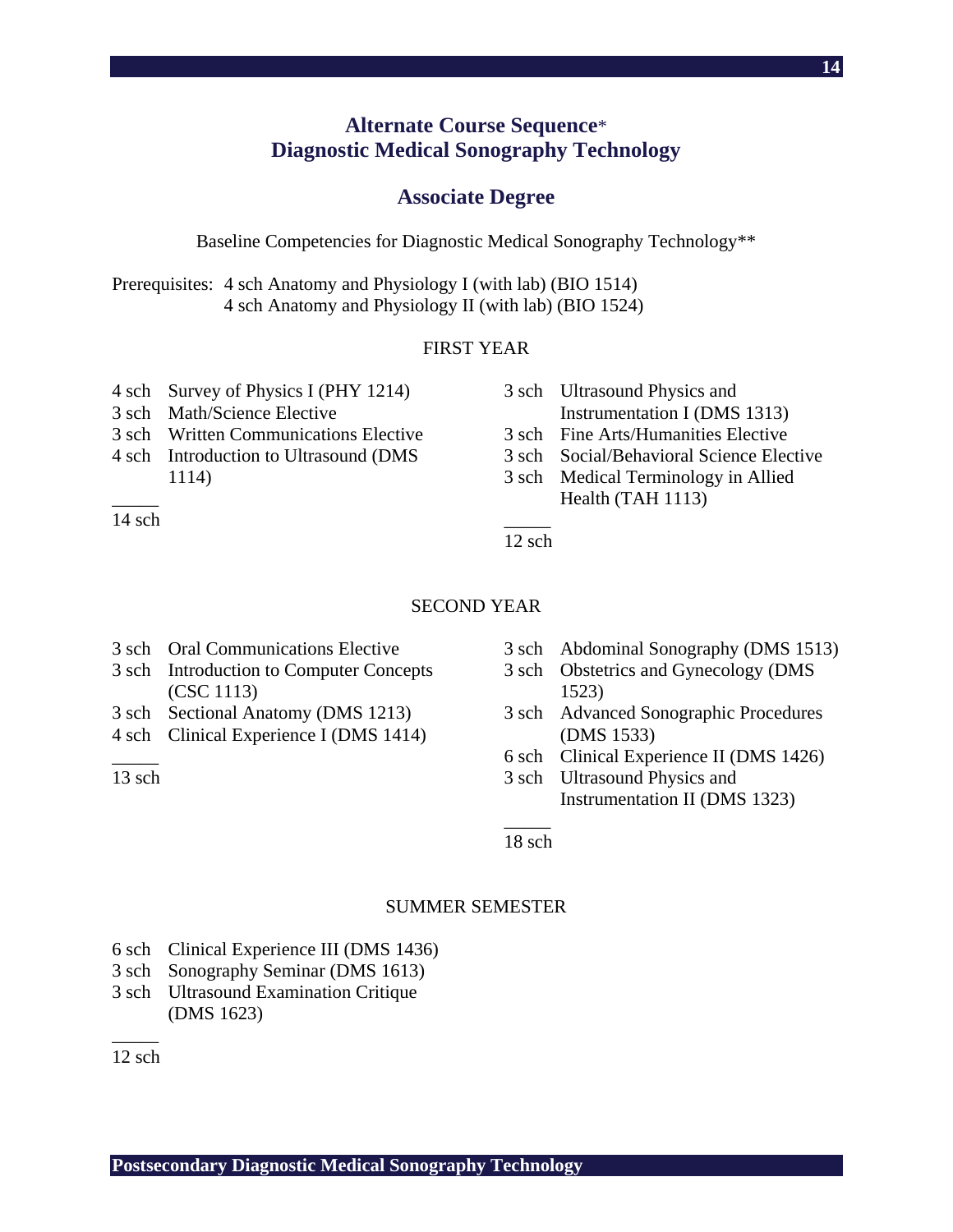- **15**
- \* For students without a two-year allied health degree. This sequence can only be used with a two-instructor program.
- \*\* Baseline competencies are taken from the high school Allied Health program. Students who can document mastery of these competencies should not receive duplicate instruction. Students who cannot demonstrate mastery will be required to do so.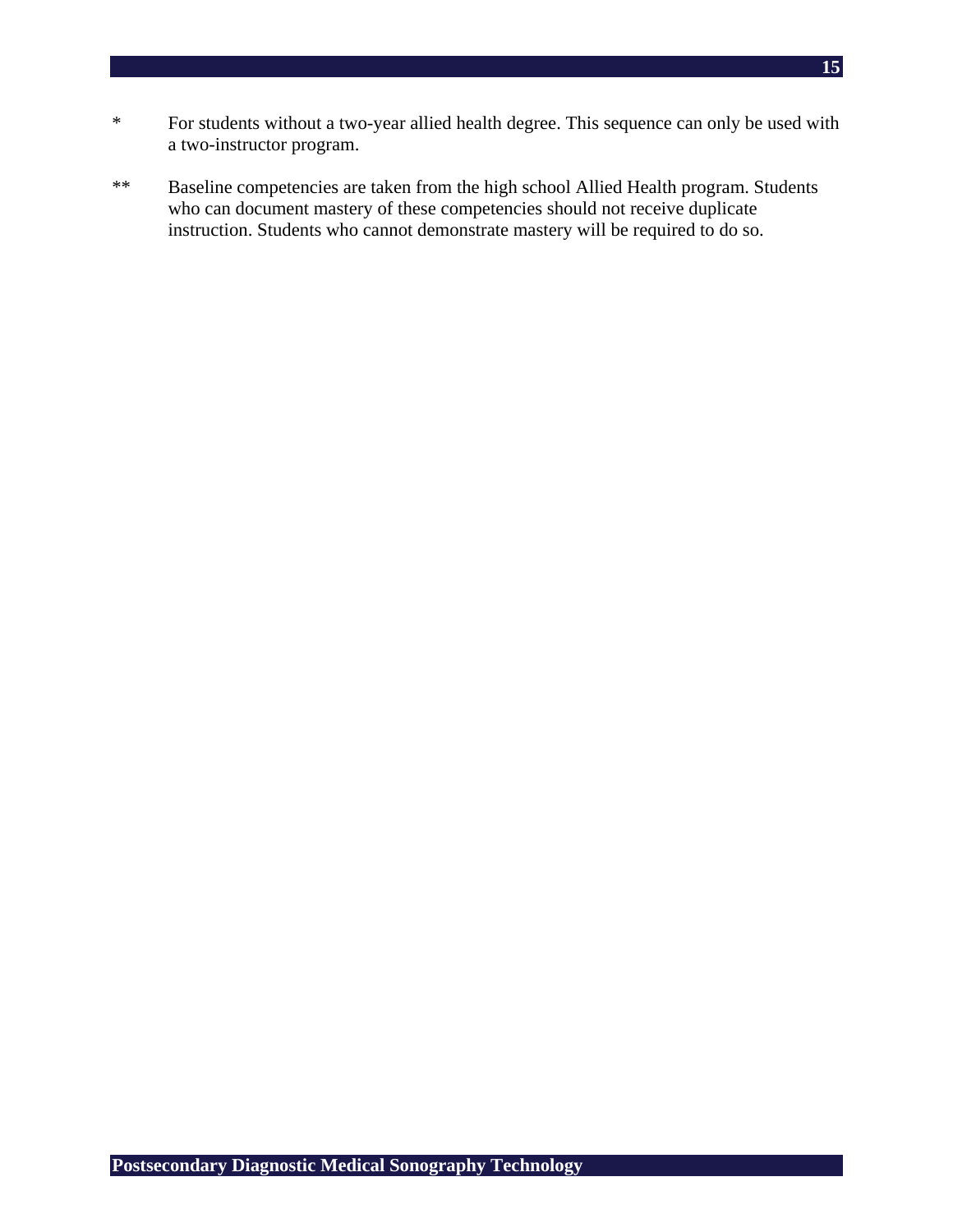# **Suggested Course Sequence Diagnostic Medical Sonography Technology**

# **Certificate Option**

The certificate option is designed for students who are graduates of two-year allied health patient care related programs and who have passed the corresponding certification exam. This includes associate degree nursing, radiologic technology, physical therapy assistant, respiratory therapy, occupational therapy assistant, or a Bachelor of Science degree that includes basic patient care and medical-legal ethics. Prerequisites include Anatomy and Physiology I & II\*, Survey of Physics I\*\*, Intermediate Algebra, and Oral Communications or English Composition.

#### FIRST YEAR

- 4 sch Introduction to Ultrasound (DMS 1114)
- 3 sch Sectional Anatomy (DMS 1213)
- 3 sch Ultrasound Physics and Instrumentation I (DMS 1313)
- 4 sch Clinical Experience I (DMS 1414)  $\overline{\phantom{a}}$

 $14$  sch

- 3 sch Abdominal Sonography (DMS 1513)
- 3 sch Obstetrical and Gynecological Sonography (DMS 1523)
- 3 sch Advanced Sonographic Procedures (DMS 1533)
- 6 sch Clinical Experience II (DMS 1426)
- 3 sch Ultrasound Physics and Instrumentation II (DMS 1323)

 $\overline{\phantom{a}}$ 18 sch

#### SUMMER SEMESTER

- 6 sch Clinical Experience III (DMS 1436)
- 3 sch Sonography Seminar (DMS 1613)
- 3 sch Ultrasound Examination Critique (DMS 1623)

#### $\overline{\phantom{a}}$  $12$  sch

- \* May be met by radiographic anatomy and physiology, biology, or zoology courses.
- \*\* May be met by radiographic physics or survey of physics courses.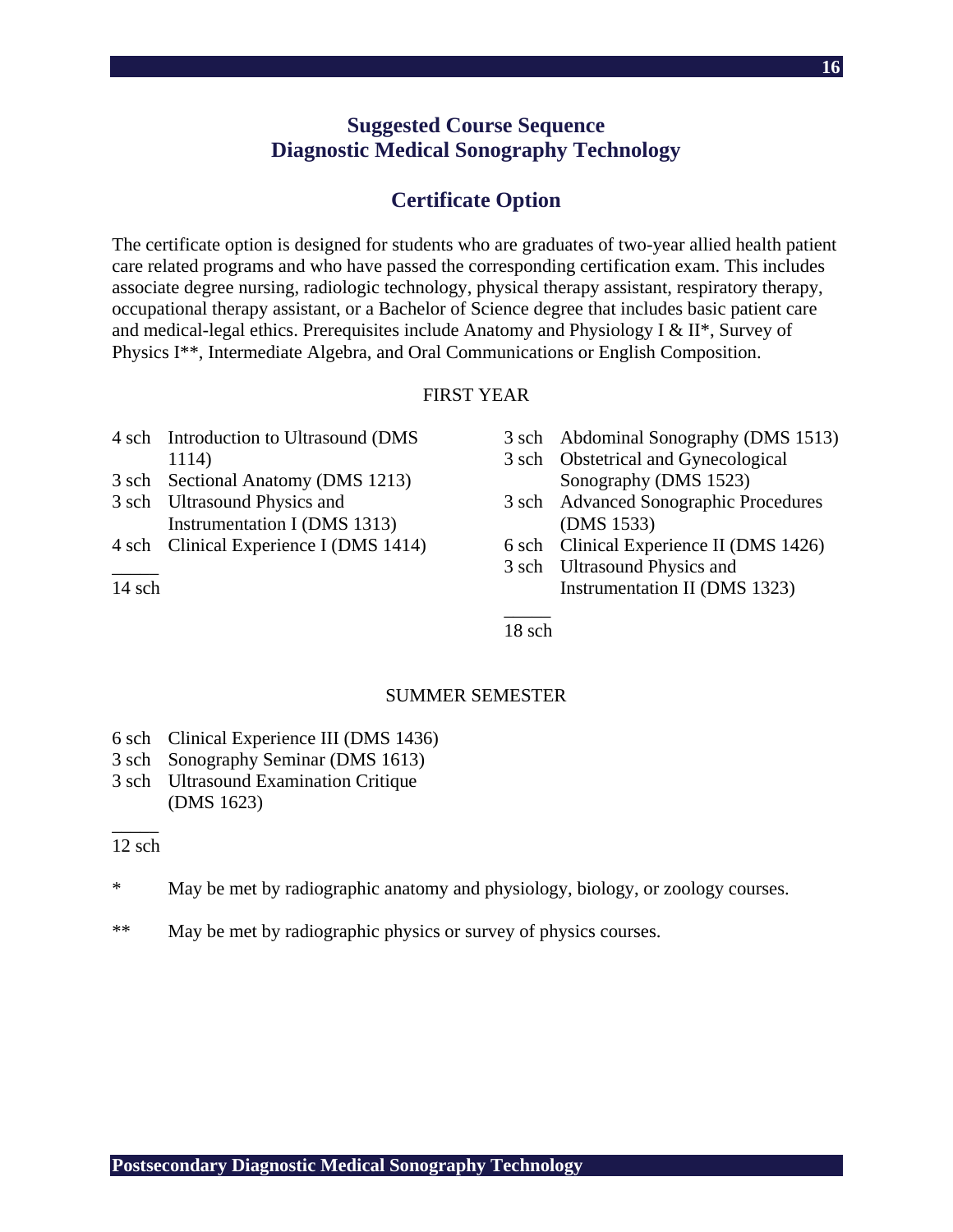# **Diagnostic Medical Sonography Technology Courses**

**Course Name:** Introduction to Ultrasound

**Course Abbreviation:** DMS 1114

**Classification:** Vocational-Technical Core

**Description:** Students will be introduced to ultrasound equipment. Cleaning and disinfectant procedures will be shown. Types of film, paper printers, video recorders, scanning tables, ultrasound probes, and recording methods will be discussed. Legal/ethical issues and patient contact within the ultrasound department, as well as scanning protocols, are included. Students will learn the sonographer's role in patient care. (4 sch: 3 hr. lecture, 2 hr. lab)

**Prerequisite:** Professional level CPR certification, Anatomy and Physiology I (with lab) (BIO 1514), Anatomy and Physiology II (with lab) (BIO 1524), Intermediate Algebra (MAT 1233), Survey of Physics I (PHY 2113), and Medical Terminology in Allied Health (TAH 1113).

|    |                | <b>Competencies and Suggested Objectives</b>                                                                  |
|----|----------------|---------------------------------------------------------------------------------------------------------------|
| 1. |                | Describe the role, organization, and structure of the ultrasound program, ultrasound                          |
|    |                | department, hospital, or clinic as well as the profession.                                                    |
|    |                | a. State the rules and regulations of the ultrasound program regarding class attendance,                      |
|    |                | grading, vacation/sick leave, and the appeals procedure.                                                      |
|    |                | b. Discuss the departmental and hospital/clinic rules and regulations which directly and                      |
|    |                | indirectly affect ultrasound students.                                                                        |
|    |                | c. List the major duties and responsibilities of an ultrasound student.                                       |
|    |                | d. Define the Essentials and Guidelines of an Accredited Educational Program for the                          |
|    |                | Sonographer and its purpose.                                                                                  |
|    |                | e. State policies concerning communicable disease and pregnancy for ultrasound                                |
|    |                | students.                                                                                                     |
|    | f.             | Identify other health science professions which impact the total health care provided to                      |
|    |                | ultrasound patients.                                                                                          |
|    | g.             | Describe the relationship of ultrasound health care workers to the integrated care of                         |
|    |                | patients.                                                                                                     |
|    |                | h. Identify key personnel and discuss their function in the ultrasound department.                            |
|    | $\mathbf{i}$ . | Define accreditation, credentialing, certification, licensure, and regulations associated<br>with ultrasound. |
|    | $\mathbf{i}$ . | Describe how the information in JRCDMS Standards and Guidelines for an Accredited                             |
|    |                | Educational Program for the Sonographer relates to the ultrasound program.                                    |
|    |                | k. Explain the difference between the accreditation and credentialing processes and                           |
|    |                | identify agencies involved in each process associated with ultrasound.                                        |
|    | 1.             | Describe purposes, functions, and activities of professional organizations associated                         |
|    |                | with ultrasound.                                                                                              |
|    |                | m. Identify international, national, state, and local organizations for the sonographer.                      |
|    | n.             | Discuss general employment outlook and economic return for the sonography                                     |
|    |                | graduate.                                                                                                     |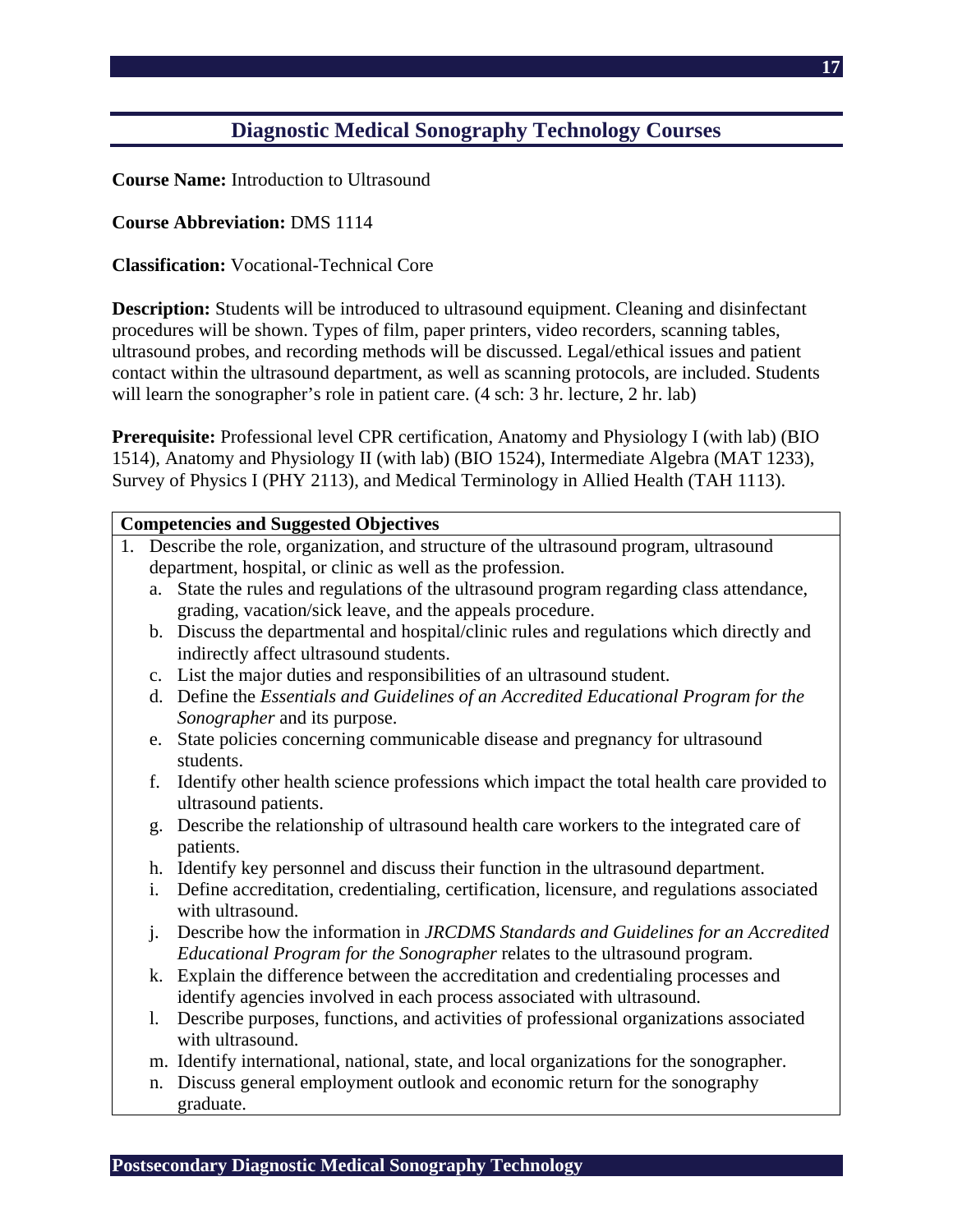- o. Discuss career advancement and opportunities for the sonographer.
- p. Identify benefits of continuing education of the sonographer.
- 2. Assess and resolve ethical issues and dilemmas in health care.
	- a. Describe the major milestones in the development of codes of behavior and ethical standards in the healing arts.
	- b. Identify the significance of health care professions.
	- c. Recognize the moral, social, and cultural basis of the development of an ethic.
	- d. Discuss the role of ethical behavior in health care delivery.
	- e. Differentiate between empathetic and sympathetic involvement in relationships with patients.
	- f. Identify concepts of personal honesty, integrity, accountability, competence, and compassion as ethical imperatives in health care.
	- g. Recognize situations and conditions which give rise to ethical dilemmas in health care.
	- h. Discuss the legal implications of professional liability, malpractice, professional negligence/carelessness, and other legal doctrines applicable to professional practice.
	- i. Discuss the significance of accurate, complete, and correct methods of medical record keeping as a legal/ethical imperative.
	- j. Articulate responses to theoretical situations and questions relating to the ethics of care and health care delivery.
- 3. Identify legal responsibilities related to the scope of practice for sonography.
	- a. Define the scope of practice for the diagnostic medical sonographer.
	- b. Identify the requirements of the sonographer according to the scope of practice.
- 4. Describe clinical practice standards in diagnostic ultrasound.
	- a. Identify patient history and correlate with the sonographic procedure requested.
	- b. Determine patient ability to tolerate the sonographic procedure.
	- c. Evaluate any contraindications to the sonographic procedure such as medications, inappropriate patient preparation, or unwillingness of the patient to tolerate the sonographic procedure.
	- d. Explain the sonography procedure to the patient and respond to patient questions.
	- e. Refer specific diagnostic, treatment, or prognosis questions to the patient's physician.
	- f. Develop a procedure plan for the sonographic exam.
	- g. Adapt the sonographic procedure plan to optimize exam results.
	- h. Determine if contrast media will enhance image quality and provide additional diagnostic information.
	- i. Determine the need for additional accessory equipment or additional personnel.
	- j. Modify sonographic procedure plan according to patient disease process and circumstances under which the procedure must be performed (i.e., operating room, ultrasound room, patient bedside, or emergency room).
	- k. Modify sonographic procedure plan according to patient physical and mental status during the exam.
	- l. Perform basic patient care tasks.
	- m. Analyze sonographic findings throughout the exam and perform measurements to provide accurate diagnosis for treatment plan.
	- n. Confirm that the sonographic exam complies with applicable protocols and guidelines.
	- o. Document sonographic exam results.
	- p. Notify the appropriate health care provider when immediate medical attention is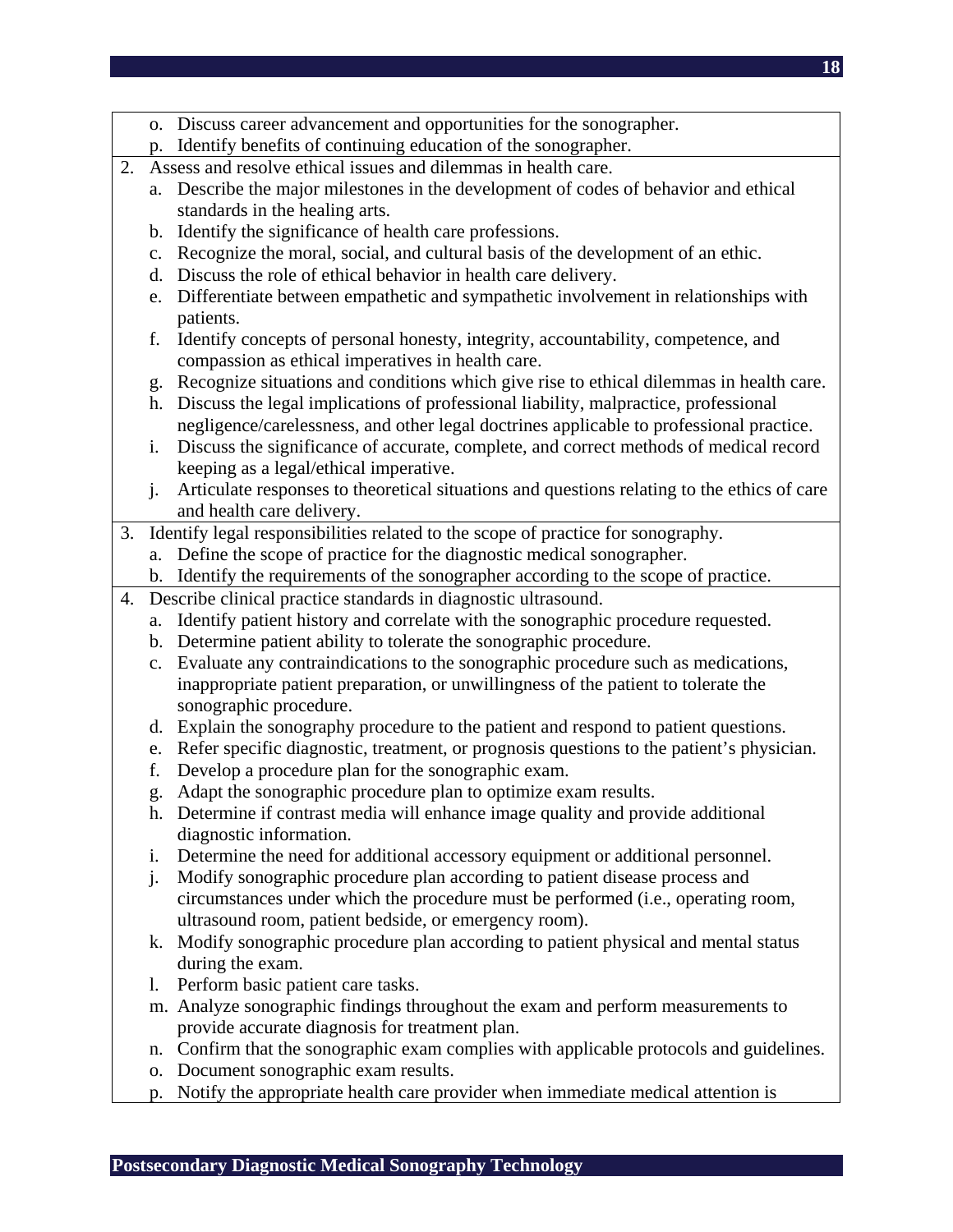necessary.

- q. Provide a written summary of preliminary sonographic findings.
- r. Implement quality assurance within the ultrasound department.
- 5. Maintain patient care.
	- a. Work in partnership with other health care professionals.
	- b. Maintain appropriate professional credentials.
	- c. Provide a diagnostic sonographic exam for the patient by applying professional judgment and discretion.
	- d. Maintain continuing medical education on current issues in sonography.
	- e. Identify personal strengths and use them to benefit patients, coworkers, and the profession.
	- f. Perform diagnostic sonographic procedures in supervised clinical experiences.
	- g. Communicate effectively with all members of the health care team.
	- h. Maintain patient confidentiality.
	- i. Utilize standard precautions.
- 6. Use ultrasound equipment and accessory items.
	- a. Demonstrate use of ultrasound equipment.
	- b. Scan and document findings in the ultrasound lab setting.
	- c. Produce ultrasound images according to standards of care.
	- d. Identify ultrasound scanning techniques.
	- e. Use proper gain controls to produce diagnostic ultrasound images.
	- f. Document total ultrasound scanning time in each procedure.
	- g. Perform the required images for ultrasound abdominal scanning.
	- h. Perform the required ultrasound images for obstetrical and gynecological scanning.

#### **STANDARDS**

*CAAHEP Standards and Guidelines for the Accreditation of Educational Programs in Diagnostic Medical Sonography* 

- DMSC1 Utilize oral and written communication.
- DMSC2 Provide basic patient care and comfort.
- DMSC3 Demonstrate knowledge and understanding of human gross and sectional anatomy.
- DMSC4 Demonstrate knowledge and understanding of physiology, pathology, and pathophysiology.
- DMSC5 Demonstrate knowledge and understanding of acoustical physics, Doppler ultrasound principles, and ultrasound instrumentation.
- DMSC6 Demonstrate knowledge and understanding of the interaction between ultrasound and tissue and the probability of biological effects in clinical examinations.
- DMSC7 Employ professional judgment and discretion.
- DMSC8 Understand the fundamental elements for implementing a quality assurance and improvement program, and the policies, protocols, and procedures for the general function of the ultrasound laboratory.
- DMSC9 Recognize the importance of continuing education.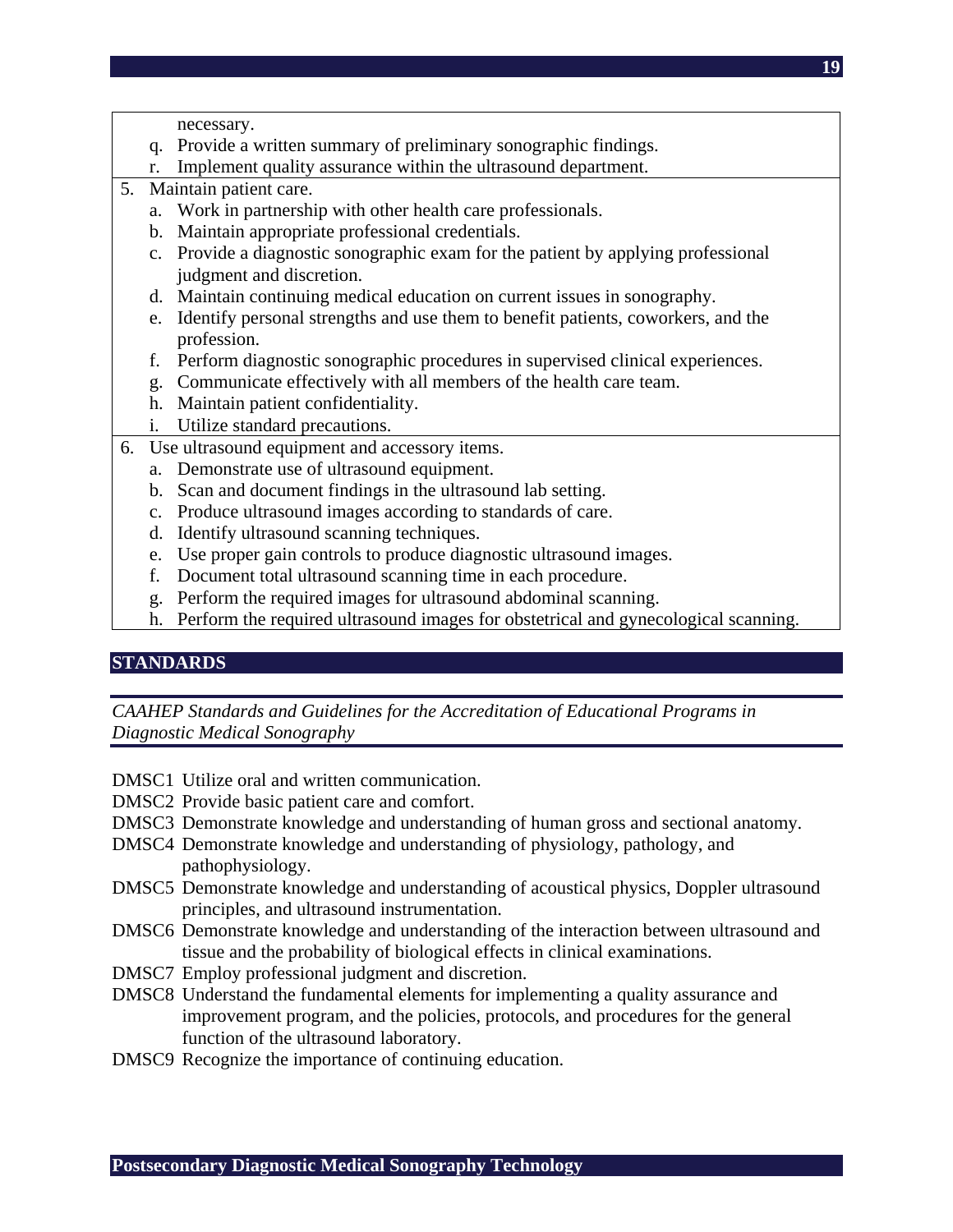- DMSD1 Demonstrate the ability to perform sonographic examinations of the abdomen, superficial structures, non-cardiac chest, and the gravid and nongravid pelvis according to protocol guidelines established by national professional organizations and the protocol of the employing institution utilizing real-time equipment with both transabdominal and endocavitary transducers, Doppler, and color Doppler display modes.
- DMSD2 Recognize and identify the sonographic appearance of normal anatomic structures, including anatomic variants and normal Doppler patterns.
- DMSD3 Recognize, identify, and appropriately document the abnormal sonographic and Doppler patterns of disease processes, pathology, and pathophysiology of the structures listed above. Modify the scanning protocol based on the sonographic findings and the differential diagnosis.
- DMSD4 Recognize and identify the sonographic appearance of normal anatomic structures of the female pelvis, including anatomic variants and normal Doppler patterns.
- DMSD5 Recognize and identify the sonographic appearance of normal maternal, embryonic, and fetal anatomic structures during the first, second, and third trimesters.
- DMSD6 Recognize, identify, and appropriately document the sonographic appearance of gynecologic disease processes, pathology, and pathophysiology.
- DMSD7 Recognize, identify, and appropriately document the sonographic appearance of obstetric abnormalities, disease, pathology, and pathophysiology.
- DMSD8 Demonstrate knowledge and understanding of the role of the sonographer in performing interventional/invasive procedures.

*Related Academic Standards* 

- R1 Interpret Graphic Information (forms, maps, reference sources)
- R2 Words in Context (same and opposite meaning)
- R3 Recall Information (details, sequence)
- R4 Construct Meaning (main idea, summary/paraphrase, compare/contrast, cause/effect)
- R5 Evaluate/Extend Meaning (fact/opinion, predict outcomes, point of view)
- M1 Addition of Whole Numbers (no regrouping, regrouping)
- M2 Subtraction of Whole Numbers (no regrouping, regrouping)
- M3 Multiplication of Whole Numbers (no regrouping, regrouping)
- M4 Division of Whole Numbers (no remainder, remainder)
- M5 Decimals (addition, subtraction, multiplication, division)
- A1 Numeration (ordering, place value, scientific notation)
- A2 Number Theory (ratio, proportion)
- A3 Data Interpretation (graph, table, chart, diagram)
- A5 Measurement (money, time, temperature, length, area, volume)
- A6 Geometry (angles, Pythagorean theory)
- A7 Computation in Context (whole numbers, decimals, fractions, algebraic operations)
- A8 Estimation (rounding, estimation)
- L1 Usage (pronoun, tense, subject/verb agreement, adjective, adverb)
- L2 Sentence Formation (fragments, run-on, clarity)
- L3 Paragraph Development (topic sentence, supporting sentence, sequence)
- L4 Capitalization (proper noun, titles)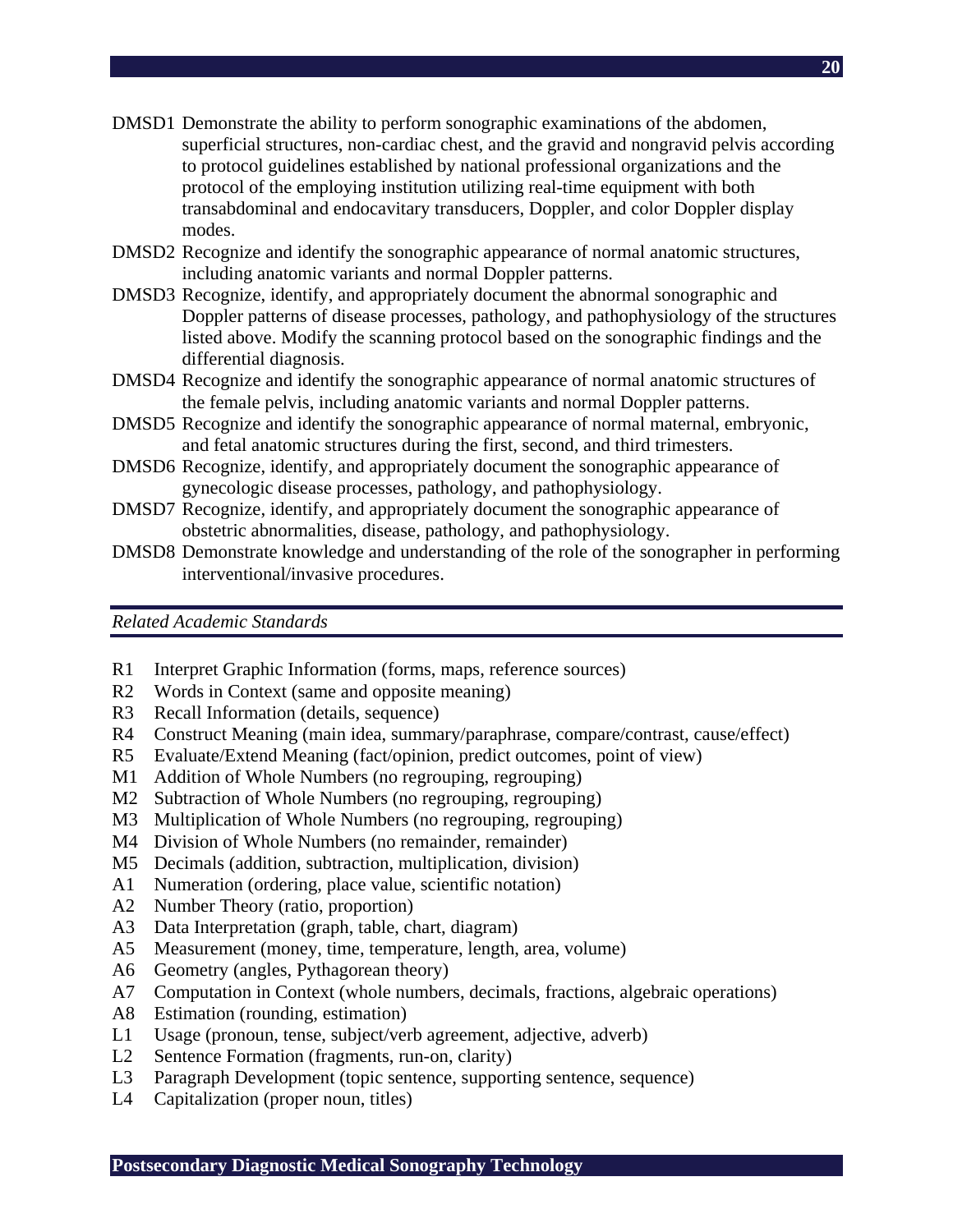- L5 Punctuation (comma, semicolon)
- L6 Writing Conventions (quotation marks, apostrophe, parts of a letter)
- S1 Vowel (short, long)
- S2 Consonant (variant spelling, silent letter)
- S3 Structural Unit (root, suffix)

Copyright © 1994 by CTB/McGraw-Hill LLC

#### *21st Century Skills*

- CS1 Global Awareness
- CS2 Financial, Economic, and Business Literacy
- CS3 Civic Literacy
- CS4 Information and Communication Skills
- CS5 Thinking and Problem-Solving Skills
- CS6 Interpersonal and Self-Directional Skills

#### **SUGGESTED REFERENCES**

- *American Registry for Diagnostic Medical Sonography*. (n.d.). Retrieved February 24, 2006, from http://www.ardms.org/
- *American Institute of Ultrasound in Medicine*. (n.d.). Retrieved February 24, 2006, from http://www.aium.org/
- Callen, P. W. (2000). *Ultrasonography in obstetrics and gynecology* (4<sup>th</sup> ed.). Philadelphia: W. B. Saunders.
- *Commission on Accreditation of Allied Health Education Programs*. (n.d.). Retrieved February 17, 2006, from http://www.caahep.org/
- Curry, R. A., & Tempkin, B. B. (2004). *Sonography introduction to normal structure and function* (2<sup>nd</sup> ed.). St. Louis, MO: Elsevier Science.
- Dirckx, J. H. (Ed.). (2001). *Stedman's concise medical dictionary for the health professions* (4<sup>th</sup> ed.). Baltimore: Lippincott Williams & Wilkins.
- Edelman, S. K. (2004). *Understanding ultrasound physics* (3rd ed.). Woodlands, TX: ESP.
- Green, L. (2002). *Doppler physics and color fundamentals* [DVD]. (Available from Gulfcoast Ultrasound Institute, Inc., 4615 Gulf Blvd., Suite 205, St. Pete Beach, FL 33706)
- Green, L., & Sens, L. (1998). *Introduction to abdominal sonography* [Videotape]. (Available from Gulfcoast Ultrasound Institute, Inc., 4615 Gulf Blvd., Suite 205, St. Pete Beach, FL 33706)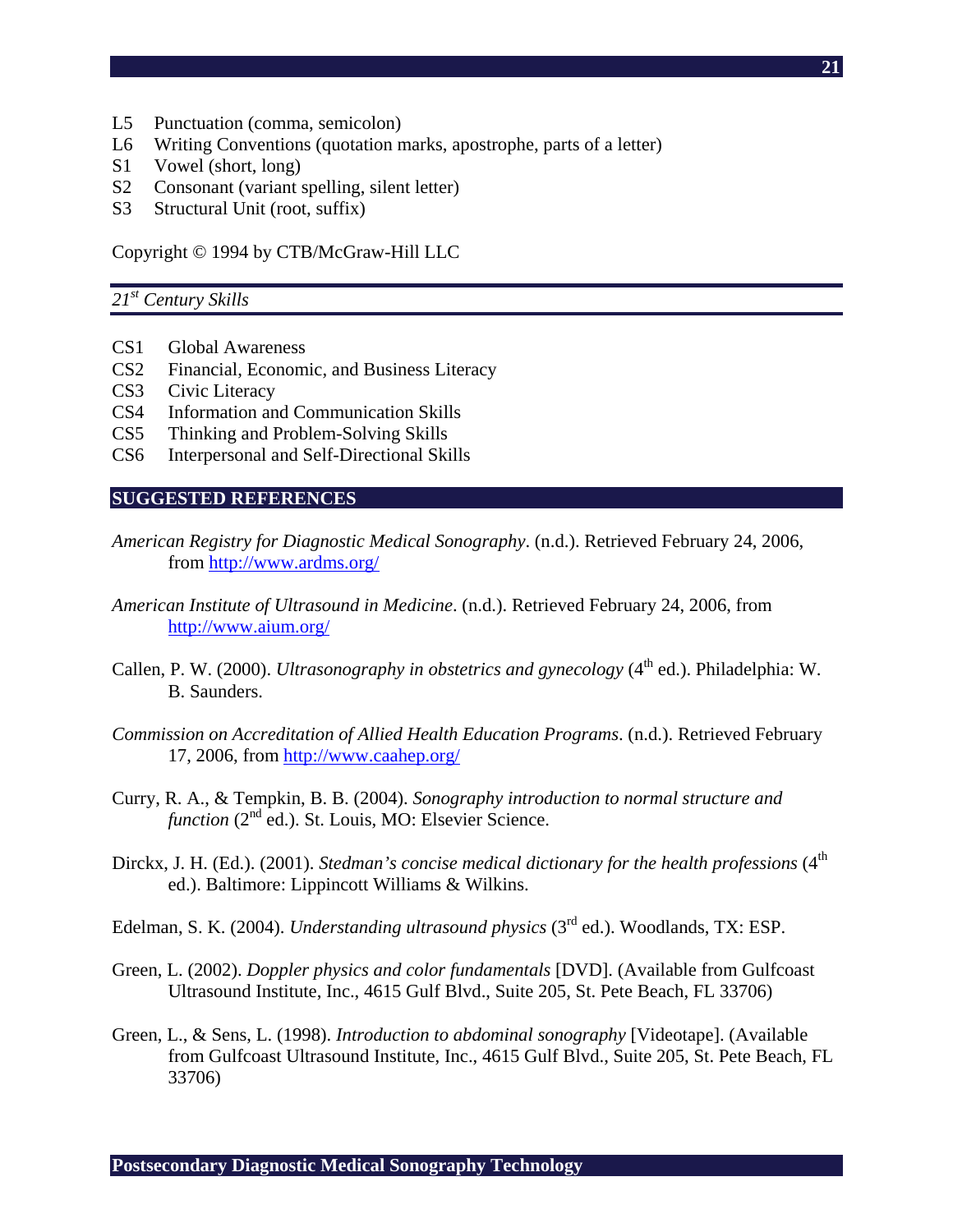- Green, L., & Sens, L. (1998). *Introduction to gynecological sonography* [Videotape]. (Available from Gulfcoast Ultrasound Institute, Inc., 4615 Gulf Blvd., Suite 205, St. Pete Beach, FL 33706)
- Green, L., & Sens, L. (1998). *Introduction to obstetrical sonography* [Videotape]. (Available from Gulfcoast Ultrasound Institute, Inc., 4615 Gulf Blvd., Suite 205, St. Pete Beach, FL 33706)
- Green, L., & Sens, L. (1998). *Introduction to ultrasound physics* [Videotape]. (Available from Gulfcoast Ultrasound Institute, Inc., 4615 Gulf Blvd., Suite 205, St. Pete Beach, FL 33706)
- Hagen-Ansert, S. L. (2006). *Textbook of diagnostic ultrasonography* (6<sup>th</sup> ed.). St. Louis, MO: Mosby.
- Hecht, L. C., Jr. (2004). *The registry review CD quiz series* [CD]. (Available from Gulfcoast Ultrasound Institute, Inc., 4615 Gulf Blvd., Suite 205, St. Pete Beach, FL 33706)
- Hecht, L. C., Jr. (2004). *Testicular sonography* [CD]. (Available from Gulfcoast Ultrasound Institute, Inc., 4615 Gulf Blvd., Suite 205, St. Pete Beach, FL 33706)
- *Journal of Diagnostic Medical Sonography*. Thousand Oaks, CA: SAGE. Retrieved February 17, 2006, from http://www.sagepub.com/journal.aspx?pid=259
- Krebs, C. A., Odwin, C. S., & Fleischer, A. C. (2004). *Appleton & Lange review for the ultrasonography examination* (3<sup>rd</sup> ed.). Singapore: McGraw-Hill.
- Lee, W. (1998). *Fetal ultrasound simulator* [CD]. (Available from The American College of Obstetricians and Gynecologists Distribution Center, P. O. Box 933104, Atlanta, GA 31193)
- Miele, F. R. (2002). *Unifying physics review* [Videotape]. (Available from Pegasus Lectures, Inc., P. O. Box 157, Forney, TX 75126)
- Miele, F. R. (2006). *Ultrasound physics and instrumentation* (4<sup>th</sup> ed., Vols. 1-2). Forney, TX: LLC.
- Neil, C. (2002). *Endovaginal scanning* [Videotape]. (Available from Gulfcoast Ultrasound Institute, Inc., 4615 Gulf Blvd., Suite 205, St. Pete Beach, FL 33706)
- Ott, W. J. (2001). *Clinical obstetrical case studies* (Vols. 1-3) [Interactive CD]. (Available from Gulfcoast Ultrasound Institute, Inc., 4615 Gulf Blvd., Suite 205, St. Pete Beach, FL 33706)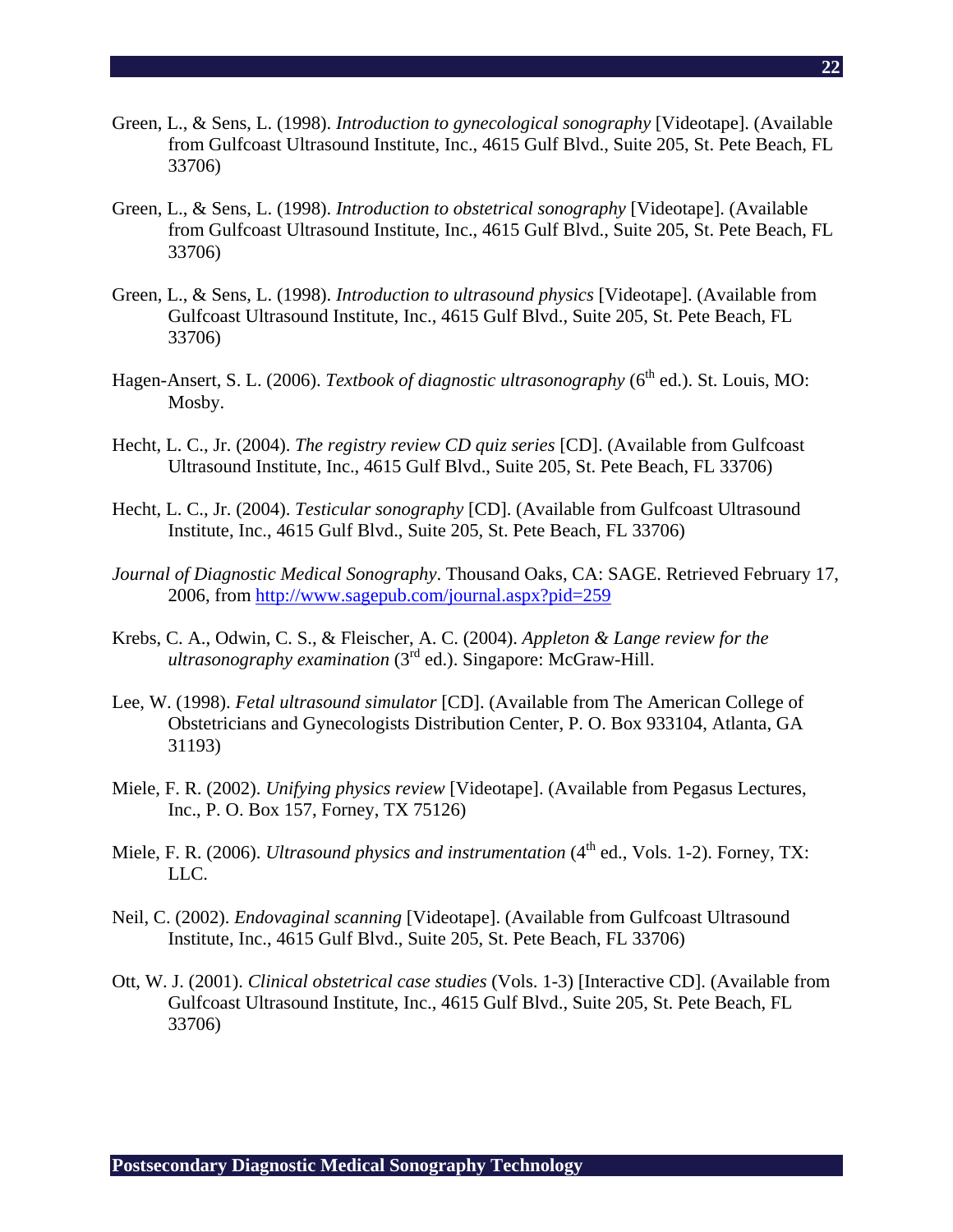- Owen, C. A. (2005). *Endovaginal scanning* (Vols. 1-2) [Interactive CD]. (Available from Gulfcoast Ultrasound Institute, Inc., 4615 Gulf Blvd., Suite 205, St. Pete Beach, FL 33706)
- Rumack, C. M., Wilson, S. R., Charboneau, J. W., & Johnson, J. M. (2005). *Diagnostic*   $ultrasound$  ( $3<sup>rd</sup>$  ed., Vols. 1-2). St. Louis, MO: Mosby.
- *Society of Diagnostic Medical Sonography*. (n.d.). Retrieved February 24, 2006, from http://www.sdms.org/
- Stephenson, S. R., & Layton, T. (2004). *The registry review CD quiz series: Abdominal series* [CD]. (Available from Gulfcoast Ultrasound Institute, Inc., 4615 Gulf Blvd., Suite 205, St. Pete Beach, FL 33706)
- Stephenson, S. R., & Layton, T. (2004). *The registry review CD quiz series: OB/GYN sonography* [CD]. (Available from Gulfcoast Ultrasound Institute, Inc., 4615 Gulf Blvd., Suite 205, St. Pete Beach, FL 33706)
- Tempkin, B. B. (1999). *Ultrasound scanning principles and protocols* (2<sup>nd</sup> ed.). Philadelphia: W. B. Saunders.
- *Ultrasound case studies*. (n.d.). Retrieved February 24, 2006, from http://www.sonoworld.com/
- *Women's health resources for medical industry professionals*. (n.d.). Retrieved February 24, 2006, from http://www.obgyn.net/
- Zagzebski, J. A. (1996). *Essentials of ultrasound physics*. St. Louis, MO: Mosby.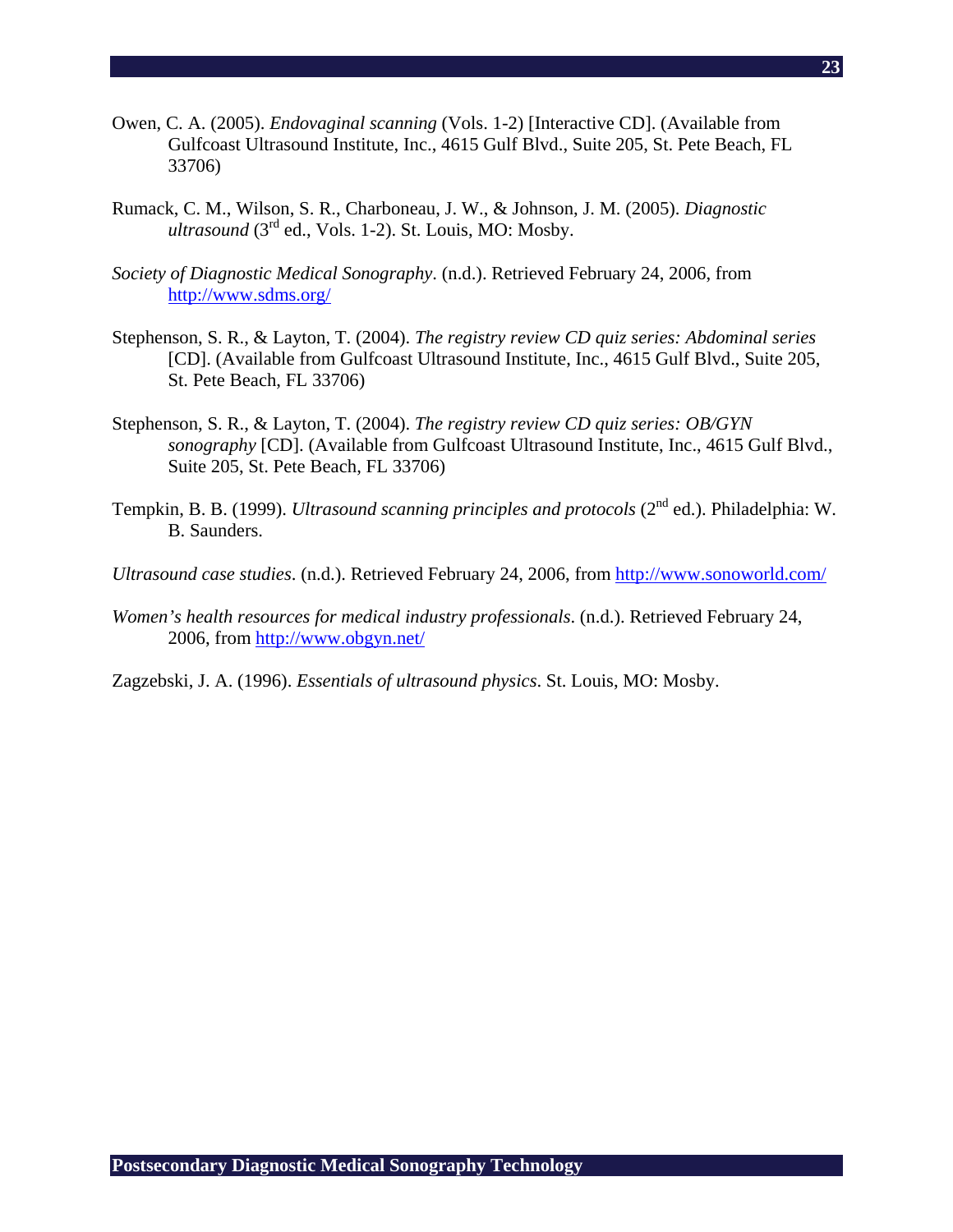**Course Name:** Sectional Anatomy

### **Course Abbreviation:** DMS 1213

### **Classification:** Vocational-Technical Core

**Description:** This course provides students with ultrasound appearance of abdominal and pelvic sectional anatomy. It includes a description of gross sectional anatomy and identification of sonographic appearance of normal anatomy. (3 sch: 3 hr. lecture)

**Prerequisite:** All core courses as scheduled

|    | <b>Competencies and Suggested Objectives</b>                                                 |
|----|----------------------------------------------------------------------------------------------|
| 1. | Describe the anatomy, physiology, and sonographic appearance of abdominal structures in      |
|    | cross-sectional longitudinal and transverse planes.                                          |
|    | Describe the anatomy and sonographic appearance of the abdominal aorta.<br>a.                |
|    | b. Describe the anatomy and sonographic appearance of the inferior vena caba.                |
|    | Describe the anatomy and sonographic appearance of the liver.<br>c.                          |
|    | Describe the anatomy and sonographic appearance of the gallbladder and biliary<br>d.         |
|    | system.                                                                                      |
|    | e. Describe the anatomy and sonographic appearance of the spleen.                            |
|    | Describe the anatomy and sonographic appearance of kidneys.<br>f.                            |
|    | Describe the anatomy and sonographic appearance of the pancreas.<br>g.                       |
|    | Label abdominal structures on sonographic images in both longitudinal and transverse<br>h.   |
|    | planes.                                                                                      |
| 2. | Describe the anatomy and physiology of female pelvic structures in cross-sectional           |
|    | longitudinal and transverse planes.                                                          |
|    | a. Describe the anatomy and sonographic appearance of the uterus and pelvic cavity.          |
|    | b. Describe the anatomy and sonographic appearance of ovaries.                               |
|    | c. Label female pelvic structures on sonographic images in both longitudinal and             |
|    | transverse planes.                                                                           |
| 3. | Describe the anatomy, physiology, and sonographic appearance of obstetrical structures in    |
|    | cross-sectional longitudinal and transverse planes.                                          |
|    | a. Describe the anatomy and sonographic appearance of the pregnant uterus, placenta,         |
|    | cervix, ovaries, and associated structures.                                                  |
|    | b. Describe the anatomy and sonographic appearance of a fetus during pregnancy.              |
|    | c. Label obstetrical structures on sonographic images in both longitudinal and transverse    |
|    | planes.                                                                                      |
|    | 4. Describe the anatomy, physiology, and sonographic appearance of superficial structures in |
|    | cross-sectional longitudinal and transverse planes.                                          |
|    | Describe the anatomy and sonographic appearance of adrenal glands.<br>a.                     |
|    | b. Describe the anatomy and sonographic appearance of the thyroid, parathyroid, and          |
|    | breasts.                                                                                     |

- c. Describe the anatomy and sonographic appearance of the prostate and scrotum.
- d. Label small parts on sonographic images in both longitudinal and transverse planes.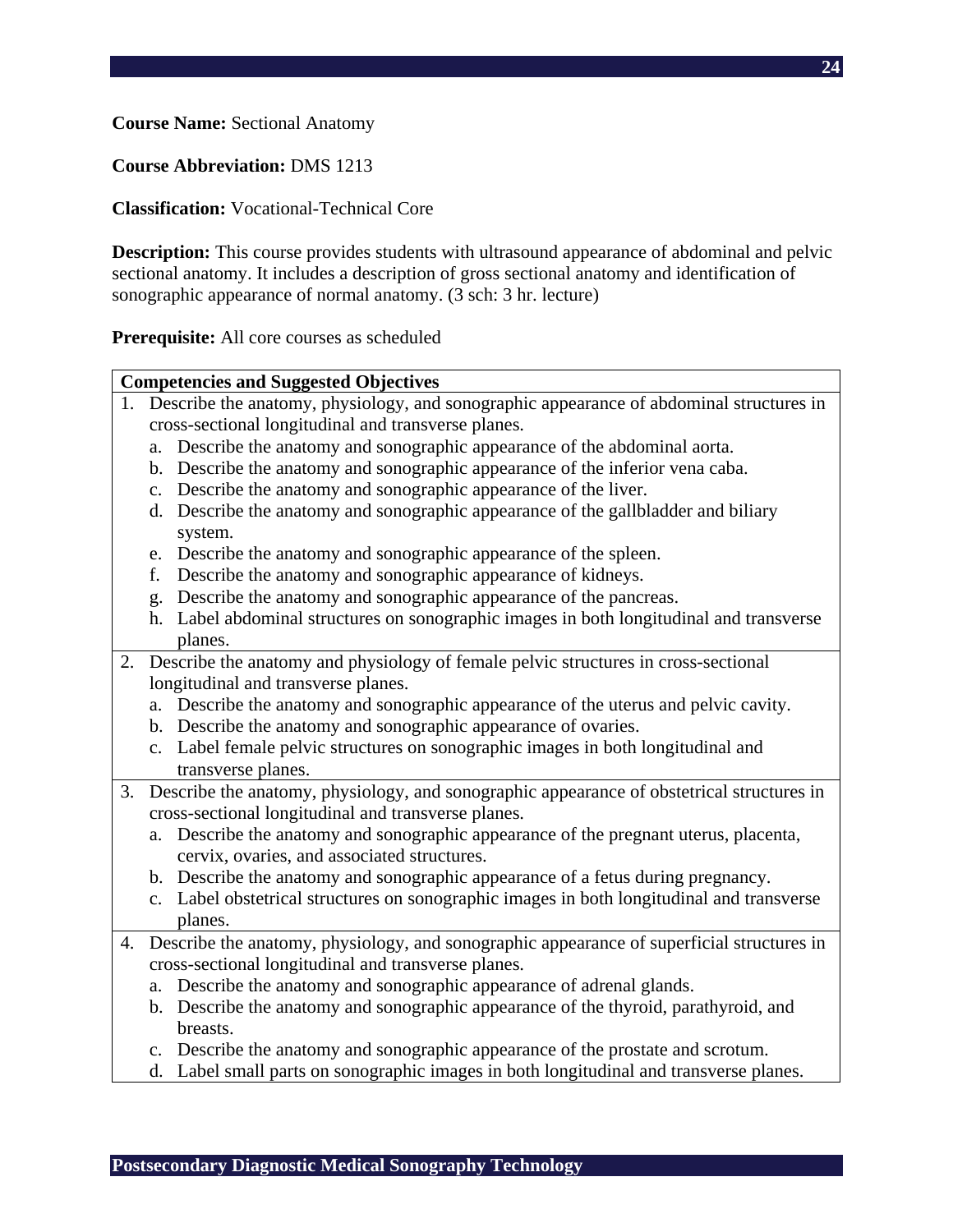### **STANDARDS**

*CAAHEP Standards and Guidelines for the Accreditation of Educational Programs in Diagnostic Medical Sonography* 

- DMSC1 Utilize oral and written communication.
- DMSC2 Provide basic patient care and comfort.
- DMSC3 Demonstrate knowledge and understanding of human gross and sectional anatomy.
- DMSC4 Demonstrate knowledge and understanding of physiology, pathology, and pathophysiology.
- DMSC5 Demonstrate knowledge and understanding of acoustical physics, Doppler ultrasound principles, and ultrasound instrumentation.
- DMSC6 Demonstrate knowledge and understanding of the interaction between ultrasound and tissue and the probability of biological effects in clinical examinations.
- DMSC7 Employ professional judgment and discretion.
- DMSC8 Understand the fundamental elements for implementing a quality assurance and improvement program, and the policies, protocols, and procedures for the general function of the ultrasound laboratory.
- DMSC9 Recognize the importance of continuing education.
- DMSD1 Demonstrate the ability to perform sonographic examinations of the abdomen, superficial structures, non-cardiac chest, and the gravid and nongravid pelvis according to protocol guidelines established by national professional organizations and the protocol of the employing institution utilizing real-time equipment with both transabdominal and endocavitary transducers, Doppler, and color Doppler display modes.
- DMSD2 Recognize and identify the sonographic appearance of normal anatomic structures, including anatomic variants and normal Doppler patterns.
- DMSD3 Recognize, identify, and appropriately document the abnormal sonographic and Doppler patterns of disease processes, pathology, and pathophysiology of the structures listed above. Modify the scanning protocol based on the sonographic findings and the differential diagnosis.
- DMSD4 Recognize and identify the sonographic appearance of normal anatomic structures of the female pelvis, including anatomic variants and normal Doppler patterns.
- DMSD5 Recognize and identify the sonographic appearance of normal maternal, embryonic, and fetal anatomic structures during the first, second, and third trimesters.
- DMSD6 Recognize, identify, and appropriately document the sonographic appearance of gynecologic disease processes, pathology, and pathophysiology.
- DMSD7 Recognize, identify, and appropriately document the sonographic appearance of obstetric abnormalities, disease, pathology, and pathophysiology.
- DMSD8 Demonstrate knowledge and understanding of the role of the sonographer in performing interventional/invasive procedures.

*Related Academic Standards* 

- R1 Interpret Graphic Information (forms, maps, reference sources)
- R2 Words in Context (same and opposite meaning)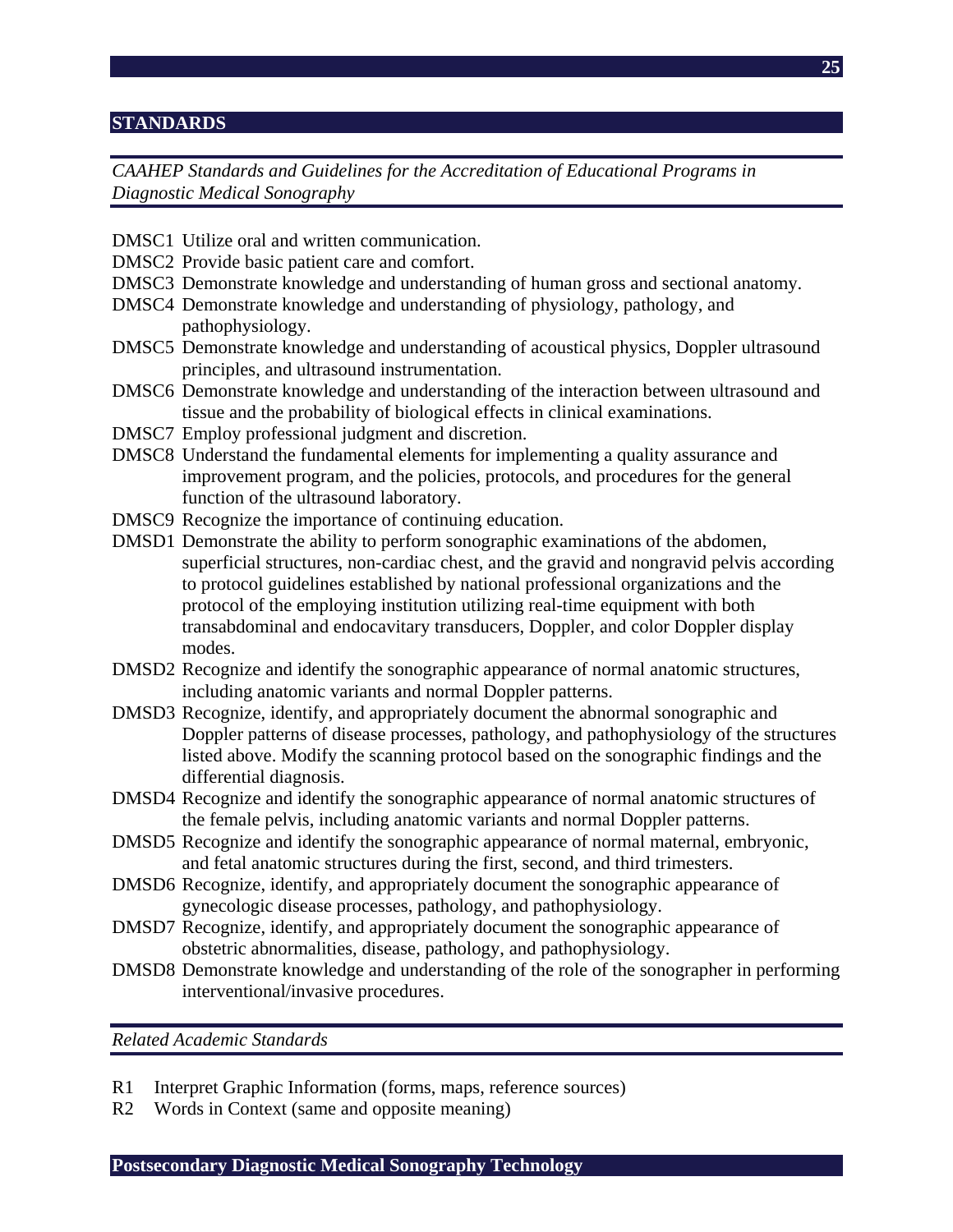- R3 Recall Information (details, sequence)
- R4 Construct Meaning (main idea, summary/paraphrase, compare/contrast, cause/effect)
- R5 Evaluate/Extend Meaning (fact/opinion, predict outcomes, point of view)
- M1 Addition of Whole Numbers (no regrouping, regrouping)
- M2 Subtraction of Whole Numbers (no regrouping, regrouping)
- M3 Multiplication of Whole Numbers (no regrouping, regrouping)
- M4 Division of Whole Numbers (no remainder, remainder)
- M5 Decimals (addition, subtraction, multiplication, division)
- M6 Fractions (addition, subtraction, multiplication, division)
- M8 Percents
- A1 Numeration (ordering, place value, scientific notation)
- A2 Number Theory (ratio, proportion)
- A3 Data Interpretation (graph, table, chart, diagram)
- A5 Measurement (money, time, temperature, length, area, volume)
- A6 Geometry (angles, Pythagorean theory)
- A7 Computation in Context (whole numbers, decimals, fractions, algebraic operations)
- A8 Estimation (rounding, estimation)
- L1 Usage (pronoun, tense, subject/verb agreement, adjective, adverb)
- L2 Sentence Formation (fragments, run-on, clarity)
- L3 Paragraph Development (topic sentence, supporting sentence, sequence)
- L4 Capitalization (proper noun, titles)
- L5 Punctuation (comma, semicolon)
- L6 Writing Conventions (quotation marks, apostrophe, parts of a letter)
- S1 Vowel (short, long)
- S2 Consonant (variant spelling, silent letter)
- S3 Structural Unit (root, suffix)

Copyright © 1994 by CTB/McGraw-Hill LLC

# *21st Century Skills*

- CS1 Global Awareness
- CS2 Financial, Economic, and Business Literacy
- CS3 Civic Literacy
- CS4 Information and Communication Skills
- CS5 Thinking and Problem-Solving Skills
- CS6 Interpersonal and Self-Directional Skills

# **SUGGESTED REFERENCES**

*American Registry for Diagnostic Medical Sonography*. (n.d.). Retrieved February 24, 2006, from http://www.ardms.org/

# *American Institute of Ultrasound in Medicine*. (n.d.). Retrieved February 24, 2006, from http://www.aium.org/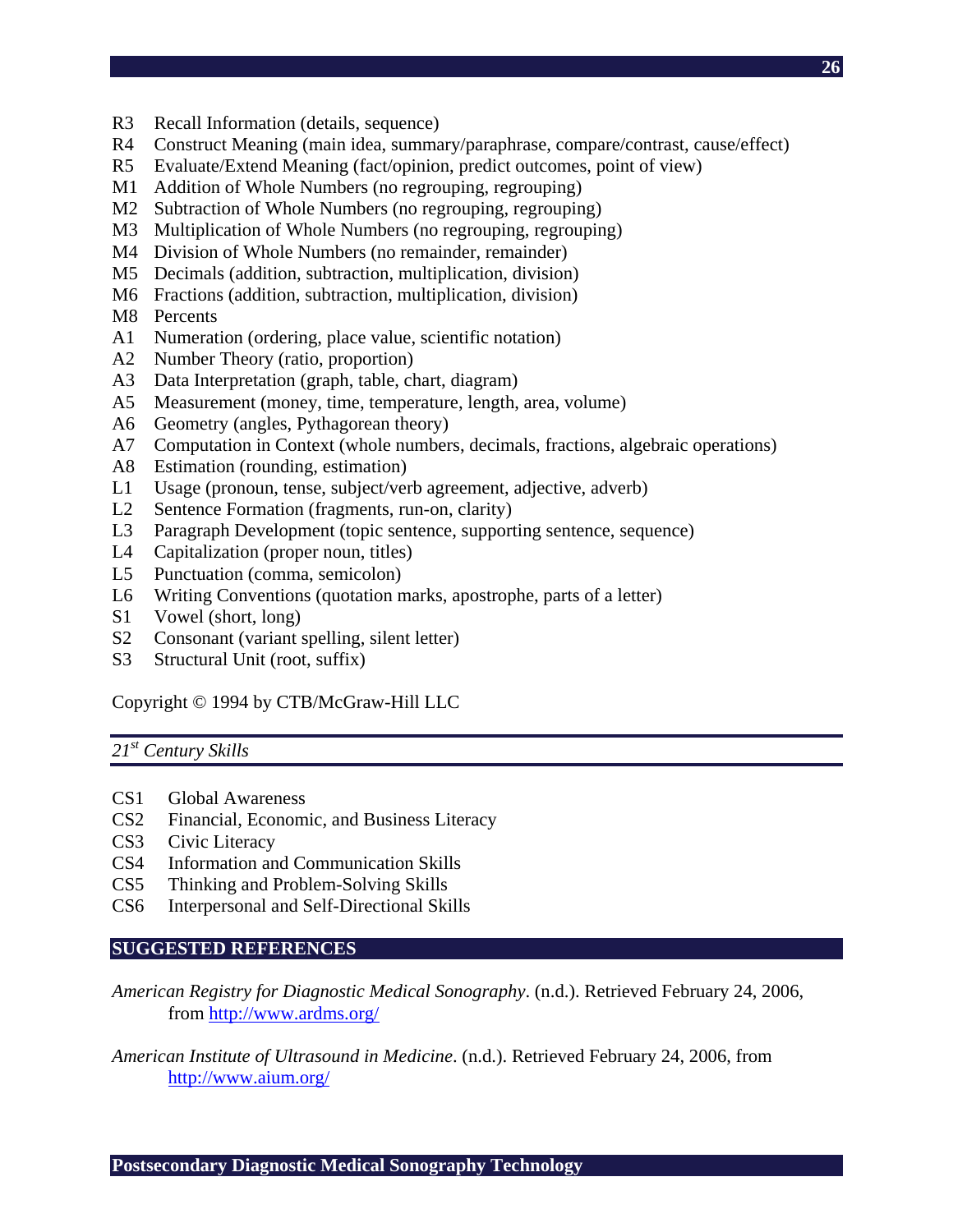- Callen, P. W. (2000). *Ultrasonography in obstetrics and gynecology* (4<sup>th</sup> ed.). Philadelphia: W. B. Saunders.
- *Commission on Accreditation of Allied Health Education Programs*. (n.d.). Retrieved February 17, 2006, from http://www.caahep.org/
- Curry, R. A., & Tempkin, B. B. (2004). *Sonography introduction to normal structure and function* (2<sup>nd</sup> ed.). St. Louis, MO: Elsevier Science.
- Dirckx, J. H. (Ed.). (2001). *Stedman's concise medical dictionary for the health professions* (4<sup>th</sup>) ed.). Baltimore: Lippincott Williams & Wilkins.
- *Journal of Diagnostic Medical Sonography*. Thousand Oaks, CA: SAGE. Retrieved February 17, 2006, from http://www.sagepub.com/journal.aspx?pid=259
- *Society of Diagnostic Medical Sonography*. (n.d.). Retrieved February 24, 2006, from http://www.sdms.org/
- *Ultrasound case studies*. (n.d.). Retrieved February 24, 2006, from http://www.sonoworld.com/
- *Women's health resources for medical industry professionals*. (n.d.). Retrieved February 24, 2006, from http://www.obgyn.net/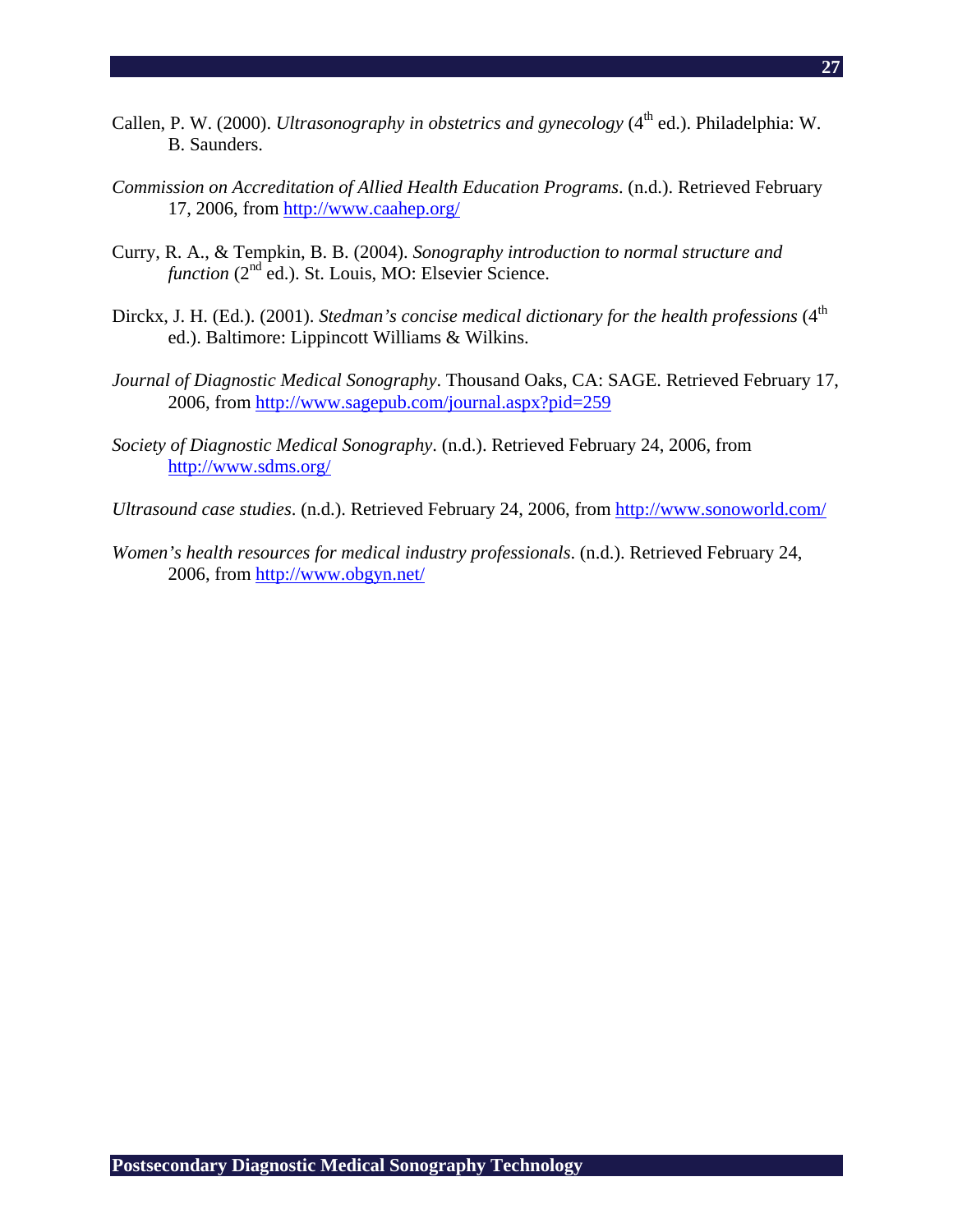**Course Name:** Ultrasound Physics and Instrumentation I

**Course Abbreviation:** DMS 1313

**Classification:** Vocational-Technical Core

**Description:** In-depth presentation of basic principles of diagnostic medical ultrasound physics and instrumentation. Description of diagnostic ultrasound transducers and ultrasound interaction with human tissue will be presented. (3 sch: 2 hr. lecture, 2 hr. lab)

**Prerequisite:** All core courses as scheduled

|    |                | <b>Competencies and Suggested Objectives</b>                                             |
|----|----------------|------------------------------------------------------------------------------------------|
|    |                | 1. Discuss elementary principles of diagnostic medical sonography physics.               |
|    | $a_{-}$        | Discuss the nature of ultrasound.                                                        |
|    |                | b. Describe frequency, wavelength, and propagation speed as associated with ultrasound.  |
|    |                | c. Describe the properties of ultrasound waves.                                          |
|    |                | d. Describe decibel notation in relation to ultrasound.                                  |
|    |                | e. Describe physical units associated with diagnostic ultrasound.                        |
|    | f.             | Describe measurement dimensions used in diagnostic ultrasound.                           |
| 2. |                | Describe propagation of ultrasound through tissues.                                      |
|    | a.             | Describe the speed of sound through human tissues.                                       |
|    |                | b. Describe reflection of ultrasound within human tissues.                               |
|    |                | c. Describe refraction of ultrasound within human tissues.                               |
|    |                | d. Describe attenuation of ultrasound within human tissues.                              |
|    | e.             | Describe the useful range of frequencies in diagnostic ultrasound.                       |
|    | f.             | Describe terminology of ultrasound image characteristics.                                |
| 3. |                | Describe the function of ultrasound transducers.                                         |
|    |                | a. Describe the piezoelectric effect.                                                    |
|    |                | b. Identify transducer construction and characteristics.                                 |
|    | $\mathbf{c}$ . | Describe ultrasound beam formation.                                                      |
|    | d.             | Describe axial resolution of ultrasound beams.                                           |
|    | e.             | Describe lateral resolution of ultrasound beams.                                         |
|    | f.             | Describe slice thickness of ultrasound beams.                                            |
|    |                | g. Describe focusing methods of ultrasound transducers.                                  |
|    |                | h. Describe transducer arrays and image appearance of ultrasound transducers.            |
|    | 1.             | Describe ultrasound transducer care and maintenance.                                     |
| 4. |                | Describe pulsed-echo instrumentation of diagnostic ultrasound equipment.                 |
|    |                | a. Describe the general concepts of the range equation as associated with diagnostic     |
|    |                | ultrasound.                                                                              |
|    |                | b. Describe pulsing characteristics of diagnostic ultrasound equipment.                  |
|    |                | c. Describe the effects of output power of ultrasound transducers on ultrasound imaging. |
|    |                | d. Describe the functions of the ultrasound receiver.                                    |
|    |                | 5. Describe the principles of diagnostic ultrasound pulsed-echo imaging.                 |
|    |                | a. Describe principal display modes of diagnostic ultrasound imaging equipment.          |
|    |                | b. Describe the principles of real-time, B-mode image formation of diagnostic medical    |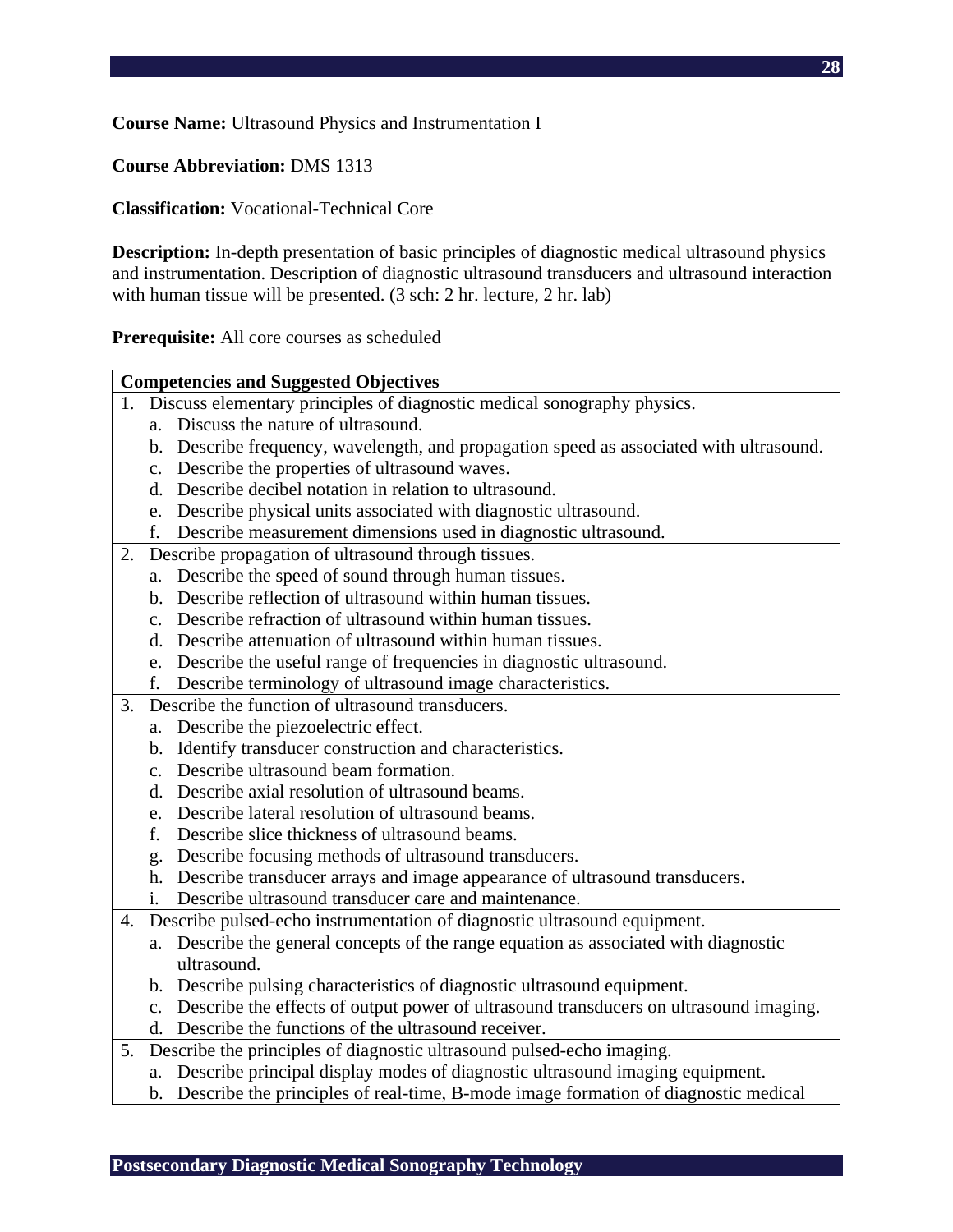- ultrasound equipment.
- c. Describe limitations of scanning speed of diagnostic medical ultrasound equipment.
- d. Describe the principles of 3D/4D imaging.

#### **STANDARDS**

*CAAHEP Standards and Guidelines for the Accreditation of Educational Programs in Diagnostic Medical Sonography* 

- DMSC1 Utilize oral and written communication.
- DMSC2 Provide basic patient care and comfort.
- DMSC3 Demonstrate knowledge and understanding of human gross and sectional anatomy.
- DMSC4 Demonstrate knowledge and understanding of physiology, pathology, and pathophysiology.
- DMSC5 Demonstrate knowledge and understanding of acoustical physics, Doppler ultrasound principles, and ultrasound instrumentation.
- DMSC6 Demonstrate knowledge and understanding of the interaction between ultrasound and tissue and the probability of biological effects in clinical examinations.
- DMSC7 Employ professional judgment and discretion.
- DMSC8 Understand the fundamental elements for implementing a quality assurance and improvement program, and the policies, protocols, and procedures for the general function of the ultrasound laboratory.
- DMSC9 Recognize the importance of continuing education.
- DMSD1 Demonstrate the ability to perform sonographic examinations of the abdomen, superficial structures, non-cardiac chest, and the gravid and nongravid pelvis according to protocol guidelines established by national professional organizations and the protocol of the employing institution utilizing real-time equipment with both transabdominal and endocavitary transducers, Doppler, and color Doppler display modes.
- DMSD2 Recognize and identify the sonographic appearance of normal anatomic structures, including anatomic variants and normal Doppler patterns.
- DMSD3 Recognize, identify, and appropriately document the abnormal sonographic and Doppler patterns of disease processes, pathology, and pathophysiology of the structures listed above. Modify the scanning protocol based on the sonographic findings and the differential diagnosis.
- DMSD4 Recognize and identify the sonographic appearance of normal anatomic structures of the female pelvis, including anatomic variants and normal Doppler patterns.
- DMSD5 Recognize and identify the sonographic appearance of normal maternal, embryonic, and fetal anatomic structures during the first, second, and third trimesters.
- DMSD6 Recognize, identify, and appropriately document the sonographic appearance of gynecologic disease processes, pathology, and pathophysiology.
- DMSD7 Recognize, identify, and appropriately document the sonographic appearance of obstetric abnormalities, disease, pathology, and pathophysiology.
- DMSD8 Demonstrate knowledge and understanding of the role of the sonographer in performing interventional/invasive procedures.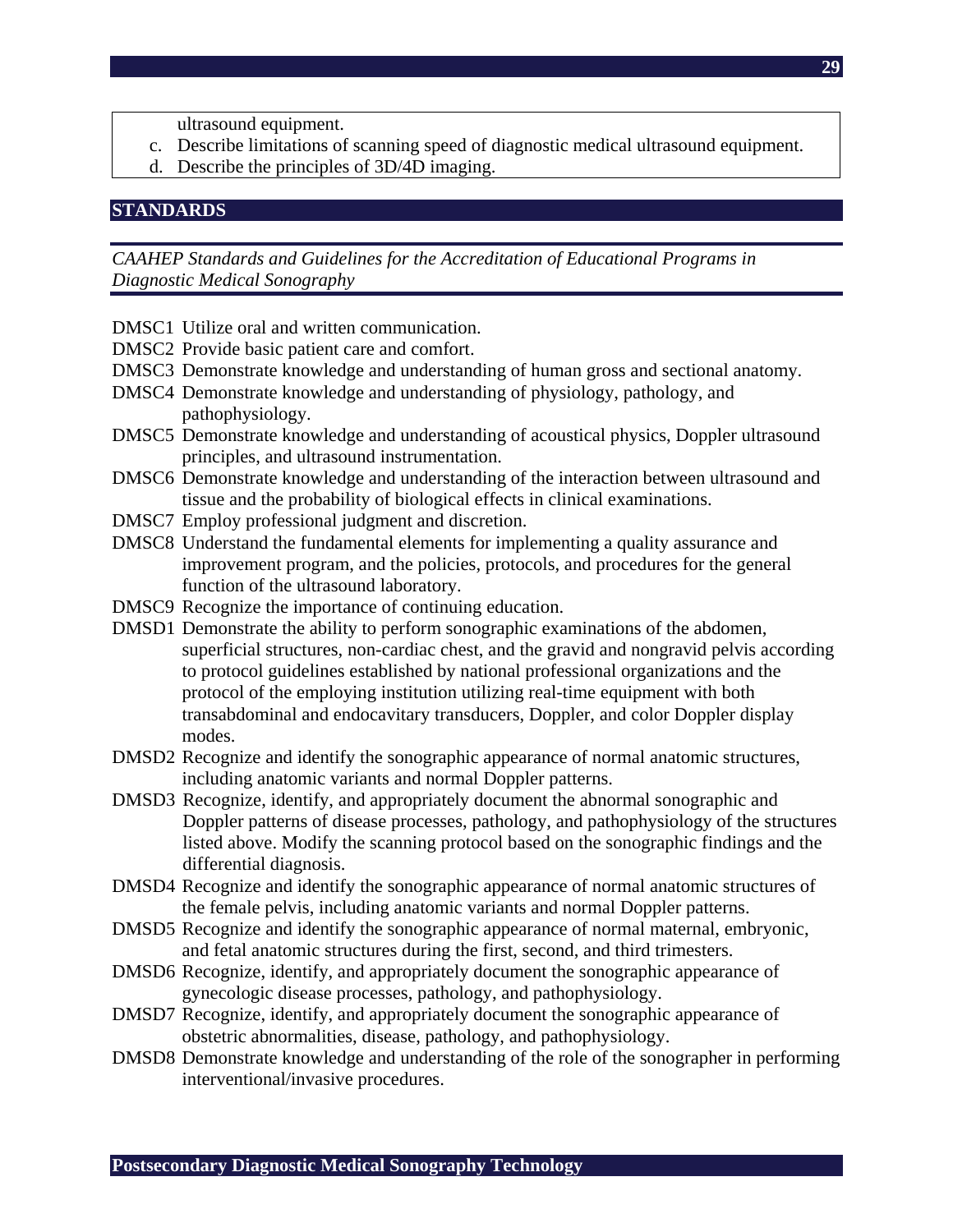*Related Academic Standards* 

- R1 Interpret Graphic Information (forms, maps, reference sources)
- R2 Words in Context (same and opposite meaning)
- R3 Recall Information (details, sequence)
- R4 Construct Meaning (main idea, summary/paraphrase, compare/contrast, cause/effect)
- R5 Evaluate/Extend Meaning (fact/opinion, predict outcomes, point of view)
- M1 Addition of Whole Numbers (no regrouping, regrouping)
- M2 Subtraction of Whole Numbers (no regrouping, regrouping)
- M3 Multiplication of Whole Numbers (no regrouping, regrouping)
- M4 Division of Whole Numbers (no remainder, remainder)
- M5 Decimals (addition, subtraction, multiplication, division)
- M6 Fractions (addition, subtraction, multiplication, division)
- M7 Integers (addition, subtraction, multiplication, division)
- M8 Percents
- M9 Algebraic Operations
- A1 Numeration (ordering, place value, scientific notation)
- A2 Number Theory (ratio, proportion)
- A3 Data Interpretation (graph, table, chart, diagram)
- A4 Pre-Algebra and Algebra (equations, inequality)
- A5 Measurement (money, time, temperature, length, area, volume)
- A6 Geometry (angles, Pythagorean theory)
- A7 Computation in Context (whole numbers, decimals, fractions, algebraic operations)
- A8 Estimation (rounding, estimation)
- L1 Usage (pronoun, tense, subject/verb agreement, adjective, adverb)
- L2 Sentence Formation (fragments, run-on, clarity)
- L3 Paragraph Development (topic sentence, supporting sentence, sequence)
- L4 Capitalization (proper noun, titles)
- L5 Punctuation (comma, semicolon)
- L6 Writing Conventions (quotation marks, apostrophe, parts of a letter)
- S1 Vowel (short, long)
- S2 Consonant (variant spelling, silent letter)
- S3 Structural Unit (root, suffix)

# Copyright © 1994 by CTB/McGraw-Hill LLC

# *21st Century Skills*

- CS1 Global Awareness
- CS2 Financial, Economic, and Business Literacy
- CS3 Civic Literacy
- CS4 Information and Communication Skills
- CS5 Thinking and Problem-Solving Skills
- CS6 Interpersonal and Self-Directional Skills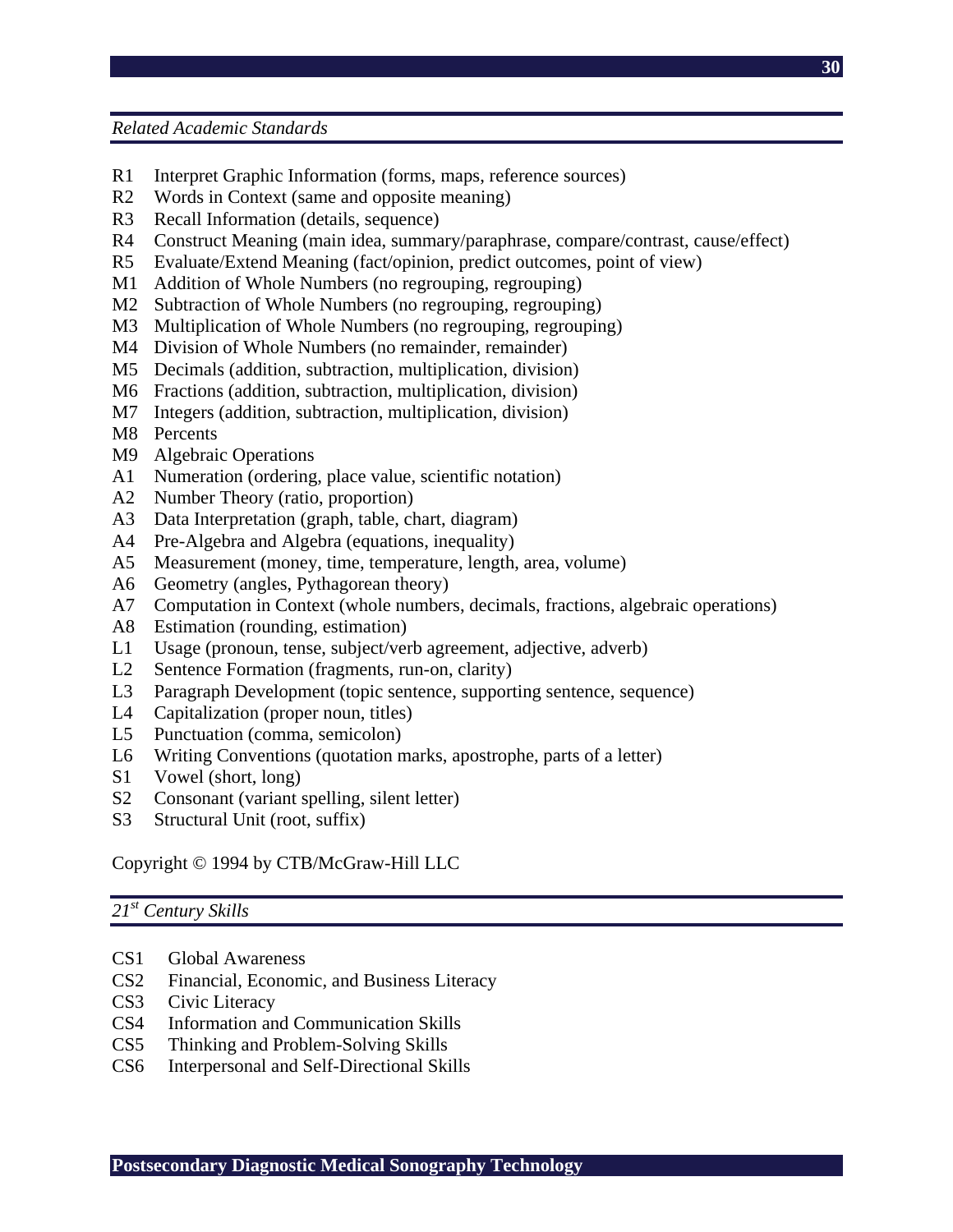#### **SUGGESTED REFERENCES**

- *American Registry for Diagnostic Medical Sonography*. (n.d.). Retrieved February 24, 2006, from http://www.ardms.org/
- *American Institute of Ultrasound in Medicine*. (n.d.). Retrieved February 24, 2006, from http://www.aium.org/
- *Commission on Accreditation of Allied Health Education Programs*. (n.d.). Retrieved February 17, 2006, from http://www.caahep.org/
- Dirckx, J. H. (Ed.). (2001). *Stedman's concise medical dictionary for the health professions* (4<sup>th</sup> ed.). Baltimore: Lippincott Williams & Wilkins.
- Edelman, S. K. (2004). *Understanding ultrasound physics* (3rd ed.). Woodlands, TX: ESP.
- Green, L., & Sens, L. (1998). *Introduction to ultrasound physics* [Videotape]. (Available from Gulfcoast Ultrasound Institute, Inc., 4615 Gulf Blvd., Suite 205, St. Pete Beach, FL 33706)
- *Journal of Diagnostic Medical Sonography*. Thousand Oaks, CA: SAGE. Retrieved February 17, 2006, from http://www.sagepub.com/journal.aspx?pid=259
- Krebs, C. A., Odwin, C. S., & Fleischer, A. C. (2004). *Appleton & Lange review for the ultrasonography examination* (3rd ed.). Singapore: McGraw-Hill.
- Miele, F. R. (2006). *Ultrasound physics and instrumentation* (4<sup>th</sup> ed., Vols. 1-2). Forney, TX: LLC.
- *Society of Diagnostic Medical Sonography*. (n.d.). Retrieved February 24, 2006, from http://www.sdms.org/

Zagzebski, J. A. (1996). *Essentials of ultrasound physics*. St. Louis, MO: Mosby.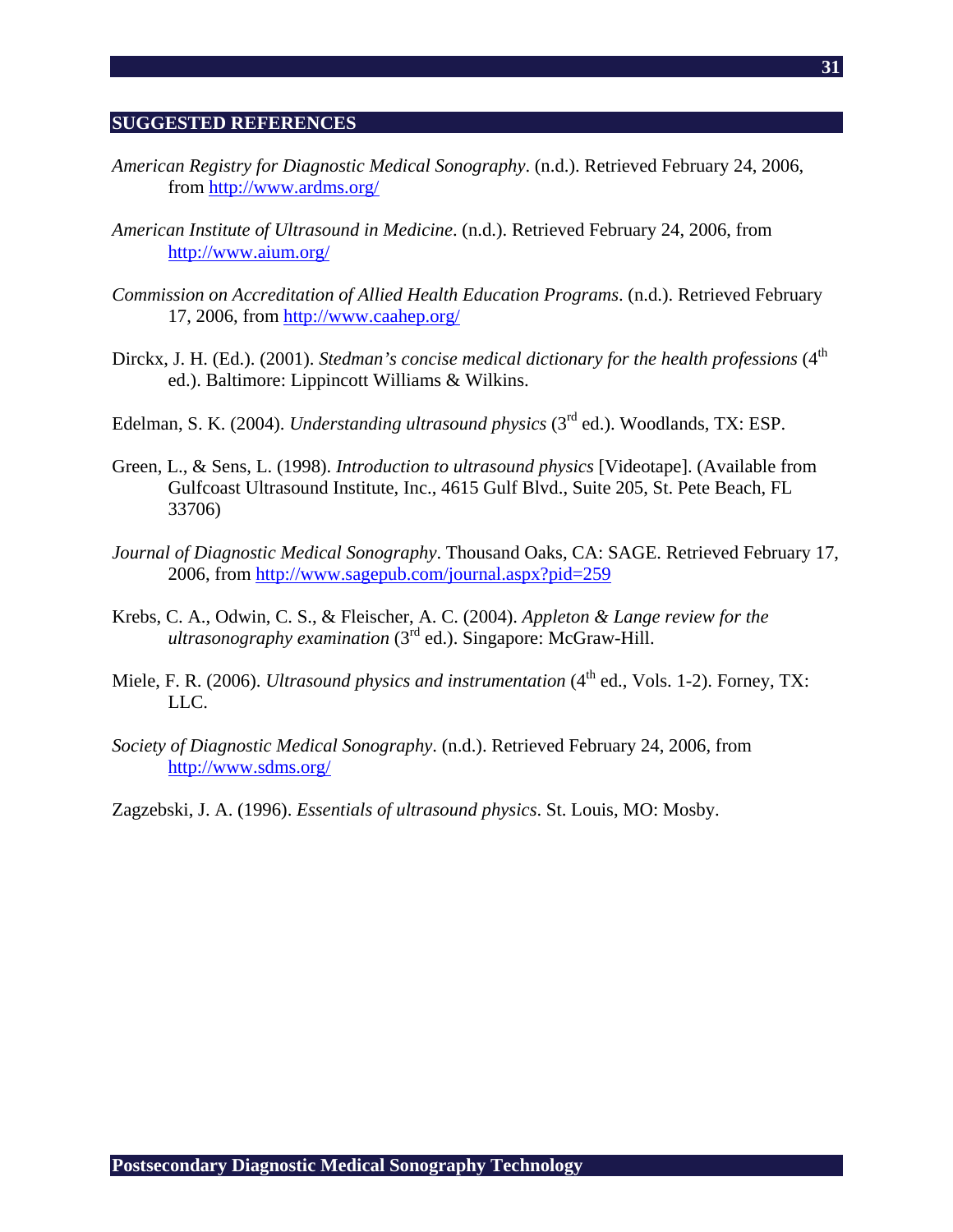**Course Name:** Ultrasound Physics and Instrumentation II

### **Course Abbreviation:** DMS 1323

**Classification:** Vocational-Technical Core

**Description:** A continuation of Ultrasound Physics and Instrumentation I (DMS 1313). This class includes an in-depth presentation of image display modes, Doppler, color, and hemodynamics of diagnostic ultrasound. The causes of artifacts and how to scan safely, conduct instrument performance measurements, and prepare for registry examinations. (3 sch: 2 hr. lecture, 2 hr. lab)

**Prerequisite:** All core courses as scheduled

|    |    | <b>Competencies and Suggested Objectives</b>                                                          |
|----|----|-------------------------------------------------------------------------------------------------------|
|    |    | 1. Describe images, storage, and display methods used in diagnostic medical ultrasound.               |
|    | a. | Describe the role of the scan converter in diagnostic ultrasound imaging.                             |
|    |    | b. Describe digital devices used in diagnostic ultrasound equipment.                                  |
|    |    | c. Describe pre- and post-processing functions of diagnostic medical ultrasound                       |
|    |    | equipment.                                                                                            |
|    |    | d. Describe the display devices used with diagnostic medical ultrasound equipment.                    |
|    |    | e. Describe recording and archiving techniques employed in diagnostic medical                         |
|    |    | ultrasound.                                                                                           |
| 2. |    | Describe Doppler instrumentation of diagnostic medical ultrasound.                                    |
|    |    | a. Describe hemodynamics.                                                                             |
|    |    | b. Describe the physical principles of Doppler ultrasound imaging.                                    |
|    |    | c. Describe continuous and pulsed wave Doppler instrumentation in diagnostic medical                  |
|    |    | ultrasound.                                                                                           |
|    |    | d. Describe color flow imaging in diagnostic ultrasound.                                              |
|    |    | e. Describe color power mode imaging in diagnostic ultrasound.                                        |
| 3. |    | Discuss ultrasound artifacts.                                                                         |
|    |    | a. Define artifacts in ultrasound imaging.                                                            |
|    |    | b. Describe artifacts associated with resolution of ultrasound waves in human tissues.                |
|    |    | c. Describe ultrasound artifacts associated with propagation of ultrasound waves in<br>human tissues. |
|    |    |                                                                                                       |
|    |    |                                                                                                       |
|    |    | d. Describe ultrasound artifacts associated with attenuation of ultrasound waves in human<br>tissues. |
|    |    | e. Describe artifacts associated with Doppler and color flow instrumentation in diagnostic            |
|    |    | ultrasound.                                                                                           |
|    | f. | Describe artifacts caused by electronic noise and equipment malfunction in diagnostic                 |
|    |    | ultrasound.                                                                                           |
|    |    | g. Describe the effects of artifacts on measurements in diagnostic ultrasound.                        |
| 4. |    | Perform performance and safety standards for ultrasound equipment.                                    |
|    |    | a. Discuss general concepts regarding the need for quality assurance in diagnostic                    |
|    |    | ultrasound.<br>b. Discuss methods for evaluating ultrasound instrument performance.                   |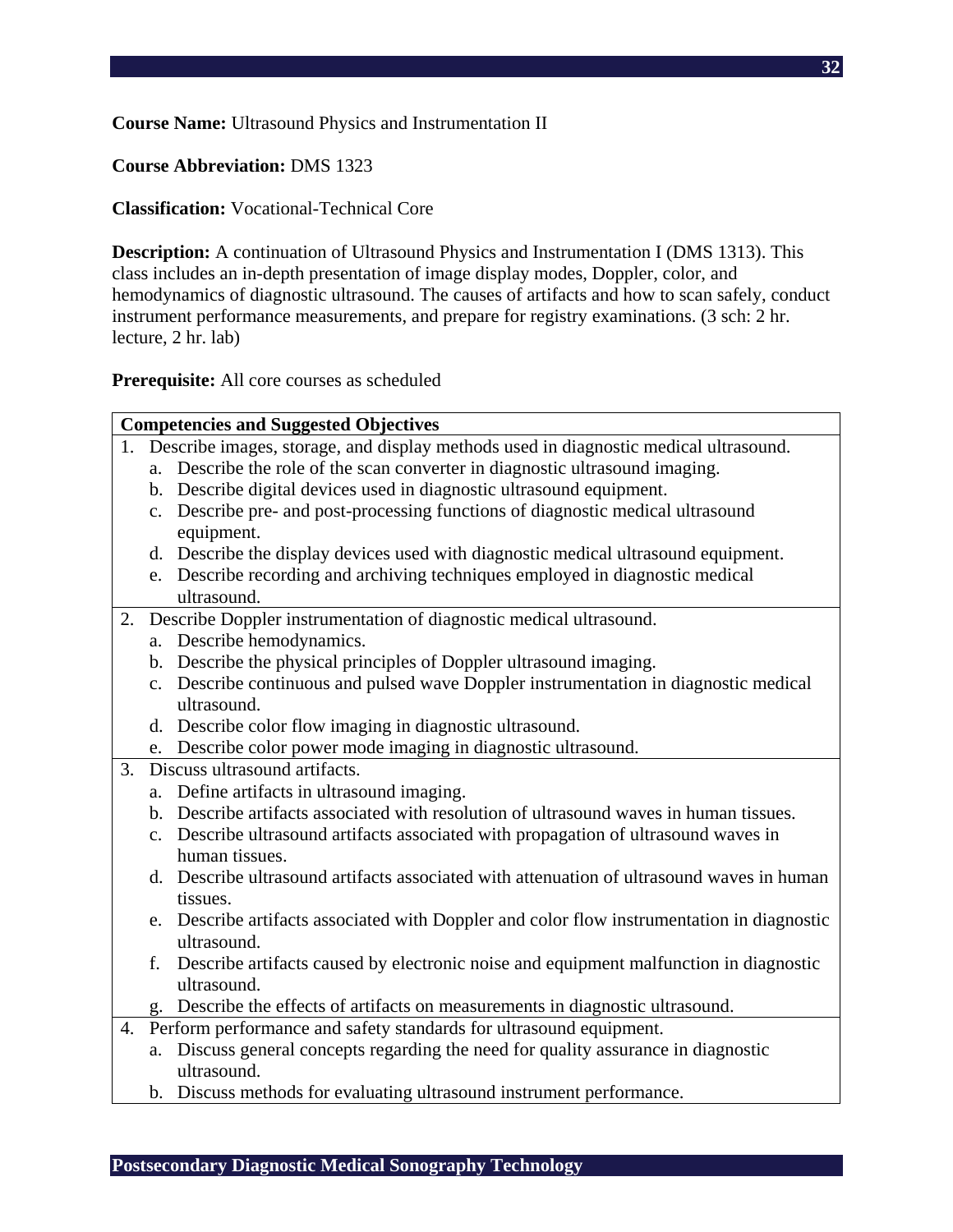- c. Identify parameters to be evaluated in quality assurance of diagnostic medical ultrasound equipment.
- d. Describe preventative maintenance of diagnostic ultrasound equipment.
- e. Describe record keeping techniques involved with quality assurance in diagnostic ultrasound.
- f. Discuss statistical indices associated with diagnostic ultrasound.
- 5. Describe bioeffects and safety of diagnostic ultrasound.
	- a. Describe acoustic output quantities of diagnostic ultrasound.
	- b. Describe acoustic labeling standards for diagnostic ultrasound equipment.
	- c. Describe acoustic exposure of diagnostic ultrasound.
	- d. Describe primary mechanisms of biological effects of diagnostic ultrasound.
	- e. Describe experimental biological effect studies of diagnostic ultrasound.
	- f. Describe guidelines and regulations of diagnostic ultrasound equipment use.
	- g. Describe electrical and mechanical hazards associated with diagnostic ultrasound equipment.

#### **STANDARDS**

*CAAHEP Standards and Guidelines for the Accreditation of Educational Programs in Diagnostic Medical Sonography* 

- DMSC1 Utilize oral and written communication.
- DMSC2 Provide basic patient care and comfort.
- DMSC3 Demonstrate knowledge and understanding of human gross and sectional anatomy.
- DMSC4 Demonstrate knowledge and understanding of physiology, pathology, and pathophysiology.
- DMSC5 Demonstrate knowledge and understanding of acoustical physics, Doppler ultrasound principles, and ultrasound instrumentation.
- DMSC6 Demonstrate knowledge and understanding of the interaction between ultrasound and tissue and the probability of biological effects in clinical examinations.
- DMSC7 Employ professional judgment and discretion.
- DMSC8 Understand the fundamental elements for implementing a quality assurance and improvement program, and the policies, protocols, and procedures for the general function of the ultrasound laboratory.
- DMSC9 Recognize the importance of continuing education.
- DMSD1 Demonstrate the ability to perform sonographic examinations of the abdomen, superficial structures, non-cardiac chest, and the gravid and nongravid pelvis according to protocol guidelines established by national professional organizations and the protocol of the employing institution utilizing real-time equipment with both transabdominal and endocavitary transducers, Doppler, and color Doppler display modes.
- DMSD2 Recognize and identify the sonographic appearance of normal anatomic structures, including anatomic variants and normal Doppler patterns.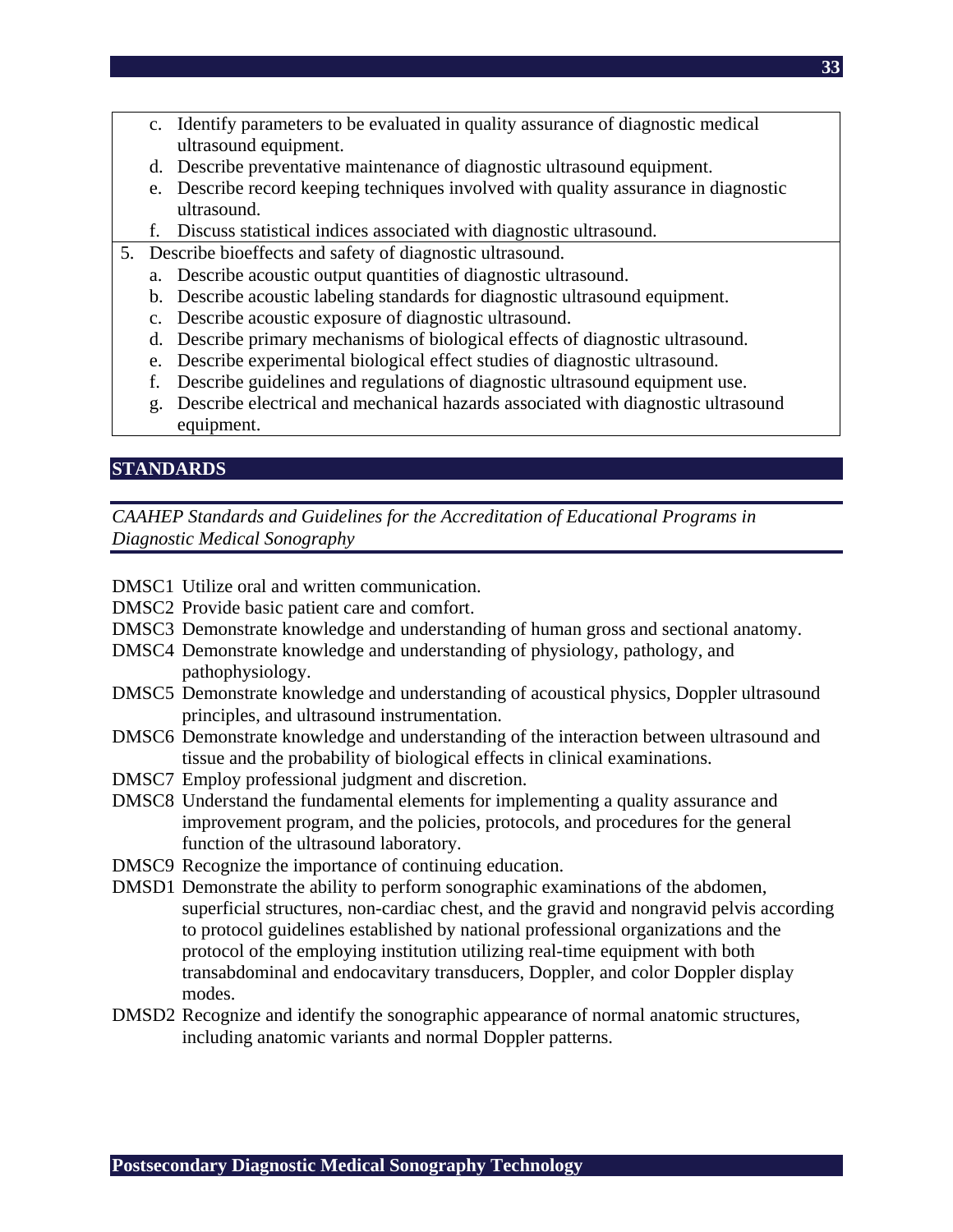- DMSD3 Recognize, identify, and appropriately document the abnormal sonographic and Doppler patterns of disease processes, pathology, and pathophysiology of the structures listed above. Modify the scanning protocol based on the sonographic findings and the differential diagnosis.
- DMSD4 Recognize and identify the sonographic appearance of normal anatomic structures of the female pelvis, including anatomic variants and normal Doppler patterns.
- DMSD5 Recognize and identify the sonographic appearance of normal maternal, embryonic, and fetal anatomic structures during the first, second, and third trimesters.
- DMSD6 Recognize, identify, and appropriately document the sonographic appearance of gynecologic disease processes, pathology, and pathophysiology.
- DMSD7 Recognize, identify, and appropriately document the sonographic appearance of obstetric abnormalities, disease, pathology, and pathophysiology.
- DMSD8 Demonstrate knowledge and understanding of the role of the sonographer in performing interventional/invasive procedures.

*Related Academic Standards* 

- R1 Interpret Graphic Information (forms, maps, reference sources)
- R2 Words in Context (same and opposite meaning)
- R3 Recall Information (details, sequence)
- R4 Construct Meaning (main idea, summary/paraphrase, compare/contrast, cause/effect)
- R5 Evaluate/Extend Meaning (fact/opinion, predict outcomes, point of view)
- M1 Addition of Whole Numbers (no regrouping, regrouping)
- M2 Subtraction of Whole Numbers (no regrouping, regrouping)
- M3 Multiplication of Whole Numbers (no regrouping, regrouping)
- M4 Division of Whole Numbers (no remainder, remainder)
- M5 Decimals (addition, subtraction, multiplication, division)
- M6 Fractions (addition, subtraction, multiplication, division)
- M7 Integers (addition, subtraction, multiplication, division)
- M8 Percents
- M9 Algebraic Operations
- A1 Numeration (ordering, place value, scientific notation)
- A2 Number Theory (ratio, proportion)
- A3 Data Interpretation (graph, table, chart, diagram)
- A4 Pre-Algebra and Algebra (equations, inequality)
- A5 Measurement (money, time, temperature, length, area, volume)
- A6 Geometry (angles, Pythagorean theory)
- A7 Computation in Context (whole numbers, decimals, fractions, algebraic operations)
- A8 Estimation (rounding, estimation)
- L1 Usage (pronoun, tense, subject/verb agreement, adjective, adverb)
- L2 Sentence Formation (fragments, run-on, clarity)
- L3 Paragraph Development (topic sentence, supporting sentence, sequence)
- L4 Capitalization (proper noun, titles)
- L5 Punctuation (comma, semicolon)
- L6 Writing Conventions (quotation marks, apostrophe, parts of a letter)
- S1 Vowel (short, long)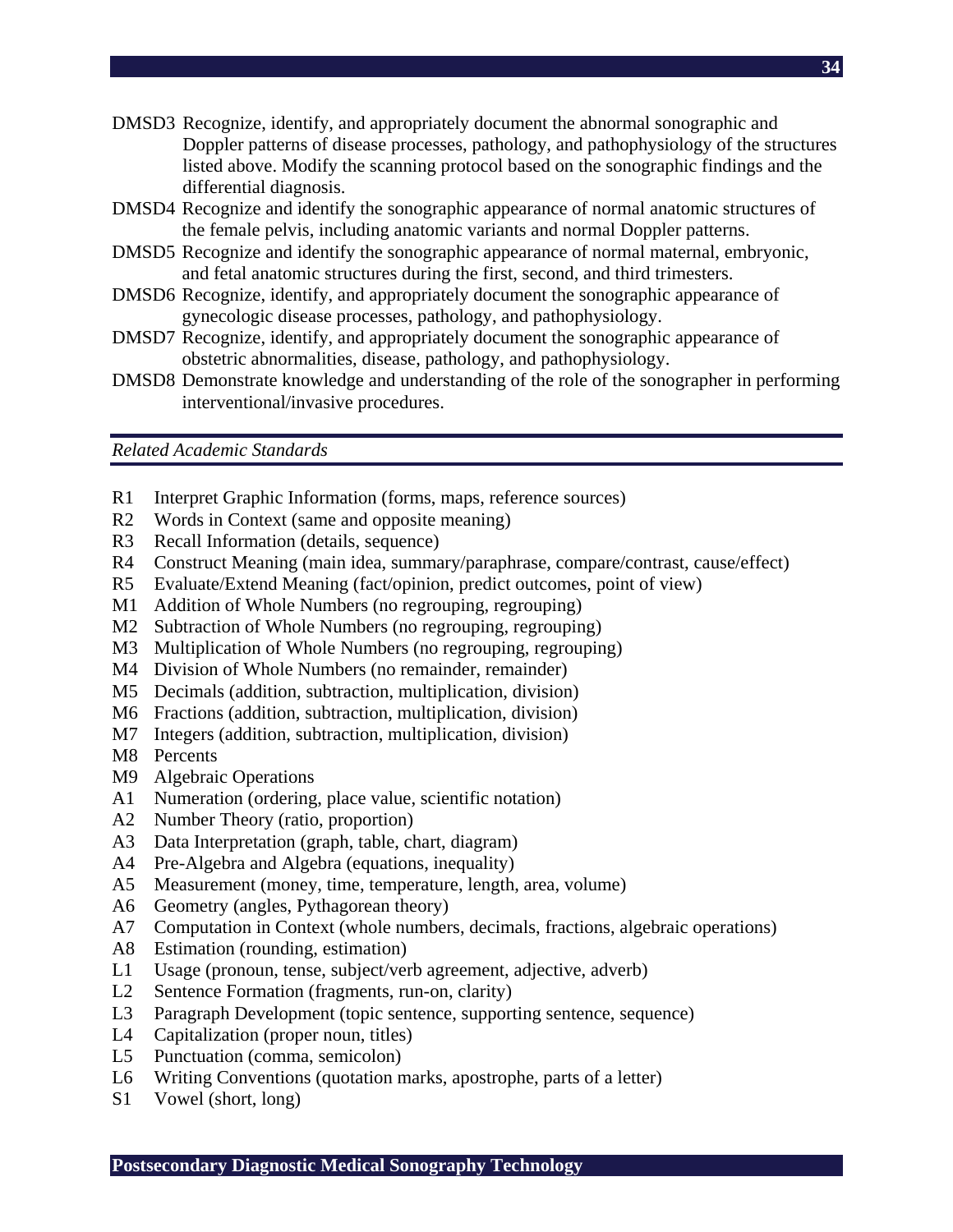- S2 Consonant (variant spelling, silent letter)
- S3 Structural Unit (root, suffix)

Copyright © 1994 by CTB/McGraw-Hill LLC

#### *21st Century Skills*

- CS1 Global Awareness
- CS2 Financial, Economic, and Business Literacy
- CS3 Civic Literacy
- CS4 Information and Communication Skills
- CS5 Thinking and Problem-Solving Skills
- CS6 Interpersonal and Self-Directional Skills

#### **SUGGESTED REFERENCES**

- *American Registry for Diagnostic Medical Sonography*. (n.d.). Retrieved February 24, 2006, from http://www.ardms.org/
- *American Institute of Ultrasound in Medicine*. (n.d.). Retrieved February 24, 2006, from http://www.aium.org/
- *Commission on Accreditation of Allied Health Education Programs*. (n.d.). Retrieved February 17, 2006, from http://www.caahep.org/
- Dirckx, J. H. (Ed.). (2001). *Stedman's concise medical dictionary for the health professions* (4<sup>th</sup> ed.). Baltimore: Lippincott Williams & Wilkins.
- Edelman, S. K. (2004). *Understanding ultrasound physics* (3rd ed.). Woodlands, TX: ESP.
- Green, L. (2002). *Doppler physics and color fundamentals* [DVD]. (Available from Gulfcoast Ultrasound Institute, Inc., 4615 Gulf Blvd., Suite 205, St. Pete Beach, FL 33706)
- Green, L., & Sens, L. (1998). *Introduction to ultrasound physics* [Videotape]. (Available from Gulfcoast Ultrasound Institute, Inc., 4615 Gulf Blvd., Suite 205, St. Pete Beach, FL 33706)
- Hecht, L. C., Jr. (2004). *The registry review CD quiz series* [CD]. (Available from Gulfcoast Ultrasound Institute, Inc., 4615 Gulf Blvd., Suite 205, St. Pete Beach, FL 33706)
- *Journal of Diagnostic Medical Sonography*. Thousand Oaks, CA: SAGE. Retrieved February 17, 2006, from http://www.sagepub.com/journal.aspx?pid=259
- Krebs, C. A., Odwin, C. S., & Fleischer, A. C. (2004). *Appleton & Lange review for the ultrasonography examination* (3rd ed.). Singapore: McGraw-Hill.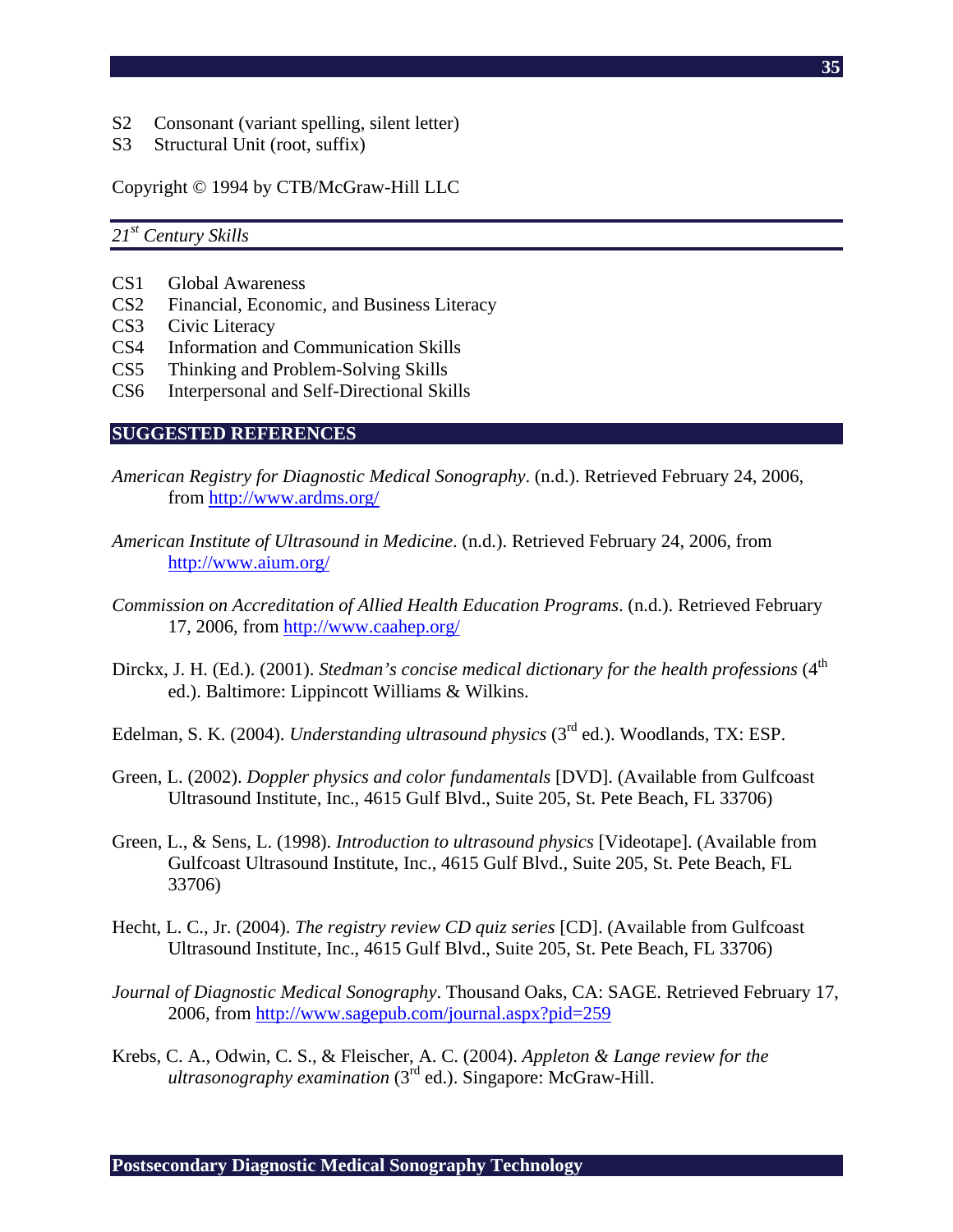- Miele, F. R. (2002). *Unifying physics review* [Videotape]. (Available from Pegasus Lectures, Inc., P. O. Box 157, Forney, TX 75126)
- Miele, F. R. (2006). *Ultrasound physics and instrumentation* (4<sup>th</sup> ed., Vols. 1-2). Forney, TX: LLC.
- *Society of Diagnostic Medical Sonography*. (n.d.). Retrieved February 24, 2006, from http://www.sdms.org/
- Zagzebski, J. A. (1996). *Essentials of ultrasound physics*. St. Louis, MO: Mosby.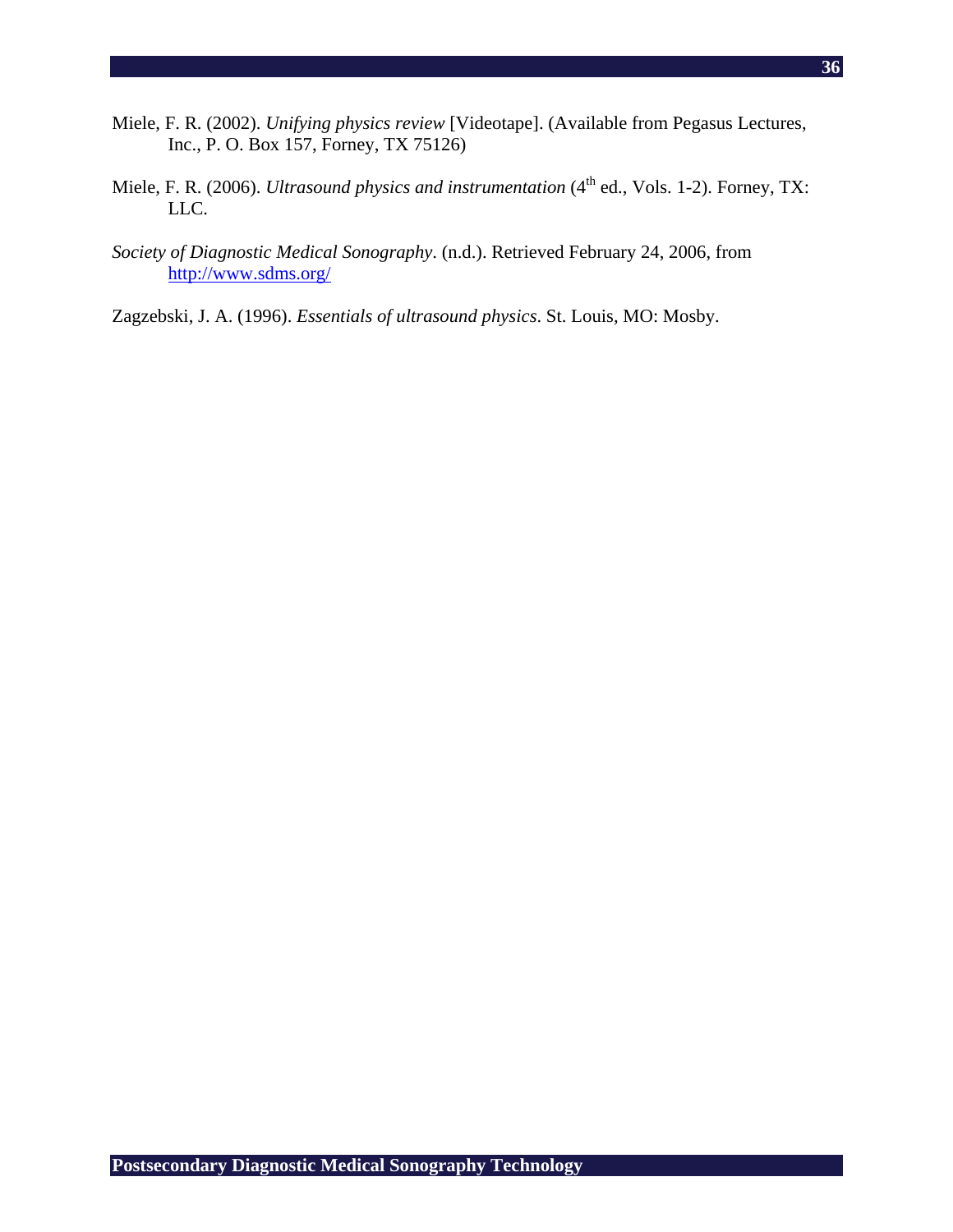**Course Name:** Clinical Experience I

**Course Abbreviation:** DMS 1414

**Classification:** Vocational-Technical Core

**Description:** This class includes clinical instruction in the scanning lab and in clinical site institutions. Students will first receive hands-on experience in the scanning lab and then in clinical site rotations. (4 sch: 12 hr. clinical)

**Prerequisite:** CPR certification; all core courses as scheduled

| <b>Competencies and Suggested Objectives</b> |                |                                                                                        |  |  |  |  |
|----------------------------------------------|----------------|----------------------------------------------------------------------------------------|--|--|--|--|
| 1.                                           |                | Obtain scanning experience in the program scanning lab.                                |  |  |  |  |
|                                              | a <sub>z</sub> | Describe the ultrasound machine and accessories.                                       |  |  |  |  |
|                                              | $\mathbf{b}$ . | Obtain ultrasound images.                                                              |  |  |  |  |
|                                              | $C_{\bullet}$  | Operate ultrasound equipment.                                                          |  |  |  |  |
|                                              | d.             | Discuss protocols for sonographic procedures at clinical sites.                        |  |  |  |  |
|                                              | e.             | Develop a personal log of ultrasound exams performed/observed/assisted.                |  |  |  |  |
|                                              | f.             | Document guidelines for reporting diagnostic sonographic findings.                     |  |  |  |  |
|                                              | g.             | Perform a mock sonographic exam.                                                       |  |  |  |  |
| 2.                                           |                | Apply knowledge of ultrasound procedures in clinical site rotation.                    |  |  |  |  |
|                                              | a.             | Observe sonographers at clinical affiliates.                                           |  |  |  |  |
|                                              | $\mathbf{b}$ . | Scan patients under the direct supervision of the sonographer.                         |  |  |  |  |
|                                              | c.             | Demonstrate clinical site protocols for scanning, image documentation, record keeping, |  |  |  |  |
|                                              |                | patient contact, and reporting procedures.                                             |  |  |  |  |
|                                              |                | d. Maintain a personal log of all ultrasound scans and procedures and the level of     |  |  |  |  |
|                                              |                | performance in each exam.                                                              |  |  |  |  |
| 3.                                           |                | Demonstrate tasks associated with sonographic procedures.                              |  |  |  |  |
|                                              | a.             | Identify patient.                                                                      |  |  |  |  |
|                                              | $\mathbf{b}$ . | Explain sonographic procedure to patient.                                              |  |  |  |  |
|                                              | $C_{\bullet}$  | Obtain patient history pertinent to ultrasound exam.                                   |  |  |  |  |
|                                              | d.             | Place patient in correct position(s) for a given sonographic procedure.                |  |  |  |  |
|                                              | e.             | Select ultrasound equipment to be used.                                                |  |  |  |  |
|                                              | f.             | Select proper scanning protocol for sonographic procedure.                             |  |  |  |  |
|                                              | g.             | Image and measure specific areas of interest with ultrasound.                          |  |  |  |  |
|                                              | h.             | Evaluate patient positioning and need for additional ultrasound imaging.               |  |  |  |  |
|                                              | i.             | Document sonographic diagnostic images.                                                |  |  |  |  |
|                                              | j.             | Demonstrate written and oral responses regarding ultrasound images.                    |  |  |  |  |
|                                              | k.             | Dismiss patient after ultrasound exam is complete.                                     |  |  |  |  |
|                                              | 1.             | Document sonographic exam results in proper logs.                                      |  |  |  |  |
|                                              | m.             | Prepare room for next sonographic exam.                                                |  |  |  |  |
|                                              | n.             | Maintain standard precautions.                                                         |  |  |  |  |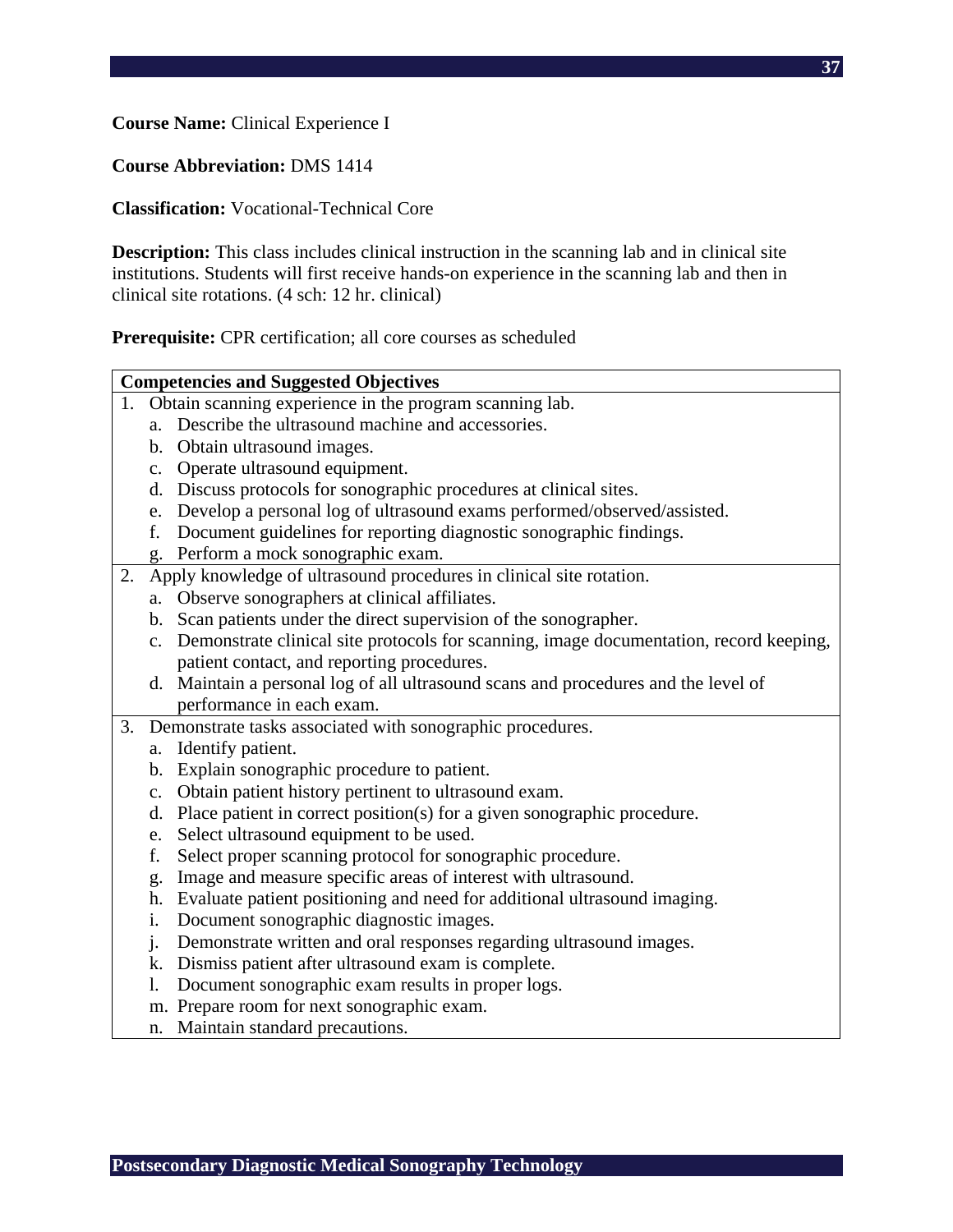- 4. Under direct supervision, perform clinical application skills for sonographic procedures of the abdominal wall and peritoneal space, gallbladder and biliary system, liver, pancreas, spleen, kidney, and abdominal vascular structures.
	- a. Perform routine sonographic exam of the abdominal wall and peritoneal space.
	- b. Perform routine sonographic exam of the gallbladder and biliary system.
	- c. Perform routine sonographic exam of the liver, pancreas, spleen, and kidney.
	- d. Perform routine sonographic exam of abdominal vascular structures.

## **STANDARDS**

- DMSC1 Utilize oral and written communication.
- DMSC2 Provide basic patient care and comfort.
- DMSC3 Demonstrate knowledge and understanding of human gross and sectional anatomy.
- DMSC4 Demonstrate knowledge and understanding of physiology, pathology, and pathophysiology.
- DMSC5 Demonstrate knowledge and understanding of acoustical physics, Doppler ultrasound principles, and ultrasound instrumentation.
- DMSC6 Demonstrate knowledge and understanding of the interaction between ultrasound and tissue and the probability of biological effects in clinical examinations.
- DMSC7 Employ professional judgment and discretion.
- DMSC8 Understand the fundamental elements for implementing a quality assurance and improvement program, and the policies, protocols, and procedures for the general function of the ultrasound laboratory.
- DMSC9 Recognize the importance of continuing education.
- DMSD1 Demonstrate the ability to perform sonographic examinations of the abdomen, superficial structures, non-cardiac chest, and the gravid and nongravid pelvis according to protocol guidelines established by national professional organizations and the protocol of the employing institution utilizing real-time equipment with both transabdominal and endocavitary transducers, Doppler, and color Doppler display modes.
- DMSD2 Recognize and identify the sonographic appearance of normal anatomic structures, including anatomic variants and normal Doppler patterns.
- DMSD3 Recognize, identify, and appropriately document the abnormal sonographic and Doppler patterns of disease processes, pathology, and pathophysiology of the structures listed above. Modify the scanning protocol based on the sonographic findings and the differential diagnosis.
- DMSD4 Recognize and identify the sonographic appearance of normal anatomic structures of the female pelvis, including anatomic variants and normal Doppler patterns.
- DMSD5 Recognize and identify the sonographic appearance of normal maternal, embryonic, and fetal anatomic structures during the first, second, and third trimesters.
- DMSD6 Recognize, identify, and appropriately document the sonographic appearance of gynecologic disease processes, pathology, and pathophysiology.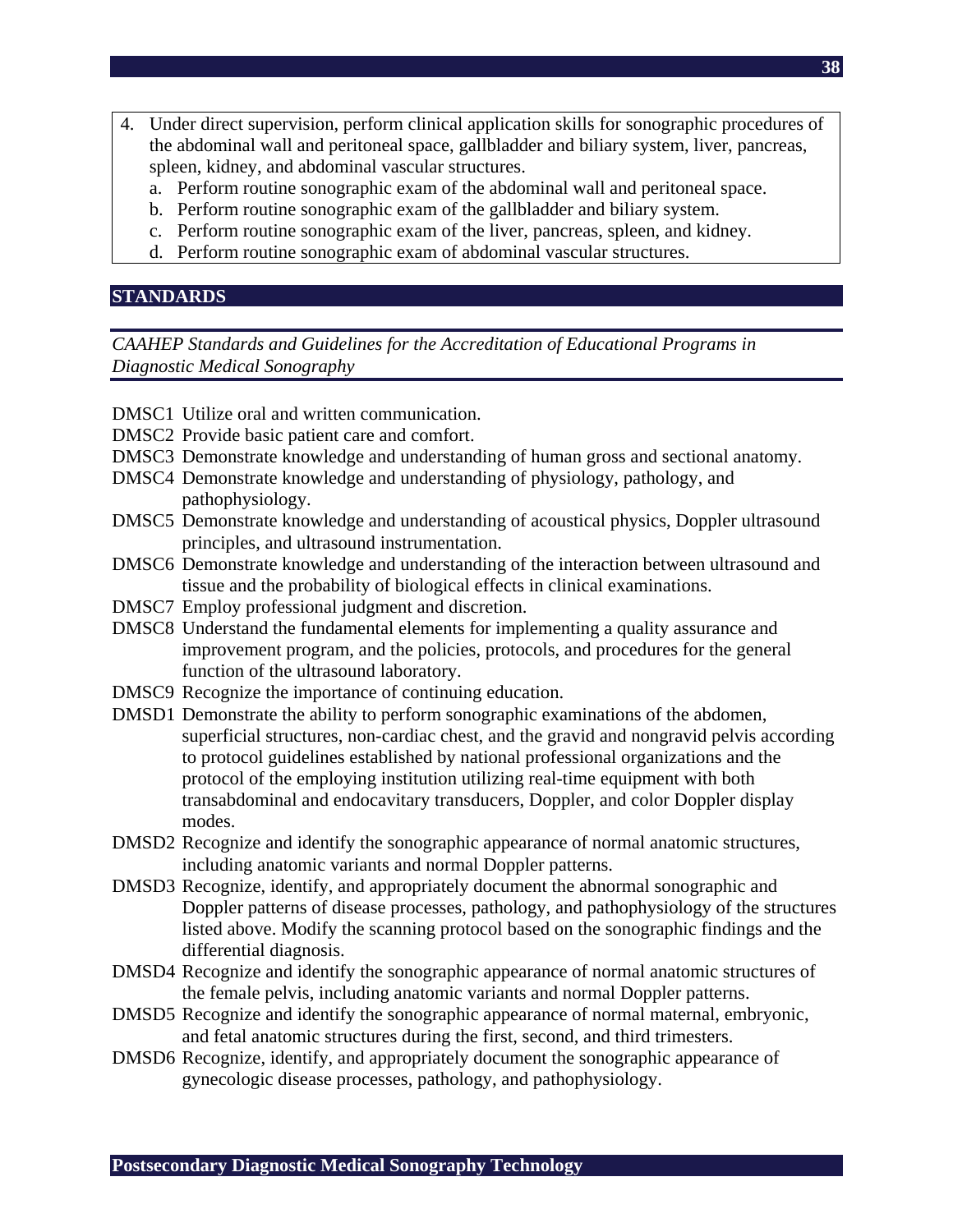- DMSD7 Recognize, identify, and appropriately document the sonographic appearance of obstetric abnormalities, disease, pathology, and pathophysiology.
- DMSD8 Demonstrate knowledge and understanding of the role of the sonographer in performing interventional/invasive procedures.

*Related Academic Standards* 

- R1 Interpret Graphic Information (forms, maps, reference sources)
- R2 Words in Context (same and opposite meaning)
- R3 Recall Information (details, sequence)
- R4 Construct Meaning (main idea, summary/paraphrase, compare/contrast, cause/effect)
- R5 Evaluate/Extend Meaning (fact/opinion, predict outcomes, point of view)
- M1 Addition of Whole Numbers (no regrouping, regrouping)
- M2 Subtraction of Whole Numbers (no regrouping, regrouping)
- M3 Multiplication of Whole Numbers (no regrouping, regrouping)
- M4 Division of Whole Numbers (no remainder, remainder)
- M5 Decimals (addition, subtraction, multiplication, division)
- M6 Fractions (addition, subtraction, multiplication, division)
- M7 Integers (addition, subtraction, multiplication, division)
- M8 Percents
- A1 Numeration (ordering, place value, scientific notation)
- A2 Number Theory (ratio, proportion)
- A3 Data Interpretation (graph, table, chart, diagram)
- A5 Measurement (money, time, temperature, length, area, volume)
- A6 Geometry (angles, Pythagorean theory)
- A7 Computation in Context (whole numbers, decimals, fractions, algebraic operations)
- A8 Estimation (rounding, estimation)
- L1 Usage (pronoun, tense, subject/verb agreement, adjective, adverb)
- L2 Sentence Formation (fragments, run-on, clarity)
- L4 Capitalization (proper noun, titles)
- L5 Punctuation (comma, semicolon)
- L6 Writing Conventions (quotation marks, apostrophe, parts of a letter)
- S1 Vowel (short, long)
- S2 Consonant (variant spelling, silent letter)
- S3 Structural Unit (root, suffix)

#### Copyright © 1994 by CTB/McGraw-Hill LLC

#### *21st Century Skills*

- CS1 Global Awareness
- CS2 Financial, Economic, and Business Literacy
- CS3 Civic Literacy
- CS4 Information and Communication Skills
- CS5 Thinking and Problem-Solving Skills
- CS6 Interpersonal and Self-Directional Skills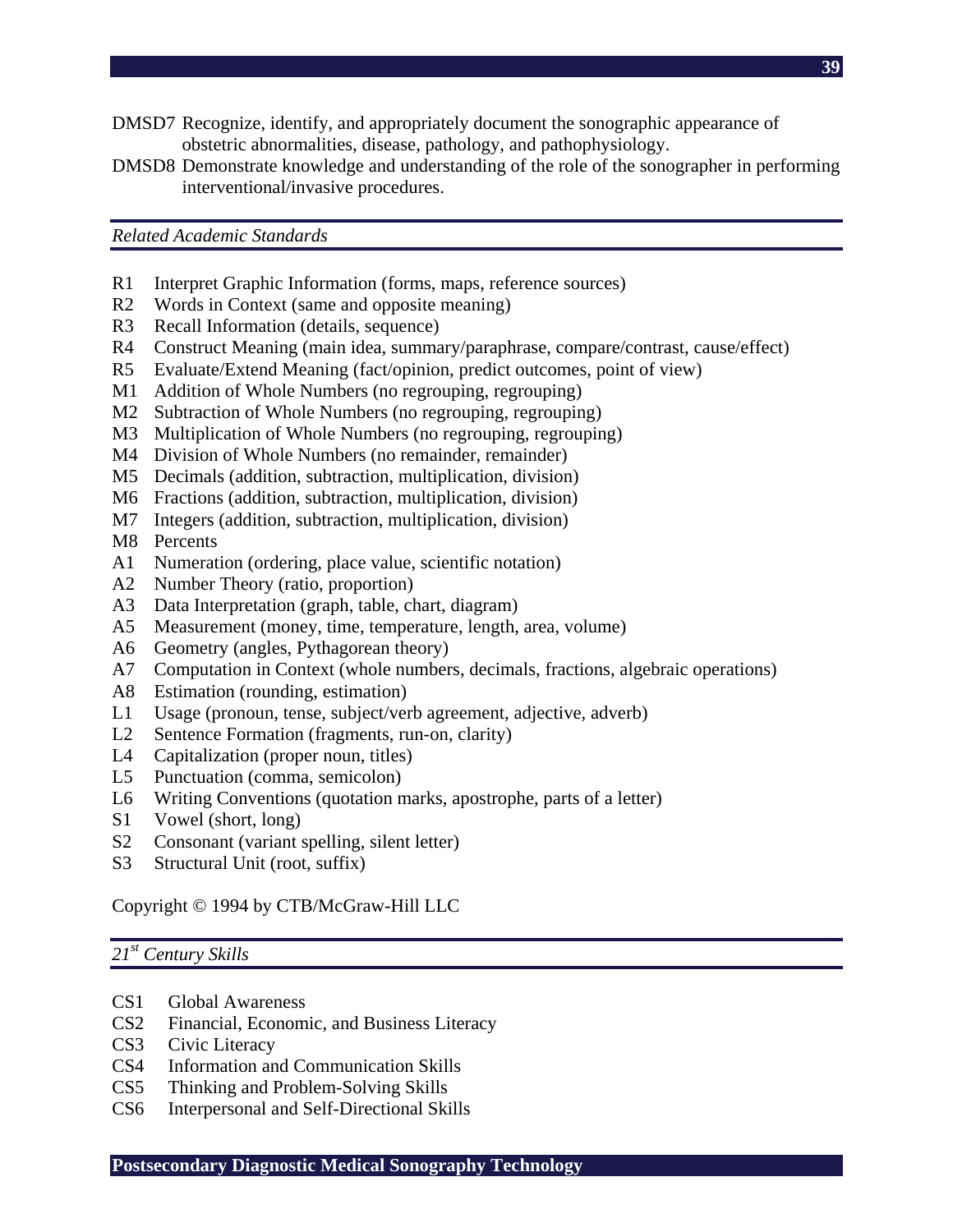#### **SUGGESTED REFERENCES**

- *American Registry for Diagnostic Medical Sonography*. (n.d.). Retrieved February 24, 2006, from http://www.ardms.org/
- *American Institute of Ultrasound in Medicine*. (n.d.). Retrieved February 24, 2006, from http://www.aium.org/
- *Commission on Accreditation of Allied Health Education Programs*. (n.d.). Retrieved February 17, 2006, from http://www.caahep.org/
- Dirckx, J. H. (Ed.). (2001). *Stedman's concise medical dictionary for the health professions* (4<sup>th</sup> ed.). Baltimore: Lippincott Williams & Wilkins.
- *Journal of Diagnostic Medical Sonography*. Thousand Oaks, CA: SAGE. Retrieved February 17, 2006, from http://www.sagepub.com/journal.aspx?pid=259
- *Society of Diagnostic Medical Sonography*. (n.d.). Retrieved February 24, 2006, from http://www.sdms.org/
- *Ultrasound case studies*. (n.d.). Retrieved February 24, 2006, from http://www.sonoworld.com/
- *Women's health resources for medical industry professionals*. (n.d.). Retrieved February 24, 2006, from http://www.obgyn.net/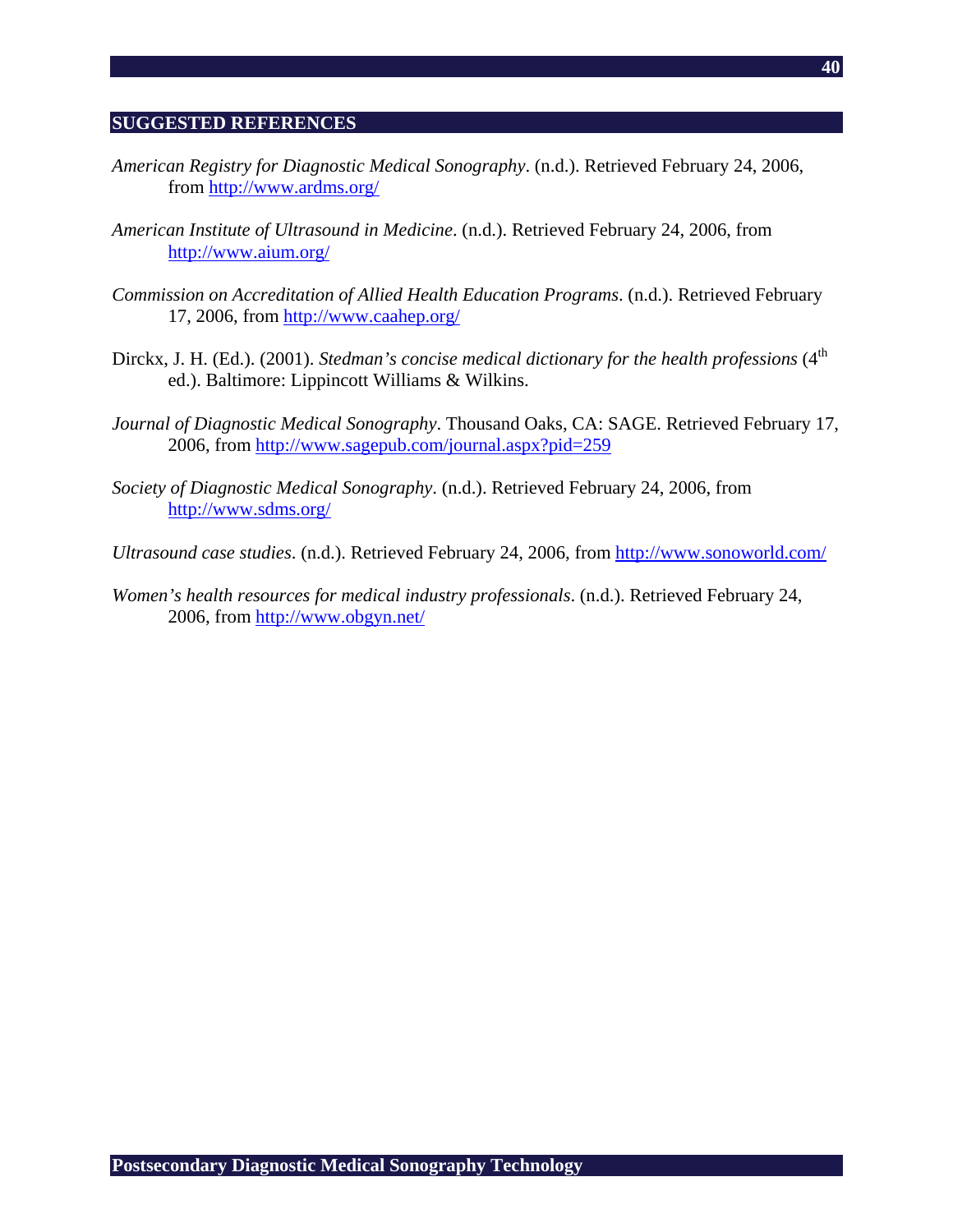**Course Name:** Clinical Experience II

**Course Abbreviation:** DMS 1426

**Classification:** Vocational-Technical Core

**Description:** This course includes clinical practice and instruction in a clinical rotation site. (6 sch: 18 hr. clinical)

**Prerequisite:** All core courses as scheduled

## **Competencies and Suggested Objectives**

- 1. Under direct supervision, perform clinical application skills for sonographic procedures for first, second, and third trimester pregnancy; female pelvis; breast; male pelvis; and thyroid.
	- a. Perform routine sonographic exam for first trimester pregnancy.
	- b. Perform routine sonographic exam for second trimester pregnancy.
	- c. Perform routine sonographic exam for third trimester pregnancy.
	- d. Perform routine sonographic exam of the female pelvis.
	- e. Perform routine sonographic exam of the breast.
	- f. Perform routine sonographic exam of the male pelvis.
	- g. Perform routine sonographic exam of the thyroid.
- 2. Under direct supervision, perform routine abdomen sonographic procedures.
	- a. Perform routine sonographic exam of the gallbladder and biliary system.
	- b. Perform routine sonographic exam of the liver, pancreas, and spleen.
	- c. Perform routine sonographic exam of abdominal vascular structures.
	- d. Perform routine sonographic exam of the abdominal wall and peritoneal space.

## **STANDARDS**

- DMSC1 Utilize oral and written communication.
- DMSC2 Provide basic patient care and comfort.
- DMSC3 Demonstrate knowledge and understanding of human gross and sectional anatomy.
- DMSC4 Demonstrate knowledge and understanding of physiology, pathology, and pathophysiology.
- DMSC5 Demonstrate knowledge and understanding of acoustical physics, Doppler ultrasound principles, and ultrasound instrumentation.
- DMSC6 Demonstrate knowledge and understanding of the interaction between ultrasound and tissue and the probability of biological effects in clinical examinations.
- DMSC7 Employ professional judgment and discretion.
- DMSC8 Understand the fundamental elements for implementing a quality assurance and improvement program, and the policies, protocols, and procedures for the general function of the ultrasound laboratory.
- DMSC9 Recognize the importance of continuing education.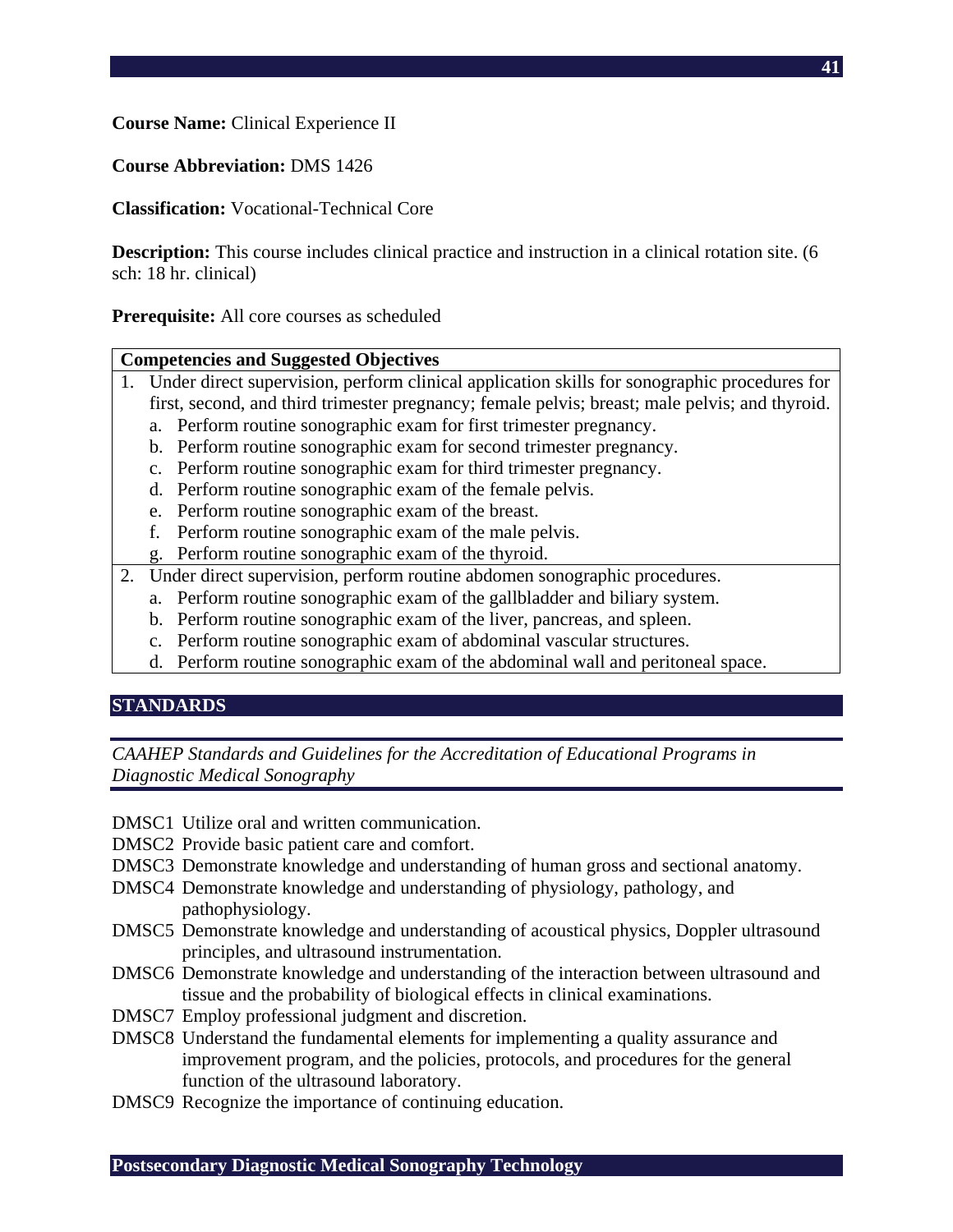- DMSD1 Demonstrate the ability to perform sonographic examinations of the abdomen, superficial structures, non-cardiac chest, and the gravid and nongravid pelvis according to protocol guidelines established by national professional organizations and the protocol of the employing institution utilizing real-time equipment with both transabdominal and endocavitary transducers, Doppler, and color Doppler display modes.
- DMSD2 Recognize and identify the sonographic appearance of normal anatomic structures, including anatomic variants and normal Doppler patterns.
- DMSD3 Recognize, identify, and appropriately document the abnormal sonographic and Doppler patterns of disease processes, pathology, and pathophysiology of the structures listed above. Modify the scanning protocol based on the sonographic findings and the differential diagnosis.
- DMSD4 Recognize and identify the sonographic appearance of normal anatomic structures of the female pelvis, including anatomic variants and normal Doppler patterns.
- DMSD5 Recognize and identify the sonographic appearance of normal maternal, embryonic, and fetal anatomic structures during the first, second, and third trimesters.
- DMSD6 Recognize, identify, and appropriately document the sonographic appearance of gynecologic disease processes, pathology, and pathophysiology.
- DMSD7 Recognize, identify, and appropriately document the sonographic appearance of obstetric abnormalities, disease, pathology, and pathophysiology.
- DMSD8 Demonstrate knowledge and understanding of the role of the sonographer in performing interventional/invasive procedures.

*Related Academic Standards* 

- R1 Interpret Graphic Information (forms, maps, reference sources)
- R2 Words in Context (same and opposite meaning)
- R3 Recall Information (details, sequence)
- R4 Construct Meaning (main idea, summary/paraphrase, compare/contrast, cause/effect)
- R5 Evaluate/Extend Meaning (fact/opinion, predict outcomes, point of view)
- M1 Addition of Whole Numbers (no regrouping, regrouping)
- M2 Subtraction of Whole Numbers (no regrouping, regrouping)
- M3 Multiplication of Whole Numbers (no regrouping, regrouping)
- M4 Division of Whole Numbers (no remainder, remainder)
- M5 Decimals (addition, subtraction, multiplication, division)
- M6 Fractions (addition, subtraction, multiplication, division)
- M7 Integers (addition, subtraction, multiplication, division)
- M8 Percents
- A1 Numeration (ordering, place value, scientific notation)
- A2 Number Theory (ratio, proportion)
- A3 Data Interpretation (graph, table, chart, diagram)
- A5 Measurement (money, time, temperature, length, area, volume)
- A6 Geometry (angles, Pythagorean theory)
- A7 Computation in Context (whole numbers, decimals, fractions, algebraic operations)
- A8 Estimation (rounding, estimation)
- L1 Usage (pronoun, tense, subject/verb agreement, adjective, adverb)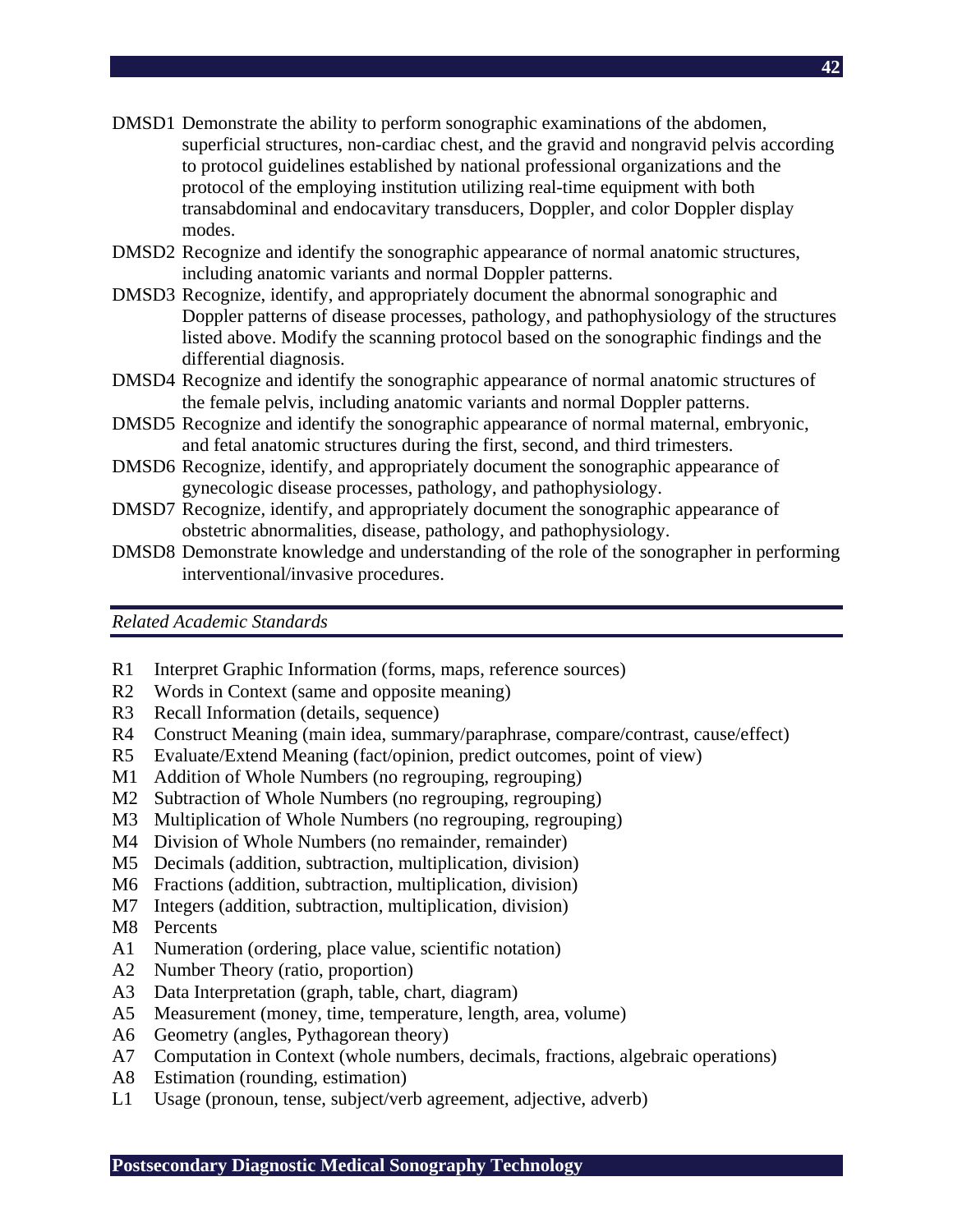- **43**
- L2 Sentence Formation (fragments, run-on, clarity)
- L4 Capitalization (proper noun, titles)
- L5 Punctuation (comma, semicolon)
- L6 Writing Conventions (quotation marks, apostrophe, parts of a letter)
- S1 Vowel (short, long)
- S2 Consonant (variant spelling, silent letter)
- S3 Structural Unit (root, suffix)

Copyright © 1994 by CTB/McGraw-Hill LLC

#### *21st Century Skills*

- CS1 Global Awareness
- CS2 Financial, Economic, and Business Literacy
- CS3 Civic Literacy
- CS4 Information and Communication Skills
- CS5 Thinking and Problem-Solving Skills
- CS6 Interpersonal and Self-Directional Skills

#### **SUGGESTED REFERENCES**

- *American Registry for Diagnostic Medical Sonography*. (n.d.). Retrieved February 24, 2006, from http://www.ardms.org/
- *American Institute of Ultrasound in Medicine*. (n.d.). Retrieved February 24, 2006, from http://www.aium.org/
- *Commission on Accreditation of Allied Health Education Programs*. (n.d.). Retrieved February 17, 2006, from http://www.caahep.org/
- Dirckx, J. H. (Ed.). (2001). *Stedman's concise medical dictionary for the health professions* (4<sup>th</sup> ed.). Baltimore: Lippincott Williams & Wilkins.
- *Journal of Diagnostic Medical Sonography*. Thousand Oaks, CA: SAGE. Retrieved February 17, 2006, from http://www.sagepub.com/journal.aspx?pid=259
- *Society of Diagnostic Medical Sonography*. (n.d.). Retrieved February 24, 2006, from http://www.sdms.org/
- *Ultrasound case studies*. (n.d.). Retrieved February 24, 2006, from http://www.sonoworld.com/
- *Women's health resources for medical industry professionals*. (n.d.). Retrieved February 24, 2006, from http://www.obgyn.net/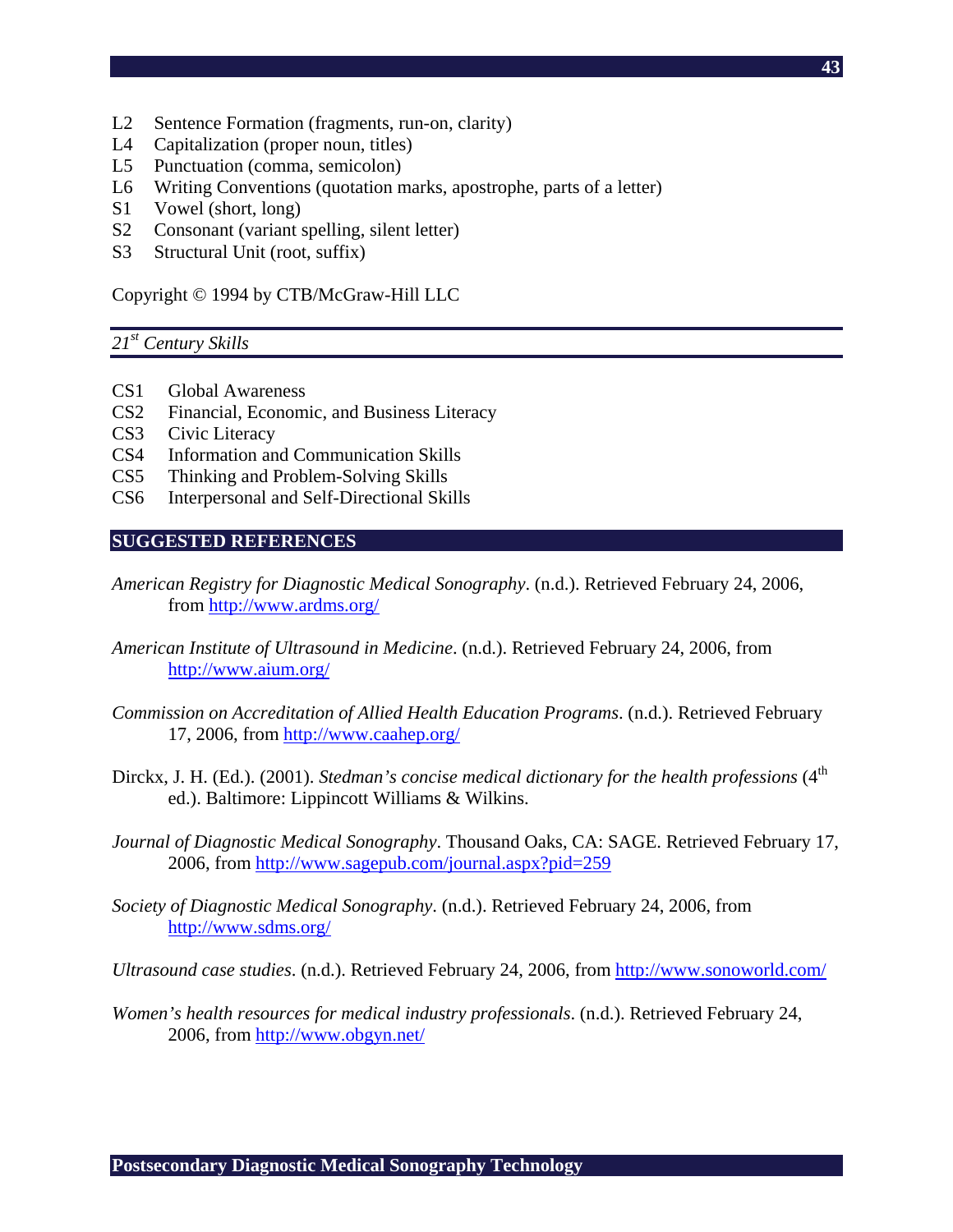**Course Name:** Clinical Experience III

**Course Abbreviation:** DMS 1436

**Classification:** Vocational-Technical Core

**Description:** This course is a clinical practice and instruction in a clinical affiliate. Areas included are patient care and management, operation of equipment, and sonographic procedures. All procedures will be performed under direct supervision. (6 sch: 18 hr. clinical)

**Prerequisite:** All core courses as scheduled

#### **Competencies and Suggested Objectives**

- 1. Perform clinical application skills for sonographic procedures for the gallbladder and biliary system, liver, pancreas, spleen, kidney, abdominal vascular structures, abdominal wall, and peritoneal space.
	- a. Perform routine sonographic exam of the gallbladder and biliary system.
	- b. Perform routine sonographic exam of the liver, pancreas, spleen, and kidney.
	- c. Perform routine sonographic exam of abdominal vascular structures.
	- d. Perform routine sonographic exam of the abdominal wall and peritoneal space.
- 2. Perform clinical application skills for sonographic procedures for first, second, and third trimester pregnancy.
	- a. Perform routine sonographic exam for first trimester pregnancy.
	- b. Perform routine sonographic exam for second trimester pregnancy.
	- c. Perform routine sonographic exam for third trimester pregnancy.
- 3. Perform clinical application skills for sonographic procedures for the female pelvis, breast, male pelvis, and thyroid.
	- a. Perform routine sonographic exam of the female pelvis.
	- b. Perform routine sonographic exam of the breast.
	- c. Perform routine sonographic exam of the male pelvis.
	- d. Perform routine sonographic exam of the thyroid.

## **STANDARDS**

- DMSC1 Utilize oral and written communication.
- DMSC2 Provide basic patient care and comfort.
- DMSC3 Demonstrate knowledge and understanding of human gross and sectional anatomy.
- DMSC4 Demonstrate knowledge and understanding of physiology, pathology, and pathophysiology.
- DMSC5 Demonstrate knowledge and understanding of acoustical physics, Doppler ultrasound principles, and ultrasound instrumentation.
- DMSC6 Demonstrate knowledge and understanding of the interaction between ultrasound and tissue and the probability of biological effects in clinical examinations.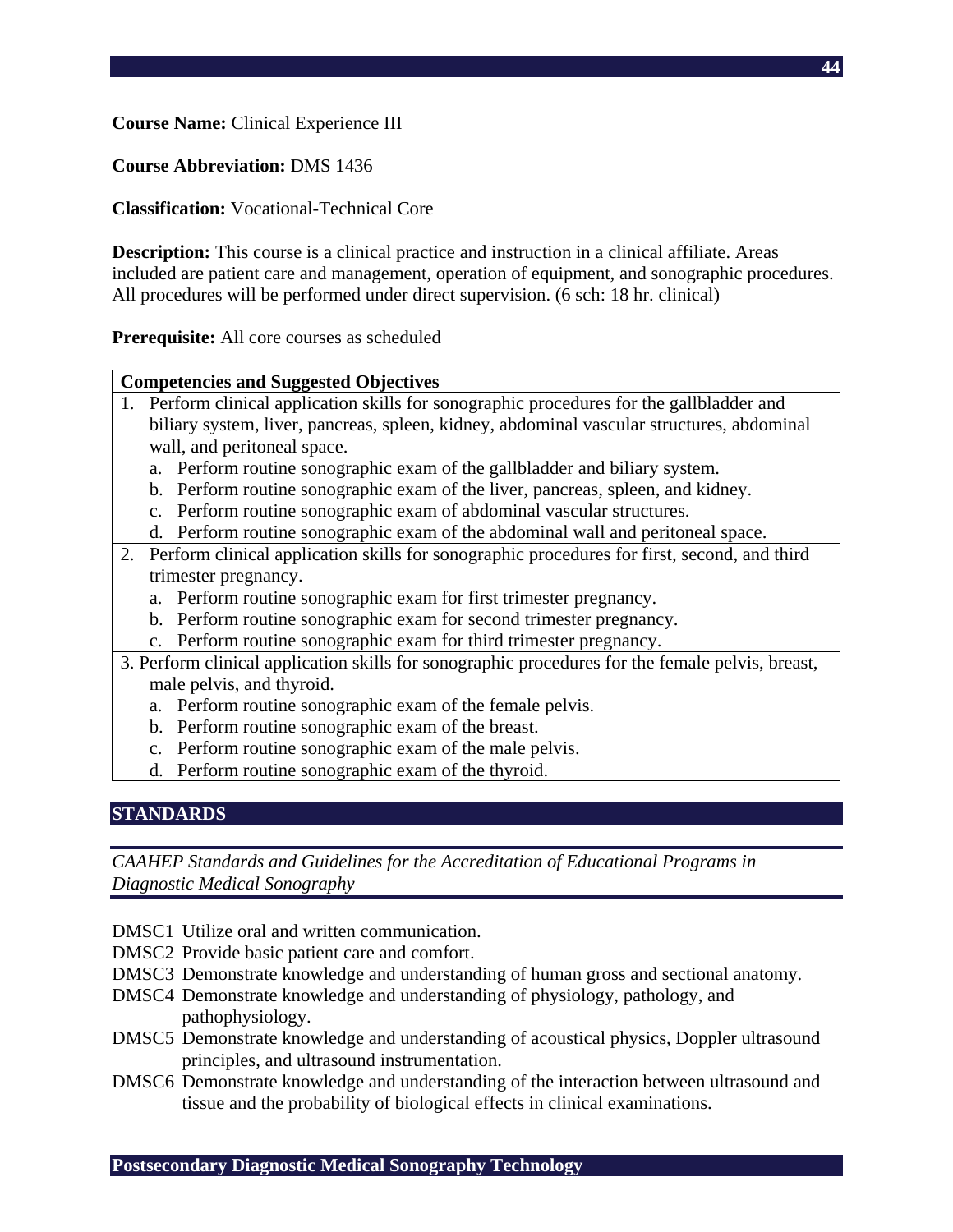- DMSC7 Employ professional judgment and discretion.
- DMSC8 Understand the fundamental elements for implementing a quality assurance and improvement program, and the policies, protocols, and procedures for the general function of the ultrasound laboratory.
- DMSC9 Recognize the importance of continuing education.
- DMSD1 Demonstrate the ability to perform sonographic examinations of the abdomen, superficial structures, non-cardiac chest, and the gravid and nongravid pelvis according to protocol guidelines established by national professional organizations and the protocol of the employing institution utilizing real-time equipment with both transabdominal and endocavitary transducers, Doppler, and color Doppler display modes.
- DMSD2 Recognize and identify the sonographic appearance of normal anatomic structures, including anatomic variants and normal Doppler patterns.
- DMSD3 Recognize, identify, and appropriately document the abnormal sonographic and Doppler patterns of disease processes, pathology, and pathophysiology of the structures listed above. Modify the scanning protocol based on the sonographic findings and the differential diagnosis.
- DMSD4 Recognize and identify the sonographic appearance of normal anatomic structures of the female pelvis, including anatomic variants and normal Doppler patterns.
- DMSD5 Recognize and identify the sonographic appearance of normal maternal, embryonic, and fetal anatomic structures during the first, second, and third trimesters.
- DMSD6 Recognize, identify, and appropriately document the sonographic appearance of gynecologic disease processes, pathology, and pathophysiology.
- DMSD7 Recognize, identify, and appropriately document the sonographic appearance of obstetric abnormalities, disease, pathology, and pathophysiology.
- DMSD8 Demonstrate knowledge and understanding of the role of the sonographer in performing interventional/invasive procedures.

*Related Academic Standards* 

- R1 Interpret Graphic Information (forms, maps, reference sources)
- R2 Words in Context (same and opposite meaning)
- R3 Recall Information (details, sequence)
- R4 Construct Meaning (main idea, summary/paraphrase, compare/contrast, cause/effect)
- R5 Evaluate/Extend Meaning (fact/opinion, predict outcomes, point of view)
- M1 Addition of Whole Numbers (no regrouping, regrouping)
- M2 Subtraction of Whole Numbers (no regrouping, regrouping)
- M3 Multiplication of Whole Numbers (no regrouping, regrouping)
- M4 Division of Whole Numbers (no remainder, remainder)
- M5 Decimals (addition, subtraction, multiplication, division)
- M6 Fractions (addition, subtraction, multiplication, division)
- M7 Integers (addition, subtraction, multiplication, division)
- M8 Percents
- A1 Numeration (ordering, place value, scientific notation)
- A2 Number Theory (ratio, proportion)
- A3 Data Interpretation (graph, table, chart, diagram)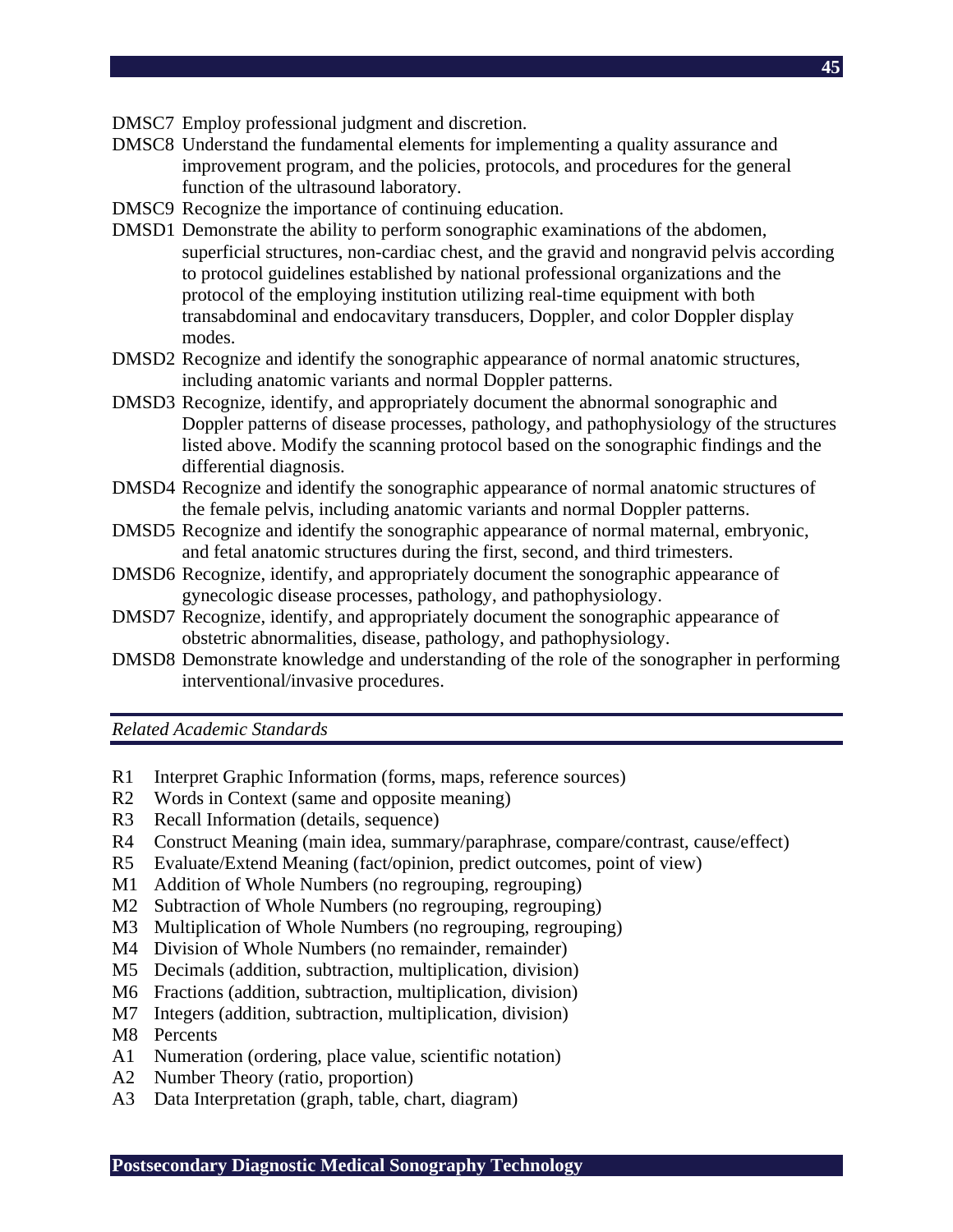- A5 Measurement (money, time, temperature, length, area, volume)
- A6 Geometry (angles, Pythagorean theory)
- A7 Computation in Context (whole numbers, decimals, fractions, algebraic operations)
- A8 Estimation (rounding, estimation)
- L1 Usage (pronoun, tense, subject/verb agreement, adjective, adverb)
- L2 Sentence Formation (fragments, run-on, clarity)
- L4 Capitalization (proper noun, titles)
- L5 Punctuation (comma, semicolon)
- L6 Writing Conventions (quotation marks, apostrophe, parts of a letter)
- S1 Vowel (short, long)
- S2 Consonant (variant spelling, silent letter)
- S3 Structural Unit (root, suffix)

Copyright © 1994 by CTB/McGraw-Hill LLC

#### *21st Century Skills*

- CS1 Global Awareness
- CS2 Financial, Economic, and Business Literacy
- CS3 Civic Literacy
- CS4 Information and Communication Skills
- CS5 Thinking and Problem-Solving Skills
- CS6 Interpersonal and Self-Directional Skills

#### **SUGGESTED REFERENCES**

- *American Registry for Diagnostic Medical Sonography*. (n.d.). Retrieved February 24, 2006, from http://www.ardms.org/
- *American Institute of Ultrasound in Medicine*. (n.d.). Retrieved February 24, 2006, from http://www.aium.org/
- *Commission on Accreditation of Allied Health Education Programs*. (n.d.). Retrieved February 17, 2006, from http://www.caahep.org/
- Dirckx, J. H. (Ed.). (2001). *Stedman's concise medical dictionary for the health professions* (4<sup>th</sup> ed.). Baltimore: Lippincott Williams & Wilkins.
- *Journal of Diagnostic Medical Sonography*. Thousand Oaks, CA: SAGE. Retrieved February 17, 2006, from http://www.sagepub.com/journal.aspx?pid=259
- *Society of Diagnostic Medical Sonography*. (n.d.). Retrieved February 24, 2006, from http://www.sdms.org/

*Ultrasound case studies*. (n.d.). Retrieved February 24, 2006, from http://www.sonoworld.com/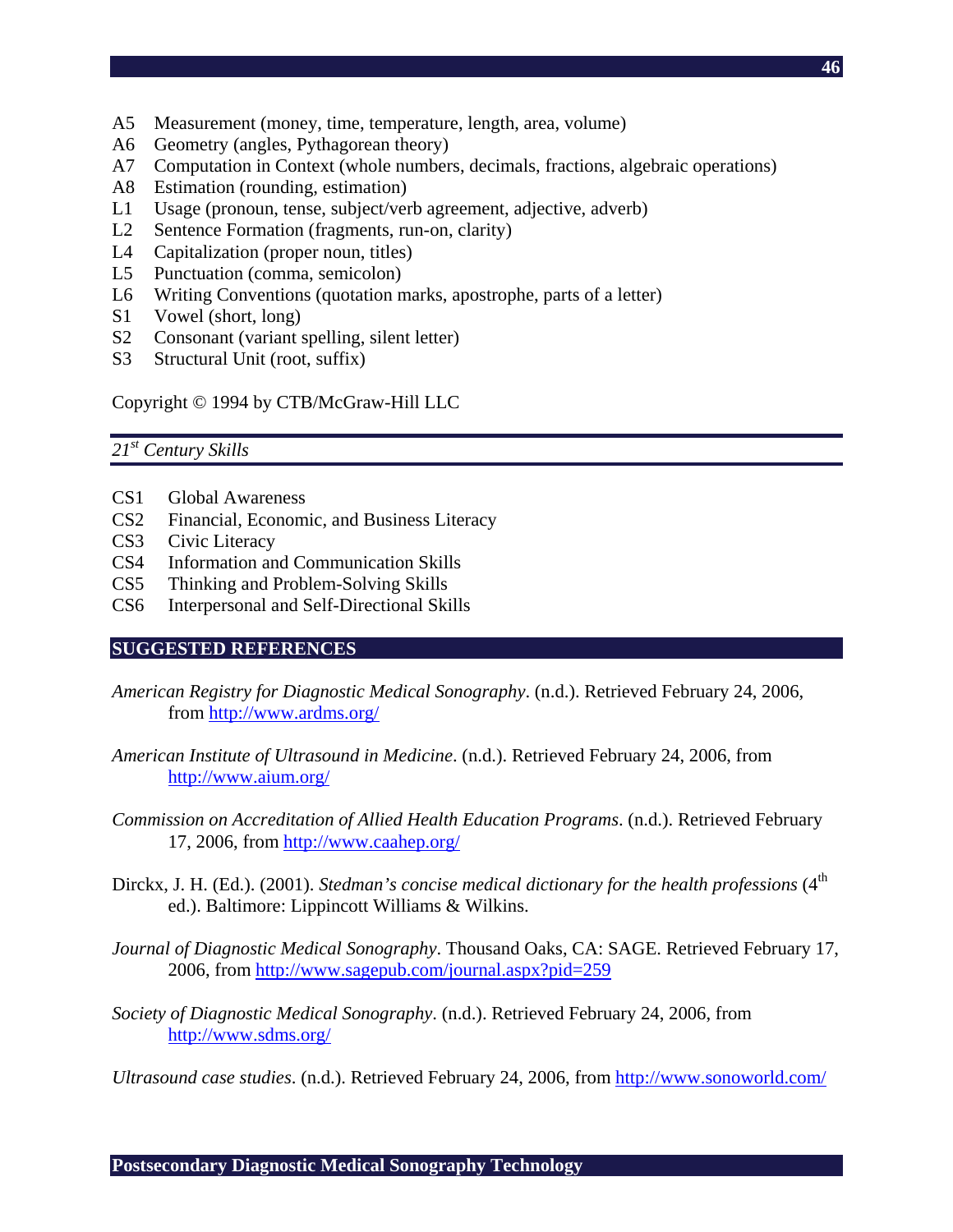**47**

*Women's health resources for medical industry professionals*. (n.d.). Retrieved February 24, 2006, from http://www.obgyn.net/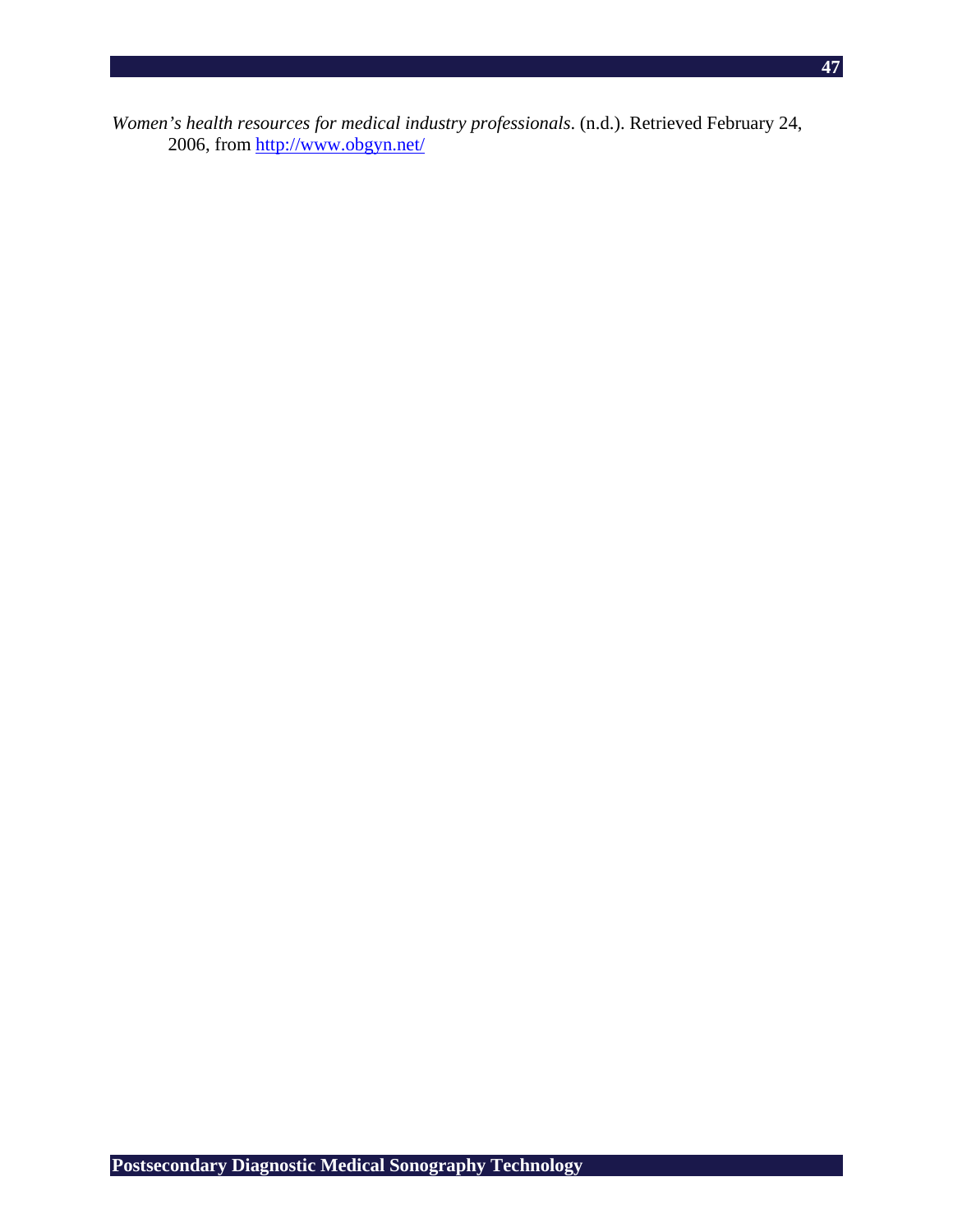**Course Name:** Abdominal Sonography

**Course Abbreviation:** DMS 1513

**Classification:** Vocational-Technical Core

**Description:** Presentation of pathology/pathophysiology of abdominal anatomy including liver, kidneys, spleen, gallbladder, pancreas, and vascular structures associated with organs, as well as the abdominal cavities and the non-cardiac chest. Normal aging changes and laboratory values are presented. (3 sch: 3 hr. lecture)

**Prerequisite:** All core courses as scheduled

|    | <b>Competencies and Suggested Objectives</b> |                                                                                                                                                                                |  |  |  |
|----|----------------------------------------------|--------------------------------------------------------------------------------------------------------------------------------------------------------------------------------|--|--|--|
|    |                                              | 1. Describe pathology/pathophysiology of abdominal cavity structures as presented on the                                                                                       |  |  |  |
|    |                                              | sonographic exams.                                                                                                                                                             |  |  |  |
|    | a.                                           | Describe sonographic appearance of the abdominal wall and any associated pathology.                                                                                            |  |  |  |
|    |                                              | b. Describe sonographic appearance of the peritoneal cavity and any related pathology.                                                                                         |  |  |  |
|    |                                              | c. Describe the sonographic appearance of abdominal vascular structures and related                                                                                            |  |  |  |
|    |                                              | pathology.                                                                                                                                                                     |  |  |  |
|    |                                              | d. Describe the sonographic appearance of the non-cardiac chest and associated                                                                                                 |  |  |  |
|    |                                              | pathology.                                                                                                                                                                     |  |  |  |
| 2. |                                              | Describe pathology/pathophysiology of the liver and associated vascular structures as                                                                                          |  |  |  |
|    |                                              | presented on the sonographic exams.                                                                                                                                            |  |  |  |
|    | a.                                           | Discuss the development, location, size, vascular structures, and normal sonographic                                                                                           |  |  |  |
|    |                                              | appearance of the liver and associated vascular and pathologic structures.                                                                                                     |  |  |  |
|    |                                              | b. Recognize the lobes of the liver sonographically.                                                                                                                           |  |  |  |
|    | c.                                           | Recognize anatomic variations of the liver and associated vascular and pathologic                                                                                              |  |  |  |
|    |                                              | structures sonographically.                                                                                                                                                    |  |  |  |
|    |                                              | d. Discuss liver function tests and the relationship of these to sonographic examinations.                                                                                     |  |  |  |
|    | e.                                           | Describe patient preparation, breathing instructions, positioning, scanning techniques,                                                                                        |  |  |  |
|    |                                              | and pitfalls for sonography procedures involving the liver and associated vascular                                                                                             |  |  |  |
|    |                                              | pathologic structures.                                                                                                                                                         |  |  |  |
|    | f.                                           | Identify sonographic appearance of liver diseases, vascular abnormalities, cysts,                                                                                              |  |  |  |
|    |                                              | hematomas, abscesses, infections, metastes, neoplasms, and liver transplants.                                                                                                  |  |  |  |
|    | g.                                           | Discuss other imaging procedures of the liver and associated vascular and pathologic                                                                                           |  |  |  |
| 3. |                                              | structures.<br>Describe pathology/pathophysiology of the gallbladder and biliary system.                                                                                       |  |  |  |
|    |                                              |                                                                                                                                                                                |  |  |  |
|    | a.                                           | Discuss anatomy, variations, and physiology of the gallbladder and biliary system.<br>b. Describe patient preparation, breathing instructions, and positioning for sonographic |  |  |  |
|    |                                              | procedures involving the gallbladder and biliary system.                                                                                                                       |  |  |  |
|    |                                              | c. Discuss indications, lab values, and the association with sonographic appearance for                                                                                        |  |  |  |
|    |                                              | the gallbladder and biliary system.                                                                                                                                            |  |  |  |
|    |                                              | d. Describe sonographic appearance of variations of the gallbladder.                                                                                                           |  |  |  |
|    |                                              | e. Describe the sonographic appearance of variations of the appearance of the gallbladder.                                                                                     |  |  |  |
|    | f.                                           | Describe acquired diseases of the gallbladder.                                                                                                                                 |  |  |  |
|    |                                              |                                                                                                                                                                                |  |  |  |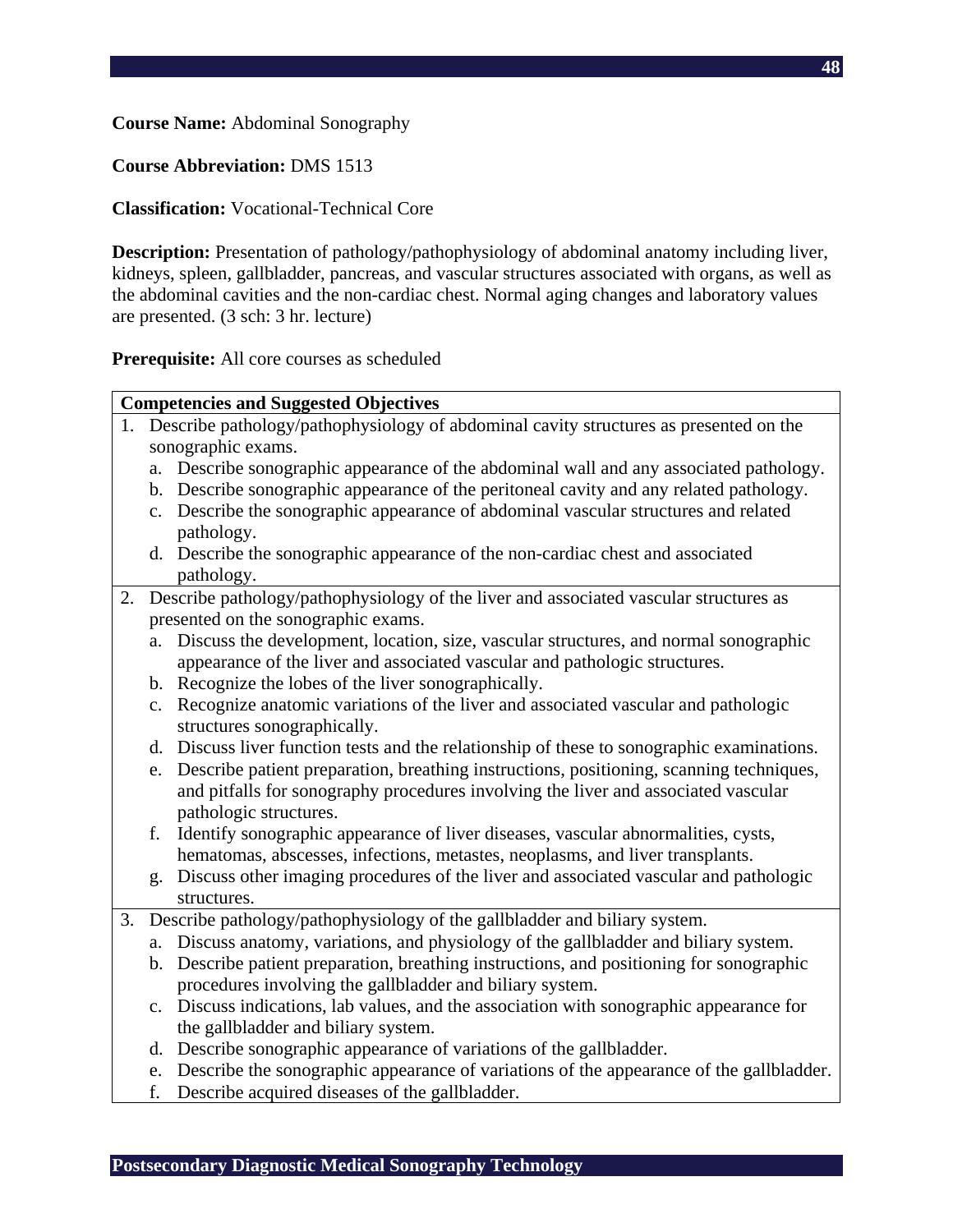- g. Discuss other imaging procedures of the gallbladder and biliary system.
- 4. Describe pathology/pathophysiology of the pancreas.
	- a. Discuss anatomy, location, and physiology of the pancreas.
	- b. Describe sectional views of the pancreas sonographically.
	- c. Discuss preparation and indications for pancreatic sonography.
	- d. Discuss sonographic appearance of pancreatic pathology, neoplasm, inflamation, and other abnormal findings.
	- e. Discuss pancreatic transplants.
	- f. Discuss related imaging procedures of the pancreas.
- 5. Describe pathology/pathophysiology of the spleen.
	- a. Discuss normal anatomy, variations, and physiology of the spleen.
	- b. Discuss the functions of the spleen.
	- c. Demonstrate normal sonographic appearance of the spleen.
	- d. Discuss ultrasound imaging techniques of the spleen.
	- e. Identify sonographic appearance of spleenic diseases, cysts, abscesses, infarcts, trauma, rupture, hematomas, calcifications, hemangiomas, and other abnormalities.
- 6. Describe pathology/pathophysiology of the renal system.
	- a. Discuss normal anatomy, variations, and physiology of the renal system.
	- b. Demonstrate normal sonographic appearance of the renal system.
	- c. Discuss ultrasound imaging techniques of the renal system.
	- d. Discuss sonographic appearance of renal system diseases, cysts, abscesses, trauma, calcifications, and other renal system pathology as well as laboratory values.
	- e. Discuss ultrasound procedures of renal transplants.
	- f. Describe sonographic appearance of pathology/pathophysiology of the adrenal glands.
- 7. Describe pathology/pathophysiology of the gastrointestinal tract.
	- a. Discuss location, anatomy, and physiology of the intestinal tract.
	- b. Demonstrate sonographic appearance of a normal and abnormal bowel.
	- c. Describe appearance of the appendix on ultrasound.
	- d. Discuss ultrasound appearance of gastric and bowel obstruction and fluid collections.

## **STANDARDS**

- DMSC1 Utilize oral and written communication.
- DMSC2 Provide basic patient care and comfort.
- DMSC3 Demonstrate knowledge and understanding of human gross and sectional anatomy.
- DMSC4 Demonstrate knowledge and understanding of physiology, pathology, and pathophysiology.
- DMSC5 Demonstrate knowledge and understanding of acoustical physics, Doppler ultrasound principles, and ultrasound instrumentation.
- DMSC6 Demonstrate knowledge and understanding of the interaction between ultrasound and tissue and the probability of biological effects in clinical examinations.
- DMSC7 Employ professional judgment and discretion.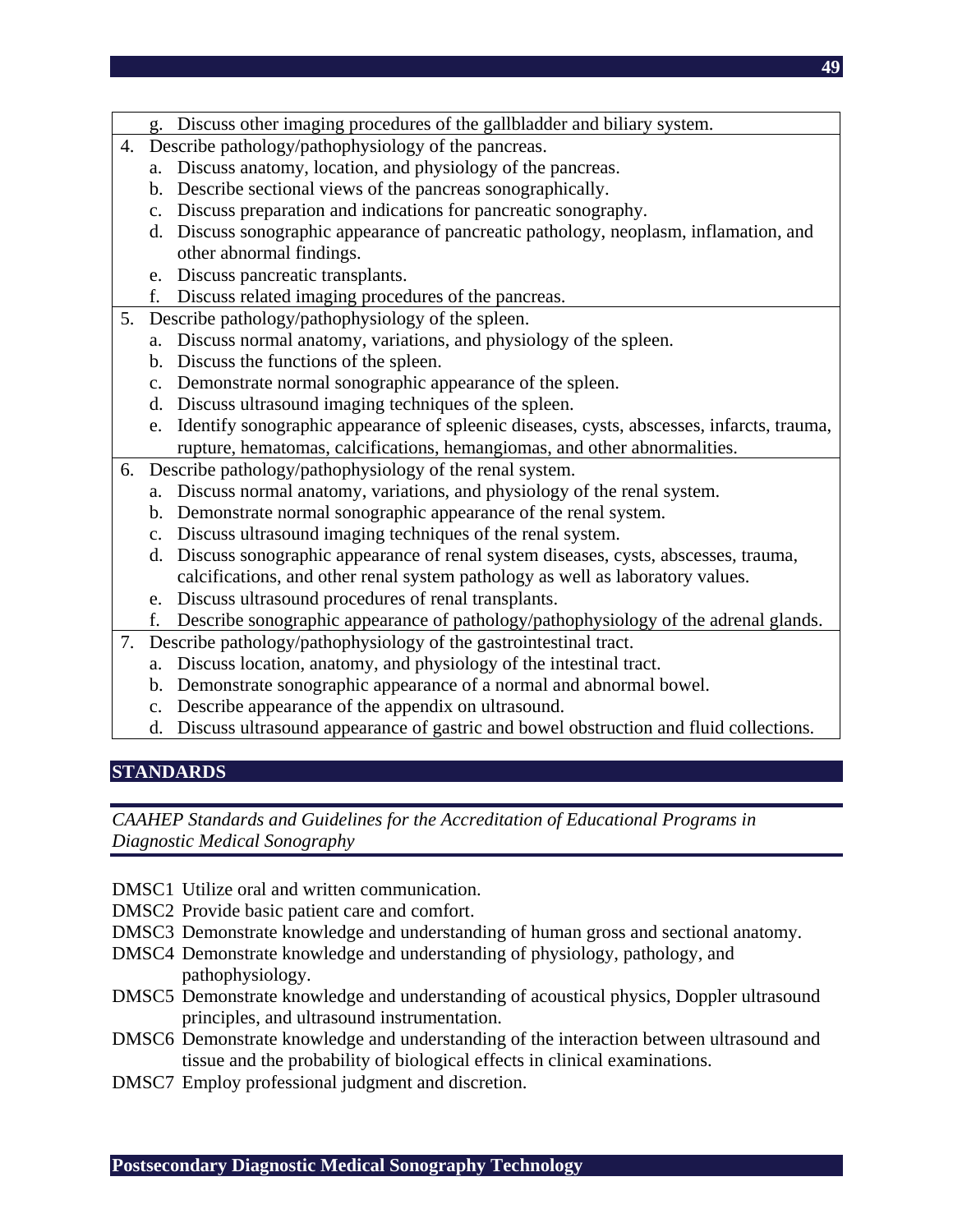- DMSC8 Understand the fundamental elements for implementing a quality assurance and improvement program, and the policies, protocols, and procedures for the general function of the ultrasound laboratory.
- DMSC9 Recognize the importance of continuing education.
- DMSD1 Demonstrate the ability to perform sonographic examinations of the abdomen, superficial structures, non-cardiac chest, and the gravid and nongravid pelvis according to protocol guidelines established by national professional organizations and the protocol of the employing institution utilizing real-time equipment with both transabdominal and endocavitary transducers, Doppler, and color Doppler display modes.
- DMSD2 Recognize and identify the sonographic appearance of normal anatomic structures, including anatomic variants and normal Doppler patterns.
- DMSD3 Recognize, identify, and appropriately document the abnormal sonographic and Doppler patterns of disease processes, pathology, and pathophysiology of the structures listed above. Modify the scanning protocol based on the sonographic findings and the differential diagnosis.
- DMSD8 Demonstrate knowledge and understanding of the role of the sonographer in performing interventional/invasive procedures.

*Related Academic Standards* 

- R1 Interpret Graphic Information (forms, maps, reference sources)
- R2 Words in Context (same and opposite meaning)
- R3 Recall Information (details, sequence)
- R4 Construct Meaning (main idea, summary/paraphrase, compare/contrast, cause/effect)
- R5 Evaluate/Extend Meaning (fact/opinion, predict outcomes, point of view)
- M1 Addition of Whole Numbers (no regrouping, regrouping)
- M2 Subtraction of Whole Numbers (no regrouping, regrouping)
- M3 Multiplication of Whole Numbers (no regrouping, regrouping)
- M4 Division of Whole Numbers (no remainder, remainder)
- M5 Decimals (addition, subtraction, multiplication, division)
- M6 Fractions (addition, subtraction, multiplication, division)
- M7 Integers (addition, subtraction, multiplication, division)
- M8 Percents
- A1 Numeration (ordering, place value, scientific notation)
- A2 Number Theory (ratio, proportion)
- A3 Data Interpretation (graph, table, chart, diagram)
- A5 Measurement (money, time, temperature, length, area, volume)
- A6 Geometry (angles, Pythagorean theory)
- A7 Computation in Context (whole numbers, decimals, fractions, algebraic operations)
- A8 Estimation (rounding, estimation)
- L1 Usage (pronoun, tense, subject/verb agreement, adjective, adverb)
- L2 Sentence Formation (fragments, run-on, clarity)
- L3 Paragraph Development (topic sentence, supporting sentence, sequence)
- L4 Capitalization (proper noun, titles)
- L5 Punctuation (comma, semicolon)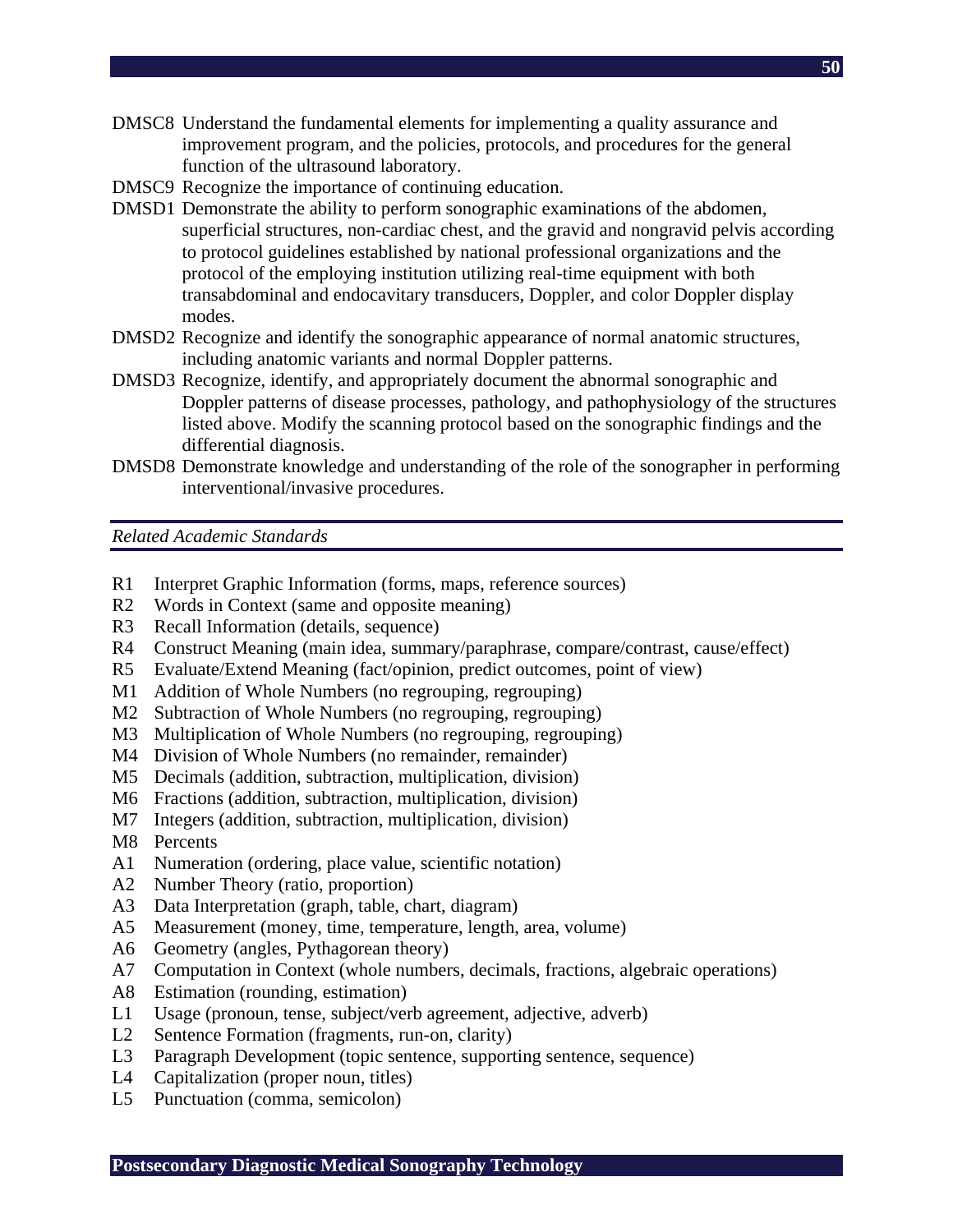- L6 Writing Conventions (quotation marks, apostrophe, parts of a letter)
- S1 Vowel (short, long)
- S2 Consonant (variant spelling, silent letter)
- S3 Structural Unit (root, suffix)

Copyright © 1994 by CTB/McGraw-Hill LLC

## *21st Century Skills*

- CS1 Global Awareness
- CS2 Financial, Economic, and Business Literacy
- CS3 Civic Literacy
- CS4 Information and Communication Skills
- CS5 Thinking and Problem-Solving Skills
- CS6 Interpersonal and Self-Directional Skills

#### **SUGGESTED REFERENCES**

- *American Registry for Diagnostic Medical Sonography*. (n.d.). Retrieved February 24, 2006, from http://www.ardms.org/
- *American Institute of Ultrasound in Medicine*. (n.d.). Retrieved February 24, 2006, from http://www.aium.org/
- *Commission on Accreditation of Allied Health Education Programs*. (n.d.). Retrieved February 17, 2006, from http://www.caahep.org/
- Dirckx, J. H. (Ed.). (2001). *Stedman's concise medical dictionary for the health professions* (4<sup>th</sup> ed.). Baltimore: Lippincott Williams & Wilkins.
- Green, L., & Sens, L. (1998). *Introduction to abdominal sonography* [Videotape]. (Available from Gulfcoast Ultrasound Institute, Inc., 4615 Gulf Blvd., Suite 205, St. Pete Beach, FL 33706)
- Hagen-Ansert, S. L. (2006). *Textbook of diagnostic ultrasonography* (6<sup>th</sup> ed.). St. Louis, MO: Mosby.
- *Journal of Diagnostic Medical Sonography*. Thousand Oaks, CA: SAGE. Retrieved February 17, 2006, from http://www.sagepub.com/journal.aspx?pid=259
- Krebs, C. A., Odwin, C. S., & Fleischer, A. C. (2004). *Appleton & Lange review for the ultrasonography examination* (3rd ed.). Singapore: McGraw-Hill.
- Owen, C. A. (2005). *Endovaginal scanning* (Vols. 1-2) [Interactive CD]. (Available from Gulfcoast Ultrasound Institute, Inc., 4615 Gulf Blvd., Suite 205, St. Pete Beach, FL 33706)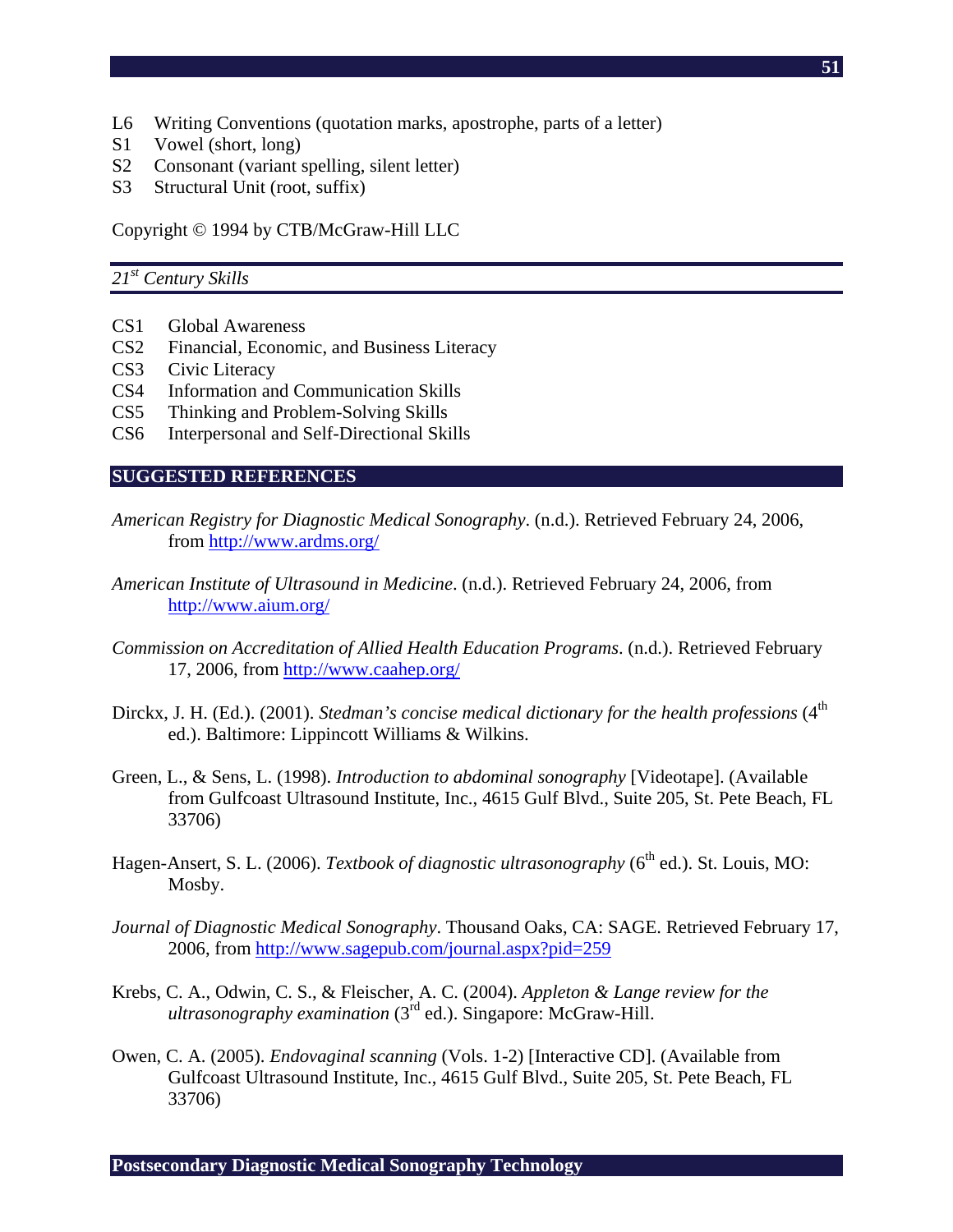- Rumack, C. M., Wilson, S. R., Charboneau, J. W., & Johnson, J. M. (2005). *Diagnostic ultrasound* (3rd ed., Vols. 1-2). St. Louis, MO: Mosby.
- *Society of Diagnostic Medical Sonography*. (n.d.). Retrieved February 24, 2006, from http://www.sdms.org/

*Ultrasound case studies*. (n.d.). Retrieved February 24, 2006, from http://www.sonoworld.com/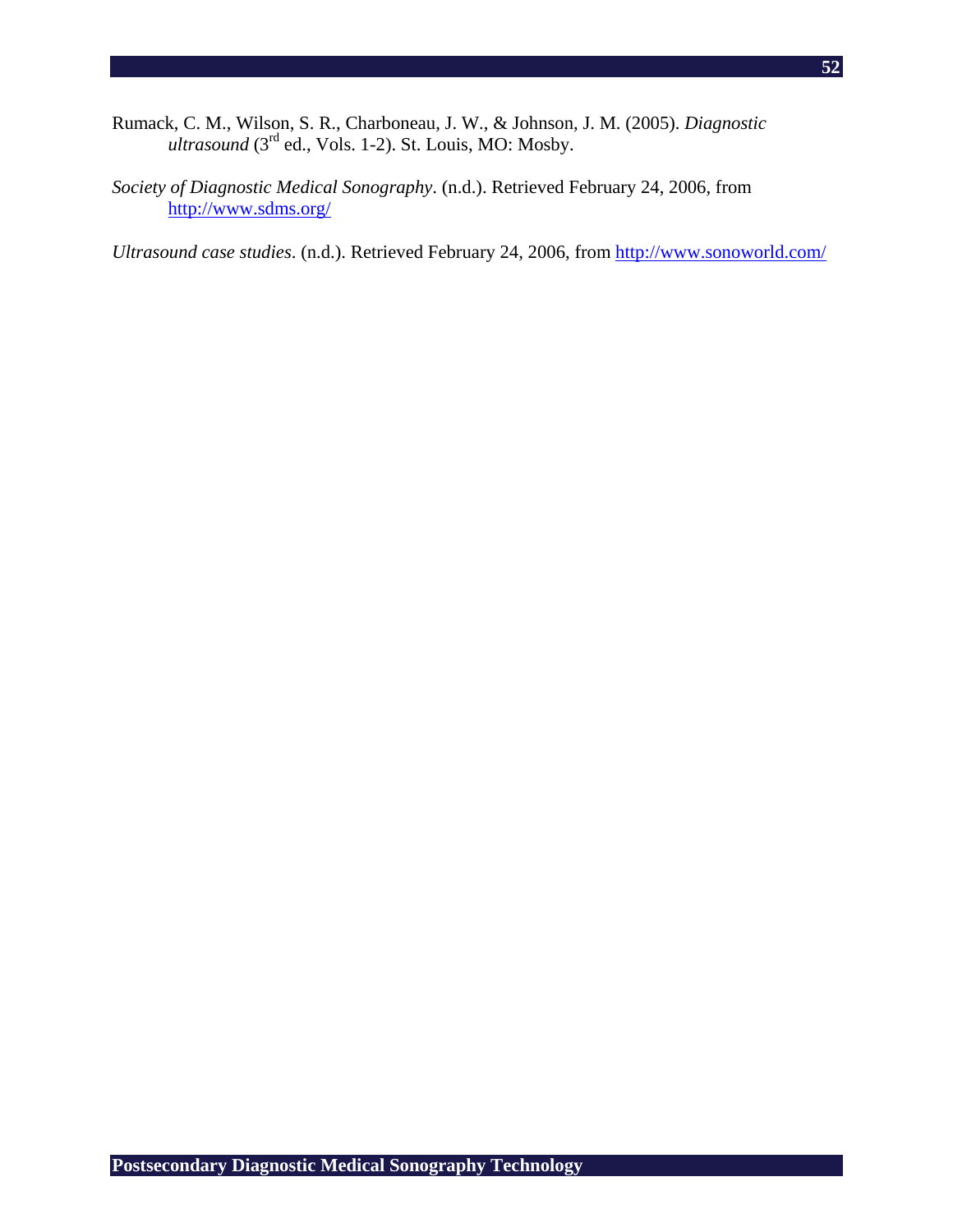**Course Name:** Obstetrical and Gynecological Sonography

## **Course Abbreviation:** DMS 1523

## **Classification:** Vocational-Technical Core

**Description:** This class discusses pathology/pathophysiology associated with female anatomy and obstetrical sonographic examinations. Sonographic appearance of the female pelvis premenopausal through postmenopausal and evaluation of pregnancy from conception to delivery will be discussed. Evaluating infertility and related laboratory values, as well as other imaging procedures, will be included. (3 sch: 3 hr. lecture)

**Prerequisite:** All core courses as scheduled

#### **Competencies and Suggested Objectives**

- 1. Discuss ultrasound applications in obstetrical exams during the first trimester of pregnancy.
	- a. Describe embryonic development.
	- b. Describe ultrasound evaluation of first trimester pregnancy.
	- c. Determine fetal age in the first trimester of pregnancy with ultrasound measurements.
	- d. Define fetal life sonographically.
	- e. Discuss laboratory tests utilized in first trimester pregnancies.
	- f. Discuss abnormal first trimester pregnancies and correlate with ultrasound.
	- g. Discuss clinical indications for ultrasound during the first trimester of pregnancy.
	- h. Discuss transducer selection and patient preparation for first trimester ultrasound exam.
	- i. Discuss the sonographer's role in talking with the patient and discussing sonographic results.
	- j. Explain reporting sonographic results and sonographic videotaping procedures.
- 2. Describe ultrasound applications in obstetrical exams during the second and third trimester of pregnancy.
	- a. Discuss normal fetal development during second and third trimesters of pregnancy.
	- b. Discuss normal fetal ultrasound appearance in second and third trimesters of pregnancy.
	- c. Discuss ultrasound fetal measurements in second and third trimesters of pregnancy.
	- d. Discuss amniotic fluid measurements with ultrasound.
	- e. Explain intrauterine growth restriction.
	- f. Explain placental development.
	- g. Discuss how maternal illness affects the developing fetus.
	- h. Discuss genetic studies.
	- i. Discuss fetal abnormalities seen on ultrasound examinations.
	- j. Discuss multiple gestations.
	- k. Discuss the biophysical fetal profile.
	- l. Discuss clinical indications for ultrasound examination in second and third trimesters of pregnancy.
	- m. Discuss the sonographer's role in patient reporting and videotaping.
	- n. Discuss the post partum appearance of the uterus on ultrasound exams.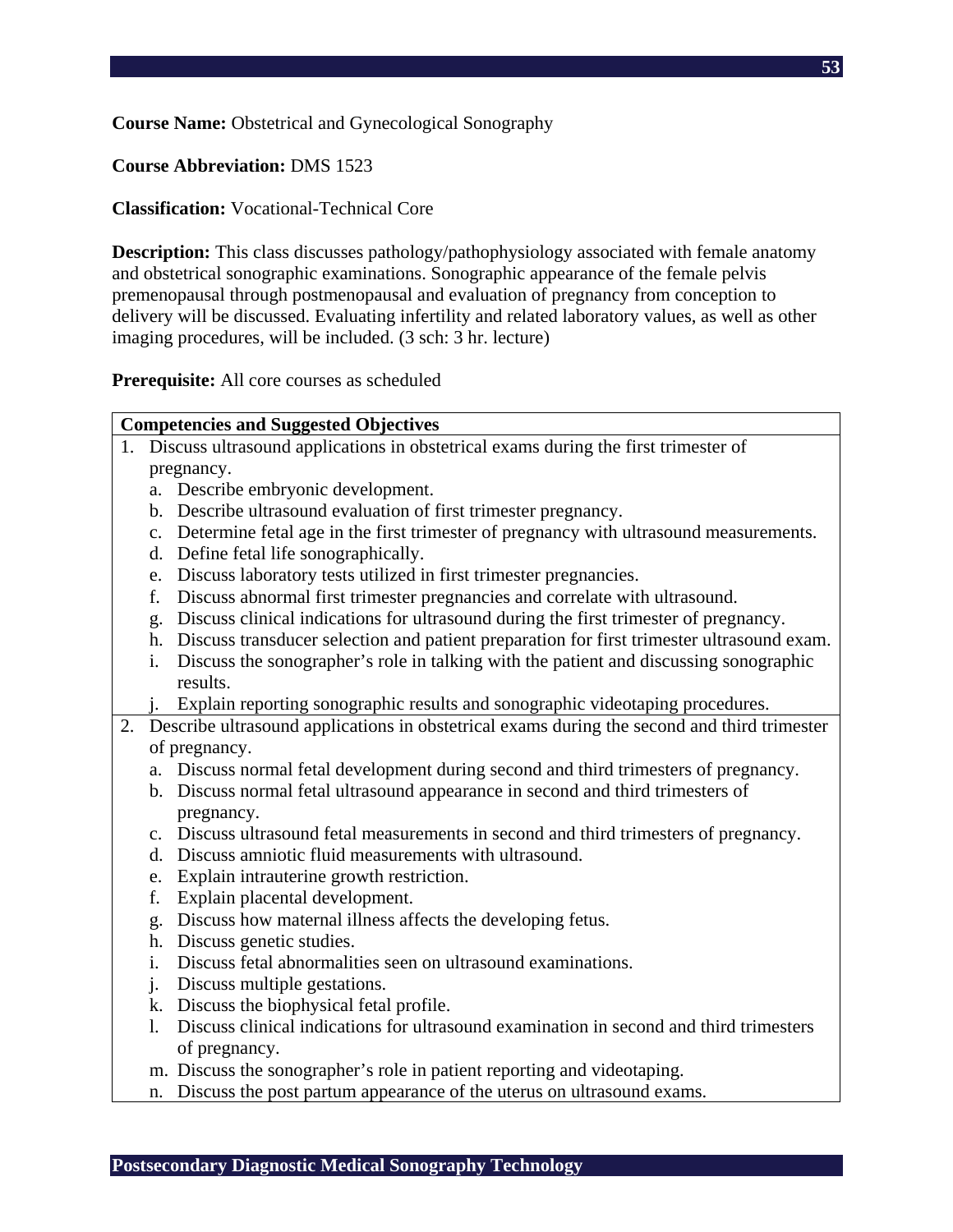- o. Discuss intrauterine fetal therapy.
- p. Discuss the role of the sonographer in invasive/interventional procedures.
- 3. Describe gynecological ultrasound evaluations.
	- a. Describe normal pelvic anatomy.
	- b. Identify normal sonographic appearance of the female pelvis.
	- c. Identify sonographic appearance of congenital uterine malformations, ovarian masses, endometriosis, polycystic ovarian disease, pelvic inflammatory disease, and associated pathologies.
	- d. Discuss the role of sonography in the assessment of the infertility patient.
	- e. Discuss differential diagnosis of sonographic pelvic masses.
	- f. Identify uterine and ovarian disorders and masses sonographically.
	- g. Identify the sonographic appearance of contraceptive devices.

#### **STANDARDS**

- DMSC1 Utilize oral and written communication.
- DMSC3 Demonstrate knowledge and understanding of human gross and sectional anatomy.
- DMSC4 Demonstrate knowledge and understanding of physiology, pathology, and pathophysiology.
- DMSC5 Demonstrate knowledge and understanding of acoustical physics, Doppler ultrasound principles, and ultrasound instrumentation.
- DMSC6 Demonstrate knowledge and understanding of the interaction between ultrasound and tissue and the probability of biological effects in clinical examinations.
- DMSC7 Employ professional judgment and discretion.
- DMSC8 Understand the fundamental elements for implementing a quality assurance and improvement program, and the policies, protocols, and procedures for the general function of the ultrasound laboratory.
- DMSC9 Recognize the importance of continuing education.
- DMSD1 Demonstrate the ability to perform sonographic examinations of the abdomen, superficial structures, non-cardiac chest, and the gravid and nongravid pelvis according to protocol guidelines established by national professional organizations and the protocol of the employing institution utilizing real-time equipment with both transabdominal and endocavitary transducers, Doppler, and color Doppler display modes.
- DMSD3 Recognize, identify, and appropriately document the abnormal sonographic and Doppler patterns of disease processes, pathology, and pathophysiology of the structures listed above. Modify the scanning protocol based on the sonographic findings and the differential diagnosis.
- DMSD4 Recognize and identify the sonographic appearance of normal anatomic structures of the female pelvis, including anatomic variants and normal Doppler patterns.
- DMSD5 Recognize and identify the sonographic appearance of normal maternal, embryonic, and fetal anatomic structures during the first, second, and third trimesters.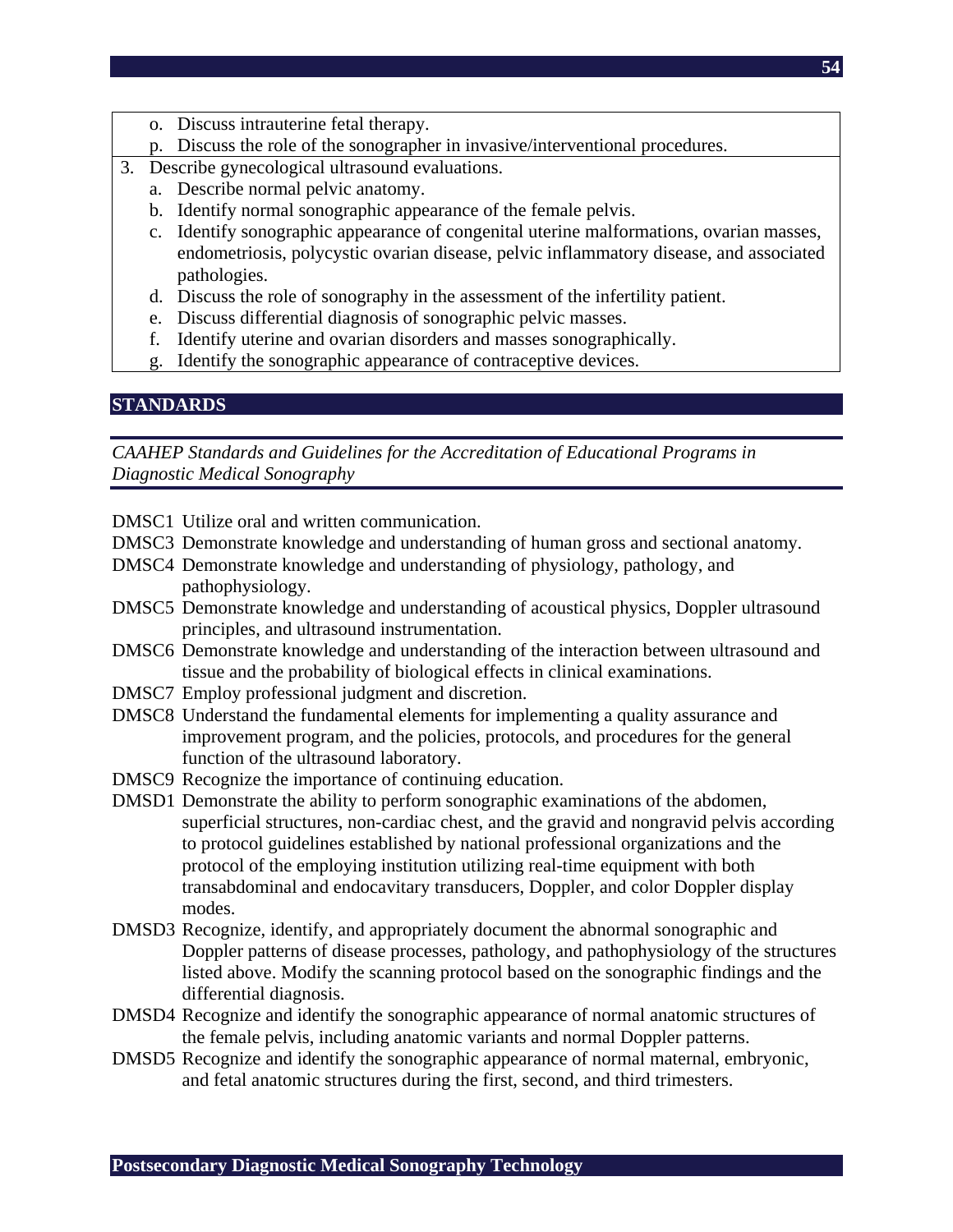- DMSD6 Recognize, identify, and appropriately document the sonographic appearance of gynecologic disease processes, pathology, and pathophysiology.
- DMSD7 Recognize, identify, and appropriately document the sonographic appearance of obstetric abnormalities, disease, pathology, and pathophysiology.
- DMSD8 Demonstrate knowledge and understanding of the role of the sonographer in performing interventional/invasive procedures.

 **55**

*Related Academic Standards* 

- R1 Interpret Graphic Information (forms, maps, reference sources)
- R2 Words in Context (same and opposite meaning)
- R3 Recall Information (details, sequence)
- R4 Construct Meaning (main idea, summary/paraphrase, compare/contrast, cause/effect)
- R5 Evaluate/Extend Meaning (fact/opinion, predict outcomes, point of view)
- M1 Addition of Whole Numbers (no regrouping, regrouping)
- M2 Subtraction of Whole Numbers (no regrouping, regrouping)
- M3 Multiplication of Whole Numbers (no regrouping, regrouping)
- M4 Division of Whole Numbers (no remainder, remainder)
- M5 Decimals (addition, subtraction, multiplication, division)
- M6 Fractions (addition, subtraction, multiplication, division)
- M7 Integers (addition, subtraction, multiplication, division)
- M8 Percents
- A1 Numeration (ordering, place value, scientific notation)
- A2 Number Theory (ratio, proportion)
- A3 Data Interpretation (graph, table, chart, diagram)
- A5 Measurement (money, time, temperature, length, area, volume)
- A6 Geometry (angles, Pythagorean theory)
- A7 Computation in Context (whole numbers, decimals, fractions, algebraic operations)
- A8 Estimation (rounding, estimation)
- L1 Usage (pronoun, tense, subject/verb agreement, adjective, adverb)
- L2 Sentence Formation (fragments, run-on, clarity)
- L3 Paragraph Development (topic sentence, supporting sentence, sequence)
- L4 Capitalization (proper noun, titles)
- L5 Punctuation (comma, semicolon)
- L6 Writing Conventions (quotation marks, apostrophe, parts of a letter)
- S1 Vowel (short, long)
- S2 Consonant (variant spelling, silent letter)
- S3 Structural Unit (root, suffix)

Copyright © 1994 by CTB/McGraw-Hill LLC

#### *21st Century Skills*

- CS1 Global Awareness
- CS2 Financial, Economic, and Business Literacy
- CS3 Civic Literacy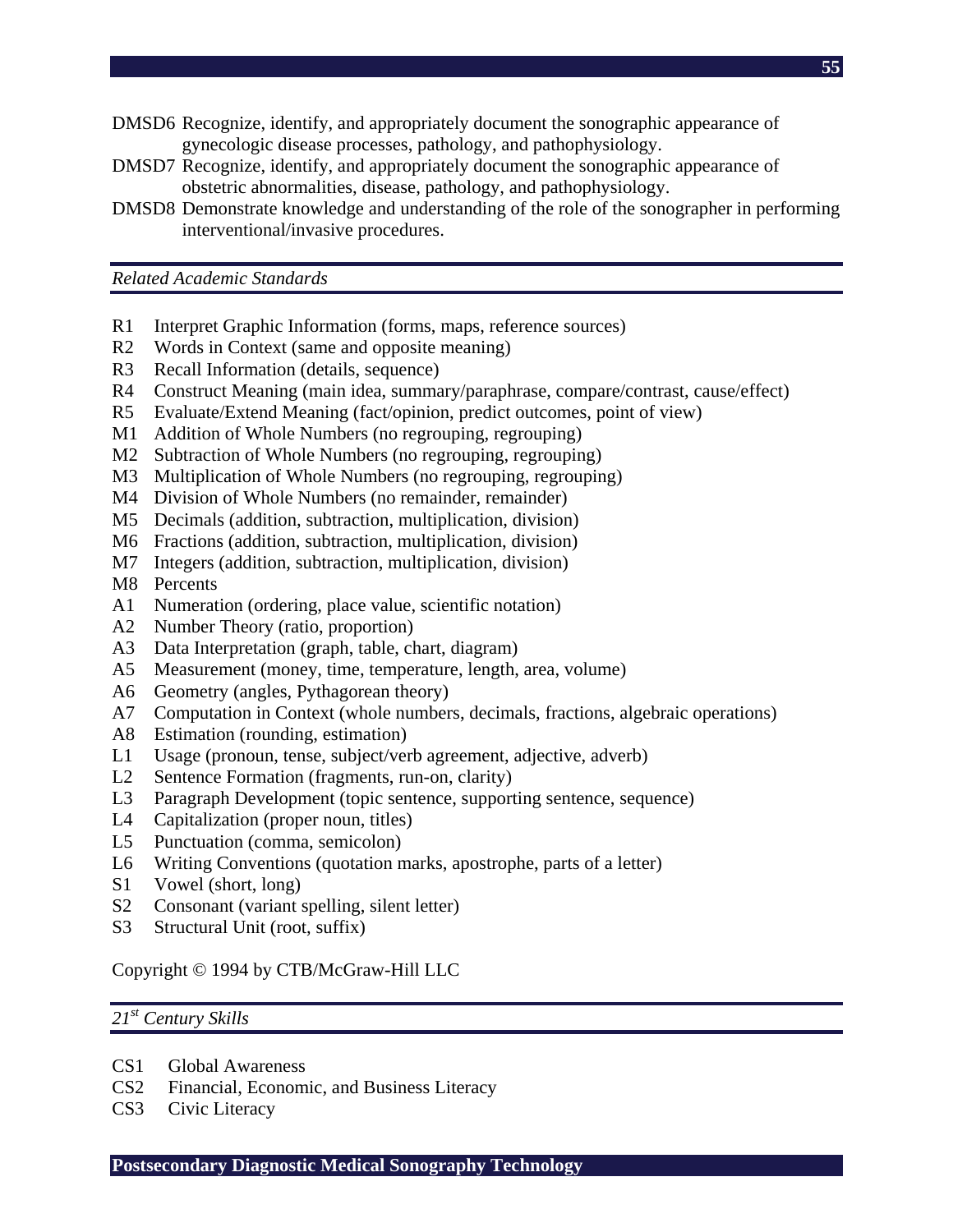- CS4 Information and Communication Skills
- CS5 Thinking and Problem-Solving Skills
- CS6 Interpersonal and Self-Directional Skills

#### **SUGGESTED REFERENCES**

- *American Registry for Diagnostic Medical Sonography*. (n.d.). Retrieved February 24, 2006, from http://www.ardms.org/
- *American Institute of Ultrasound in Medicine*. (n.d.). Retrieved February 24, 2006, from http://www.aium.org/
- Callen, P. W. (2000). *Ultrasonography in obstetrics and gynecology* (4<sup>th</sup> ed.). Philadelphia: W. B. Saunders.
- *Commission on Accreditation of Allied Health Education Programs*. (n.d.). Retrieved February 17, 2006, from http://www.caahep.org/
- Dirckx, J. H. (Ed.). (2001). *Stedman's concise medical dictionary for the health professions* (4<sup>th</sup> ed.). Baltimore: Lippincott Williams & Wilkins.
- Green, L., & Sens, L. (1998). *Introduction to gynecological sonography* [Videotape]. (Available from Gulfcoast Ultrasound Institute, Inc., 4615 Gulf Blvd., Suite 205, St. Pete Beach, FL 33706)
- Green, L., & Sens, L. (1998). *Introduction to obstetrical sonography* [Videotape]. (Available from Gulfcoast Ultrasound Institute, Inc., 4615 Gulf Blvd., Suite 205, St. Pete Beach, FL 33706)
- Hagen-Ansert, S. L. (2006). *Textbook of diagnostic ultrasonography* (6<sup>th</sup> ed.). St. Louis, MO: Mosby.
- *Journal of Diagnostic Medical Sonography*. Thousand Oaks, CA: SAGE. Retrieved February 17, 2006, from http://www.sagepub.com/journal.aspx?pid=259
- Krebs, C. A., Odwin, C. S., & Fleischer, A. C. (2004). *Appleton & Lange review for the ultrasonography examination* (3rd ed.). Singapore: McGraw-Hill.
- Lee, W. (1998). *Fetal ultrasound simulator* [CD]. (Available from The American College of Obstetricians and Gynecologists Distribution Center, P. O. Box 933104, Atlanta, GA 31193)
- Ott, W. J. (2001). *Clinical obstetrical case studies* (Vols. 1-3) [Interactive CD]. (Available from Gulfcoast Ultrasound Institute, Inc., 4615 Gulf Blvd., Suite 205, St. Pete Beach, FL 33706)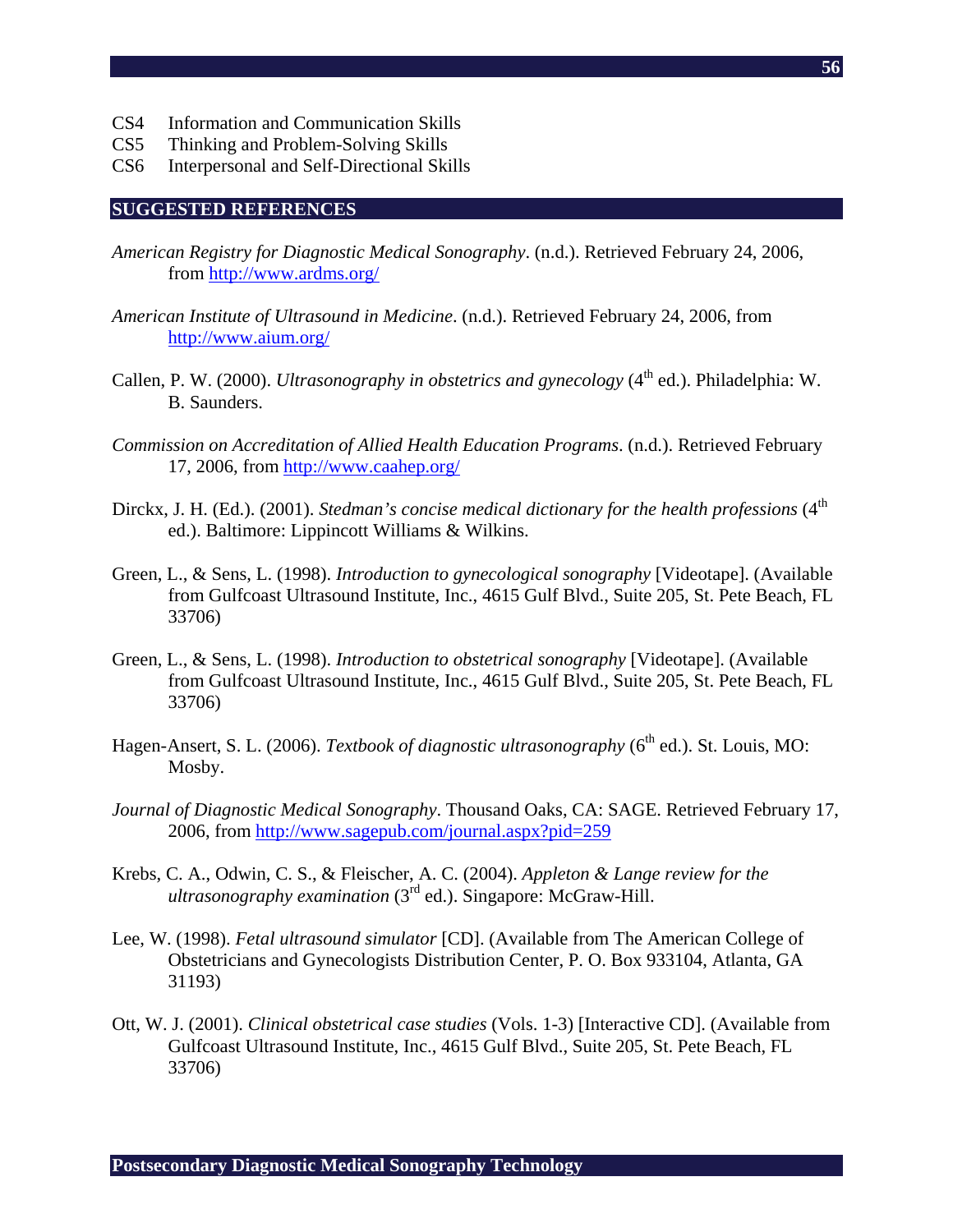- Rumack, C. M., Wilson, S. R., Charboneau, J. W., & Johnson, J. M. (2005). *Diagnostic ultrasound* (3rd ed., Vols. 1-2). St. Louis, MO: Mosby.
- *Society of Diagnostic Medical Sonography*. (n.d.). Retrieved February 24, 2006, from http://www.sdms.org/

*Ultrasound case studies*. (n.d.). Retrieved February 24, 2006, from http://www.sonoworld.com/

*Women's health resources for medical industry professionals*. (n.d.). Retrieved February 24, 2006, from http://www.obgyn.net/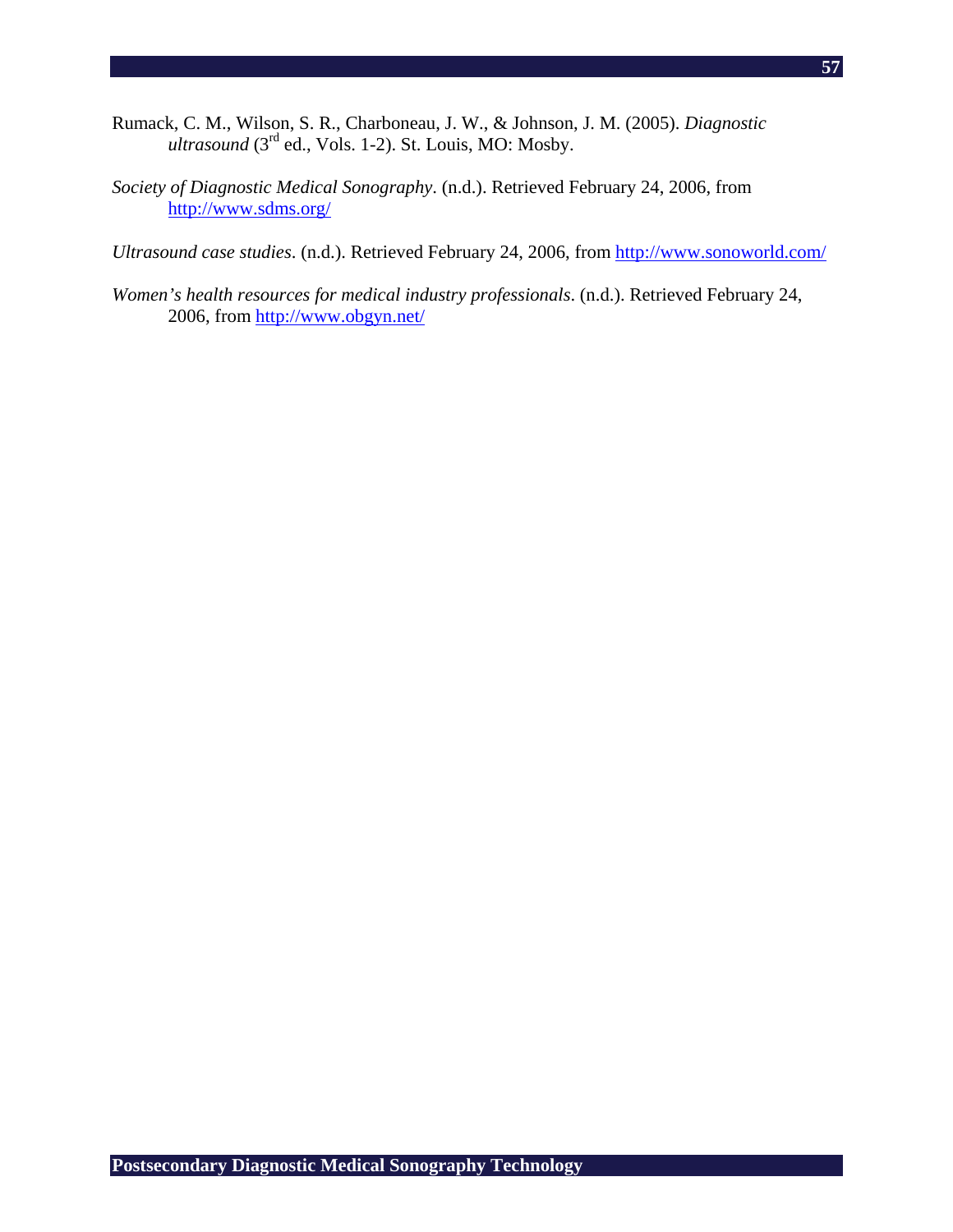**Course Name:** Advanced Sonographic Procedures

**Course Abbreviation:** DMS 1533

**Classification:** Vocational-Technical Core

**Description:** Neurosonology, ophthalmology, adult cardiac, pediatric cardiac, and vascular technology will be discussed. Superficial structures scanning including prostate, thyroid, scrotum and breast will be included. (3 sch: 3 hr. lecture)

**Prerequisite:** All core courses as scheduled

|    |                                                                                            | <b>Competencies and Suggested Objectives</b>                                                                                    |  |  |
|----|--------------------------------------------------------------------------------------------|---------------------------------------------------------------------------------------------------------------------------------|--|--|
|    | 1. Describe pathology/pathophysiology of the thyroid, parathyroid, and associated vascular |                                                                                                                                 |  |  |
|    | structures as presented on the sonographic exam.                                           |                                                                                                                                 |  |  |
|    |                                                                                            | a. Discuss sonographic indications and laboratory values associated with the thyroid.                                           |  |  |
|    |                                                                                            | b. Discuss related imaging procedures for thyroid, parathyroid, and vascular structures of<br>the neck.                         |  |  |
|    |                                                                                            | c. Describe sonographic appearance of cysts, masses, hematomas, and other pathology<br>associated with the thyroid/parathyroid. |  |  |
|    |                                                                                            | d. Discuss sonographic protocols and procedures for thyroid, parathyroid, and vascular<br>structures of the neck.               |  |  |
|    |                                                                                            | e. Document patient history and physical findings.                                                                              |  |  |
|    | f.                                                                                         | Communicate sonographic findings and verbal history given by the patient to                                                     |  |  |
|    |                                                                                            | physician.                                                                                                                      |  |  |
|    |                                                                                            | g. Identify vascular structures in the neck sonographically.                                                                    |  |  |
|    |                                                                                            | h. Document blood flow, intravasculature structures, and pathology sonographically.                                             |  |  |
| 2. |                                                                                            | Describe pathology/pathophysiology appearance of the prostate as presented on the                                               |  |  |
|    |                                                                                            | sonographic exam.                                                                                                               |  |  |
|    |                                                                                            | a. Discuss indications for prostate sonography.                                                                                 |  |  |
|    |                                                                                            | b. List prostate laboratory values and patient history.                                                                         |  |  |
|    |                                                                                            | c. Identify prostate scanning techniques and protocols.                                                                         |  |  |
|    |                                                                                            | d. Identify sonographic images of masses, cysts, abscesses, parenchymal disease, and                                            |  |  |
|    |                                                                                            | benign hypertrophy.                                                                                                             |  |  |
|    |                                                                                            | e. Document patient history and physical findings pertinent to ultrasound exam of                                               |  |  |
|    |                                                                                            | prostate.                                                                                                                       |  |  |
| 3. |                                                                                            | Describe sonographic appearance of pathology/pathophysiology of the scrotum.                                                    |  |  |
|    |                                                                                            | a. Discuss scrotal scanning techniques and protocols.                                                                           |  |  |
|    |                                                                                            | b. List scrotal laboratory values and patient history.                                                                          |  |  |
|    |                                                                                            | c. Discuss clinical indications for ultrasound exam of scrotum.                                                                 |  |  |
|    |                                                                                            | d. Identify sonographic images of masses, inflamation, cysts, fluid collections,                                                |  |  |
|    |                                                                                            | hematomas, and parenchymal disease of scrotum.                                                                                  |  |  |
|    |                                                                                            | Let all nucleosals for senatel ultresseund imaging                                                                              |  |  |

- e. List all protocols for scrotal ultrasound imaging.
- f. Document patient history and physical findings pertinent of ultrasound exam of scrotum.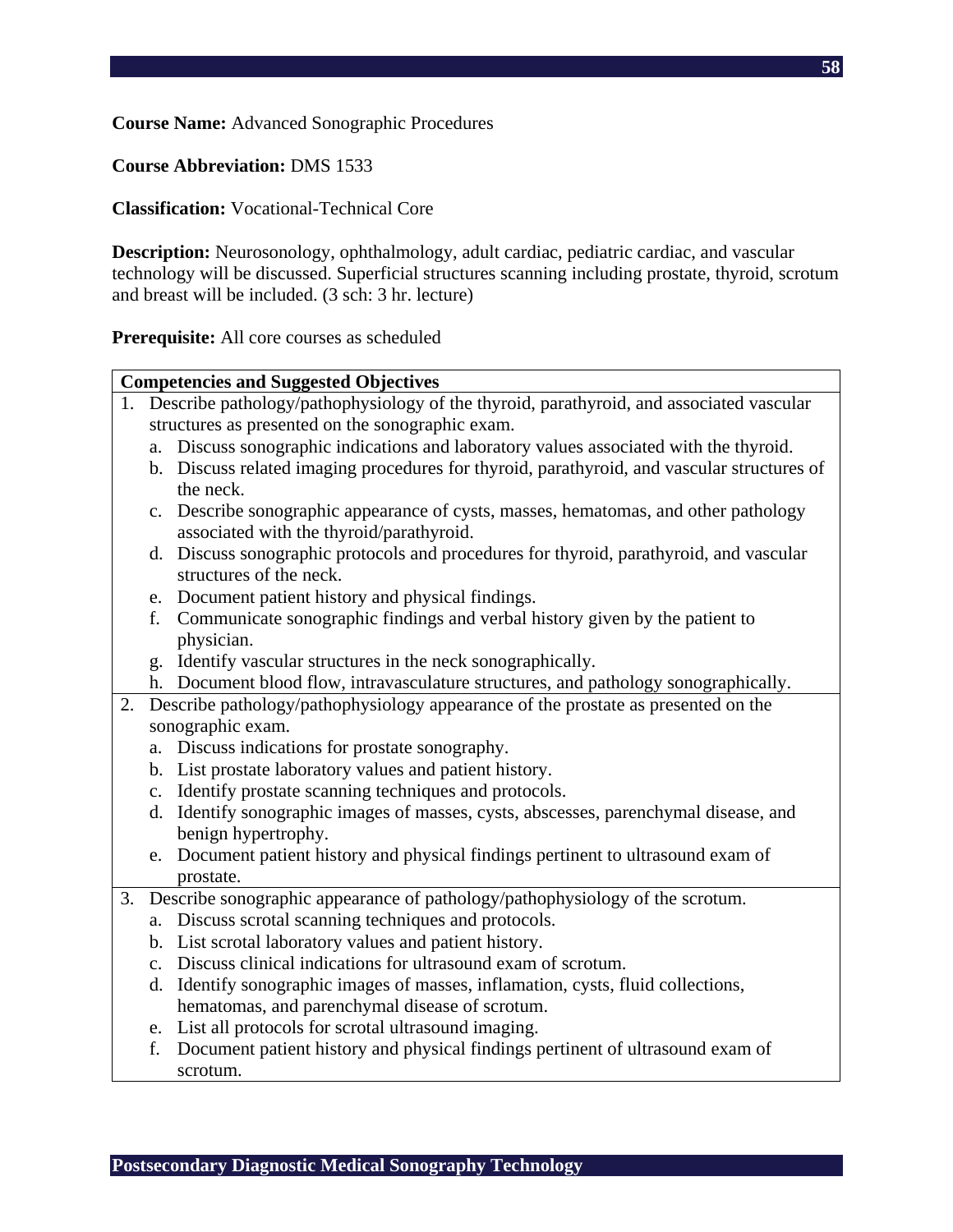- 4. Describe vascular sonography.
	- a. Discuss vascular anatomy and indications for ultrasound examination.
	- b. Discuss educational requirements for the vascular sonography registry.
	- c. Describe sonographic appearance of normal vascular anatomy.
	- d. Describe sonographic appearance of pathology of vascular structures.
	- e. Identify protocols for vascular scanning techniques.
	- f. Identify sonographic appearance of vascular pathology/pathophysiology.
- 5. Describe adult cardiovascular, pediatric cardiovascular, opthalmic, and neurological sonography.
	- a. Discuss adult cardiac sonography.
	- b. Discuss pediatric cardiac sonography.
	- c. Discuss opthalmic sonography.
	- d. Discuss neurosonography.
	- e. Discuss educational requirements for adult cardiac, pediatric cardiac, opthalmic, and neurological sonography registries.
- 6. Describe normal and pathology/pathophysiology of the breast as presented on the sonographic exam.
	- a. Discuss anatomy of the breast.
	- b. Identify sonographic appearance of normal breast structures.
	- c. Discuss sonographic appearance of breast masses.
	- d. Discuss related breast imaging.
	- e. Differentiate between whole breast imaging and imaging a palpable mass with ultrasound.
	- f. Document patient positioning and measurements of masses for ultrasound imaging of the breast.
	- g. Discuss patient history and clinical indications pertinent to ultrasound exam of breast.
	- h. Discuss differential diagnosis of sonographic masses.
	- i. Identify appearance of breast implants sonographically.

## **STANDARDS**

- DMSC1 Utilize oral and written communication.
- DMSC3 Demonstrate knowledge and understanding of human gross and sectional anatomy.
- DMSC4 Demonstrate knowledge and understanding of physiology, pathology, and pathophysiology.
- DMSC5 Demonstrate knowledge and understanding of acoustical physics, Doppler ultrasound principles, and ultrasound instrumentation.
- DMSC6 Demonstrate knowledge and understanding of the interaction between ultrasound and tissue and the probability of biological effects in clinical examinations.
- DMSC7 Employ professional judgment and discretion.
- DMSC8 Understand the fundamental elements for implementing a quality assurance and improvement program, and the policies, protocols, and procedures for the general function of the ultrasound laboratory.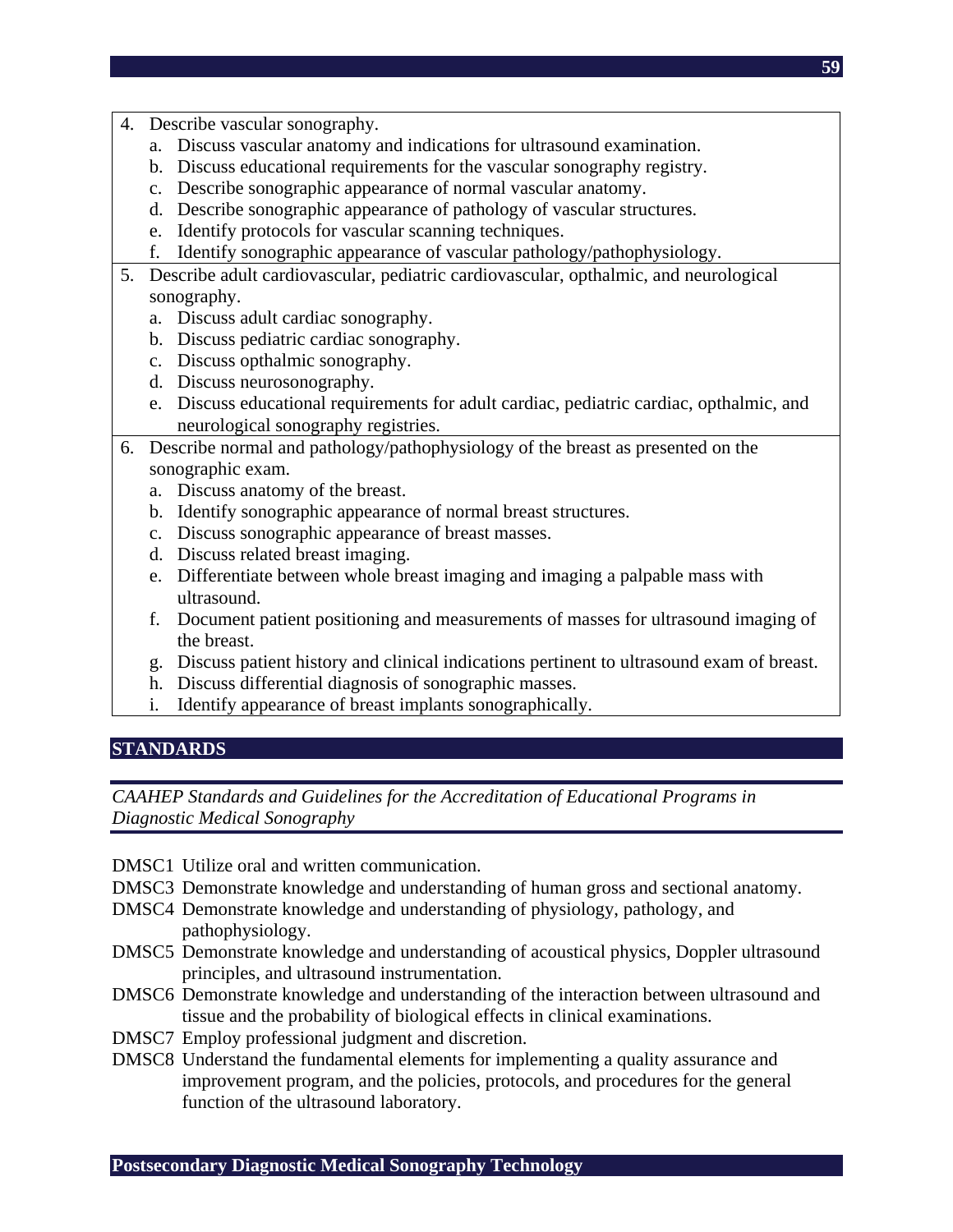- DMSC9 Recognize the importance of continuing education.
- DMSD1 Demonstrate the ability to perform sonographic examinations of the abdomen, superficial structures, non-cardiac chest, and the gravid and nongravid pelvis according to protocol guidelines established by national professional organizations and the protocol of the employing institution utilizing real-time equipment with both transabdominal and endocavitary transducers, Doppler, and color Doppler display modes.
- DMSD2 Recognize and identify the sonographic appearance of normal anatomic structures, including anatomic variants and normal Doppler patterns.
- DMSD3 Recognize, identify, and appropriately document the abnormal sonographic and Doppler patterns of disease processes, pathology, and pathophysiology of the structures listed above. Modify the scanning protocol based on the sonographic findings and the differential diagnosis.
- DMSD8 Demonstrate knowledge and understanding of the role of the sonographer in performing interventional/invasive procedures.

*Related Academic Standards* 

- R1 Interpret Graphic Information (forms, maps, reference sources)
- R2 Words in Context (same and opposite meaning)
- R3 Recall Information (details, sequence)
- R4 Construct Meaning (main idea, summary/paraphrase, compare/contrast, cause/effect)
- R5 Evaluate/Extend Meaning (fact/opinion, predict outcomes, point of view)
- M1 Addition of Whole Numbers (no regrouping, regrouping)
- M2 Subtraction of Whole Numbers (no regrouping, regrouping)
- M3 Multiplication of Whole Numbers (no regrouping, regrouping)
- M4 Division of Whole Numbers (no remainder, remainder)
- M5 Decimals (addition, subtraction, multiplication, division)
- M6 Fractions (addition, subtraction, multiplication, division)
- M7 Integers (addition, subtraction, multiplication, division)
- M8 Percents
- A1 Numeration (ordering, place value, scientific notation)
- A2 Number Theory (ratio, proportion)
- A3 Data Interpretation (graph, table, chart, diagram)
- A5 Measurement (money, time, temperature, length, area, volume)
- A6 Geometry (angles, Pythagorean theory)
- A7 Computation in Context (whole numbers, decimals, fractions, algebraic operations)
- A8 Estimation (rounding, estimation)
- L1 Usage (pronoun, tense, subject/verb agreement, adjective, adverb)
- L2 Sentence Formation (fragments, run-on, clarity)
- L3 Paragraph Development (topic sentence, supporting sentence, sequence)
- L4 Capitalization (proper noun, titles)
- L5 Punctuation (comma, semicolon)
- L6 Writing Conventions (quotation marks, apostrophe, parts of a letter)
- S1 Vowel (short, long)
- S2 Consonant (variant spelling, silent letter)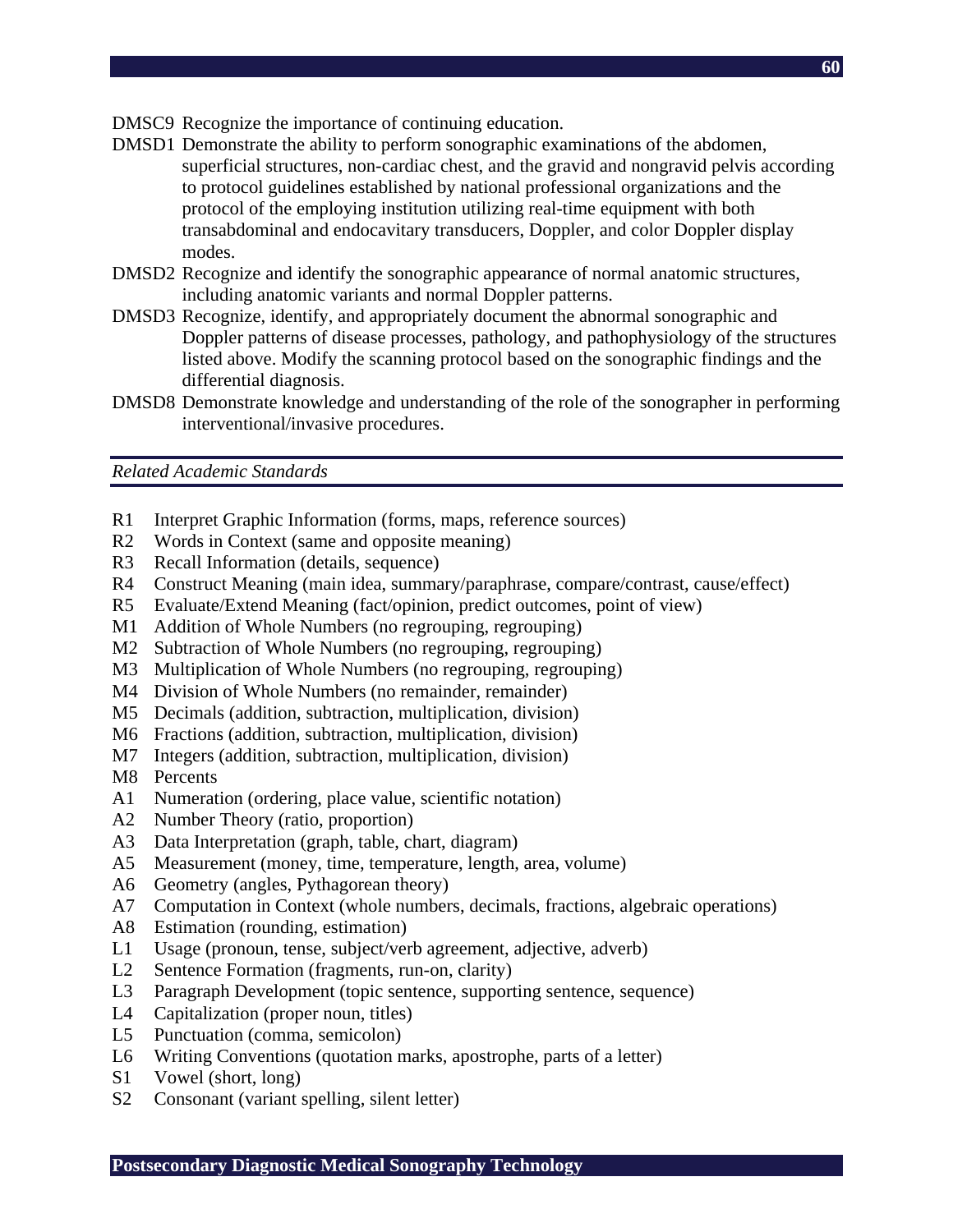S3 Structural Unit (root, suffix)

### Copyright © 1994 by CTB/McGraw-Hill LLC

### *21st Century Skills*

- CS1 Global Awareness
- CS2 Financial, Economic, and Business Literacy
- CS3 Civic Literacy
- CS4 Information and Communication Skills
- CS5 Thinking and Problem-Solving Skills
- CS6 Interpersonal and Self-Directional Skills

#### **SUGGESTED REFERENCES**

- *American Registry for Diagnostic Medical Sonography*. (n.d.). Retrieved February 24, 2006, from http://www.ardms.org/
- *American Institute of Ultrasound in Medicine*. (n.d.). Retrieved February 24, 2006, from http://www.aium.org/
- *Commission on Accreditation of Allied Health Education Programs*. (n.d.). Retrieved February 17, 2006, from http://www.caahep.org/
- Dirckx, J. H. (Ed.). (2001). *Stedman's concise medical dictionary for the health professions* (4<sup>th</sup>) ed.). Baltimore: Lippincott Williams & Wilkins.
- Hagen-Ansert, S. L. (2006). *Textbook of diagnostic ultrasonography* (6<sup>th</sup> ed.). St. Louis, MO: Mosby.
- Hecht, L. C., Jr. (2004). *Testicular sonography* [CD]. (Available from Gulfcoast Ultrasound Institute, Inc., 4615 Gulf Blvd., Suite 205, St. Pete Beach, FL 33706)
- *Journal of Diagnostic Medical Sonography*. Thousand Oaks, CA: SAGE. Retrieved February 17, 2006, from http://www.sagepub.com/journal.aspx?pid=259
- Krebs, C. A., Odwin, C. S., & Fleischer, A. C. (2004). *Appleton & Lange review for the ultrasonography examination* (3rd ed.). Singapore: McGraw-Hill.
- Rumack, C. M., Wilson, S. R., Charboneau, J. W., & Johnson, J. M. (2005). *Diagnostic*   $ultrasound$  ( $3<sup>rd</sup>$  ed., Vols. 1-2). St. Louis, MO: Mosby.
- *Society of Diagnostic Medical Sonography*. (n.d.). Retrieved February 24, 2006, from http://www.sdms.org/

*Ultrasound case studies*. (n.d.). Retrieved February 24, 2006, from http://www.sonoworld.com/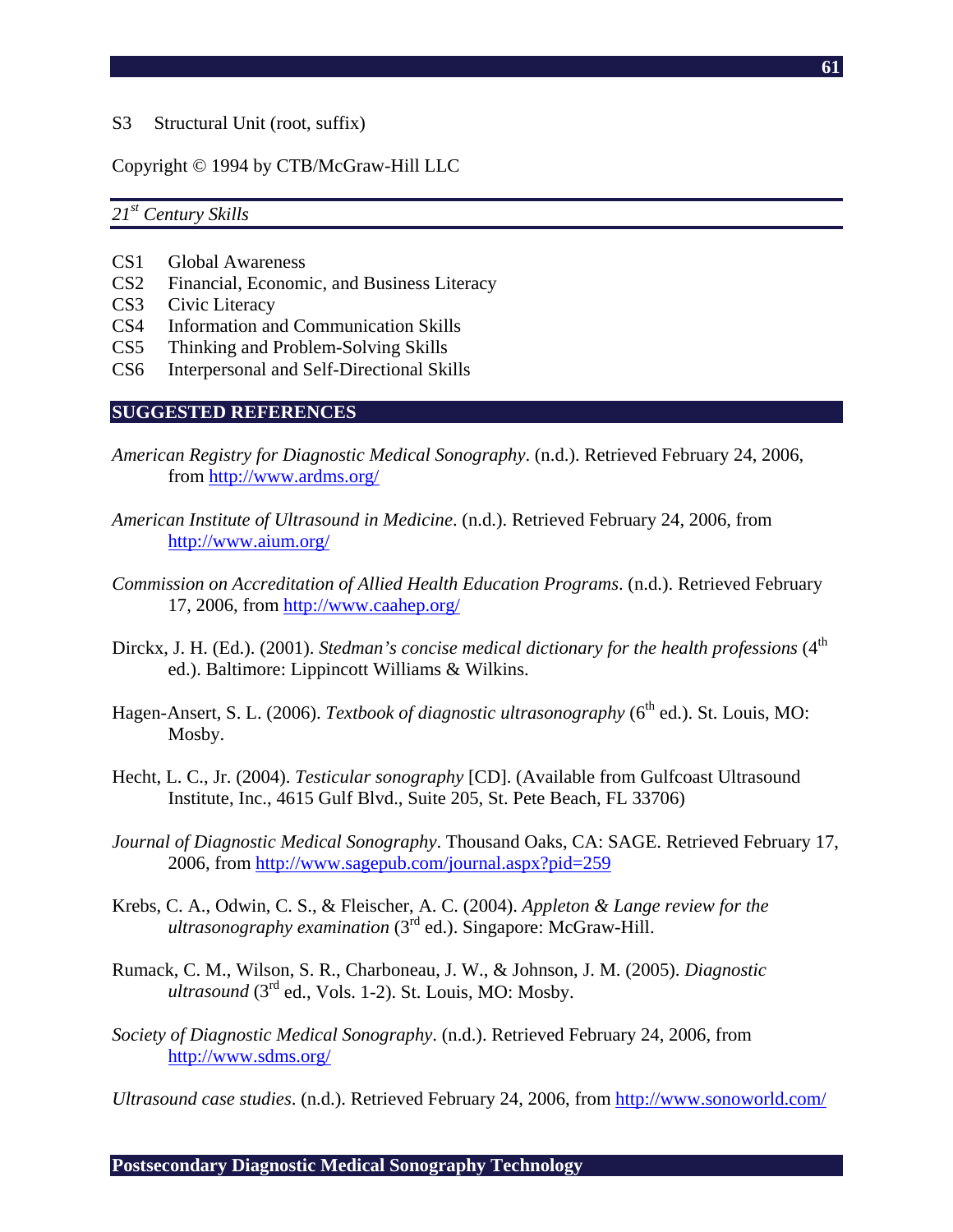*Women's health resources for medical industry professionals*. (n.d.). Retrieved February 24, 2006, from http://www.obgyn.net/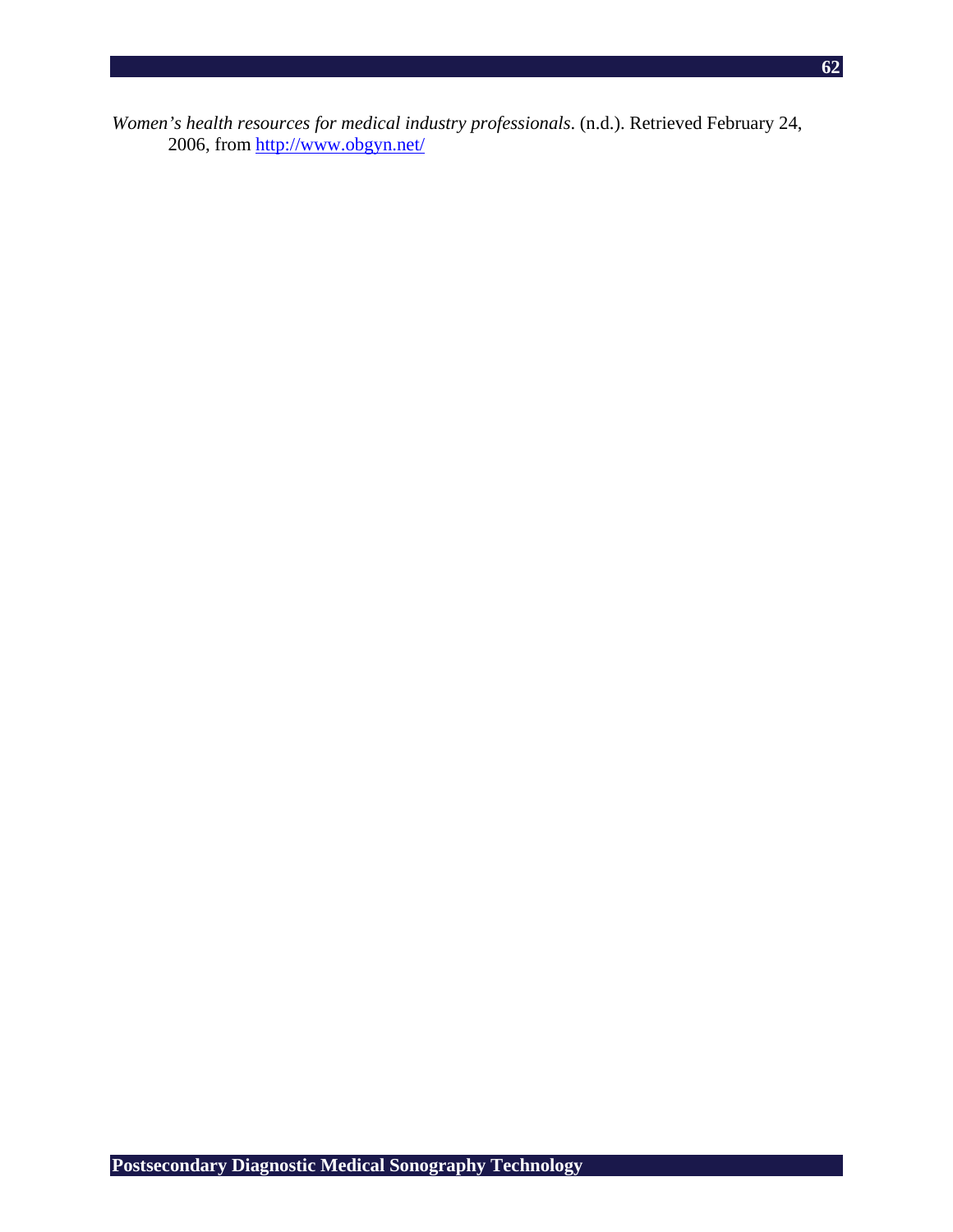**Course Name:** Sonography Seminar

**Course Abbreviation:** DMS 1613

**Classification:** Vocational-Technical Core

**Description:** This course will prepare students for ARDMS/ARRT certification examinations. (3 sch: 3 hr. lecture)

**Prerequisite:** All core courses as scheduled

|    | <b>Competencies and Suggested Objectives</b>                                                 |  |  |  |
|----|----------------------------------------------------------------------------------------------|--|--|--|
|    | 1. Review ultrasound physics and principles.                                                 |  |  |  |
|    | a. Define diagnostic ultrasound.                                                             |  |  |  |
|    | Discuss how ultrasound works to produce an image.<br>b.                                      |  |  |  |
|    | Explain how ultrasound equipment turns sound into diagnostic images.<br>c.                   |  |  |  |
|    | Describe how Doppler ultrasound works.<br>d.                                                 |  |  |  |
|    | Describe ultrasound artifacts.<br>e.                                                         |  |  |  |
|    | Discuss performance and safety standards for ultrasound equipment.                           |  |  |  |
|    | g. Perform simulated registries for ultrasound physics and instrumentation.                  |  |  |  |
| 2. | Examine all aspects of patient care.                                                         |  |  |  |
|    | a. Describe patient care legal and professional responsibilities.                            |  |  |  |
|    | b. Discuss patient education and safety.                                                     |  |  |  |
|    | c. Explain patient care and standard precautions.                                            |  |  |  |
| 3. | Discuss general sonographic procedures.                                                      |  |  |  |
|    | a. Identify the sonographic anatomy, pathology, and physiology of the abdomen.               |  |  |  |
|    | Identify the sonographic anatomy, pathology, and physiology of obstetrics.<br>b.             |  |  |  |
|    | Identify the sonographic anatomy, pathology, and physiology of gynecology.<br>$\mathbf{c}$ . |  |  |  |
|    | Identify general procedural considerations for abdominal sonography.<br>d.                   |  |  |  |
|    | Identify general procedural considerations for obstetrical sonography.<br>e.                 |  |  |  |
|    | Identify general procedural considerations for gynecological sonography.<br>f.               |  |  |  |
|    | Perform simulated registries of abdomen, superficial structures, and obstetrical and<br>g.   |  |  |  |
|    | gynecological sonography.                                                                    |  |  |  |

## **STANDARDS**

- DMSC1 Utilize oral and written communication.
- DMSC2 Provide basic patient care and comfort.
- DMSC3 Demonstrate knowledge and understanding of human gross and sectional anatomy.
- DMSC4 Demonstrate knowledge and understanding of physiology, pathology, and pathophysiology.
- DMSC5 Demonstrate knowledge and understanding of acoustical physics, Doppler ultrasound principles, and ultrasound instrumentation.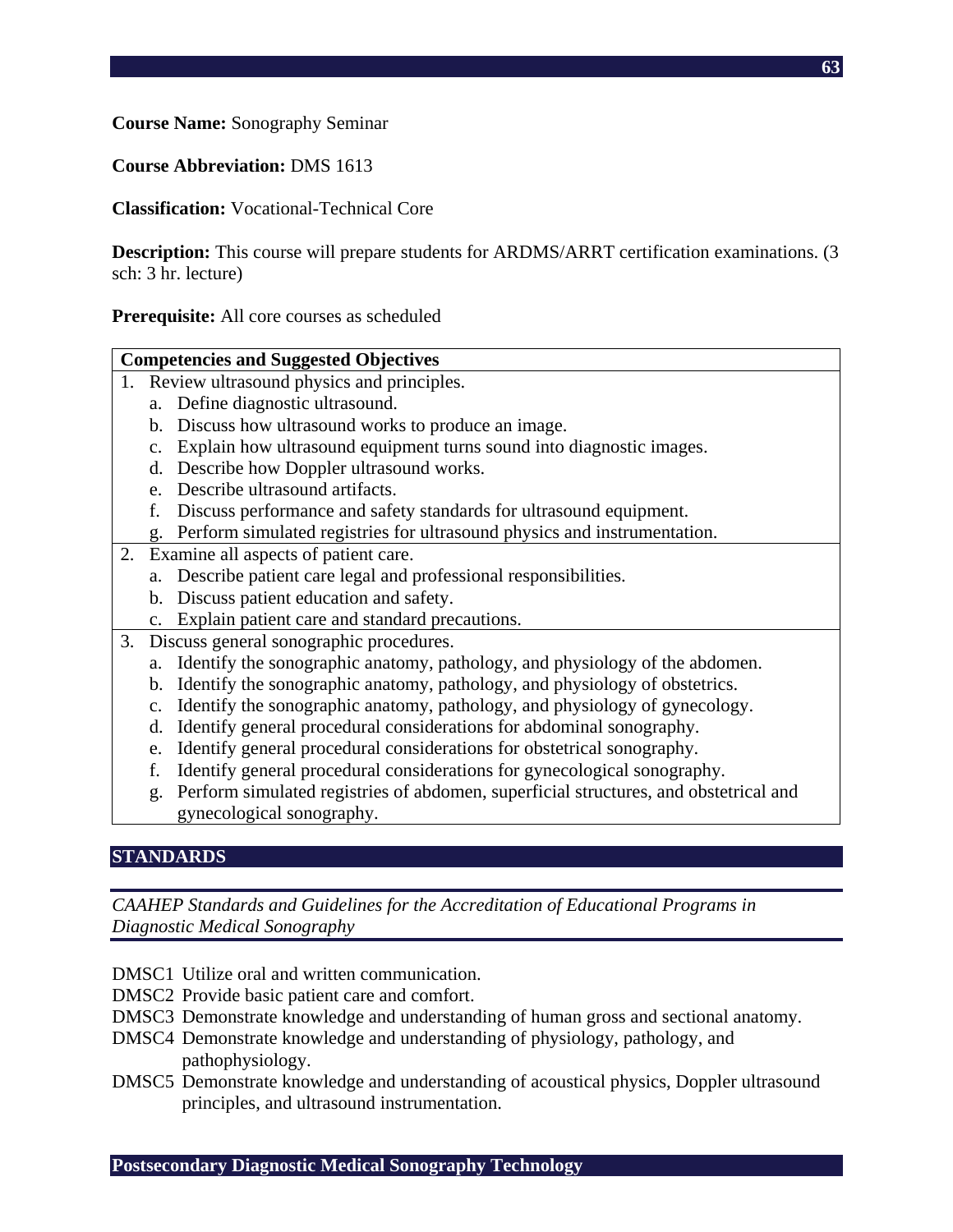- DMSC6 Demonstrate knowledge and understanding of the interaction between ultrasound and tissue and the probability of biological effects in clinical examinations.
- DMSC7 Employ professional judgment and discretion.
- DMSC8 Understand the fundamental elements for implementing a quality assurance and improvement program, and the policies, protocols, and procedures for the general function of the ultrasound laboratory.
- DMSC9 Recognize the importance of continuing education.
- DMSD1 Demonstrate the ability to perform sonographic examinations of the abdomen, superficial structures, non-cardiac chest, and the gravid and nongravid pelvis according to protocol guidelines established by national professional organizations and the protocol of the employing institution utilizing real-time equipment with both transabdominal and endocavitary transducers, Doppler, and color Doppler display modes.
- DMSD2 Recognize and identify the sonographic appearance of normal anatomic structures, including anatomic variants and normal Doppler patterns.
- DMSD3 Recognize, identify, and appropriately document the abnormal sonographic and Doppler patterns of disease processes, pathology, and pathophysiology of the structures listed above. Modify the scanning protocol based on the sonographic findings and the differential diagnosis.
- DMSD4 Recognize and identify the sonographic appearance of normal anatomic structures of the female pelvis, including anatomic variants and normal Doppler patterns.
- DMSD5 Recognize and identify the sonographic appearance of normal maternal, embryonic, and fetal anatomic structures during the first, second, and third trimesters.
- DMSD6 Recognize, identify, and appropriately document the sonographic appearance of gynecologic disease processes, pathology, and pathophysiology.
- DMSD7 Recognize, identify, and appropriately document the sonographic appearance of obstetric abnormalities, disease, pathology, and pathophysiology.
- DMSD8 Demonstrate knowledge and understanding of the role of the sonographer in performing interventional/invasive procedures.

*Related Academic Standards* 

- R1 Interpret Graphic Information (forms, maps, reference sources)
- R2 Words in Context (same and opposite meaning)
- R3 Recall Information (details, sequence)
- R4 Construct Meaning (main idea, summary/paraphrase, compare/contrast, cause/effect)
- R5 Evaluate/Extend Meaning (fact/opinion, predict outcomes, point of view)
- M1 Addition of Whole Numbers (no regrouping, regrouping)
- M2 Subtraction of Whole Numbers (no regrouping, regrouping)
- M3 Multiplication of Whole Numbers (no regrouping, regrouping)
- M4 Division of Whole Numbers (no remainder, remainder)
- M5 Decimals (addition, subtraction, multiplication, division)
- M6 Fractions (addition, subtraction, multiplication, division)
- M7 Integers (addition, subtraction, multiplication, division)
- M8 Percents
- M9 Algebraic Operations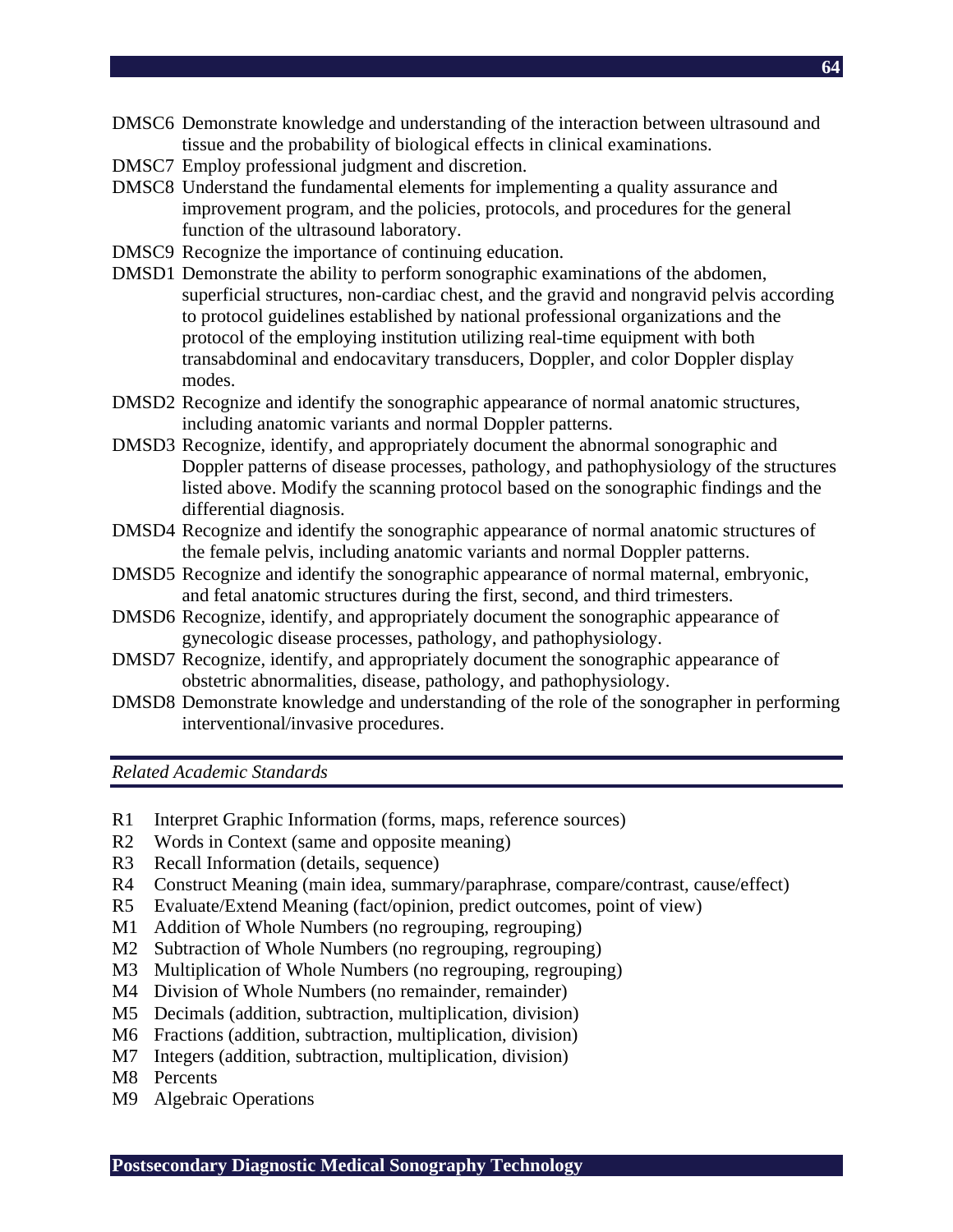- A1 Numeration (ordering, place value, scientific notation)
- A2 Number Theory (ratio, proportion)
- A3 Data Interpretation (graph, table, chart, diagram)
- A4 Pre-Algebra and Algebra (equations, inequality)
- A5 Measurement (money, time, temperature, length, area, volume)
- A6 Geometry (angles, Pythagorean theory)
- A7 Computation in Context (whole numbers, decimals, fractions, algebraic operations)
- A8 Estimation (rounding, estimation)
- L1 Usage (pronoun, tense, subject/verb agreement, adjective, adverb)
- L2 Sentence Formation (fragments, run-on, clarity)
- L3 Paragraph Development (topic sentence, supporting sentence, sequence)
- L4 Capitalization (proper noun, titles)
- L5 Punctuation (comma, semicolon)
- L6 Writing Conventions (quotation marks, apostrophe, parts of a letter)
- S1 Vowel (short, long)
- S2 Consonant (variant spelling, silent letter)
- S3 Structural Unit (root, suffix)

Copyright © 1994 by CTB/McGraw-Hill LLC

## *21st Century Skills*

- CS1 Global Awareness
- CS2 Financial, Economic, and Business Literacy
- CS3 Civic Literacy
- CS4 Information and Communication Skills
- CS5 Thinking and Problem-Solving Skills
- CS6 Interpersonal and Self-Directional Skills

#### **SUGGESTED REFERENCES**

- *American Registry for Diagnostic Medical Sonography*. (n.d.). Retrieved February 24, 2006, from http://www.ardms.org/
- *American Institute of Ultrasound in Medicine*. (n.d.). Retrieved February 24, 2006, from http://www.aium.org/
- *Commission on Accreditation of Allied Health Education Programs*. (n.d.). Retrieved February 17, 2006, from http://www.caahep.org/
- Dirckx, J. H. (Ed.). (2001). *Stedman's concise medical dictionary for the health professions* (4<sup>th</sup> ed.). Baltimore: Lippincott Williams & Wilkins.

Edelman, S. K. (2004). *Understanding ultrasound physics* (3rd ed.). Woodlands, TX: ESP.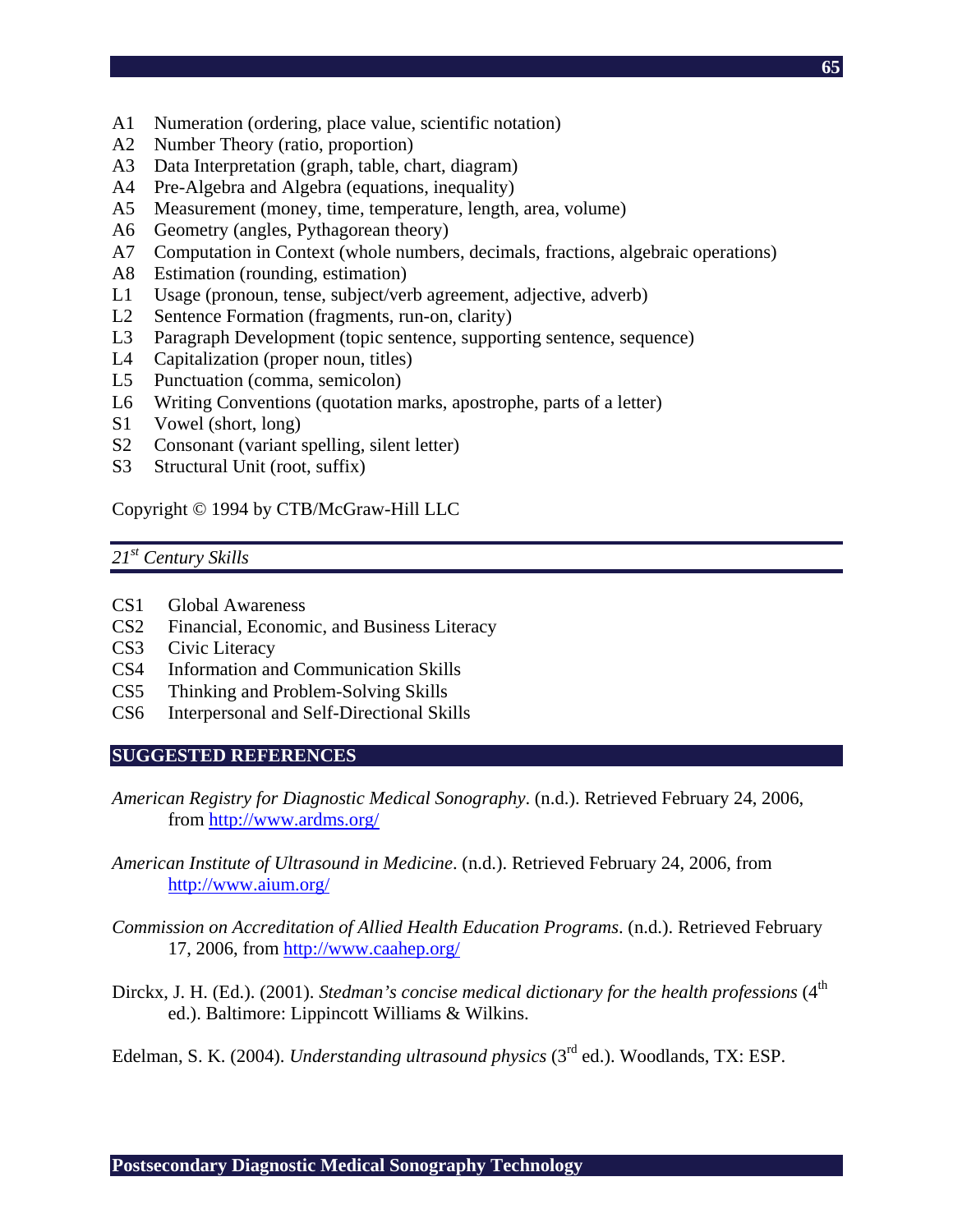- Hecht, L. C., Jr. (2004). *The registry review CD quiz series* [CD]. (Available from Gulfcoast Ultrasound Institute, Inc., 4615 Gulf Blvd., Suite 205, St. Pete Beach, FL 33706)
- *Journal of Diagnostic Medical Sonography*. Thousand Oaks, CA: SAGE. Retrieved February 17, 2006, from http://www.sagepub.com/journal.aspx?pid=259
- Krebs, C. A., Odwin, C. S., & Fleischer, A. C. (2004). *Appleton & Lange review for the ultrasonography examination* (3<sup>rd</sup> ed.). Singapore: McGraw-Hill.
- Miele, F. R. (2006). *Ultrasound physics and instrumentation* (4<sup>th</sup> ed., Vols. 1-2). Forney, TX: LLC.
- *Society of Diagnostic Medical Sonography*. (n.d.). Retrieved February 24, 2006, from http://www.sdms.org/
- Stephenson, S. R., & Layton, T. (2004). *The registry review CD quiz series: Abdominal series* [CD]. (Available from Gulfcoast Ultrasound Institute, Inc., 4615 Gulf Blvd., Suite 205, St. Pete Beach, FL 33706)
- Stephenson, S. R., & Layton, T. (2004). *The registry review CD quiz series: OB/GYN sonography* [CD]. (Available from Gulfcoast Ultrasound Institute, Inc., 4615 Gulf Blvd., Suite 205, St. Pete Beach, FL 33706)

*Ultrasound case studies*. (n.d.). Retrieved February 24, 2006, from http://www.sonoworld.com/

*Women's health resources for medical industry professionals*. (n.d.). Retrieved February 24, 2006, from http://www.obgyn.net/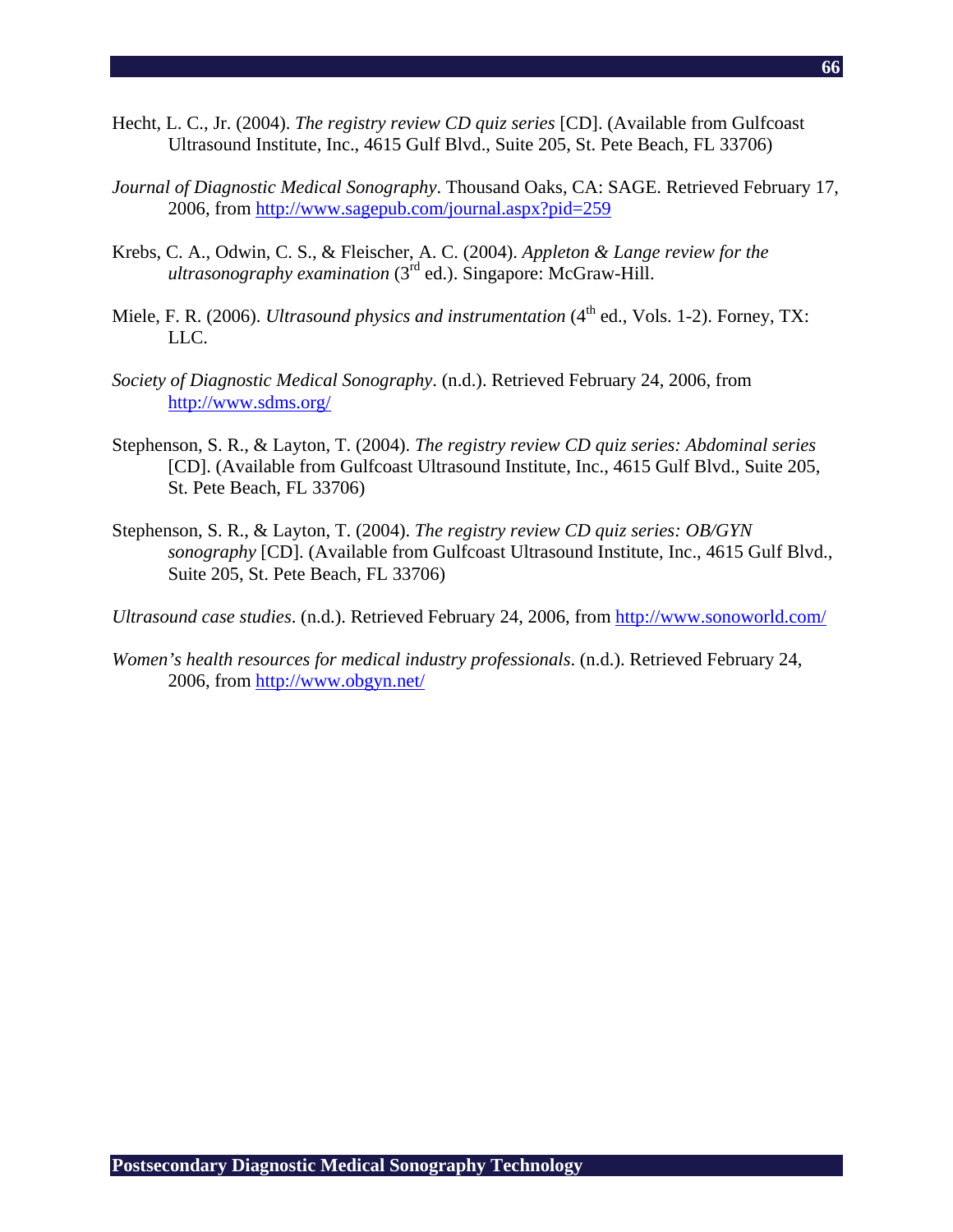**Course Name:** Ultrasound Examination Critique

**Course Abbreviation:** DMS 1623

**Classification:** Vocational-Technical Core

**Description:** This course will present case studies of normal and abnormal sonographic exams. Students will attend presentations of guest lecturers. (3 sch: 3 hr. lecture)

**Prerequisite:** All core courses as scheduled

| <b>Competencies and Suggested Objectives</b>                                               |  |  |  |  |
|--------------------------------------------------------------------------------------------|--|--|--|--|
| 1. Discuss obstetrical and gynecological case studies obtained in clinical site rotations. |  |  |  |  |
| a. Discuss case studies pertaining to obstetrical sonography.                              |  |  |  |  |
| b. Discuss case studies pertaining to gynecological sonography.                            |  |  |  |  |
| 2. Discuss case studies pertaining to abdominal sonography.                                |  |  |  |  |
| a. Discuss sonographic case studies of the abdominal wall.                                 |  |  |  |  |
| Discuss sonographic case studies of the liver.<br>b.                                       |  |  |  |  |
| Discuss sonographic case studies of the gallbladder and biliary system.<br>$C_{\bullet}$   |  |  |  |  |
| Discuss sonographic case studies of the pancreas.<br>d.                                    |  |  |  |  |
| Discuss sonographic case studies of the spleen.<br>e.                                      |  |  |  |  |
| Discuss sonographic case studies of the renal system.<br>f.                                |  |  |  |  |
| g. Discuss sonographic case studies of the gastrointestinal system.                        |  |  |  |  |
| 3. Review abdominal, obstetrical, and gynecological sonography case studies from clinical  |  |  |  |  |
| site rotations.                                                                            |  |  |  |  |
| Discuss abdominal sonographic case studies.<br>a.                                          |  |  |  |  |
| Discuss obstetrical sonographic case studies.<br>b.                                        |  |  |  |  |
| Discuss gynecologic sonographic case studies.<br>$\mathbf{c}$ .                            |  |  |  |  |
| Critique case studies associated with abdominal, obstetrical, and gynecological<br>d.      |  |  |  |  |
| sonography.                                                                                |  |  |  |  |

## **STANDARDS**

- DMSC1 Utilize oral and written communication.
- DMSC3 Demonstrate knowledge and understanding of human gross and sectional anatomy.
- DMSC4 Demonstrate knowledge and understanding of physiology, pathology, and pathophysiology.
- DMSC5 Demonstrate knowledge and understanding of acoustical physics, Doppler ultrasound principles, and ultrasound instrumentation.
- DMSC7 Employ professional judgment and discretion.
- DMSD2 Recognize and identify the sonographic appearance of normal anatomic structures, including anatomic variants and normal Doppler patterns.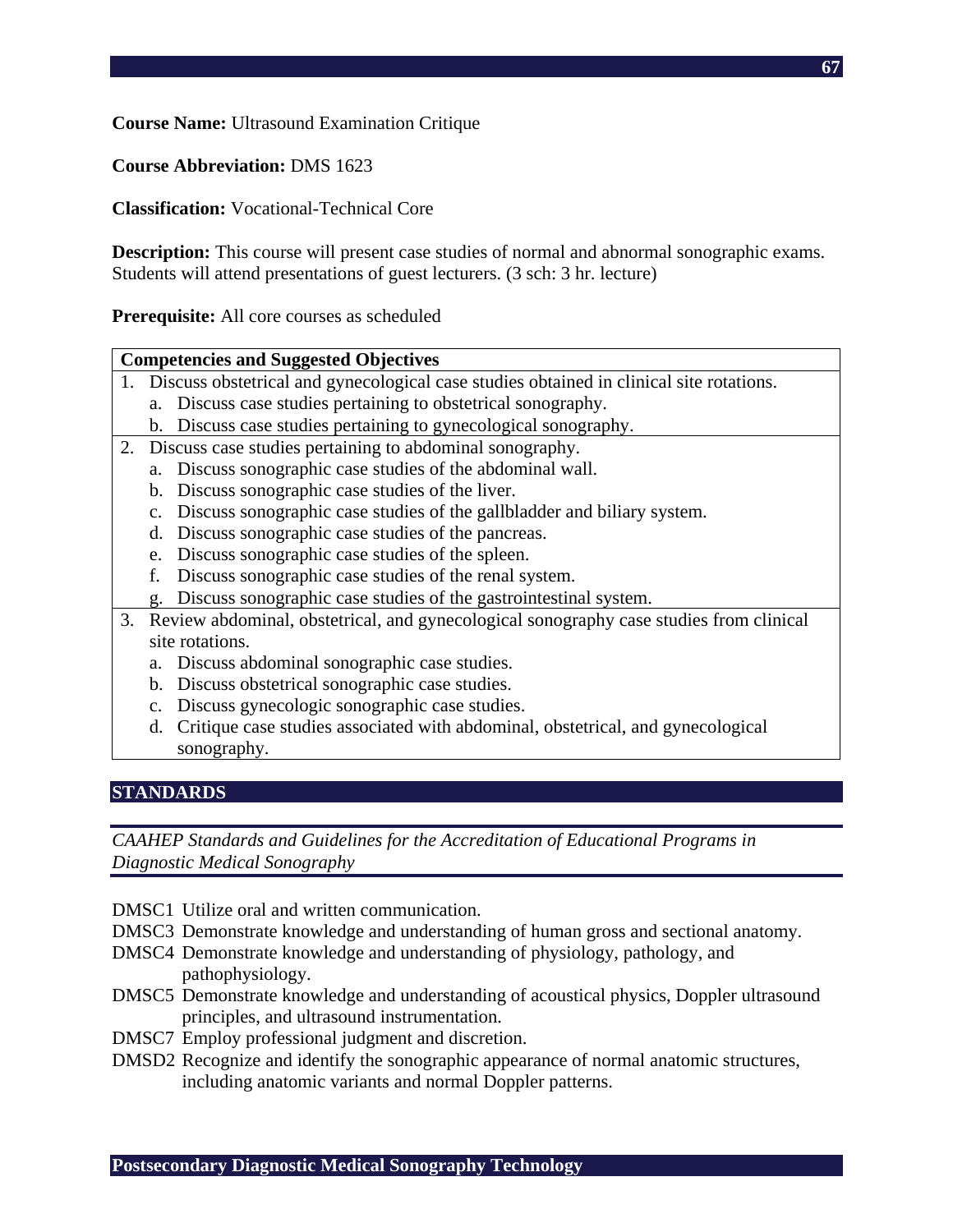- DMSD3 Recognize, identify, and appropriately document the abnormal sonographic and Doppler patterns of disease processes, pathology, and pathophysiology of the structures listed above. Modify the scanning protocol based on the sonographic findings and the differential diagnosis.
- DMSD4 Recognize and identify the sonographic appearance of normal anatomic structures of the female pelvis, including anatomic variants and normal Doppler patterns.
- DMSD5 Recognize and identify the sonographic appearance of normal maternal, embryonic, and fetal anatomic structures during the first, second, and third trimesters.
- DMSD6 Recognize, identify, and appropriately document the sonographic appearance of gynecologic disease processes, pathology, and pathophysiology.
- DMSD7 Recognize, identify, and appropriately document the sonographic appearance of obstetric abnormalities, disease, pathology, and pathophysiology.

*Related Academic Standards* 

- R1 Interpret Graphic Information (forms, maps, reference sources)
- R2 Words in Context (same and opposite meaning)
- R3 Recall Information (details, sequence)
- R4 Construct Meaning (main idea, summary/paraphrase, compare/contrast, cause/effect)
- R5 Evaluate/Extend Meaning (fact/opinion, predict outcomes, point of view)
- M1 Addition of Whole Numbers (no regrouping, regrouping)
- M2 Subtraction of Whole Numbers (no regrouping, regrouping)
- M3 Multiplication of Whole Numbers (no regrouping, regrouping)
- M4 Division of Whole Numbers (no remainder, remainder)
- M5 Decimals (addition, subtraction, multiplication, division)
- M6 Fractions (addition, subtraction, multiplication, division)
- M7 Integers (addition, subtraction, multiplication, division)
- M8 Percents
- A1 Numeration (ordering, place value, scientific notation)
- A2 Number Theory (ratio, proportion)
- A3 Data Interpretation (graph, table, chart, diagram)
- A5 Measurement (money, time, temperature, length, area, volume)
- A6 Geometry (angles, Pythagorean theory)
- A7 Computation in Context (whole numbers, decimals, fractions, algebraic operations)
- A8 Estimation (rounding, estimation)
- L1 Usage (pronoun, tense, subject/verb agreement, adjective, adverb)
- L2 Sentence Formation (fragments, run-on, clarity)
- L3 Paragraph Development (topic sentence, supporting sentence, sequence)
- L4 Capitalization (proper noun, titles)
- L5 Punctuation (comma, semicolon)
- L6 Writing Conventions (quotation marks, apostrophe, parts of a letter)
- S1 Vowel (short, long)
- S2 Consonant (variant spelling, silent letter)
- S3 Structural Unit (root, suffix)

Copyright © 1994 by CTB/McGraw-Hill LLC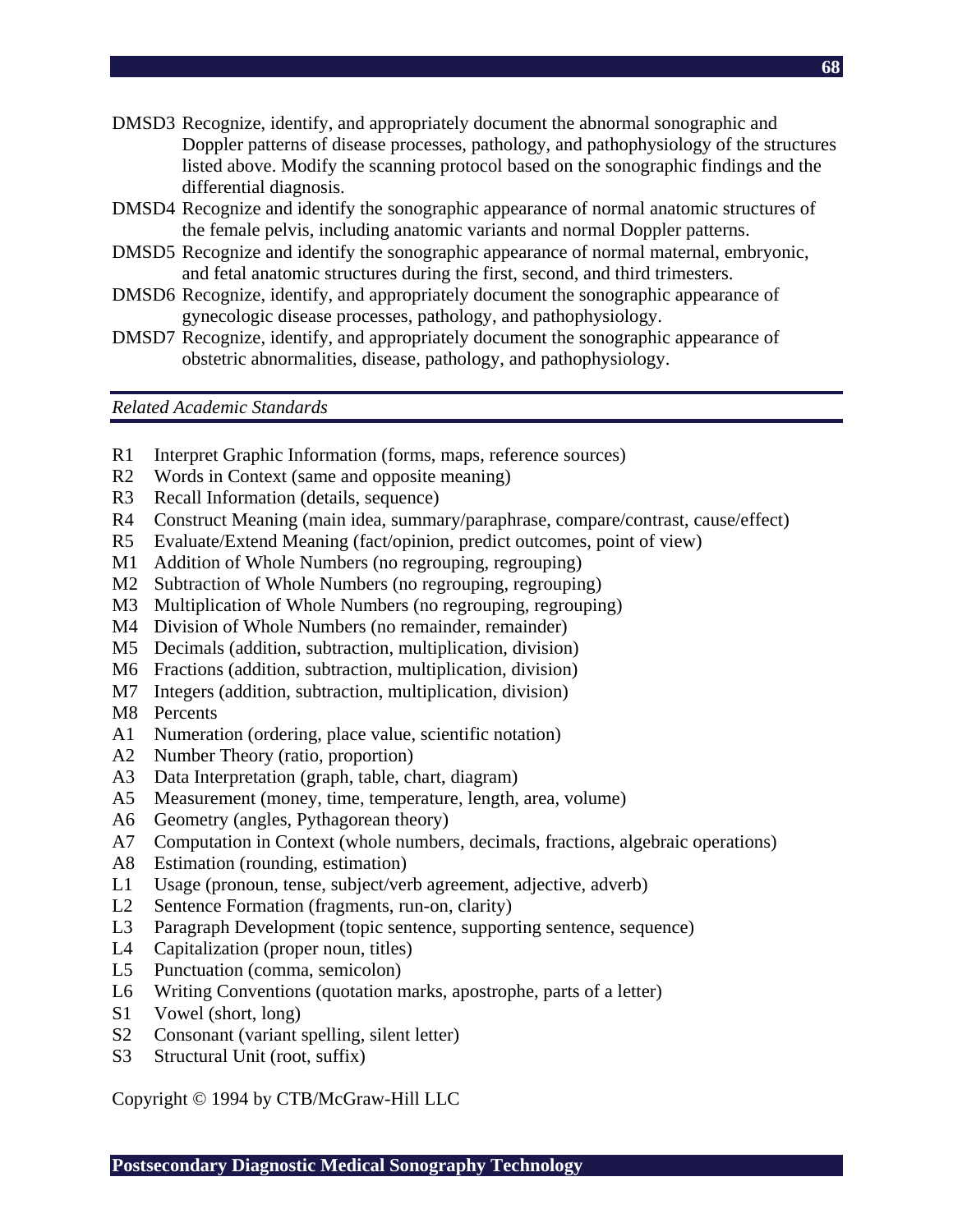*21st Century Skills* 

- CS1 Global Awareness
- CS2 Financial, Economic, and Business Literacy
- CS3 Civic Literacy
- CS4 Information and Communication Skills
- CS5 Thinking and Problem-Solving Skills
- CS6 Interpersonal and Self-Directional Skills

## **SUGGESTED REFERENCES**

*American Registry for Diagnostic Medical Sonography*. (n.d.). Retrieved February 24, 2006, from http://www.ardms.org/

 **69**

- *American Institute of Ultrasound in Medicine*. (n.d.). Retrieved February 24, 2006, from http://www.aium.org/
- *Commission on Accreditation of Allied Health Education Programs*. (n.d.). Retrieved February 17, 2006, from http://www.caahep.org/
- Dirckx, J. H. (Ed.). (2001). *Stedman's concise medical dictionary for the health professions* (4<sup>th</sup> ed.). Baltimore: Lippincott Williams & Wilkins.
- *Journal of Diagnostic Medical Sonography*. Thousand Oaks, CA: SAGE. Retrieved February 17, 2006, from http://www.sagepub.com/journal.aspx?pid=259
- Rumack, C. M., Wilson, S. R., Charboneau, J. W., & Johnson, J. M. (2005). *Diagnostic ultrasound* (3rd ed., Vols. 1-2). St. Louis, MO: Mosby.
- *Society of Diagnostic Medical Sonography*. (n.d.). Retrieved February 24, 2006, from http://www.sdms.org/
- *Ultrasound case studies*. (n.d.). Retrieved February 24, 2006, from http://www.sonoworld.com/
- *Women's health resources for medical industry professionals*. (n.d.). Retrieved February 24, 2006, from http://www.obgyn.net/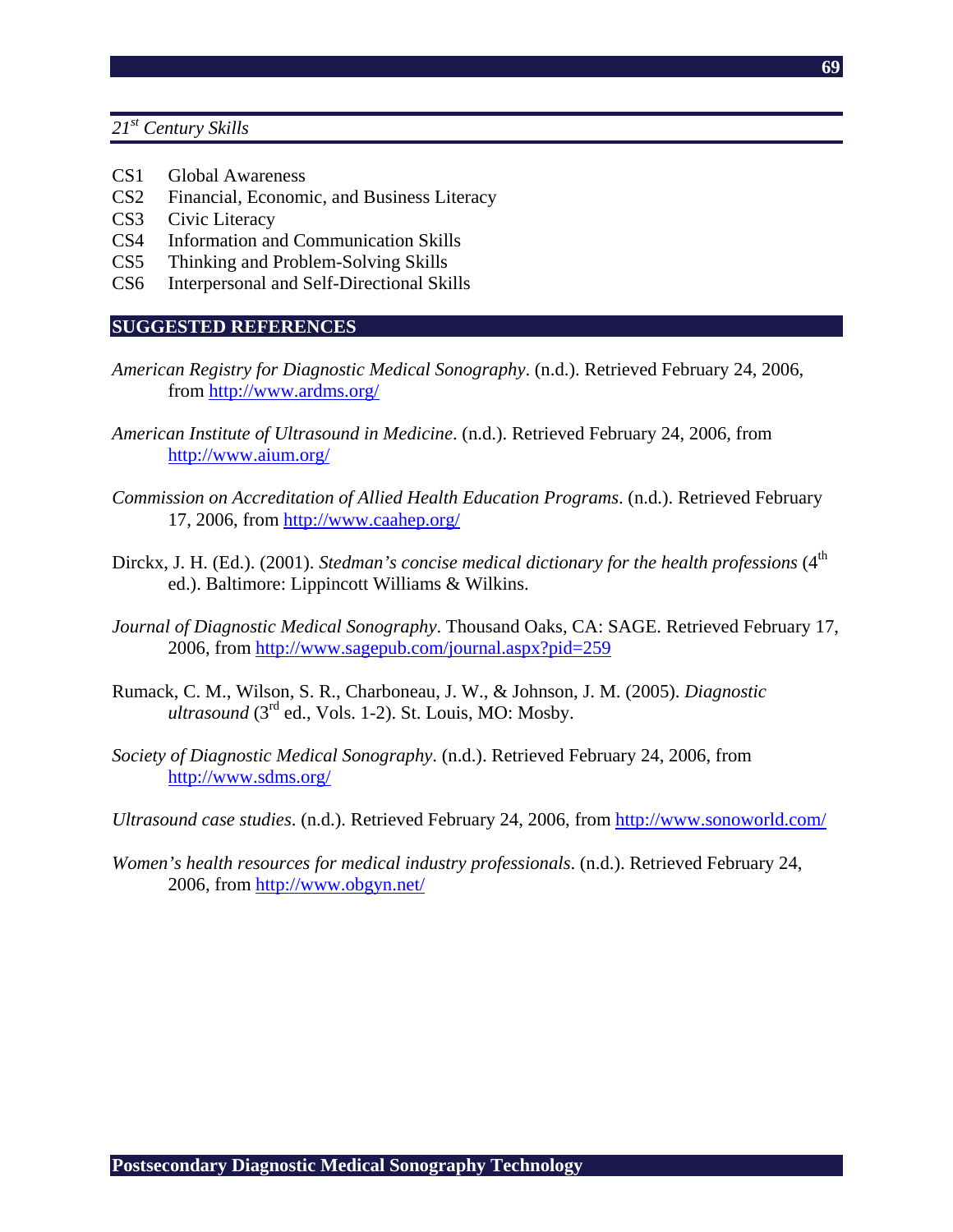## **Recommended Tools and Equipment**

#### CAPITALIZED ITEMS

- 1. General Purpose Ultrasound Phantom (1 per lab)
- 2. Doppler Ultrasound Phantom (1 per lab)
- 3. AIUM 100 mm Test Object (1 per lab)
- 4. Beam Profile/Slice Thickness Phantom (1 per lab)
- 5. Ultrasound Scanning Table (1 per lab)
- 6. Ultrasound Machine (1 per lab)
- 7. 3.5 Megahertz Probe (1 per machine)
- 8. 7.0 Megahertz Transvaginal Probe (1 per machine)
- 9. 10.0 Megahertz Probe (1per machine)
- 10. Color Printer (for Ultrasound Machine) (1 per lab)
- 11. Computers (1 per student)
- 12. Wheelchair (1 per lab)
- 13. Illuminators, Mobile Stand System (1 per 5 students)
- 14. Power Point System/Boxlight Projection System (1 per lab)
- 15. Stretcher (1 per lab)
- 16. Cross Sectional Model (1 per lab)
- 17. High Intensity Overhead Projector (1 per lab)
- 18. UltraSim (1 per lab)
- 19. Washer/Dryer (1 per lab)
- 20. Sectional Torso (1 per lab)
- 21. Kidney Model (1 per lab)
- 22. Classic Pregnancy Series Model (1 per lab)
- 23. Male Pelvis Model (1 per lab)
- 24. Female Pelvis Model (1 per lab)
- 25. Liver Model (1 per lab)
- 26. Thermal Printer (for Ultrasound Machine) (1 per lab)

#### NON-CAPITALIZED ITEMS

- 1. Supply Storage Cabinet (1 per program)
- 2. Laser Printer (1 per lab)
- 3. Sheets (48)
- 4. Pillow (1 per ultrasound table)
- 5. Pillow Cases
- 6. Step Stool (1 per lab)
- 7. Adjustable Stool (1 per lab)
- 8. Cut Film Holders (6 per lab)
- 9. Digital Camera
- 10. Towels (shop type) (50)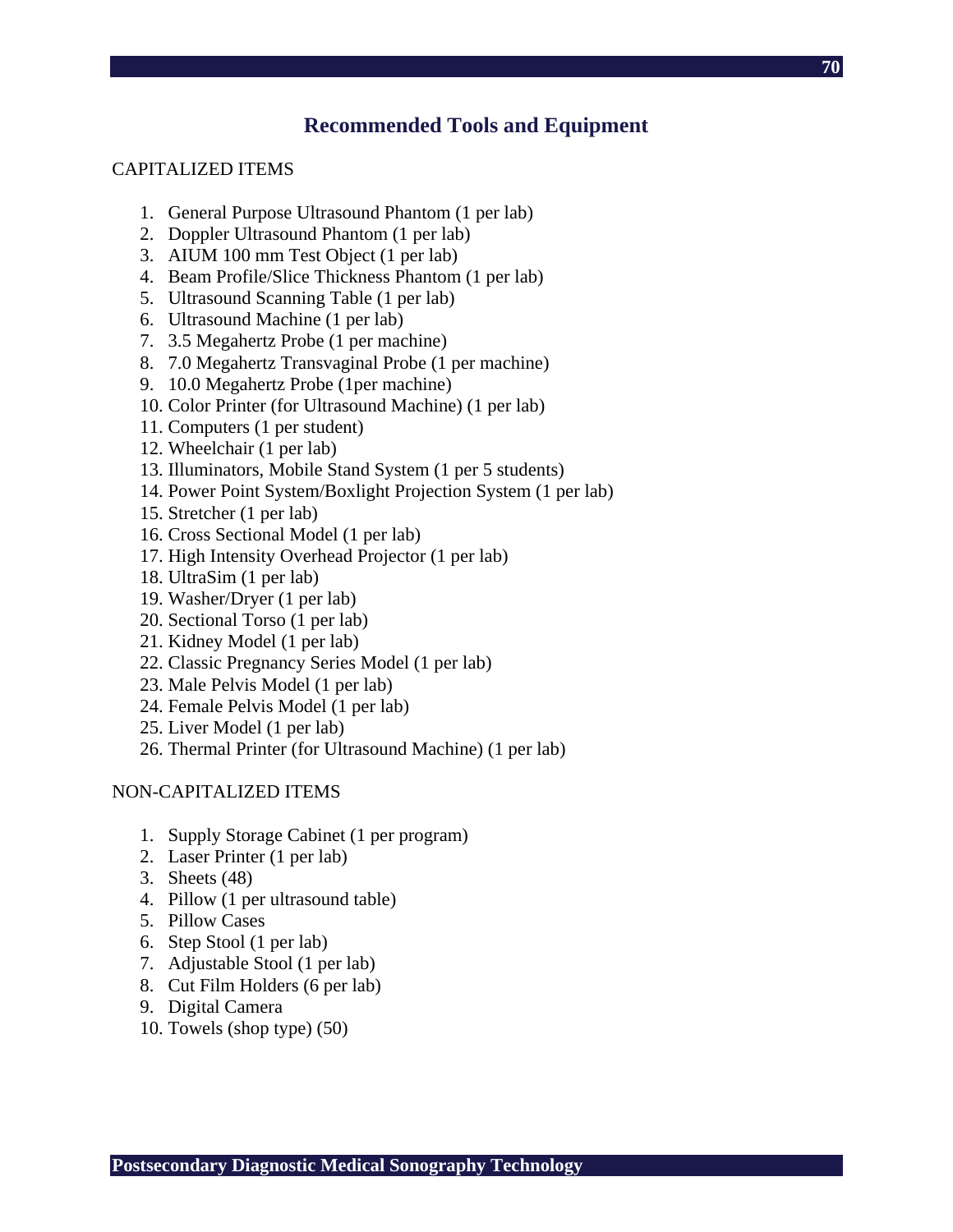## RECOMMENDED INSTRUCTIONAL AIDS

It is recommended that instructors have access to the following items:

- 1. Scanner
- 2. TV
- 3. DVD Player
- 4. VCR

## CONSUMABLE SUPPLIES

These supplies are to be provided on an annual basis (a local level responsibility).

- 1. Ultrasound Gel
- 2. Disinfectants
- 3. Paper for Printer
- 4. Table Paper
- 5. Laundry Detergent
- 6. Disposable Exam Gloves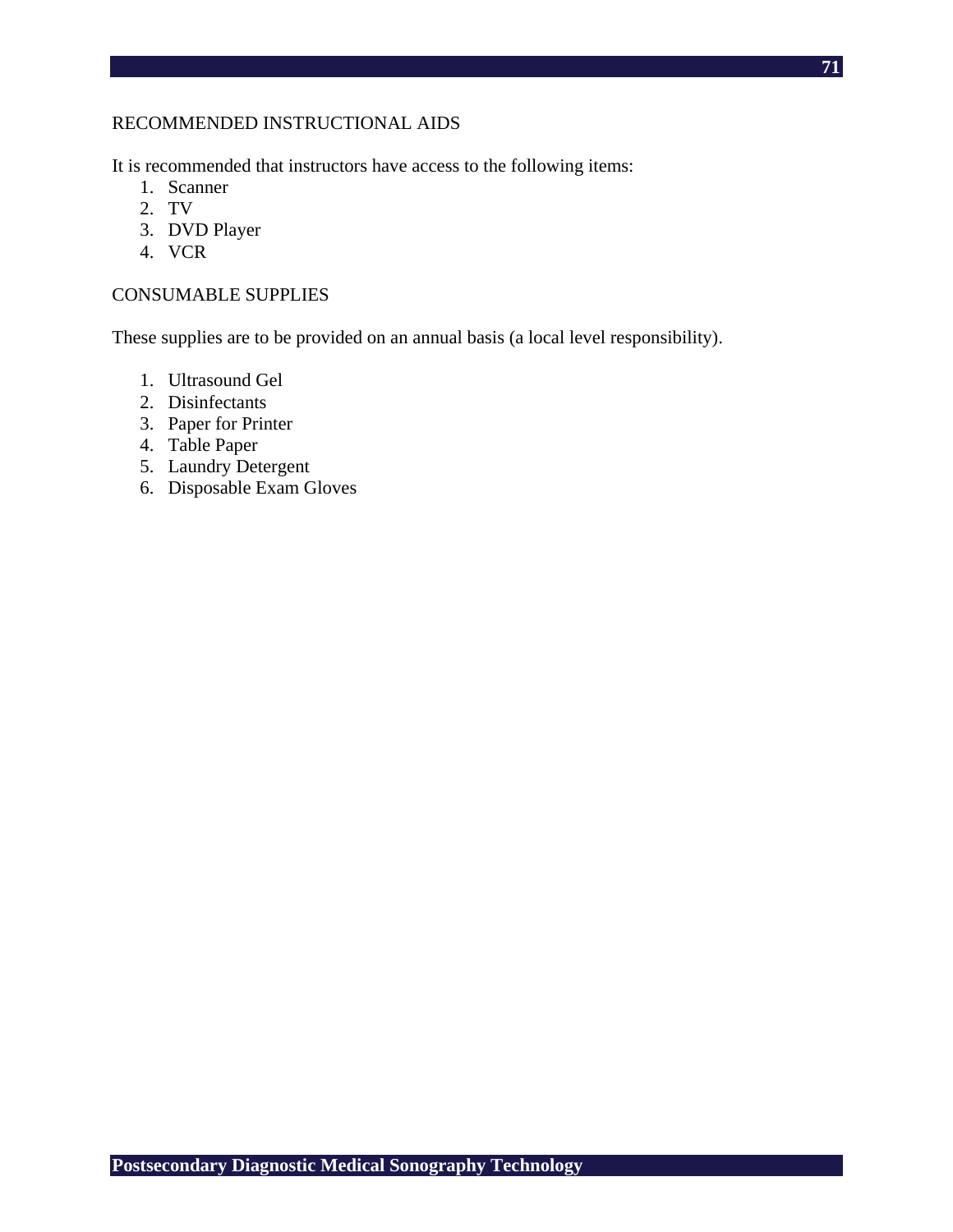## **ASSESSMENT**

# **BLUEPRINT**

This program will be assessed using the *American Registry of Diagnostic Medical Sonographers*.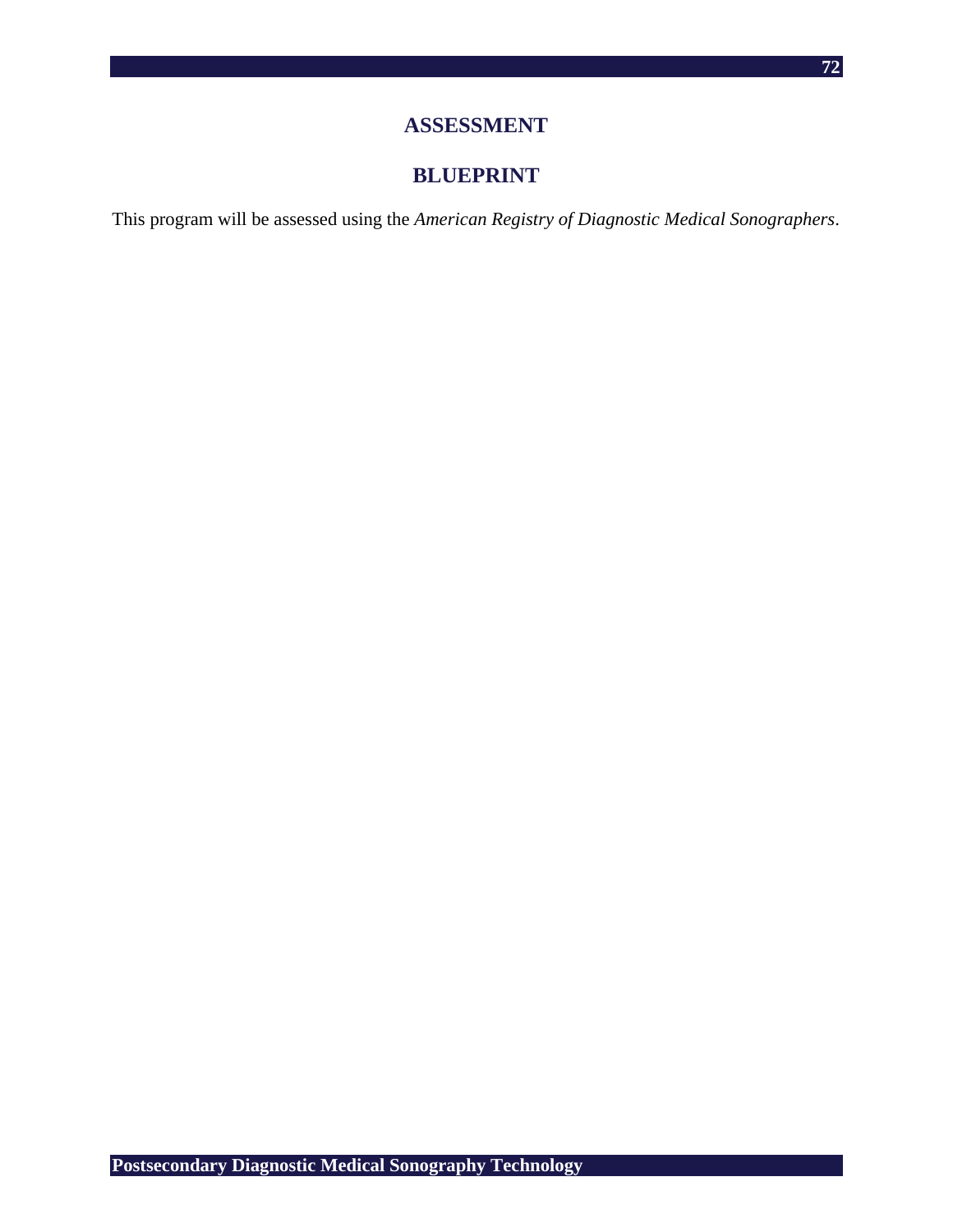The following competencies and suggested objectives are taken from the publication *Mississippi Curriculum Framework for Allied Health*. These competencies and objectives represent the baseline which was used to develop the community/junior college Diagnostic Medical Sonography Technology courses. Students enrolled in postsecondary courses should either (1) have documented mastery of these competencies, or (2) be provided with these competencies before studying the advanced competencies in the Diagnostic Medical Sonography Technology program.

Baseline competencies may be integrated into existing courses in the curriculum or taught as special "Introduction" courses. The "Introduction" courses may be taught for up to six semester hours of institutional credit and may be divided into two courses. If the Baseline Competencies are to be taught as "Introduction" courses, each course should be at least 3 credit hours. The following course number(s) and description should be used:

**Course Name(s):** Introduction to Diagnostic Medical Sonography Technology, Introduction to Diagnostic Medical Sonography Technology I, or Introduction to Diagnostic Medical Sonography Technology II

### **Course Abbreviation(s):** DMS 100(3-6), DMS 1013, DMS 1023

### **Classification:** Vocational-Technical Core

**Description:** These courses contain the baseline competencies and suggested objectives from the high school curriculum which directly relate to the community college program. The courses are designed for students entering the community college who have had no previous training or documented experience in the field. (3-6 semester hours based upon existing skills for each student; may be divided into 2 courses for a maximum total of 6 hours of institutional credit)

### **Competencies and Suggested Objectives:**

- 1. Review material related to course and professional organizations.
	- a. Identify student and course expectations.
	- b. Identify allied health professional student organizations and their roles in individual career development.
	- c. Compare the timeline of medical history.
- 2. Recognize safety procedures and policies.
	- a. Describe basic safety procedures.
	- b. Describe accident prevention methods and disaster plans of the local school district.
	- c. Discuss a safe and clean environment.
	- d. Follow state and facility guidelines, including dress requirements for clinical-type experiences.
- 3. Explain effective communication skills.
	- a. Identify the main factors required for the communication process.
	- b. Identify factors which can interfere with the communication process.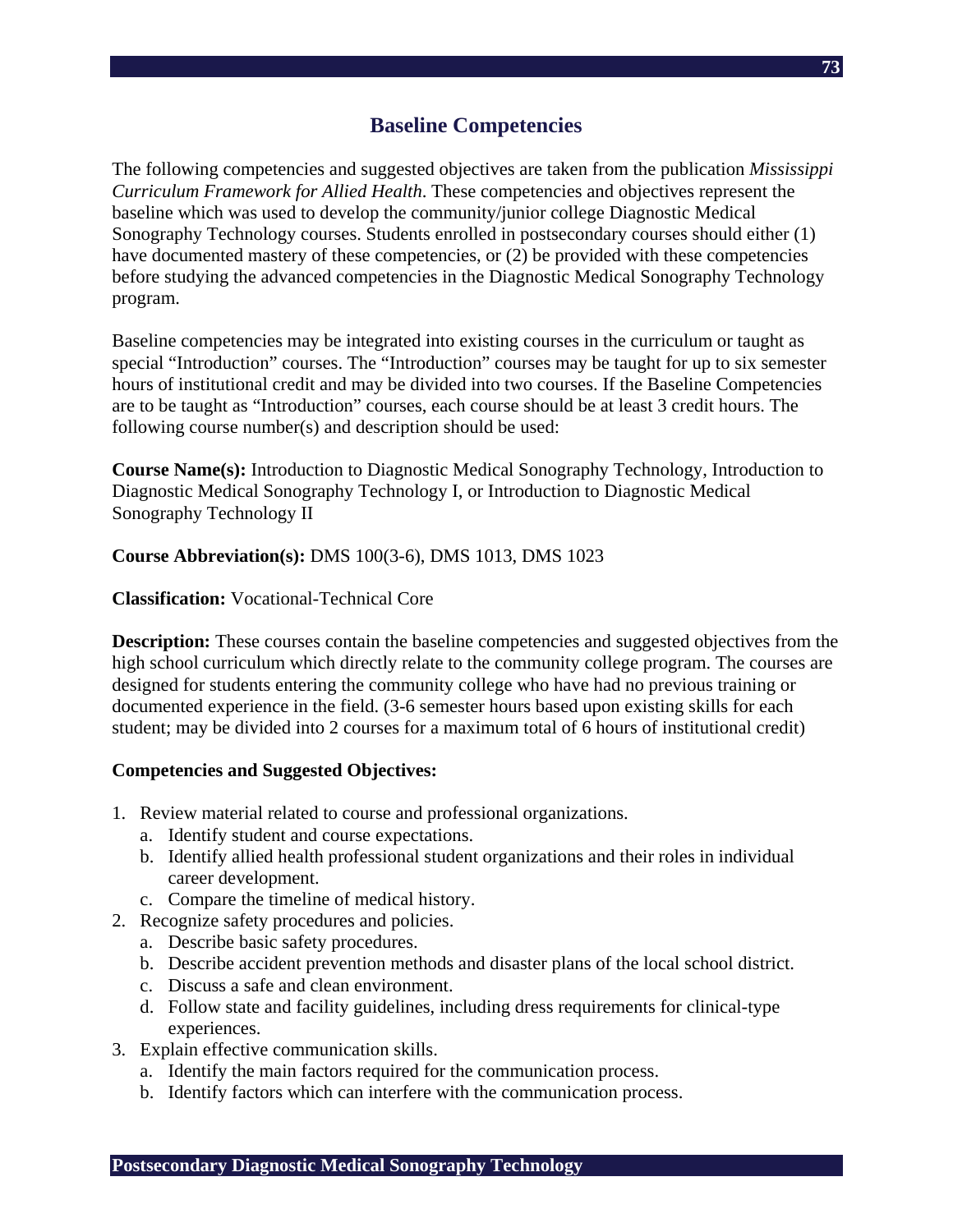- c. Demonstrate effective teamwork skills.
- d. Explore professional literature and medical references.
- 4. Introduce careers in the health care industry.
	- a. Introduce careers in health care information and administration.
	- b. Introduce careers in direct health care.
	- c. Introduce careers in medical therapy.
	- d. Introduce careers in diagnostic health care.
- 5. Discuss education and credentials required for health care careers.
	- a. Discuss educational levels for health careers, including certification, associate degree, bachelor's degree, master's degree, and doctoral degree.
	- b. Compare the credentials needed for careers in health care, including certification, registration, and licensure.
- 6. Discuss professional ethics.
	- a. Explain professional ethics.
	- b. Discuss confidentiality.
	- c. Discuss HIPAA, the Health Insurance Portability and Accountability Act of 1996.
- 7. Discuss legal responsibility and client's rights.
	- a. Explain torts and legal responsibility.
	- b. Identify ways to promote clients' rights and privacy.
	- c. Discuss the requirement for health care workers to undergo a background check.
- 8. Explain standard precautions.
	- a. Explain importance of standard precautions in life practices and health care.
	- b. Explain the state and federal government's role in standard precautions.
	- c. Relate standard precautions to the transmission of infectious diseases including HIV, AIDS, HBV, and TB.
- 9. Utilize standard precautions.
	- a. Demonstrate hand-washing technique.
	- b. Demonstrate donning and removing clean gloves.
- 10. Perform basic emergency procedures.
	- a. Explain first aid procedures for sudden illness.
	- b. Explain first aid procedures for accidents.
- 11. Perform advanced emergency procedures.
	- a. Perform CPR.
	- b. Demonstrate first aid for an obstructed airway.
- 12. Explain medical terminology.
	- a. Spell designated medical terms correctly.
	- b. Demonstrate the use of medical references to spell medical terms correctly.
	- c. Define and divide medical terms into root words, prefixes, and suffixes.
- 13. Recognize and use medical terminology.
	- a. Interpret the common medical abbreviations and symbols including meanings and uses.
	- b. Demonstrate the use of medical terms and abbreviations in reading, speaking, interpreting, and writing simulated medical records.
- 14. Review the relationship among cells, tissues, organs, and systems.
	- a. Review the main parts of a cell.
	- b. Review the functions of the main parts of a cell.
	- c. Compare types of tissues and their relationships to body organs and systems.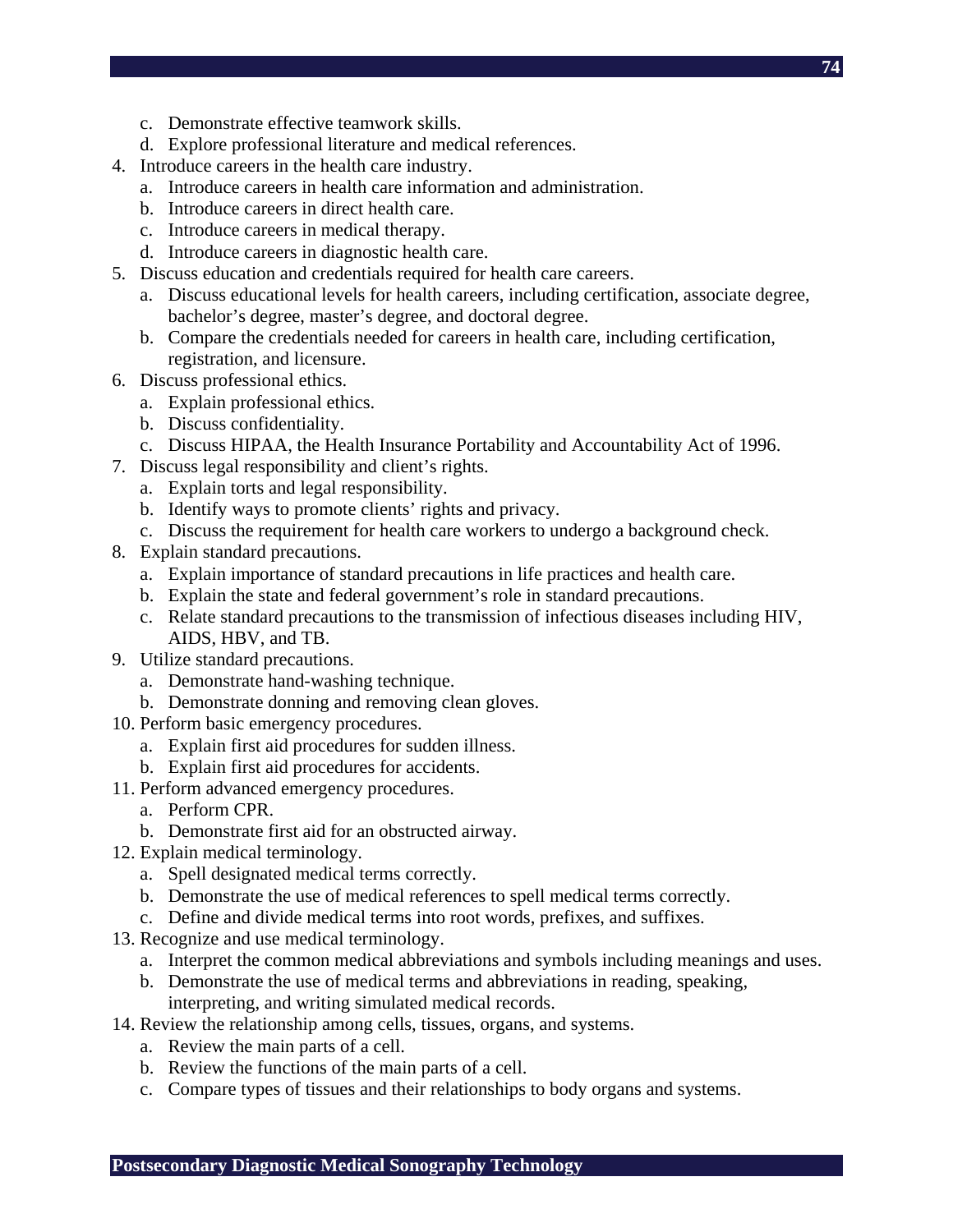- **75**
- 15. Identify the body planes, directions, and cavities.
	- a. Identify the names of the planes and the directional terms.
	- b. Locate the body cavities.
	- c. Identify the body organs in each cavity.
	- d. Describe the abdominal regions.
- 16. Interpret the basic structures and functions of the integumentary system.
	- a. Identify the parts of the integumentary system.
	- b. Explain the functions of the integumentary system.
	- c. Discuss related diseases and disorders.
- 17. Interpret the basic structures and functions of the muscular system.
	- a. Identify major muscles.
	- b. Explain the function of the muscles.
	- c. Discuss related diseases and disorders.
	- d. Demonstrate active range of motion exercises and indications for use.
- 18. Interpret the basic structure and function of the skeletal system.
	- a. Identify the bones of the body.
	- b. Explain functions of the skeletal system.
	- c. Discuss related diseases and disorders.
	- d. Demonstrate procedures for patient transfer using a stretcher, wheelchair, or a pneumatic lift.
- 19. Interpret the basic structures and functions of the circulatory system.
	- a. Identify components of blood and their function.
	- b. Identify the types of blood vessels and the action of each.
	- c. Identify the anatomy of the heart.
	- d. Explain the flow of blood through the heart.
	- e. Discuss related diseases and disorders.
- 20. Measure vital signs.
	- a. Measure oral temperature.
	- b. Explain procedures for measuring axillary, rectal, and tympanic temperatures.
	- c. Identify the body's pulse points.
	- d. Demonstrate radial pulse measurement.
	- e. Measure blood pressure.
- 21. Interpret the basic structures of the respiratory system.
	- a. Identify the structures of the respiratory system.
	- b. Discuss related diseases and disorders.
	- c. Auscultate lung sounds.
- 22. Interpret the basic functions of the respiratory system.
	- a. Discuss how gas exchange occurs in the lungs.
	- b. Recognize factors that cause respiratory disorders.
	- c. Count respirations.
- 23. Interpret the basic structures and functions of the digestive system.
	- a. Identify organs of the digestive system.
	- b. Discuss the functions of organs of the digestive system.
	- c. Discuss related diseases and disorders.
- 24. Interpret the basic structures and functions of the urinary system.
	- a. Identify structures of the urinary system.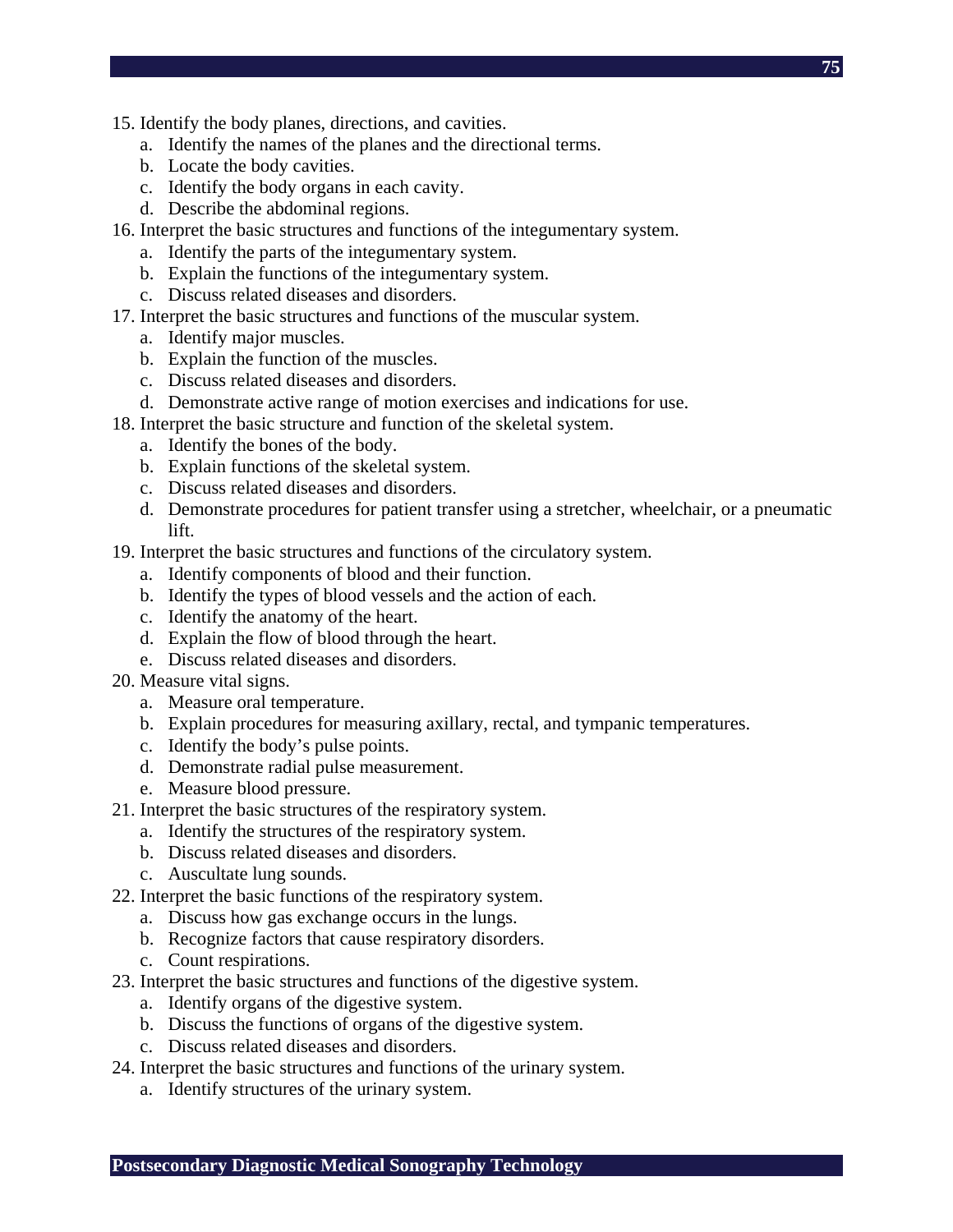- b. State the functions of each structure of the urinary system.
- c. Discuss related diseases and disorders.
- 25. Interpret the basic structures and functions of the nervous system.
	- a. Identify the major structures and functions of the nervous system.
	- b. Recognize procedures for neurological exam.
	- c. Perform neurological exams.
	- d. Discuss related diseases and disorders.
- 26. Interpret basic structure and functions of the sensory systems.
	- a. Label the basic structures of the sensory organs.
	- b. Identify the functions of the sensory organs.
- 27. Interpret the basic structures and functions of the female reproductive system.
	- a. Identify the major structures and functions of the female reproductive system.
	- b. Discuss diseases and disorders of the female reproductive system.
	- c. Discuss the procedures of a breast exam.
	- d. Perform breast exam on model in lab.
- 28. Interpret the basic structures and functions of the male reproductive system.
	- a. Identify major structures and functions of the male reproductive system.
	- b. Discuss diseases and disorders of the male reproductive system.
	- c. Discuss procedures of a testicular exam.
	- d. Perform testicular exam on model in lab.
- 29. Interpret the basic structures of the endocrine system.
	- a. Define key terms related to the endocrine system.
	- b. Label structures of the endocrine system.
- 30. Identify ways pathogenic microorganisms are spread in relation to the infection cycle.
	- a. Review the integumentary system.
	- b. Define terms related to infection control and asepsis.
	- c. Define general principles, purposes, and types of isolation.
	- d. Demonstrate how to don and remove isolation garments and equipment.
	- e. Describe basic methods of sterilization and disinfection.
	- f. Discuss concurrent and terminal cleaning of a patient unit.
- 31. Explain procedures related to infection control.
	- a. Demonstrate a sterile procedure maintaining a sterile field.
	- b. Describe basic techniques to prepare, wrap, and sterilize instruments.
	- c. Observe a surgical scrub.
	- d. Discuss repair of medical equipment by biomedical personnel.
- 32. Discuss stages of growth and development.
	- a. Review the reproductive system.
	- b. Identify physical, mental, emotional, and social development characteristics of each of Erikson's stages of development from infancy through late adulthood.
	- c. Identify Maslow's Hierarchy of Human Needs.
	- d. Discuss cultural practices that affect needs.
- 33. Describe careers in medical imaging.
	- a. Compare job descriptions in the field.
	- b. Differentiate among educational levels and credentials required.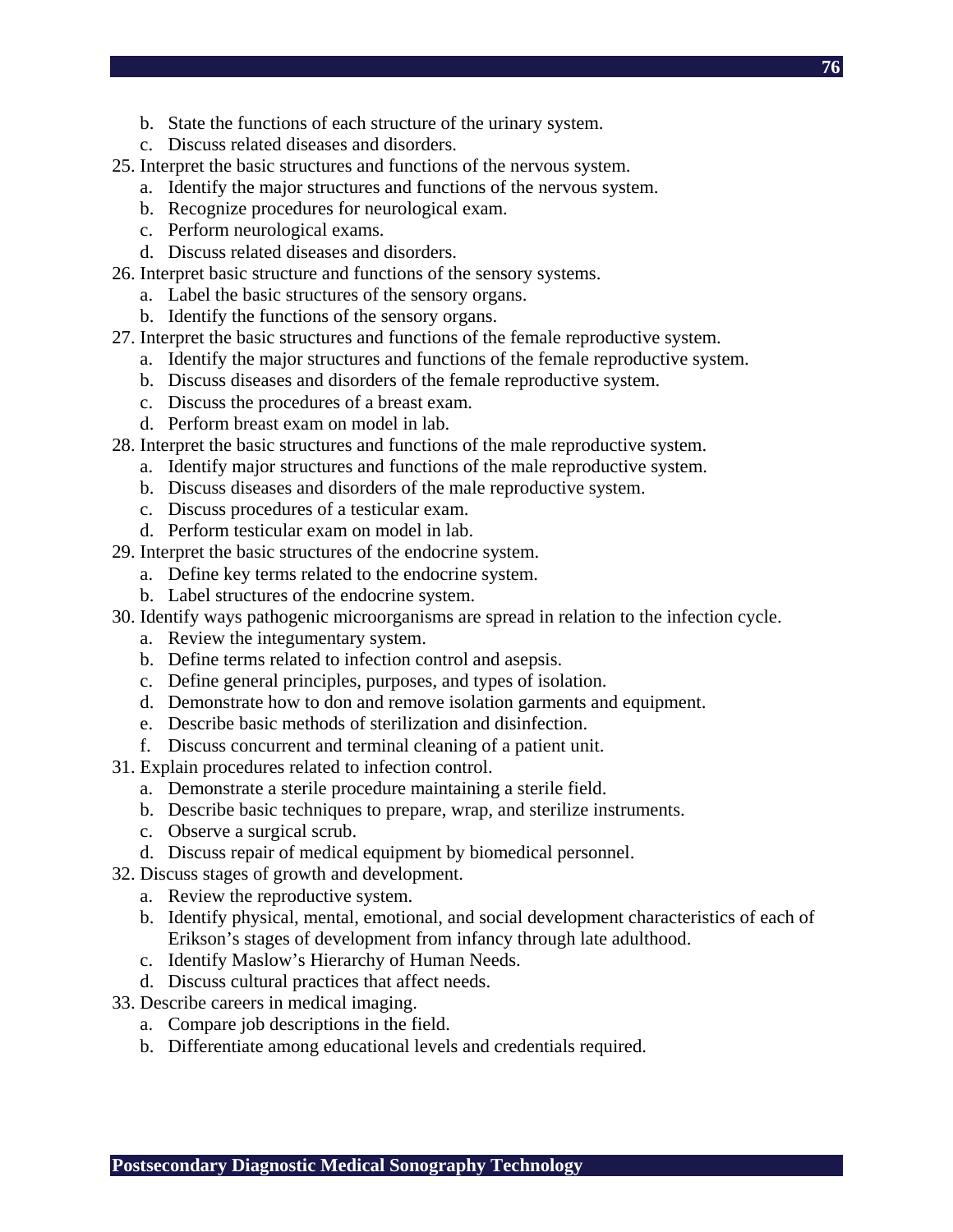- **77**
- 34. Explore medical imaging procedures and circumstances requiring use.
	- a. Discuss echocardiography, fluoroscopy, magnetic resonance imagery, mammography, nuclear medicine, radiography, sonography, and tomography.
	- b. Discuss advancements in medical imagery.
	- c. Discuss hazards and safety measures associated with medical imaging.
	- d. Demonstrate basic radiological positioning.
- 35. Demonstrate job seeking skills.
	- a. Prepare a resume containing essential information utilizing word processing software.
	- b. Complete a job application form on paper or online.
	- c. Discuss procedures for job interviews.
	- d. Demonstrate the role of an applicant in a job interview.
	- e. Describe job interview etiquette.
- 36. Explain job keeping skills.
	- a. Discuss positive relations with clients and peers.
	- b. Write a letter of resignation.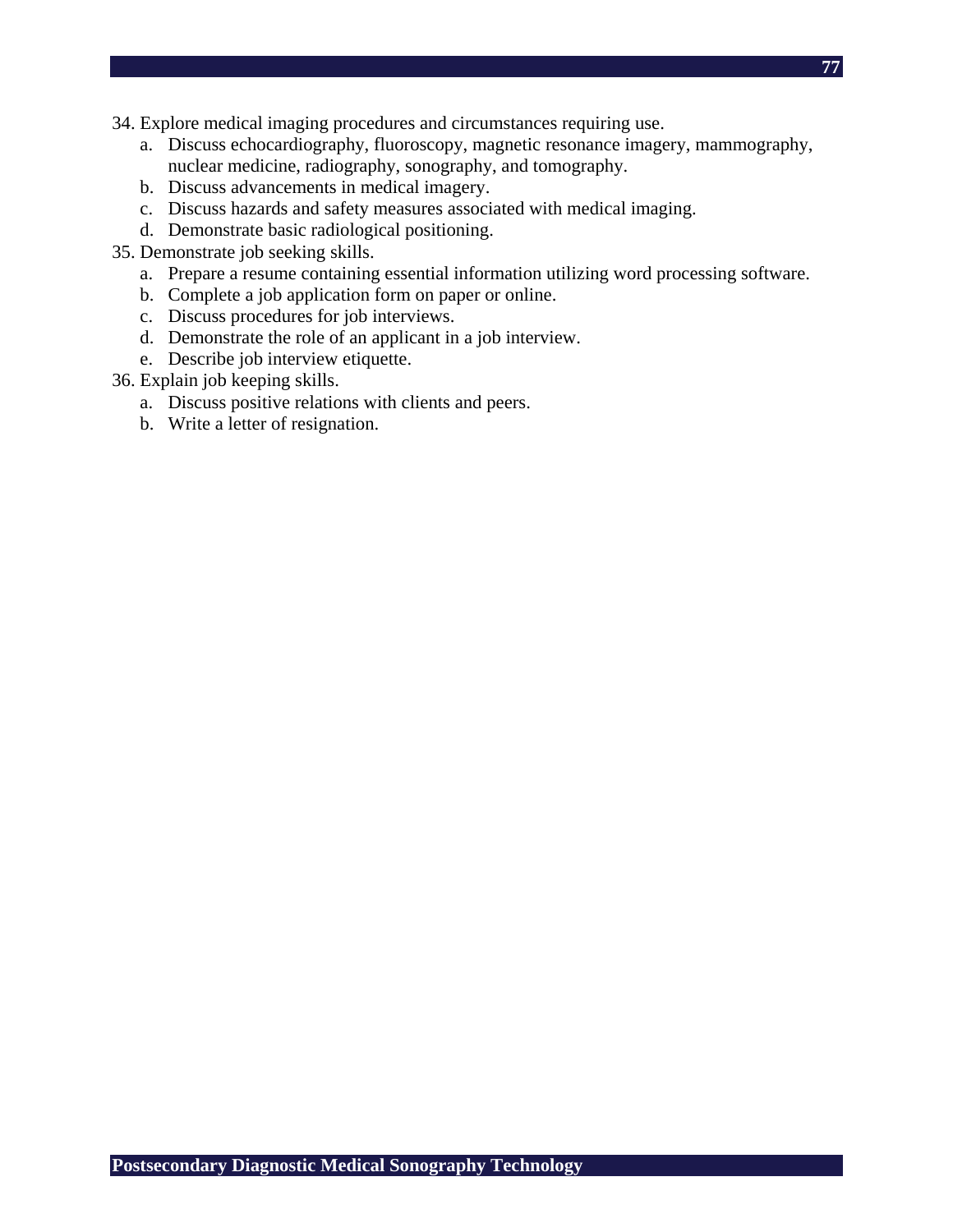## **Appendix A: Standards and Guidelines for the Accreditation of Educational Programs in Diagnostic Medical Sonography1**

### **C. Required Competencies Common to Each Learning Concentration**

#### **DMSC1 Utilize oral and written communication:**

- a. Maintain clinical records.
- b. Interact with the interpreting physician or other designated physicians with oral or written summary of findings as permitted by employer policy and procedure.
- c. Recognize significant clinical information and historical facts from the patient and the medical records, which may impact on the diagnostic examination.
- d. Comprehend and employ appropriate medical terminology, abbreviations, symbols, terms, and phrases.
- e. Educate other health care providers and the public in the appropriate applications of ultrasound/non-invasive diagnostic vascular evaluation, including the following:

*Medical terminology Sonographic/other non-invasive diagnostic vascular terminology Pertinent clinical signs, symptoms, and laboratory tests Pertinent legal principles* 

### **DMSC2 Provide basic patient care and comfort:**

- a. Maintain infection control and utilize universal precautions.
- b. Anticipate and be able to respond to the needs of the patient.
- c. Identify life-threatening situations and implement emergency care as permitted by employer procedure, including the following: *Infection control and universal precaution procedures Pertinent patient care procedures Principles of psychological support Emergency conditions and procedures First aid and resuscitation techniques*

### **DMSC3 Demonstrate knowledge and understanding of human gross and sectional anatomy:**

- a. Evaluate anatomic structures in the region of interest.
- b. Recognize the sonographic appearance of normal tissue structures, including the following:

*Gross sectional anatomy Embryology Normal sonographic patterns* 

 $\overline{a}$ 

**Postsecondary Diagnostic Medical Sonography Technology** 

<sup>&</sup>lt;sup>1</sup>Douglass, E. B., Atchley, R. C., David, D. D., & Wendt, P. F. (Eds.). (1997). *Standards and guidelines for diagnostic medical sonography programs* (3rd ed.). Washington, DC: Association for Diagnostic Medical Sonography in Education.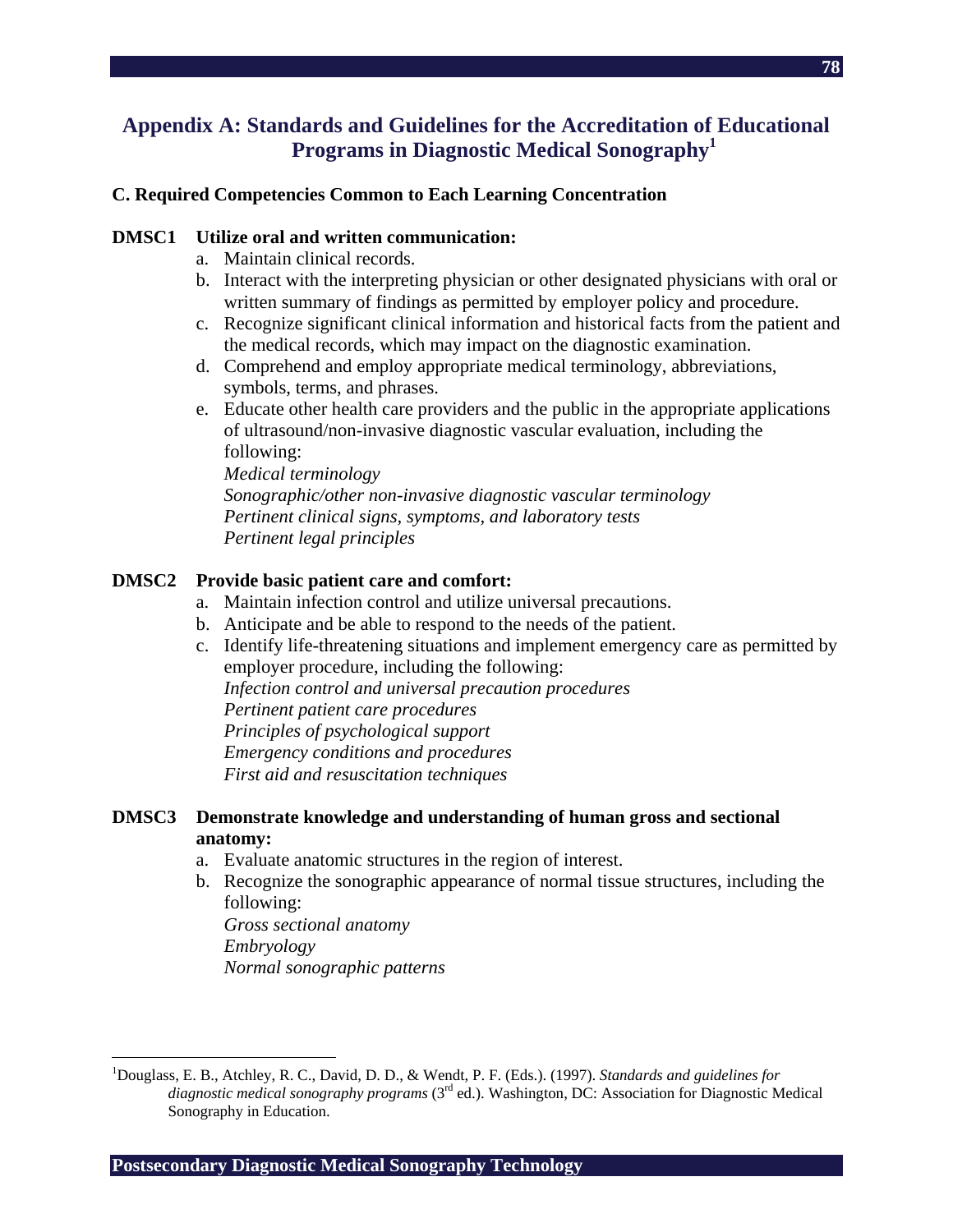- a. Obtain and evaluate pertinent patient history and physical findings.
- b. Extend standard diagnostic testing protocol as required by patient history or initial findings.
- c. Review data from current and previous examinations to produce a written/oral summary of technical findings, including relevant interval changes, for the interpreting physician's reference.
- d. Recognize examination findings that require immediate clinical response and notify the interpreting physician of such findings, including the following: *Patient interview and examination techniques Chart and referral evaluation Diagnostic testing protocols related to specific disease conditions Physiology including blood flow dynamics Pertinent pathology and pathophysiology Pertinent legal issues*

### **DMSC5 Demonstrate knowledge and understanding of acoustical physics, Doppler ultrasound principles, and ultrasound instrumentation:**

- a. Select the appropriate technique(s) for examination(s) being performed.
- b. Adjust instrument controls to optimize image quality.
- c. Perform linear, area, circumference, and other related measurements from sonographic images or data.
- d. Recognize and compensate for acoustical artifacts.
- e. Utilize hard-copy devices to obtain pertinent documentation of examination findings.
- f. Minimize patient exposure to acoustical energy, which includes the following: *Acoustical physics*

*Sound production and propagation Interaction of sound and matter Instrument options and transducer selection Principles of ultrasound instruments and modes of operation Operator control options Physics of Doppler Principles of Doppler techniques Methods of Doppler flow analysis Techniques for recording static and dynamic images Acoustical artifacts* 

**DMSC6 Demonstrate knowledge and understanding of the interaction between ultrasound and tissue and the probability of biological effects in clinical examinations, including the following:** 

> *Biologic effects Pertinent in-vitro and in-vivo studies*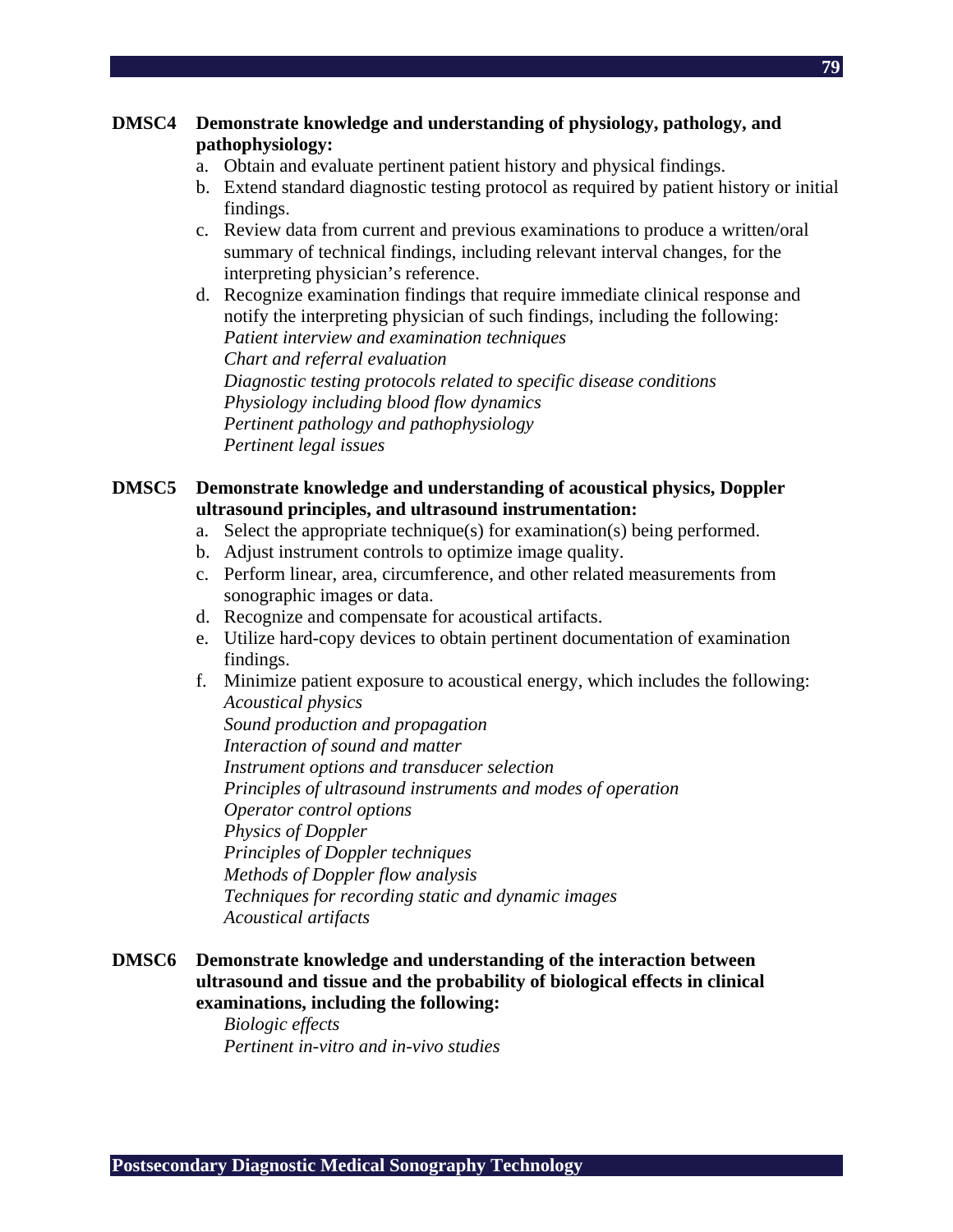#### **DMSC7 Employ professional judgment and discretion:**

- a. Protect the patient's right to privacy.
- b. Maintain confidentiality.
- c. Perform within the scope of practice.
- d. Adhere to the professional codes of conduct/ethics through the following: *Medical ethics Pertinent legal principles Professional interaction skills Professional scopes of practice*
- **DMSC8 Understand the fundamental elements for implementing a quality assurance and improvement program, and the policies, protocols, and procedures for the general function of the ultrasound laboratory, including the following:**

*Administrative procedures Quality control procedures Elements of quality assurance program Records maintenance Personnel and fiscal management Trends in health care systems* 

#### **DMSC9 Recognize the importance of continuing education, through the following:**

- *Professional journals Conferences Lectures In-house educational offerings Professional organizations and resources Recent developments in sonography Research statistics and design*
- **D. Competencies Specific to the General Learning Concentration Shall Include, but not be Limited to the Following:**
- **DMSD1 Demonstrate the ability to perform sonographic examinations of the abdomen, superficial structures, non-cardiac chest, and the gravid and nongravid pelvis according to protocol guidelines established by national professional organizations and the protocol of the employing institution utilizing real-time equipment with both transabdominal and endocavitary transducers, Doppler, and color Doppler display modes:**

*Demonstration/laboratory sessions Clinical education* 

- **DMSD2 Recognize and identify the sonographic appearance of normal anatomic structures, including anatomic variants and normal Doppler patterns:** 
	- *Liver Biliary system Pancreas*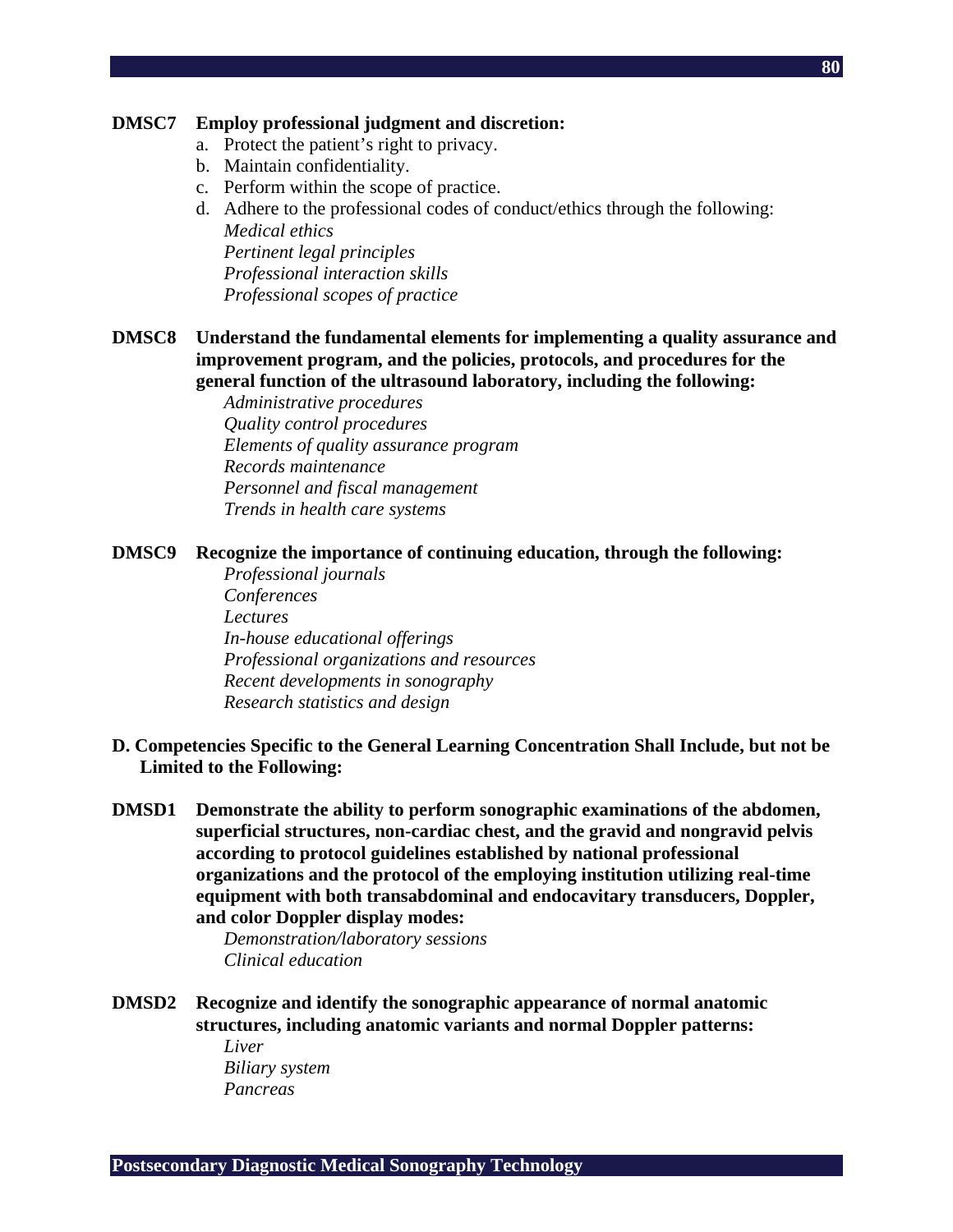*Urinary tract Adrenal glands Spleen Prevertebral vessels Peritoneal cavity, including potential spaces Gastrointestinal tract Noncardiac chest Neck Breast Scrotum Prostate Anterior abdominal wall Extremities Brain and spinal cord* 

### **DMSD3 Recognize, identify, and appropriately document the abnormal sonographic and Doppler patterns of disease processes, pathology, and pathophysiology of the structures listed above. Modify the scanning protocol based on the sonographic findings and the differential diagnosis:**

*History and physical examination Related imaging, laboratory, and functional testing procedures Clinical differential diagnosis Role of ultrasound in patient management Sonographic and Doppler patterns in clinical diseases which may occur in the following categories: Iatrogenic Degenerative Inflammatory Traumatic Neoplastic Infectious Obstructive Congenital Metabolic Immunologic* 

### **DMSD4 Recognize and identify the sonographic appearance of normal anatomic structures of the female pelvis, including anatomic variants and normal Doppler patterns:**

*Reproductive system Pelvic muscles Suspensory ligaments Peritoneal spaces Pelvic vasculature*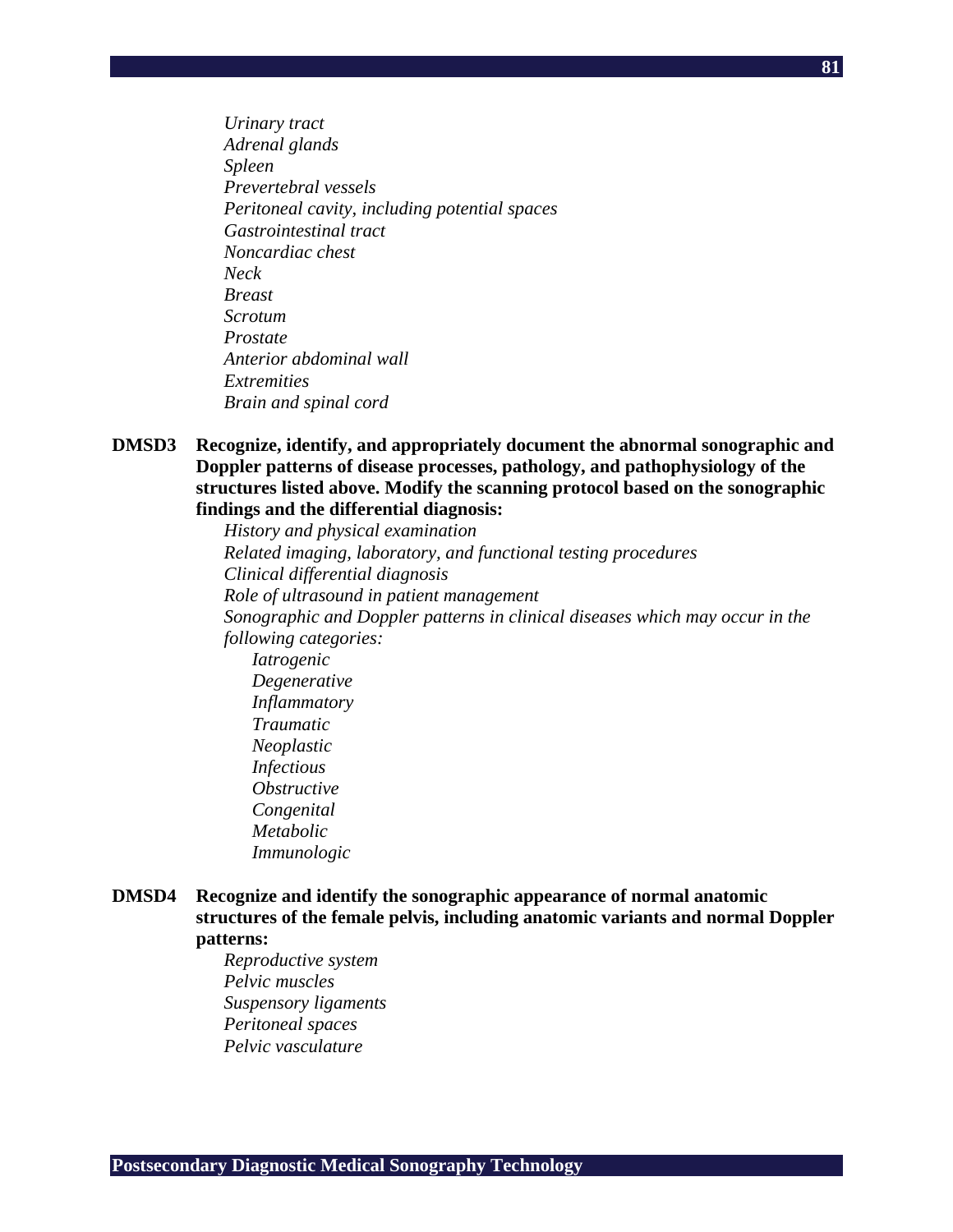#### **DMSD5 Recognize and identify the sonographic appearance of normal maternal, embryonic, and fetal anatomic structures during the first, second, and third trimesters:**

*Sonographic sectional anatomy Pertinent measurement techniques Doppler applications Normal sonographic appearance of fetal and maternal structures* 

#### **DMSD6 Recognize, identify, and appropriately document the sonographic appearance of gynecologic disease processes, pathology, and pathophysiology:**

*History and physical examination Related imaging, laboratory, and functional testing procedures Differential diagnosis Role of ultrasound in patient management Abnormal sonographic patterns in pregnancy: Iatrogenic Degenerative Inflammatory Traumatic Neoplastic Infectious Obstructive Congenital Metabolic Immunologic Contraceptive devices Infertility procedures Doppler applications* 

### **DMSD7 Recognize, identify, and appropriately document the sonographic appearance of obstetric abnormalities, disease, pathology, and pathophysiology:**

*History and physical examination Related imaging, laboratory, and functional testing procedures Differential diagnosis Role of ultrasound in patient management Abnormal sonographic patterns in pregnancy: Placenta Congenital/genetic anomalies Growth abnormalities Amniotic fluid Viability Multiple gestation Fetal monitoring Maternal factors Postpartum Fetal therapy*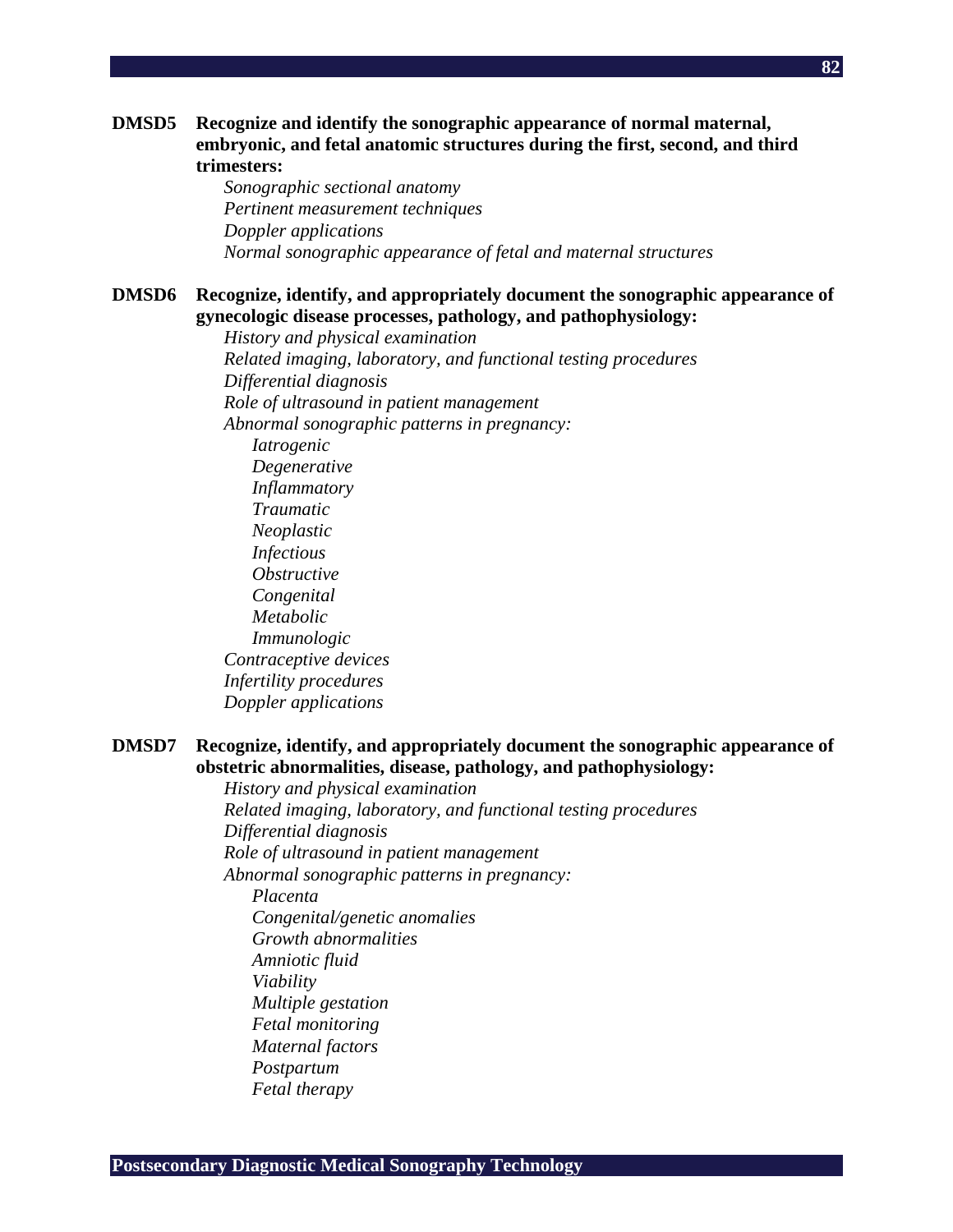**DMSD8 Demonstrate knowledge and understanding of the role of the sonographer in performing interventional/invasive procedures.**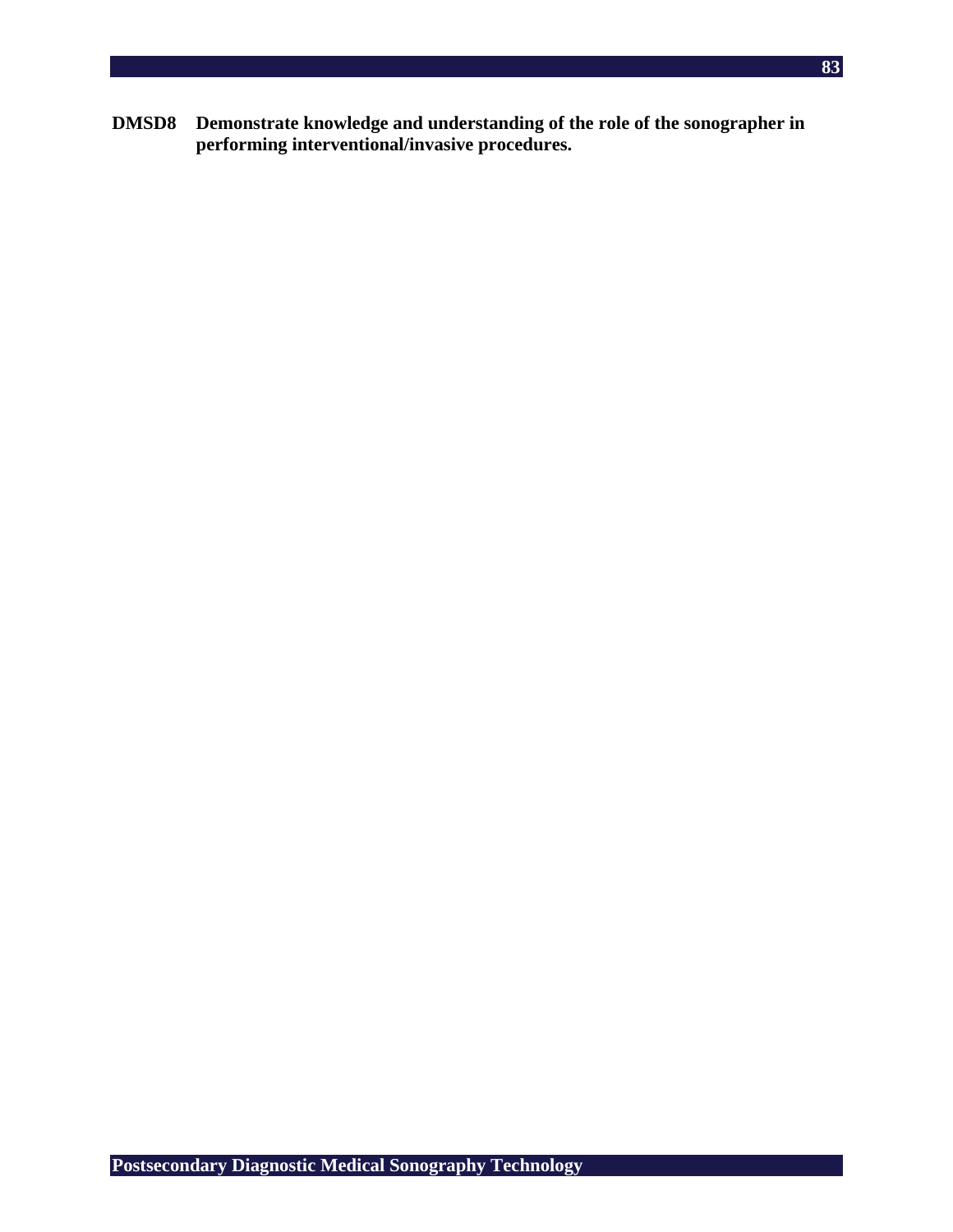# **Appendix B: Related Academic Standards<sup>2</sup>**

### **Reading**

- R1 Interpret Graphic Information (forms, maps, reference sources)
- R2 Words in Context (same and opposite meaning)
- R3 Recall Information (details, sequence)
- R4 Construct Meaning (main idea, summary/paraphrase, compare/contrast, cause/effect)
- R5 Evaluate/Extend Meaning (fact/opinion, predict outcomes, point of view)

### Mathematics Computation

- M1 Addition of Whole Numbers (no regrouping, regrouping)
- M2 Subtraction of Whole Numbers (no regrouping, regrouping)
- M3 Multiplication of Whole Numbers (no regrouping, regrouping)
- M4 Division of Whole Numbers (no remainder, remainder)
- M5 Decimals (addition, subtraction, multiplication, division)
- M6 Fractions (addition, subtraction, multiplication, division)
- M7 Integers (addition, subtraction, multiplication, division)
- M8 Percents
- M9 Algebraic Operations

### Applied Mathematics

- A1 Numeration (ordering, place value, scientific notation)
- A2 Number Theory (ratio, proportion)
- A3 Data Interpretation (graph, table, chart, diagram)
- A4 Pre-Algebra and Algebra (equations, inequality)
- A5 Measurement (money, time, temperature, length, area, volume)
- A6 Geometry (angles, Pythagorean theory)
- A7 Computation in Context (whole numbers, decimals, fractions, algebraic operations)
- A8 Estimation (rounding, estimation)

### Language

- L1 Usage (pronoun, tense, subject/verb agreement, adjective, adverb)
- L2 Sentence Formation (fragments, run-on, clarity)
- L3 Paragraph Development (topic sentence, supporting sentence, sequence)
- L4 Capitalization (proper noun, titles)
- L5 Punctuation (comma, semicolon)
- L6 Writing Conventions (quotation marks, apostrophe, parts of a letter)

### Spelling

- S1 Vowel (short, long)
- S2 Consonant (variant spelling, silent letter)
- S3 Structural Unit (root, suffix)

 $\overline{a}$ <sup>2</sup> CTB/McGraw-Hill LLC. (1994). *Tests of adult basic education, Forms 7 and 8.* Monterey, CA: Author. Reproduced with permission of CTB/McGraw-Hill LLC. TABE is a registered trademark of The McGraw-Hill Companies, Inc. Copyright © 1994 by CTB/McGraw-Hill LLC. Reproduction of this material is permitted for educational purposes only.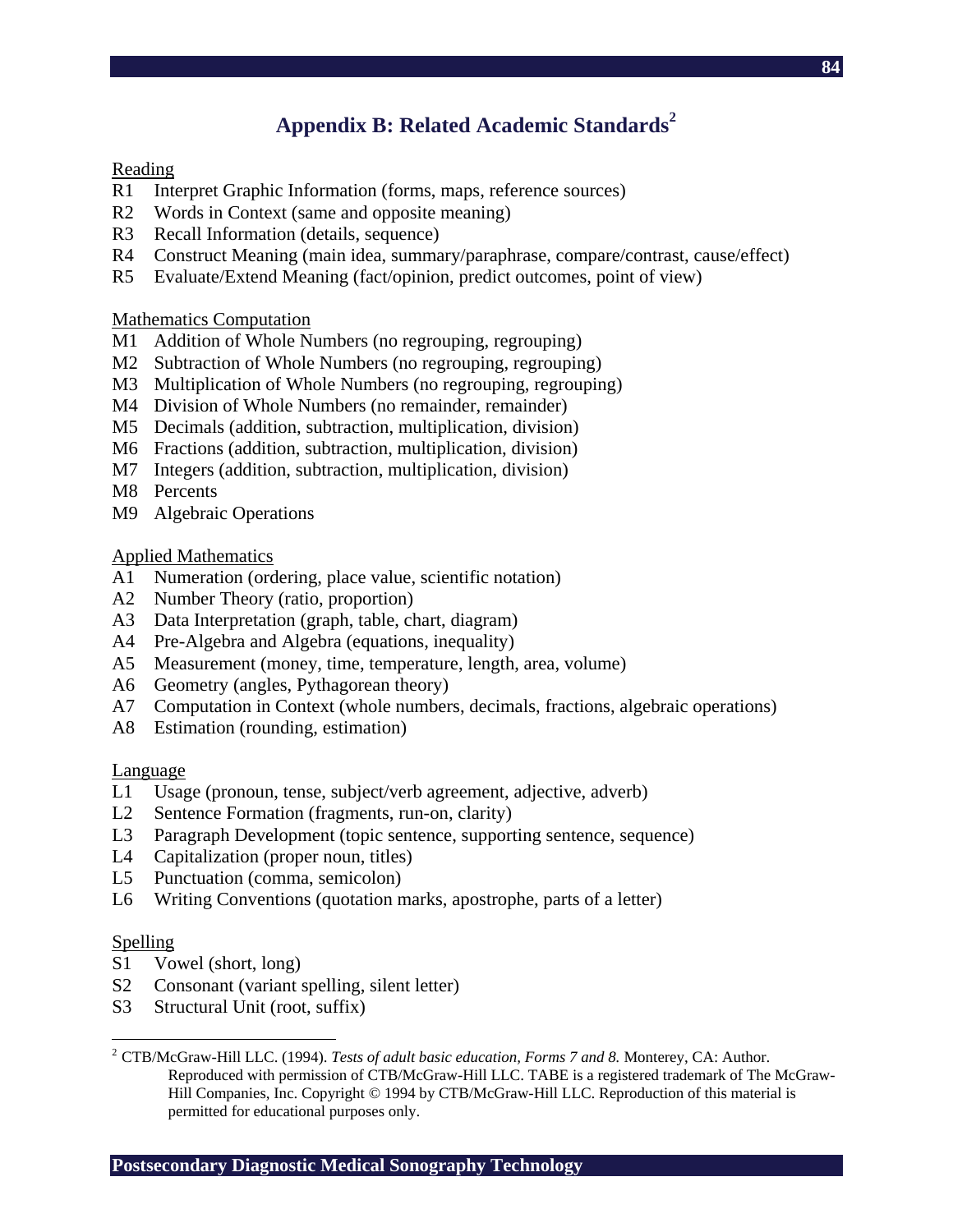# **Appendix C: 21st Century Skills3**

### **CS1 Global Awareness**

- Using  $21<sup>st</sup>$  century skills to understand and address global issues
- Learning from and working collaboratively with individuals representing diverse cultures, religions, and lifestyles in a spirit of mutual respect and open dialogue in personal, work, and community contexts
- Promoting the study of non-English language as a tool for understanding other nations and cultures

### **CS2 Financial, Economic, and Business Literacy**

- Knowing how to make appropriate personal economic choices
- Understanding the role of the economy and the role of business in the economy
- Applying appropriate  $21<sup>st</sup>$  century skills to function as a productive contributor within an organizational setting
- Integrating oneself within and adapting continually to our nation's evolving economic and business environment

### **CS3 Civic Literacy**

- Being an informed citizen to participate effectively in government
- Exercising the rights and obligations of citizenship at local, state, national, and global levels
- Understanding the local and global implications of civic decisions
- Applying  $21<sup>st</sup>$  century skills to make intelligent choices as a citizen

### **CS4 Information and Communication Skills**

- Information and media literacy skills: Analyzing, accessing, managing, integrating, evaluating, and creating information in a variety of forms and media; understanding the role of media in society
- Communication skills: Understanding, managing, and creating effective oral, written, and multimedia communication in a variety of forms and contexts

### **CS5 Thinking and Problem-Solving Skills**

- Critical thinking and systems thinking: Exercising sound reasoning in understanding and making complex choices, understanding the interconnections among systems
- Problem identification, formulation, and solution: Ability to frame, analyze, and solve problems
- Creativity and intellectual curiosity: Developing, implementing, and communicating new ideas to others, staying open and responsive to new and diverse perspectives

## **CS6 Interpersonal and Self-Directional Skills**

- Interpersonal and collaborative skills: Demonstrating teamwork and leadership, adapting to varied roles and responsibilities, working productively with others, exercising empathy, respecting diverse perspectives
- Self-direction: Monitoring one's own understanding and learning needs, locating appropriate resources, transferring learning from one domain to another
- Accountability and adaptability: Exercising personal responsibility and flexibility in personal, workplace, and community contexts; setting and meeting high standards and goals for one's self and others; tolerating ambiguity

 $\overline{a}$  $3$   $21<sup>st</sup>$  *century skills.* (n.d.). Washington, DC: Partnership for  $21<sup>st</sup>$  Century Skills.